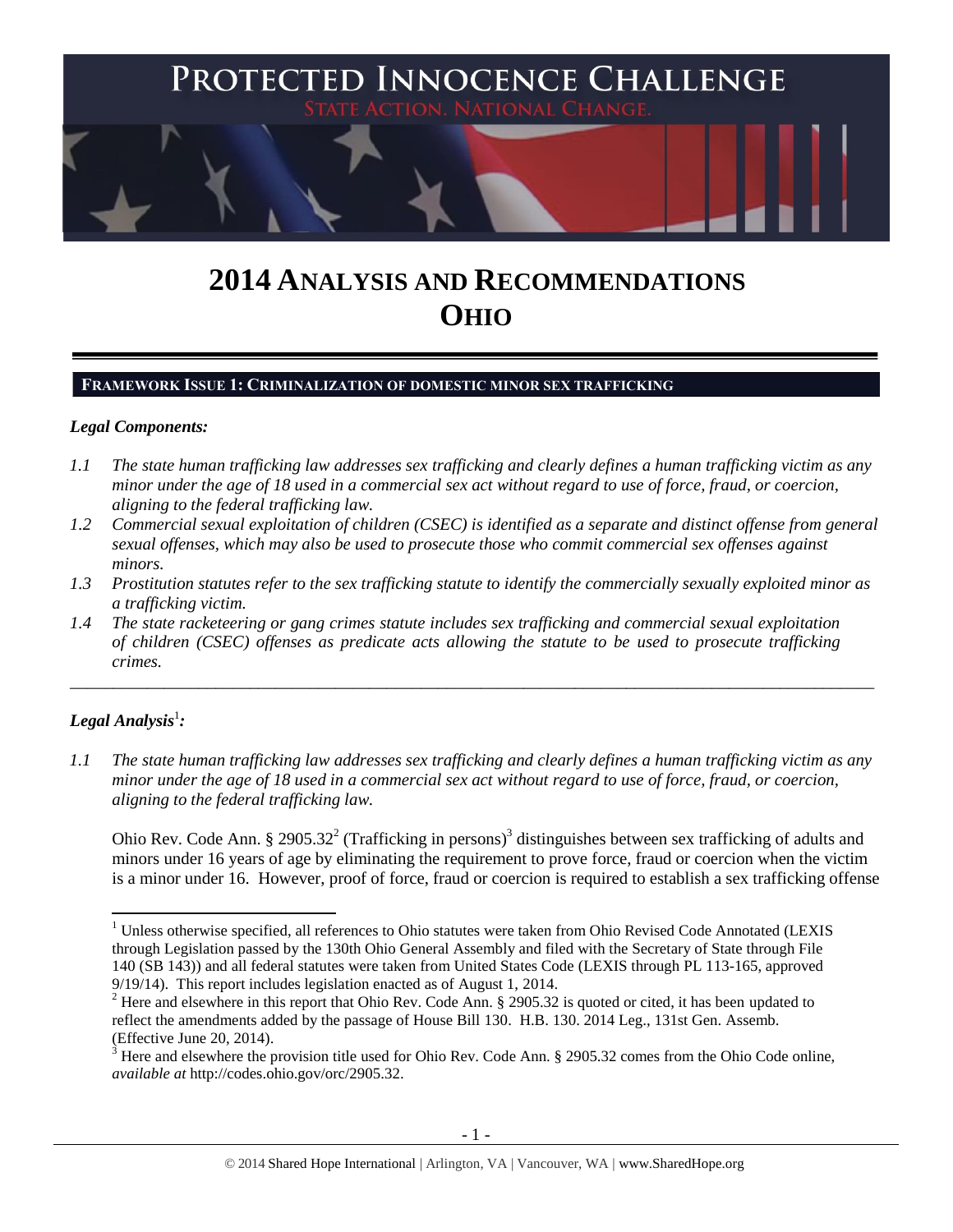against a minor victim aged 16 or 17, unless the defendant was in a position of authority or trust to the minor victim, as provided in Ohio Rev. Code Ann. § 2907.03 (Sexual battery).<sup>4</sup> Ohio Rev. Code Ann. § 2905.32(A) states,

No person shall knowingly recruit, lure, entice, isolate, harbor, transport, provide, obtain, or maintain, or knowingly attempt to recruit, lure, entice, isolate, harbor, transport, provide, obtain, or maintain, another person if any of the following applies:

<span id="page-1-0"></span>(1) The offender knows that the other person will be subjected to involuntary servitude or be compelled to engage in sexual activity for hire, engage in a performance that is obscene, sexually oriented, or nudity oriented, or be a model or participant in the production of material that is obscene, sexually oriented, or nudity oriented.<sup>5</sup>

(2) The other person is less than sixteen years of age or is a developmentally disabled person whom the offender knows or has reasonable cause to believe is a developmentally disabled person, and either the offender knows that the other person will be subjected to involuntary servitude or the offender's knowing recruitment, luring, enticement, isolation, harboring, transportation, obtaining, or maintenance of the other person or knowing attempt to recruit, lure, entice, isolate, harbor, transport, provide, obtain, or maintain the other person is for any of the following purposes:

 $4$  Ohio Rev. Code Ann. § 2907.3 (Sexual battery) states in part,

. . . .

 $\overline{\phantom{a}}$ 

(A) No person shall engage in sexual conduct with another, not the spouse of the offender, when any of the following apply:

(5) The offender is the other person's natural or adoptive parent, or a stepparent, or guardian, custodian, or person in loco parentis of the other person.

(6) The other person is in custody of law or a patient in a hospital or other institution, and the offender has supervisory or disciplinary authority over the other person.

(7) The offender is a teacher, administrator, coach, or other person in authority employed by or serving in a school for which the state board of education prescribes minimum standards pursuant to division (D) of section 3301.07 of the Revised Code, the other person is enrolled in or attends that school, and the offender is not enrolled in and does not attend that school.

(8) The other person is a minor, the offender is a teacher, administrator, coach, or other person in authority employed by or serving in an institution of higher education, and the other person is enrolled in or attends that institution.

(9) The other person is a minor, and the offender is the other person's athletic or other type of coach, is the other person's instructor, is the leader of a scouting troop of which the other person is a member, or is a person with temporary or occasional disciplinary control over the other person.

(10) The offender is a mental health professional, the other person is a mental health client or patient of the offender, and the offender induces the other person to submit by falsely representing to the other person that the sexual conduct is necessary for mental health treatment purposes.

(11) The other person is confined in a detention facility, and the offender is an employee of that detention facility.

(12) The other person is a minor, the offender is a cleric, and the other person is a member of, or attends, the church or congregation served by the cleric.

(13) The other person is a minor, the offender is a peace officer, and the offender is more than two years older than the other person.

<sup>5</sup> Ohio Rev. Code Ann. § 2905.31(B) (Involuntary servitude) states, "'Material that is obscene, sexually oriented, or nudity oriented' and 'performance that is obscene, sexually oriented, or nudity oriented' have the same meanings as in section 2929.01 [Definitions] of the Revised Code" Ohio Rev. Code Ann. § 2929.01(Penalties and sentencing general definitions) defines "material that is obscene, sexually oriented, or nudity oriented" as "any material that is obscene, that shows a person participating or engaging in sexual activity, masturbation, or bestiality, or that shows a person in a state of nudity." Ohio Rev. Code Ann. § 2929.01(DDD) defines "performance that is obscene, sexually oriented, or nudity oriented" as "any performance that is obscene, that shows a person participating or engaging in sexual activity, masturbation, or bestiality, or that shows a person in a state of nudity."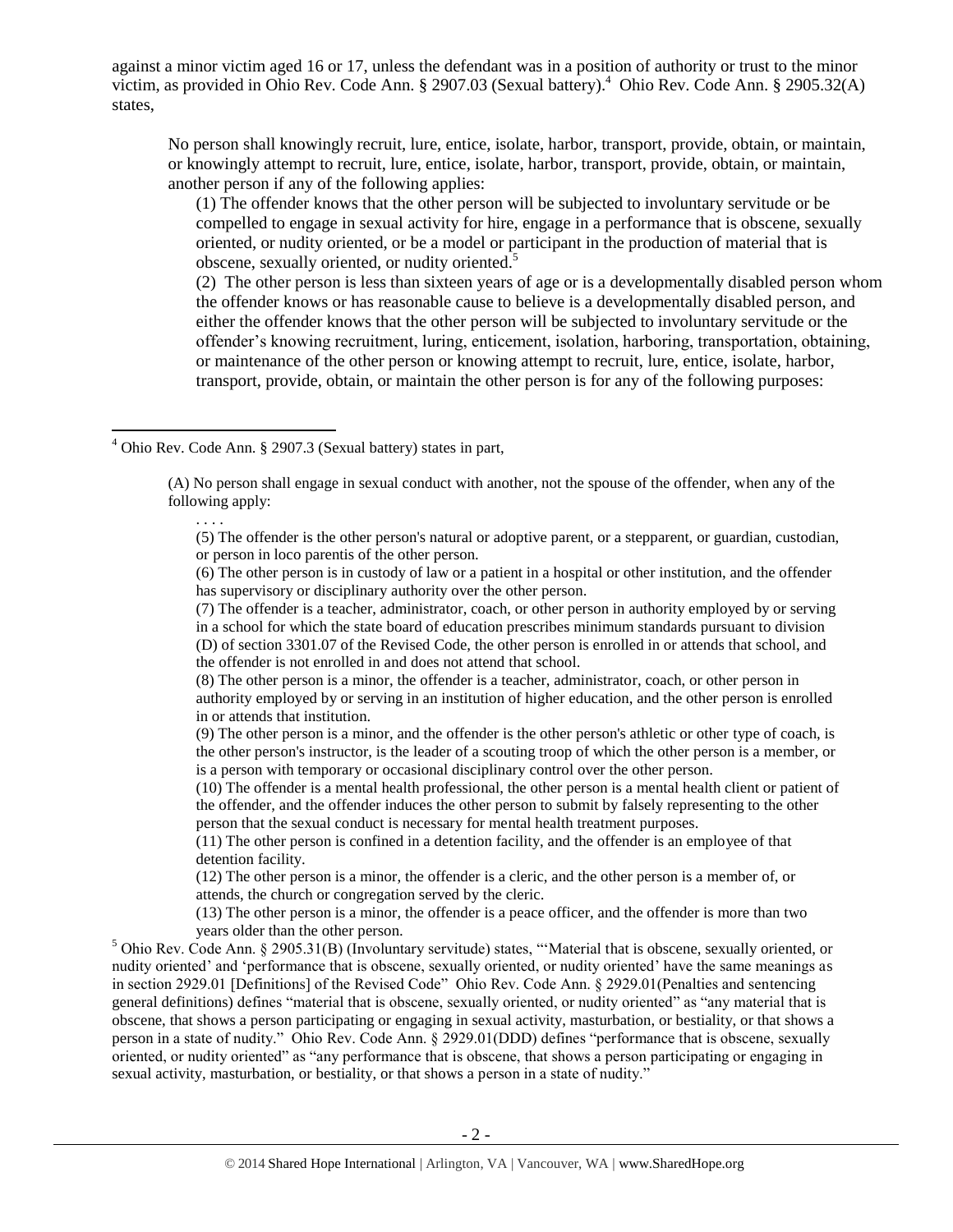(a) To engage in sexual activity for hire<sup>6</sup>;

(b) To engage in a performance for hire that is obscene, sexually oriented, or nudity oriented;

(c) To be a model or participant for hire in the production of material that is obscene, sexually oriented, or nudity oriented.

(3) The other person is sixteen or seventeen years of age, either the offender knows that the other person will be subjected to involuntary servitude or the offender's knowing recruitment, luring, enticement, isolation, harboring, transportation, provision, obtaining, or maintenance of the other person or knowing attempt to recruit, lure, entice, isolate, harbor, transport, provide, obtain, or maintain the other person is for any purpose described in divisions (A)(2)(a) to (c) of this section, and the circumstances described in division  $(A)(5)$ ,  $(6)$ ,  $(7)$ ,  $(8)$ ,  $(9)$ ,  $(10)$ ,  $(11)$ ,  $(12)$ , or  $(13)$  of section 2907.3<sup>7</sup> of the Revised Code apply with respect to the offender and the other person.

Ohio Rev. Code Ann. § 2905.32(C) further provides, "In a prosecution under this section, proof that the defendant engaged in sexual activity with any person, or solicited sexual activity with any person, whether or not for hire, without more, does not constitute a violation of this section."

A conviction under Ohio Rev. Code Ann. § 2905.32(A), is punishable as a first degree felony,<sup>8</sup> for which "the court shall sentence the offender to a definite prison term of ten, eleven, twelve, thirteen, fourteen, or fifteen

- (a) The person engaging in such sexual activity, performance, or modeling participation;
- (b) Any person who recruits, entices, isolates, harbors, transports, provides, obtains, or maintains, or attempts to recruit, lure, entice, isolate, harbor, transport, provide, obtain, or maintain the person described in (F)(2)(a) of this section;
- (c) Any person associated with a person described in  $(F)(2)(a)$  of this section.

<sup>8</sup> Pursuant to Ohio Rev. Code Ann. § 2929.13(A) (Guidance by degree of felony; monitoring of sexually oriented offenders by global positioning device), unless the criminal provision specifies that a prison term is presumptive or mandatory, the judge has discretion to sentence a felony offender according to the terms of Ohio Rev. Code Ann.§ 2929.14 (Basic prison terms), § 2929.15 (Community control sanctions), § 2929.16 (Residential Sanctions), § 2929.17 (Nonresidential sanctions), or § 2929.18 (Financial sanctions; restitution; reimbursements) with the minimum sentence necessary to accomplish the purposes of rehabilitating the criminal and protecting the community from future crime. Ohio Rev. Code Ann. §§ 2929.11, 2929.13(A), (D), 2929.14(A). If the criminal provision specifies that imprisonment is mandatory, then the court must "impose any financial sanction pursuant to section 2929.18 of the Revised Code that is required for the offense and may impose any other financial sanction pursuant to that section . . . ." Ohio Rev. Code Ann. § 2929.13(A). If the statute specifies that there is a presumption of imprisonment then "it is presumed that a prison term is necessary in order to comply with the purposes and principles of" Ohio Rev. Code Ann. § 2929.11 (Purposes of felony sentencing; discrimination prohibited), but the court may depart from the presumption and community control sanctions if it evaluates the factors outlined in § 2929.12 (Seriousness and recidivism factors) and finds that community control sanctions would adequately punish the offender, protect the public, and maintain the seriousness of the offense. Ohio Rev. Code Ann. § 2929.13(D). In the absence of a mandatory term of imprisonment and when the court departs from the presumption of imprisonment, the judge may order community control sanctions like community service, house arrest, mediation between offender and victim, probation, curfew, time in a halfway house, or up to six months in a community-based correctional facility. Ohio Rev. Code Ann. §§ 2929.15(A), 2929.16(A)(1), (4), 2929.17(B), (C), (E), (I), (L). Ohio Rev. Code Ann. § 2929.12 provides the judge several factors to consider in determining whether it is appropriate to issue a community control sanction or a term of imprisonment. This report will explicitly note when imprisonment is presumptive or mandatory.

<sup>&</sup>lt;sup>6</sup> "Sexual activity for hire," "performance for hire," and "model or participant for hire" are defined under Ohio Rev. Code Ann. § 2905.32 (F)(2) (Trafficking in persons) as

an implicit or explicit agreement to provide sexual activity, engage in an obscene, sexually oriented, or nudity oriented performance, or be a model or participant in the production of obscene, sexually oriented, or nudity oriented material, whichever is applicable, in exchange for anything of value paid to any of the following:

<sup>&</sup>lt;sup>7</sup> See supra note [4.](#page-1-0)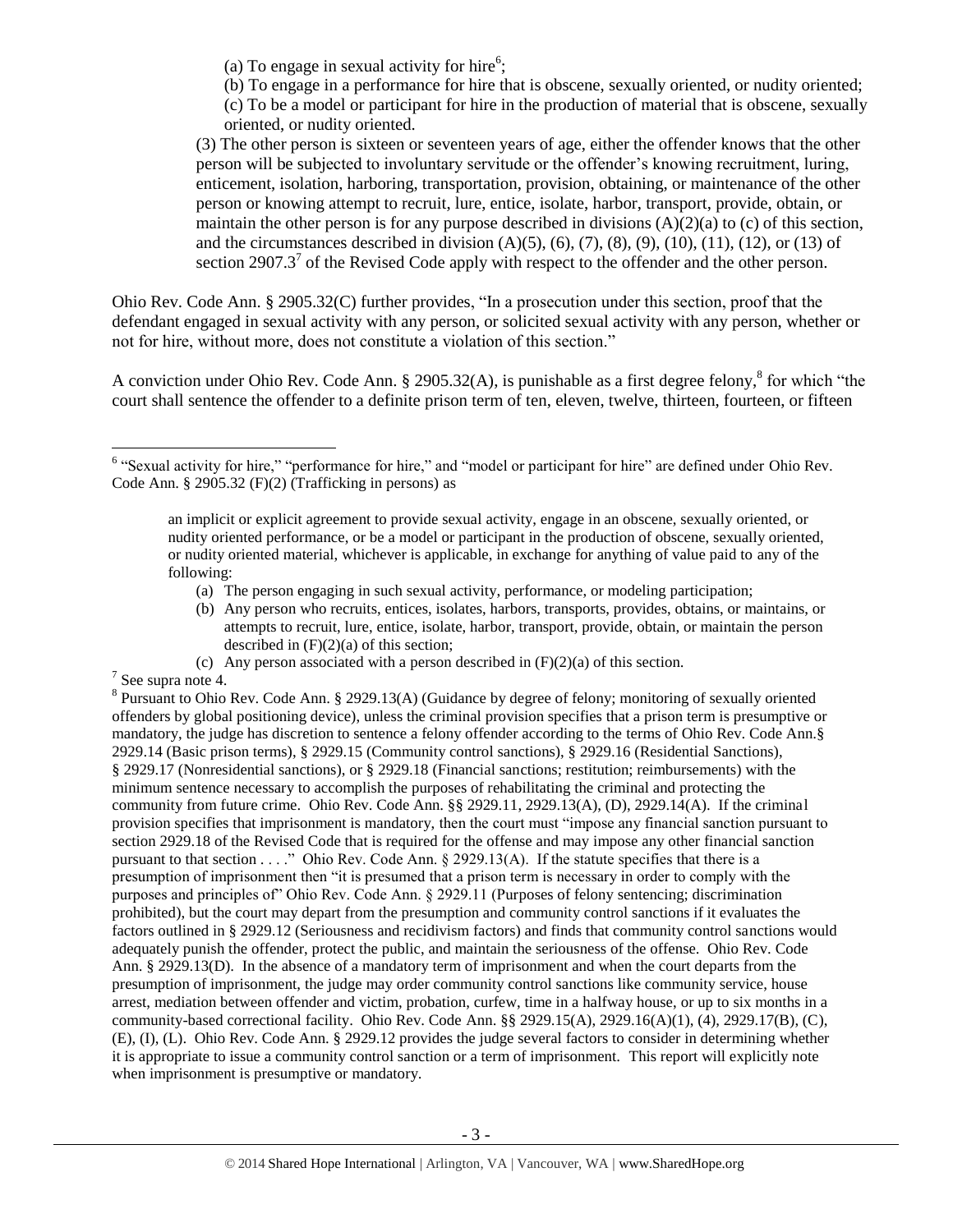years," and a possible fine up to  $$20,000$ . Ohio Rev. Code Ann. §§ 2905.32(E)<sup>10</sup>, 2929.13(A),  $2929.18(A)(3)(a)^{11}$ 

- 1.1.1 Recommendation: Amend Ohio Rev. Code § 2905.32 (Trafficking in persons) to eliminate the requirement to prove force, fraud or coercion or the existence of special circumstances under § 2907.03 (Sexual battery) when the minor victim is 16 or 17 years of age.<sup>12</sup>
- *1.2 Commercial sexual exploitation of children (CSEC) is identified as a separate and distinct offense from general sexual offenses, which may also be used to prosecute those who commit commercial sex offenses against minors.*

The following laws criminalize CSEC in Ohio:

 $\overline{\phantom{a}}$ 

1. Ohio Rev. Code Ann. § 2907.21(A) (Compelling prostitution) states,

No person shall knowingly do any of the following:  $(1)$  Compel<sup>13</sup> another to engage in sexual activity for hire;

(a) There are three or more victims, as defined in section 2969.11 of the Revised Code, of the offense for which the offender is being sentenced.

(b) The offender previously has been convicted of or pleaded guilty to one or more offenses, and, for the offense for which the offender is being sentenced and all of the other offenses, there is a total of three or more victims, as defined in section 2969.11 of the Revised Code.

(c) The offense for which the offender is being sentenced is aggravated murder, murder, or a felony of the first degree that, if it had been committed prior to July 1, 1996, would have been an aggravated felony of the first degree.

<sup>10</sup> Under Ohio Rev. Code Ann. § 2905.32(D), "if an offender is convicted of or pleads guilty to a violation of [2905.32] and also…is convicted of or pleads guilty to any other violation of Chapter 2907 of the Revised Code based on the same conduct involving the same victim that was the basis of the violation of this section, the two offenses are allied offenses of similar import under section 2941.25 of the Revised Code." Pursuant to Ohio Rev. Code Ann. § 2941.25(A) (Allied offenses of similar import - multiple counts), "Where the same conduct by defendant can be construed to constitute two or more allied offenses of similar import, the indictment or information may contain counts for all such offenses, but the defendant may be convicted of only one." By contrast, "[w]here the defendant's conduct constitutes two or more offenses of dissimilar import, or where his conduct results in two or more offenses of the same or similar kind committed separately or with a separate animus as to each, the indictment or information may contain counts for all such offenses, and the defendant may be convicted of all of them." Ohio Rev. Code Ann. § 2941.25(B). Consequently, with the exception of Ohio Rev. Code Ann. § 2919.22(B)(5) (Endangering children), an offender convicted under § 2905.32 for sex trafficking a minor could not be convicted under the commercial sexual exploitation of children (CSEC) offenses discussed below, including Ohio Rev. Code Ann. § 2907.21(A) (Compelling prostitution), § 2907.22(A) (Promoting prostitution), § 2907.23 (Procuring), § 2907.07(B)(2) (Importuning) where the same conduct and victim are involved.

 $11$  If the crime is a "sexually oriented offense or a child-victim oriented offense, as those terms are defined in section 2950.01 of the Revised Code," the court may impose an additional fine of fifty to \$500.

 $13$  Ohio Rev. Code Ann. § 2907.21(B) states,

For a prosecution under division  $(A)(1)$  of this section, the element "compel" does not require that the compulsion be openly displayed or physically exerted. The element "compel" has been established if the state proves that the victim's will was overcome by force, fear, duress, or intimidation.

<sup>9</sup> When an offender is an organization rather than a person, different fines apply to felonies and misdemeanors of various degrees under Ohio Rev. Code Ann. § 2929.31 (Organizational penalties). Additionally, Ohio Rev. Code Ann. § 2929.32(A)(1) (Additional fine for certain offenders; collection of fines; crime victims recovery fund) authorizes the court to order an offender to pay a fine up to \$1,000,000 if any of the following applies to the offense and the offender: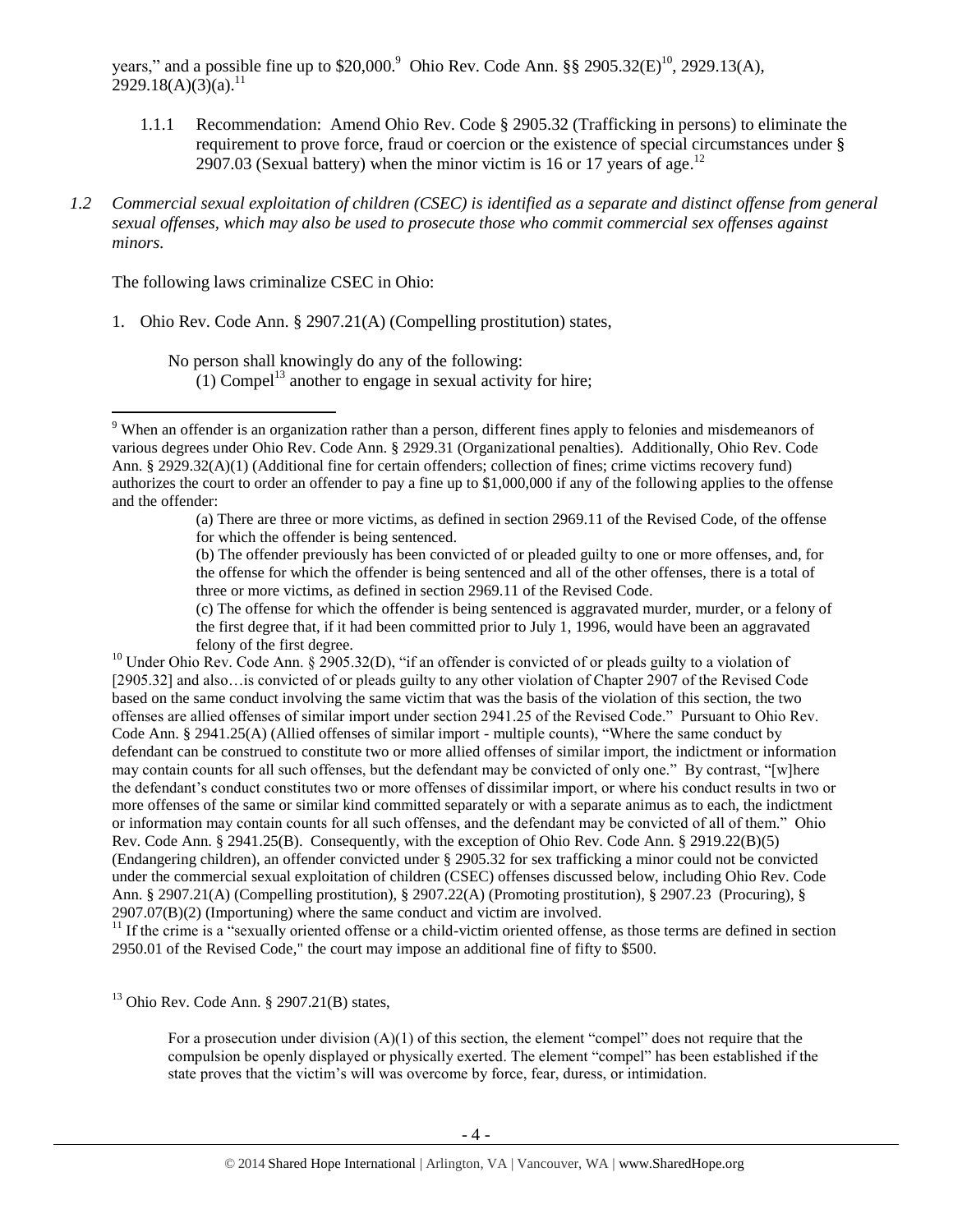(2) Induce, procure, encourage, solicit, request, or otherwise facilitate either of the following: (a) A minor to engage in sexual activity for hire, whether or not the offender knows the age of the minor;

(b) A person the offender believes to be a minor to engage in sexual activity for hire, whether or not the person is a minor.

(3) (a) Pay or agree to pay a minor, either directly or through the minor's agent, so that the minor will engage in sexual activity, whether or not the offender knows the age of the minor;

(b) Pay or agree to pay a person the offender believes to be a minor, either directly or through the person's agent, so that the person will engage in sexual activity, whether or not the person is a minor.

(4) (a) Pay a minor, either directly or through the minor's agent, for the minor having engaged in sexual activity pursuant to a prior agreement, whether or not the offender knows the age of the minor;

(b) Pay a person the offender believes to be a minor, either directly or through the person's agent, for the person having engaged in sexual activity pursuant to a prior agreement, whether or not the person is a minor.

(5) (a) Allow a minor to engage in sexual activity for hire if the person allowing the child to engage in sexual activity for hire is the parent, guardian, custodian, person having custody or control, or person in loco parentis of the minor;

<span id="page-4-2"></span><span id="page-4-1"></span><span id="page-4-0"></span>(b) Allow a person the offender believes to be a minor to engage in sexual activity for hire if the person allowing the person to engage in sexual activity for hire is the parent, guardian, custodian, person having custody or control, or person in loco parentis of the person the offender believes to be a minor, whether or not the person is a minor.

A conviction under Ohio Rev. Code Ann.  $\S 2907.21(A)(2)$ –(5) is punishable as a third degree felony by imprisonment for 9–36 months<sup>14</sup> and a possible fine up to \$10,000. If the crime is a "sexually oriented offense or a child-victim oriented offense, as those terms are defined in section  $2950.01^{15}$  of the Revised Code," the court may impose an additional fine of fifty to \$500. Ohio Rev. Code Ann. §§ 2907.21(C), 2929.14(A)(3)(b), 2929.18(A)(3)(c). If the victim is 16–17, a conviction under Ohio Rev. Code Ann. § 2907.21(A)(1) is punishable as a second degree felony by imprisonment for  $2-8$ years and a possible fine up to \$15,000. Ohio Rev. Code Ann. §§ 2907.21(C), 2929.14(A)(2),  $2929.18(A)(3)(b)$ . If the victim is under 16, a conviction under Ohio Rev. Code Ann. § 2907.21(A)(1) is punishable as a first degree felony by imprisonment for 3–11 years<sup>16</sup> and a possible fine up to \$20,000. Ohio Rev. Code Ann. §§ 2907.21(C), 2929.14(A)(1), 2929.18(A)(3)(a).

<span id="page-4-3"></span>If an offender convicted under Ohio Rev. Code Ann. § 2907.21 committed the offense "in furtherance of human trafficking,"<sup>17</sup> however, enhanced penalties apply under Ohio Rev. Code Ann. § 2941.1422

means a scheme or plan to which all of the following apply:

(1) Its object is one or more of the following:

 $\overline{\phantom{a}}$ 

(a) To subject a victim or victims to involuntary servitude, as defined in section 2905.31 [Involuntary servitude] of the Revised Code, to compel a victim or victims to engage in sexual activity for hire, to engage in a performance that is obscene, sexually oriented, or nudity oriented,

<sup>&</sup>lt;sup>14</sup> Ohio Rev. Code Ann. § 2929.14(A)(3)(b) states, "the prison term shall be nine, twelve, eighteen, twenty-four, thirty, or thirty-six months."

<sup>&</sup>lt;sup>15</sup> Here and elsewhere in this report that Ohio Rev. Code Ann. § 2950.01 is quoted or cited, it has been updated to reflect the amendments added by the passage of House Bill 130. H.B. 130. 2014 Leg., 131st Gen. Assemb. (Effective June 20, 2014).

<sup>&</sup>lt;sup>16</sup> Ohio Rev. Code Ann. § 2929.14(A)(1) states, "the prison term shall be three, four, five, six, seven, eight, nine, ten, or eleven years."

<sup>&</sup>lt;sup>17</sup> As used in Ohio Rev. Code Ann. § 2941.1422 (Human trafficking specification) and § 2929.14(B)(7) (Basic prison terms) and as defined in Ohio Rev. Code Ann. § 2929.01(AAA) (Definitions), "human trafficking"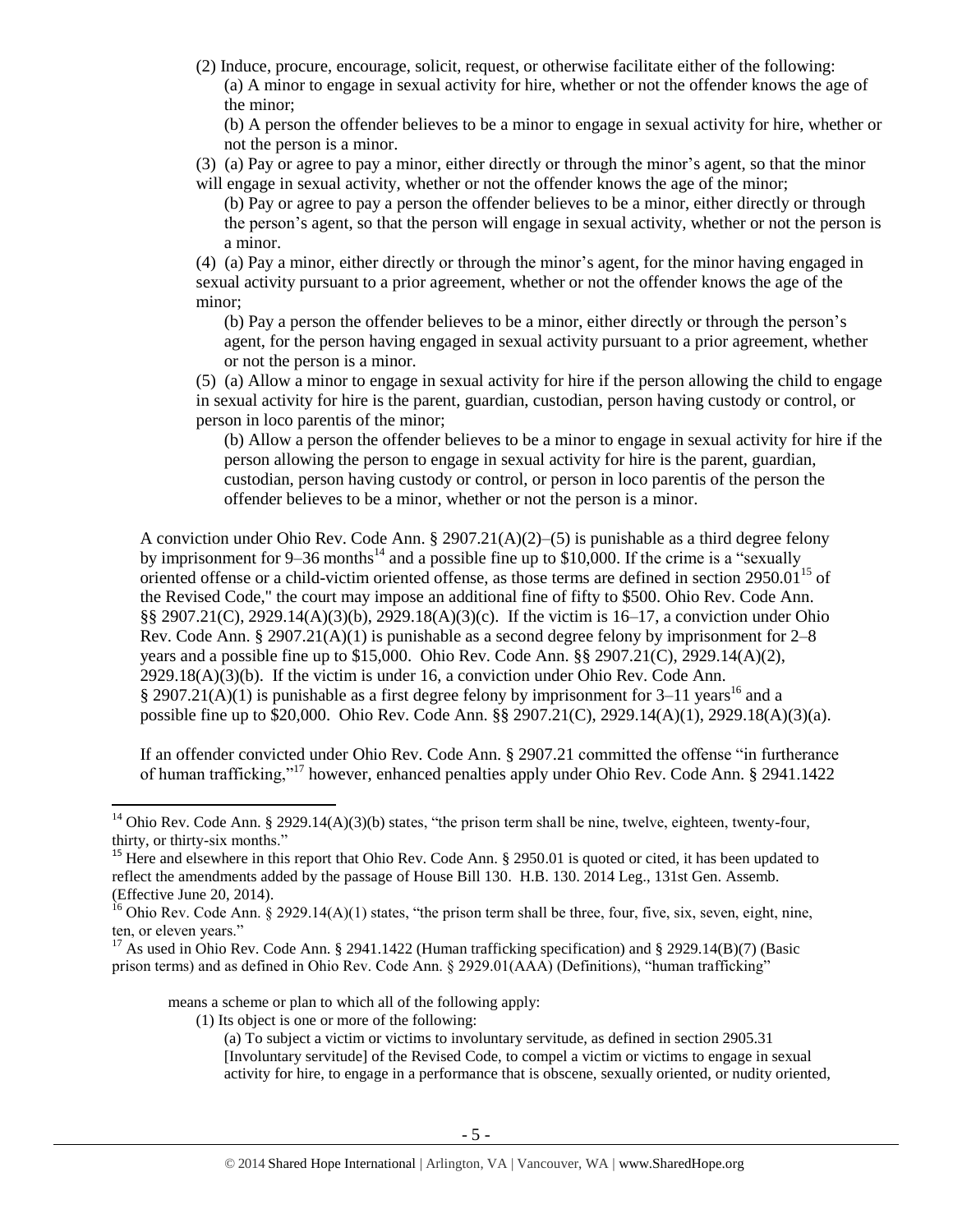or to be a model or participant in the production of material that is obscene, sexually oriented, or nudity oriented.

(b) To facilitate, encourage, or recruit a victim who is less than sixteen years of age or is a developmentally disable person, or victims who are less than sixteen years of age or are developmentally disabled persons, for any purpose listed in divisions (A)(2)(a) of section 2905.32 of the Revised Code;

(b) To facilitate, encourage, or recruit a victim who is sixteen years of age or seventeen years of age, or victims who are sixteen or seventeen years of age, for any purposes listed in divisions (A)(2)(a) to (c) of section 2905.32 of the Revised Code, if the circumstances described in division (A)(5), (6), (7), (8), (9), (10), (11), (12), or (13) of section 2907.3 of the Revised Code apply with respect to the person engaging in the conduct and the victim or victims.

(2) It involves at least two felony offenses, whether or not there has been a prior conviction for any of the felony offenses, to which all of the following apply:

(a) Each of the felony offenses is a violation of section 2905.01 [Kidnapping], 2905.02 [Abduction], 2905.32 [Trafficking in persons], 2907.21 [Compelling prostitution], 2907.22 [Promoting prostitution], or 2923.32 [Engaging in pattern of corrupt activity; forfeiture], division (A)(1) or (2) of section 2907.323 [Illegal use of a minor in nudity-oriented material or performance], or division  $(B)(1)$ ,  $(2)$ ,  $(3)$ ,  $(4)$ , or  $(5)$  of section 2919.22 [Endangering children] of the Revised Code or is a violation of a law of any state other than this state that is substantially similar to any of the sections or divisions of the Revised Code identified in this division. (b) At least one of the felony offenses was committed in this state.

(c) The felony offenses are related to the same scheme or plan and are not isolated instances.

Here and elsewhere in this report that Ohio Rev. Code Ann. § 2941.1422 (Human trafficking specification) is quoted or cited, it has been updated to reflect the amendments added by the passage of House Bill 130. H.B. 130. 2014 Leg., 131st Gen. Assemb. (Effective June 20, 2014).

<sup>18</sup> Ohio Rev. Code Ann. § 2941.1422 provides,

l

(A) Imposition of a mandatory prison term under division (B)(7) of section 2929.14 [Basic prison terms] of the Revised Code is precluded unless the offender is convicted of or pleads guilty to a felony violation of section 2905.01 [Kidnapping], 2905.02 [Abduction], 2907.21 [Compelling prostitution], 2907.22 [Promoting prostitution], or 2923.32 [Engaging in pattern of corrupt activity; forfeiture], division (A)(1) or (2) of section 2907.323 [Illegal use of a minor in nudity-oriented material or performance], or division (B)(1), (2), (3), (4), or (5) of section 2919.22 [Endangering children] of the Revised Code and unless the indictment, count in the indictment, or information charging the offense specifies that the offender knowingly committed the offense in furtherance of human trafficking. . . .

. . . . <sup>19</sup> Ohio Rev. Code Ann. § 2929.14(B)(7)(a) states,

> (a) If an offender is convicted of or pleads guilty to a felony violation of section 2905.01 [Kidnapping], 2905.02 [Abduction], 2907.21 [Compelling prostitution], 2907.22 [Promoting prostitution], or 2923.32 [Engaging in pattern of corrupt activity; forfeiture], division (A)(1) or (2) of section 2907.323 [Illegal use of a minor in nudity-oriented material or performance], or division  $(B)(1)$ ,  $(2)$ ,  $(3)$ ,  $(4)$ , or  $(5)$  of section 2919.22 [Endangering children] of the Revised Code and also is convicted of or pleads guilty to a specification of the type described in section 2941.1422 [Human trafficking specification] of the Revised Code that charges that the offender knowingly committed the offense in furtherance of human trafficking, the court shall impose on the offender a mandatory prison term that is one of the following:

(i) If the offense is a felony of the first degree, a definite prison term of not less than five years and not greater than ten years;

(ii) If the offense is a felony of the second or third degree, a definite prison term of not less than three years and not greater than the maximum prison term allowed for the offense by division (A) of section 2929.14 [Basic prison terms] of the Revised Code;

(iii) If the offense is a felony of the fourth or fifth degree, a definite prison term that is the maximum prison term allowed for the offense by division (A) of section 2929.14 of the Revised Code.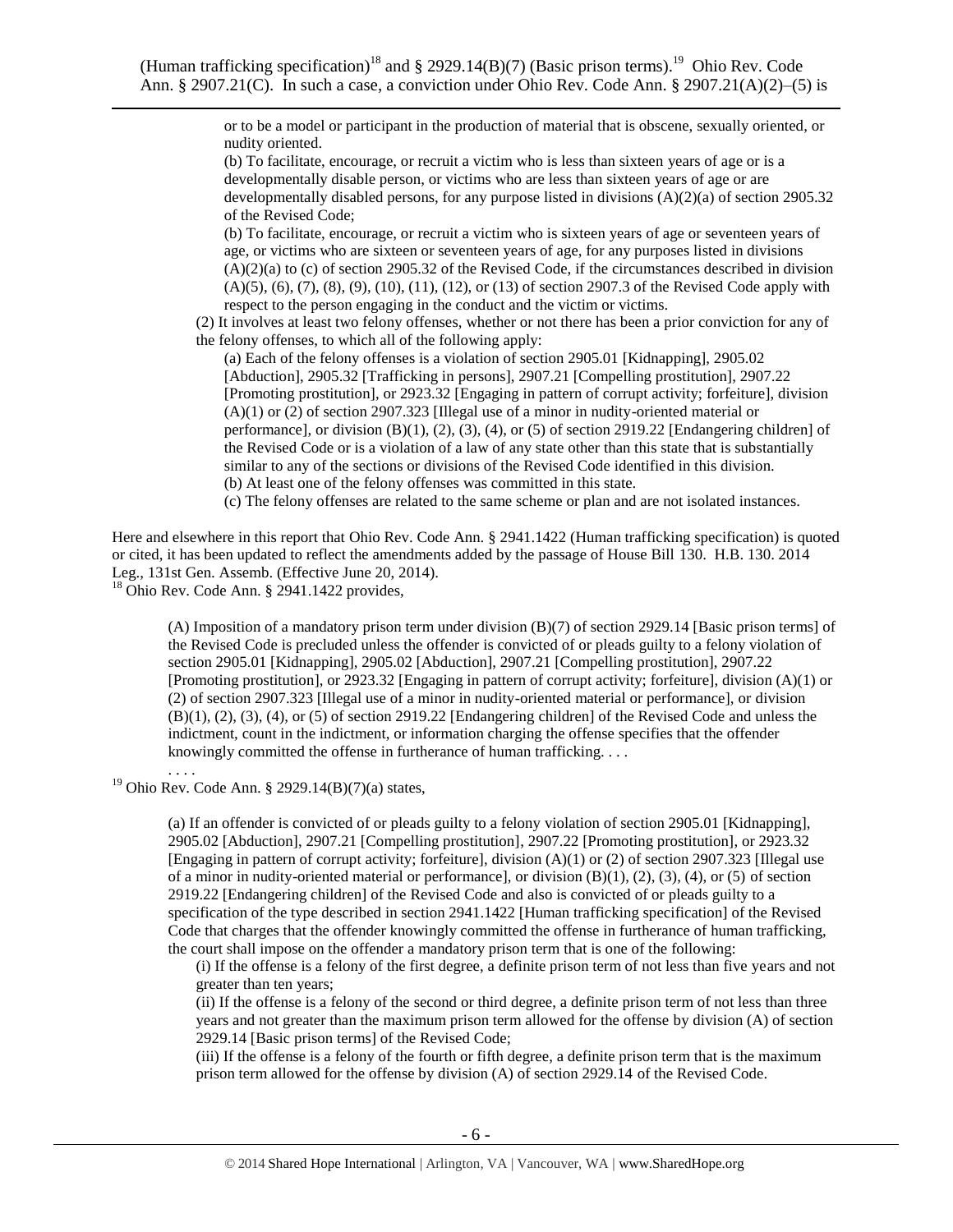punishable as a third degree felony by mandatory imprisonment for 3 years and a possible fine up to \$10,000. Ohio Rev. Code Ann. §§ 2907.21(C), 2929.14(A)(3)(b), (B)(7)(a)(ii), 2929.18(A)(3)(c). If the victim is 16–17 years old, a conviction under Ohio Rev. Code Ann.  $\S 2907.21(A)(1)$  is punishable as a second degree felony by mandatory imprisonment for 3–8 years and a possible fine up to \$15,000. Ohio Rev. Code Ann. §§ 2907.21(C), 2929.14(A)(2), (B)(7)(a)(ii), 2929.18(A)(3)(b). If the victim is under 16 years old, a conviction under Ohio Rev. Code Ann. § 2907.21(A)(1) is punishable as a first degree felony by mandatory imprisonment for 5–10 years and a possible fine up to \$20,000. Ohio Rev. Code Ann. §§ 2907.21(C), 2929.14(B)(7)(a)(i), 2929.18(A)(3)(a).

2. Ohio Rev. Code Ann. § 2907.22(A) (Promoting prostitution) states,

No person shall knowingly:

(1) Establish, maintain, operate, manage, supervise, control, or have an interest in a brothel or any other enterprise a purpose of which is to facilitate engagement in sexual activity for hire; (2) Supervise, manage, or control the activities of a prostitute in engaging in sexual activity for hire; (3) Transport another, or cause another to be transported in order to facilitate the other person's engaging in sexual activity for hire;

<span id="page-6-0"></span>(4) For the purpose of violating or facilitating a violation of this section, induce or procure another to engage in sexual activity for hire.

Ohio Rev. Code Ann. § 2907.22(B)<sup>20</sup> imposes enhanced penalties when the victim of the offense is a commercially sexually exploited child. In such a case, a conviction under Ohio Rev. Code Ann. § 2907.22(A) is punishable as a third degree felony by imprisonment for 9–36 months and a possible fine up to \$10,000. Ohio Rev. Code Ann. §§ 2907.22(B), 2929.14(A)(3)(b), 2929.18(A)(3)(c). Where an offender convicted under Ohio Rev. Code Ann. § 2907.22 committed the offense "in furtherance of human trafficking," enhanced penalties apply pursuant to Ohio Rev. Code Ann. § 2941.1422 and § 2929.14(B)(7). In such a case, a conviction under Ohio Rev. Code Ann. § 2907.22 is punishable as a third degree felony by mandatory imprisonment for 3 years and a possible fine up to \$10,000. Ohio Rev. Code Ann. §§ 2907.22(B), 2929.14(A)(3)(b), (B)(7)(a)(ii), 2929.18(A)(3)(c).

3. Ohio Rev. Code Ann. § 2919.22(B)(5) (Endangering children) states,

No person shall do any of the following to a child under eighteen years of age . . .

(5) Entice, coerce, permit, encourage, compel, hire, employ, use, or allow the child to act, model, or in any other way participate in, or be photographed for, the production, presentation, dissemination, or advertisement of any material or performance that the offender knows or reasonably should know is obscene, is sexually oriented matter, or is nudity-oriented matter.

. . .

 $\overline{a}$  $^{20}$  Ohio Rev. Code Ann. § 2907.22(B) states, in part,

Whoever violates this section is guilty of promoting prostitution. Except as otherwise provided in this division, promoting prostitution is a felony of the fourth degree. If any prostitute in the brothel involved in the offense, or the prostitute whose activities are supervised, managed, or controlled by the offender, or the person transported, induced, or procured by the offender to engage in sexual activity for hire, is a minor, whether or not the offender knows the age of the minor, then promoting prostitution is a felony of the third degree. . . .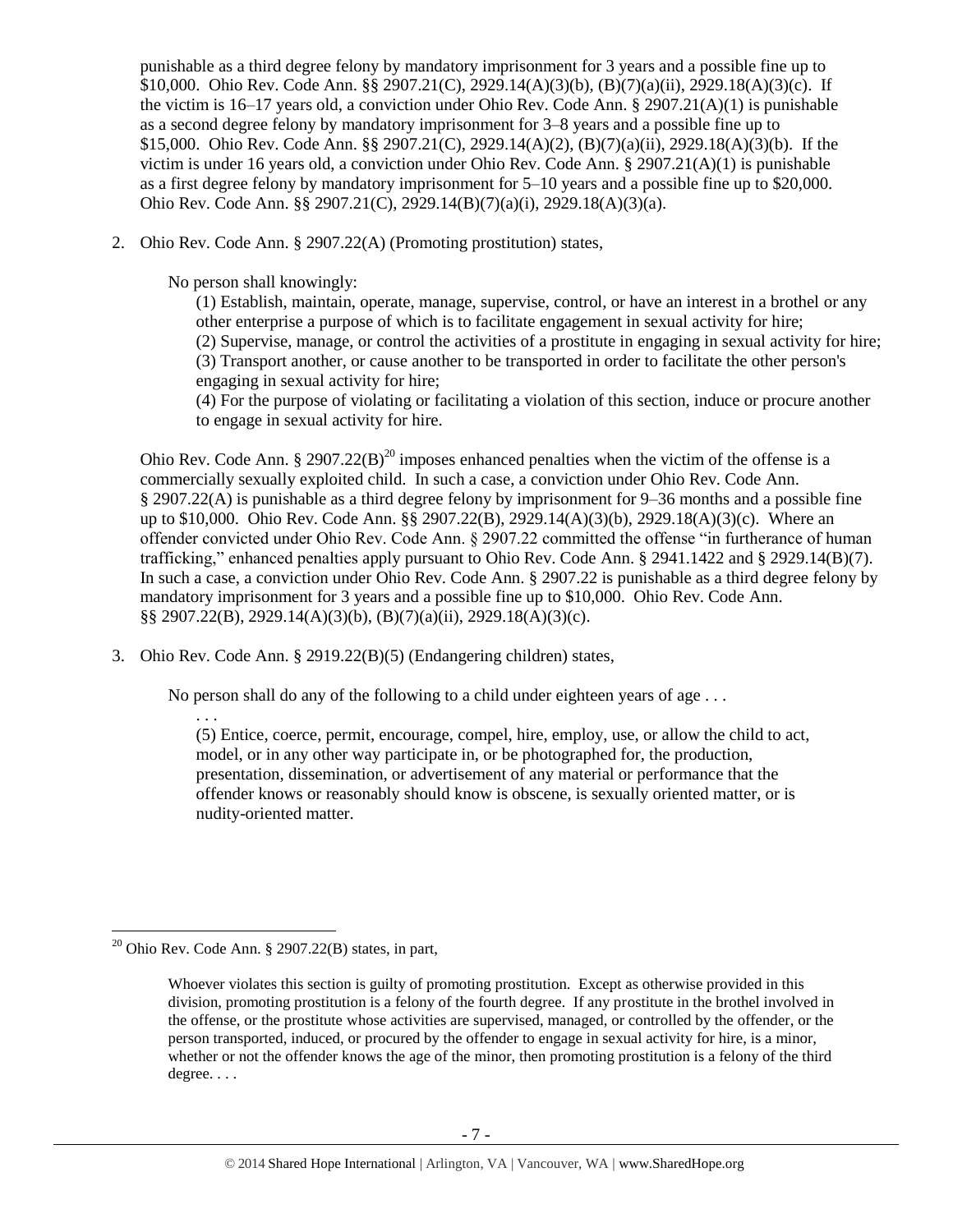A conviction under Ohio Rev. Code Ann. § 2919.22(B)(5) is punishable as a second degree felony punishable by imprisonment for  $2-8$  years<sup>21</sup> and a possible fine up to \$15,000. Ohio Rev. Code Ann. §§ 2919.22(E)(4), 2929.14(A)(2), 2929.18(A)(3)(b).

4. Ohio Rev. Code Ann. § 2907.23 (Procuring) states,

(A) No person, knowingly and for gain, shall do either of the following:

- <span id="page-7-2"></span>(1) Entice or solicit another to patronize a prostitute or brothel;
- (2) Procure a prostitute for another to patronize, or take or direct another at the other's request to any place for the purpose of patronizing a prostitute.

(B) No person, having authority or responsibility over the use of premises, shall knowingly permit such premises to be used for the purpose of engaging in sexual activity for hire. (C) Whoever violates this section is guilty of procuring. Except as otherwise provided in this division, procuring is a misdemeanor of the first degree. If the prostitute who is procured, patronized, or otherwise involved in a violation of division  $(A)(2)$  of this section is under sixteen years of age at the time of the violation, regardless of whether the offender who violates division (A)(2) of this section knows the prostitute's age, or if a prostitute who engages in sexual activity for hire in premises used in violation of division (B) of this section is under sixteen years of age at the time of the violation, regardless of whether the offender who violates division (B) of this section knows the prostitute's age, procuring is a felony of the fourth degree. If the prostitute who is procured, patronized, or otherwise involved in violation of division (A)(2) of this section is sixteen or seventeen years of age at the time of the violation or if a prostitute who engages in sexual activity for hire in premises used in violation of division (B) of this section is sixteen or seventeen years of age at the time of the violation, procuring is a felony of the fifth degree.

<span id="page-7-1"></span><span id="page-7-0"></span>A first degree misdemeanor is punishable by imprisonment for up to 180 days and a possible fine up to \$1,000. Ohio Rev. Code Ann. §§ 2929.24(A)(1), 2929.28(A)(2)(a)(i). A fourth degree felony is punishable by imprisonment for  $6-18$  months<sup>22</sup> and a possible fine up to \$5,000. Ohio Rev. Code Ann. §§  $2929.14(A)(4)$ ,  $2929.18(A)(3)(d)$ . A fifth degree felony is punishable by imprisonment for 6–12 months<sup>23</sup> with "a presumption that a prison term shall be imposed" and a possible fine up to \$2,500. Ohio Rev. Code Ann. §§ 2929.13(D), 2929.14(A)(5), 2929.18(A)(3)(e).

- 5. Ohio Rev. Code Ann. § 2907.07(B)(2) (Importuning) states,
	- (2) No person shall solicit another, not the spouse of the offender, to engage in sexual conduct with the offender, when the offender is eighteen years of age or older and four or more years older than the other person, the other person is sixteen or seventeen years of age and a victim of a violation of section 2905.32 [Trafficking in persons] of the Revised Code, and the offender knows or has reckless disregard of the age of the other person.

A first conviction under Ohio Rev. Code Ann. § 2907.07(B) is punishable as a fifth degree felony by imprisonment for  $6-12$  months<sup>24</sup> with "a presumption that a prison term shall be imposed" and a possible fine up to \$2,500. Ohio Rev. Code Ann. §§ 2907.07(F)(3), 2929.13(D), 2929.14(A)(5), 2929.18(A)(3)(e). If the offender was previously convicted of a "sexually oriented" or "child-victim oriented" offense a

 $\overline{\phantom{a}}$ <sup>21</sup> Ohio Rev. Stat. Ann. § 2929.14(A)(2) states, "the prison term shall be two, three, four, five, six, seven, or eight years."

 $^{22}$  Ohio Rev. Code Ann. § 2929.14(A)(4) states, "the prison term shall be six, seven, eight, nine, ten, eleven, twelve, thirteen, fourteen, fifteen, sixteen, seventeen, or eighteen months."

<sup>&</sup>lt;sup>23</sup> Ohio Rev. Code Ann. § 2929.14(A)(5) states, "the prison term shall be six, seven, eight, nine, ten, eleven, or twelve months."

<sup>24</sup> *See supra* note [23.](#page-7-0)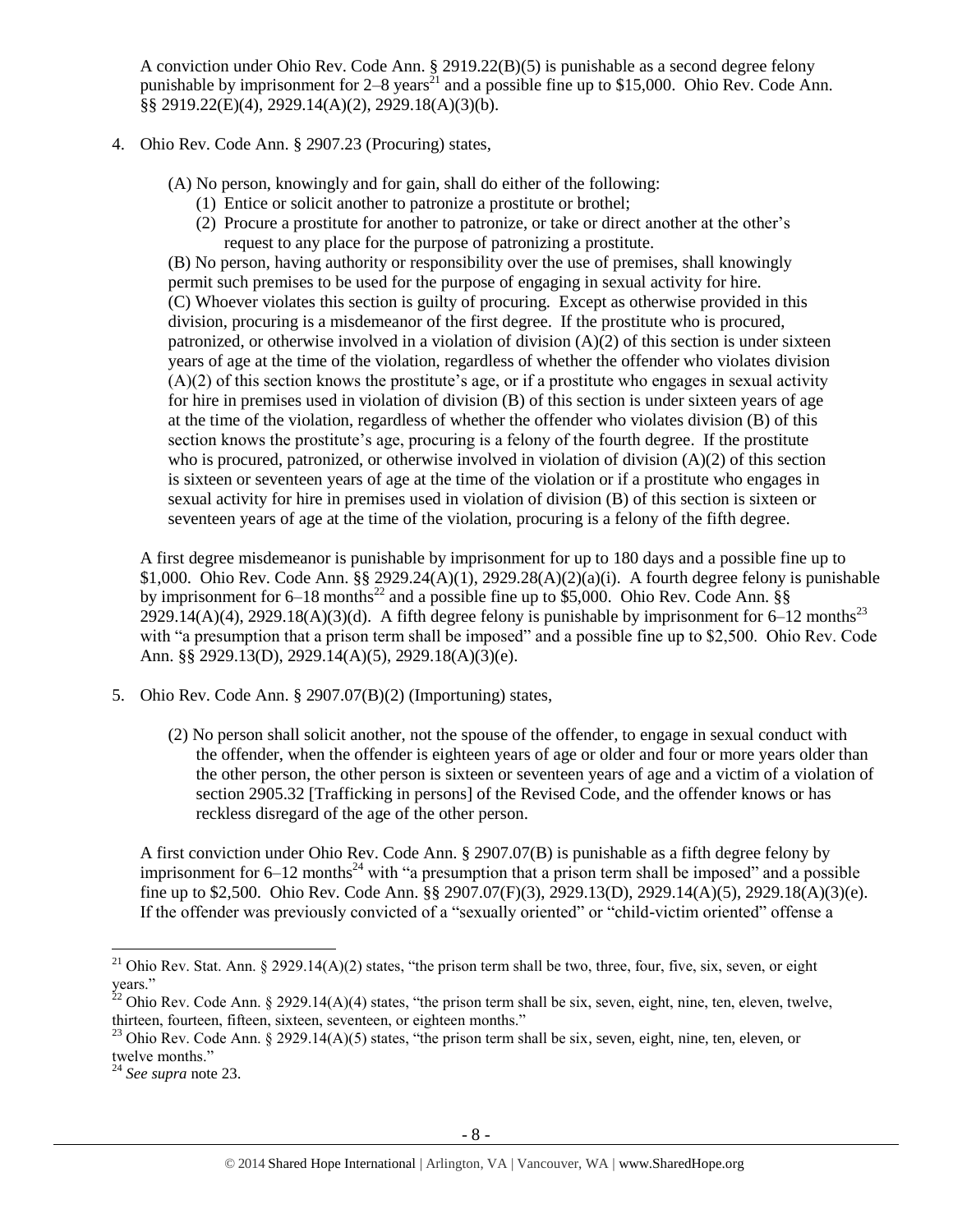violation of Ohio Rev. Code Ann. § 2907.07(B), (D) is punishable as a fourth degree felony by mandatory imprisonment for  $6-18$  months<sup>25</sup> and a possible fine up to \$5,000. Ohio Rev. Code Ann. §§ 2907.07(F)(3), 2929.14(A)(4), 2929.18(A)(3)(d).

6. Ohio Rev. code Ann § 2907.24(A)<sup>26</sup> (Soliciting) states

<span id="page-8-0"></span>(2)No person shall solicit another to engage with such other person in sexual activity for hire<sup>27</sup> if the other person is sixteen or seventeen years of age and the offender knows that the other person is sixteen or seventeen years of age or is in reckless disregard.

(3) No person shall solicit another to engage with such other person in sexual activity for hire if either of the following applies:

(a) The other person is less than sixteen years of age, whether or not the offender knows the age of the other person.

A violation of Ohio Rev. code Ann § 2907.24(A) when the victim is sixteen or seventeen years old is a felony of the fifth degree, punishable by imprisonment for  $6-12$  months<sup>28</sup> with "a presumption that a prison term shall be imposed" and a possible fine up to \$2,500. Ohio Rev. Code Ann.  $\S\overline{\S}$  2907.24(C)(1), 2929.13(D), 2929.14(A)(5), 2929.18(A)(3)(e). A violation of Ohio Rev. code Ann § 2907.24(A) when the victim is less than sixteen years of age is a felony of the third degree, punishable by imprisonment for 9–36 months and a possible fine up to \$10,000. Ohio Rev. Code Ann. §§ 2907.24, 2929.13(D), 2929.14(A)(3)(b), 2929.18(A)(3)(c).

The following laws may be applicable to sexual exploitation of children although they do not specify commercial exchanges:

1. Ohio Rev. Code Ann. § 2907.07(A)–(D) (Importuning) states,

(A) No person shall solicit a person who is less than thirteen years of age to engage in sexual activity with the offender, whether or not the offender knows the age of such person.

(B) (1) No person shall solicit another, not the spouse of the offender, to engage in sexual conduct<sup>29</sup> with the offender, when the offender is eighteen years of age or older and four or more years older than the other person, and the other person is thirteen years of age or older but less than sixteen years of age, whether or not the offender knows the age of the other person.

 $\overline{\phantom{a}}$ 

<sup>25</sup> *See supra* note [22.](#page-7-1)

<sup>&</sup>lt;sup>26</sup> Here and elsewhere in this report that Ohio Rev. Code Ann. § 2907.24 is quoted or cited, it has been updated to reflect the amendments added by the passage of House Bill 130. H.B. 130. 2014 Leg., 131st Gen. Assemb. (Effective June 20, 2014).

<sup>&</sup>lt;sup>27</sup> "Sexual activity for hire" is defined under Ohio Rev. Code Ann. § 2907.24(E)(2) as

An implicit or explicit agreement to provide sexual activity in exchange for anything of value paid to the person engaging in such sexual activity, to any person trafficking that person, or to any person associated with either such person.

<sup>28</sup> *See supra* note [23.](#page-7-0)

 $29$  Ohio Rev. Code Ann. § 2907.01(A) defines "sexual conduct" as

vaginal intercourse between a male and female; anal intercourse, fellatio, and cunnilingus between persons regardless of sex; and, without privilege to do so, the insertion, however slight, of any part of the body or any instrument, apparatus, or other object into the vaginal or anal opening of another. Penetration, however slight, is sufficient to complete vaginal or anal intercourse.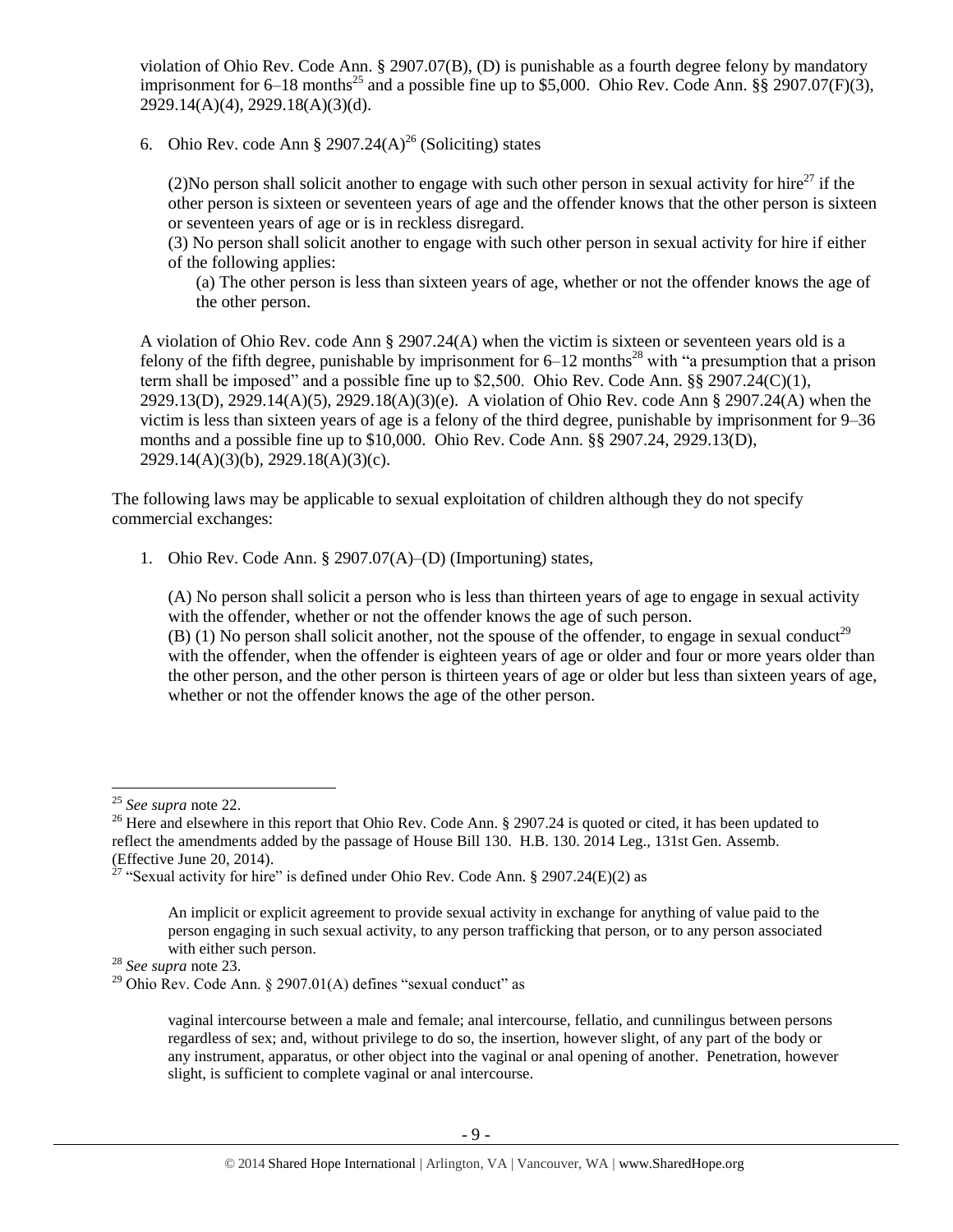(C) No person shall solicit another by means of a telecommunications device,  $30$  as defined in section 2913.01 of the Revised Code, to engage in sexual activity with the offender when the offender is eighteen years of age or older and either of the following applies:

(1) The other person is less than thirteen years of age, and the offender knows that the other person is less than thirteen years of age or is reckless in that regard.

(2) The other person is a law enforcement officer posing as a person who is less than thirteen years of age, and the offender believes that the other person is less than thirteen years of age or is reckless in that regard.

(D) No person shall solicit another by means of a telecommunications device, as defined in section 2913.01 of the Revised Code, to engage in sexual activity with the offender when the offender is eighteen years of age or older and either of the following applies:

(1) The other person is thirteen years of age or older but less than sixteen years of age, the offender knows that the other person is thirteen years of age or older but less than sixteen years of age or is reckless in that regard, and the offender is four or more years older than the other person. (2) The other person is a law enforcement officer posing as a person who is thirteen years of age or older but less than sixteen years of age, the offender believes that the other person is thirteen years of age or older but less than sixteen years of age or is reckless in that regard, and the offender is four or more years older than the age the law enforcement officer assumes in posing as the person who is thirteen years of age or older but less than sixteen years of age.

A first conviction under Ohio Rev. Code Ann. § 2907.07(A), (C) carries "a presumption that a prison term shall be imposed" and is punishable as a third degree felony by imprisonment for 9–36 months and a possible fine up to \$10,000. Ohio Rev. Code Ann. §§ 2907.07(F)(2), 2929.13(D), 2929.14(A)(3)(b),  $2929.18(A)(3)(c)$ . If the offender was previously convicted of a "sexually oriented" or "child-victim" oriented" offense a violation of Ohio Rev. Code Ann. § 2907.07(A), (C) is punishable as a second degree felony by mandatory imprisonment for 2–8 years and a possible fine up to \$15,000. Ohio Rev. Code Ann. §§ 2907.07(F)(2), 2929.14(A)(2), 2929.18(A)(3)(b).

A first conviction under Ohio Rev. Code Ann. § 2907.07(B), (D) is punishable as a fifth degree felony by imprisonment for  $6-12$  months<sup>31</sup> with "a presumption that a prison term shall be imposed" and a possible fine up to \$2,500. Ohio Rev. Code Ann. §§ 2907.07(F)(3), 2929.13(D), 2929.14(A)(5), 2929.18(A)(3)(e). If the offender was previously convicted of a "sexually oriented" or "child-victim oriented" offense a violation of Ohio Rev. Code Ann. § 2907.07(B), (D) is punishable as a fourth degree felony by mandatory imprisonment for  $6-18$  months<sup>32</sup> and a possible fine up to \$5,000. Ohio Rev. Code Ann. §§ 2907.07(F)(3), 2929.14(A)(4), 2929.18(A)(3)(d).

2. Ohio Rev. Code Ann. § 2907.02(A)(1)(b) (Rape) states,

No person shall engage in sexual conduct with another who is not the spouse of the offender or who is the spouse of the offender but is living separate and apart from the offender, when any of the following applies:

. . . .

(b) The other person is less than thirteen years of age, whether or not the offender knows the age of the other person.

l

 $30$  Ohio Rev. Code Ann. § 2913.01(Y) (Definitions) defines a "telecommunications device" as "any instrument, equipment, machine, or other device that facilitates telecommunication, including, but not limited to, a computer, computer network, computer chip, computer circuit, scanner, telephone, cellular telephone, pager, personal communications device, transponder, receiver, radio, modem, or device that enables the use of a modem."

<sup>31</sup> *See supra* note [23.](#page-7-0)

<sup>32</sup> *See supra* note [22.](#page-7-1)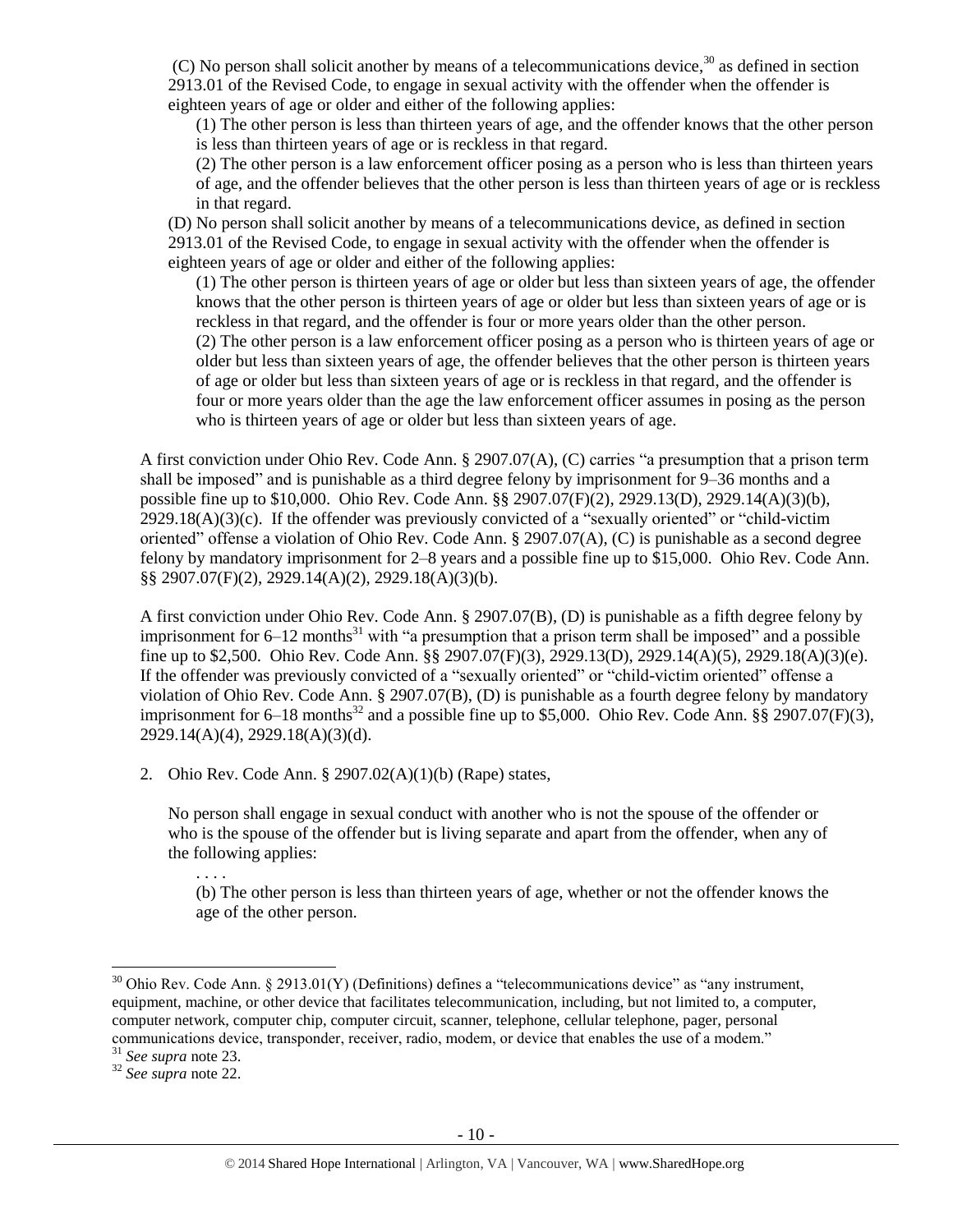A first conviction under Ohio Rev. Code Ann. § 2907.02(A)(1)(b) is a first degree felony punishable by mandatory imprisonment for 10 years to life and a possible fine up to \$20,000, unless the victim was under 10, in which the minimum increases to 15 years. Ohio Rev. Code Ann. §§ 2907.02(B),  $2929.18(A)(3)(a)$ ,  $2971.03(B)(1)(a)$ –(b). If the offender uses force, has a previous conviction, or causes harm to the victim the minimum increases to 25 years. Ohio Rev. Code Ann. § 2971.03(B)(1)(c). However, under Ohio Rev. Code Ann. § 2907.02(B),

If an offender is convicted of or pleads guilty to a violation of division  $(A)(1)(b)$  of this section, if the offender was less than sixteen years of age at the time the offender committed the violation of that division, and if the offender during or immediately after the commission of the offense did not cause serious physical harm to the victim, the victim was ten years of age or older at the time of the commission of the violation, and the offender has not previously been convicted of or pleaded guilty to a violation of this section or a substantially similar existing or former law of this state, another state, or the United States, the court shall not sentence the offender to a prison term or term of life imprisonment pursuant to section 2971.03 of the Revised Code, and instead the court shall sentence the offender as otherwise provided in this division.

Additionally, if the offender has a prior conviction under Ohio Rev. Code Ann. § 2907.02(A)(1)(b) or a similar offense in another jurisdiction, the victim is under 10, or the offender causes serious harm, a violation of Ohio Rev. Code Ann. § 2907.02(A)(1)(b) may be punishable as a first degree felony by life imprisonment without parole and a possible fine up to \$20,000. Ohio Rev. Code Ann. §§ 2907.02(B), 2929.18(A)(3)(a). Other penalties are applicable to sexually violent predators pursuant to Ohio Rev. Code Ann. §2971.03(A).

3. Ohio Rev. Code Ann. § 2907.04(A) (Unlawful sexual conduct with a minor) states,

No person who is eighteen years of age or older shall engage in sexual conduct with another, who is not the spouse of the offender, when the offender knows the other person is thirteen years of age or older but less than sixteen years of age, or the offender is reckless in that regard.

A first conviction under Ohio Rev. Code Ann. § 2907.04(A) generally is punishable as a fourth degree felony by imprisonment for 6–18 months and a possible fine up to \$5,000. Ohio Rev. Code Ann. § 2907.04(B)(1), 2929.14(A)(4), 2929.18(A)(3)(d), If the offender is at least 10 years older than the victim, a first conviction under Ohio Rev. Code Ann. § 2907.04(A) is punishable as a third degree felony by imprisonment for  $12-60$  months<sup>33</sup> and a possible fine up to \$10,000. Ohio Rev. Code Ann. §§ 2907.04(B)(3), 2929.14(A)(3)(a), 2929.18(A)(3)(c). However, if the offender is less than 4 years older than the victim, a first conviction under Ohio Rev. Code Ann. § 2907.04(A) is punishable as a first degree misdemeanor by imprisonment for up to 180 days and a possible fine up to \$1,000. Ohio Rev. Code Ann. §§ 2907.04(B)(2), 2929.24(A)(1), 2929.28(A)(2)(a)(i). If the offender has a prior conviction under Ohio Rev. Code Ann. § 2907.02, § 2907.04, or § 2907.03 (Sexual battery), a violation of Ohio Rev. Code Ann. § 2907.04 is punishable as a second degree felony by imprisonment for 2–8 years and a possible fine up to \$15,000. Ohio Rev. Code Ann. §§ 2907.04(B)(4), 2929.14(A)(2), 2929.18(A)(3)(b).

4. Ohio Rev. Code Ann. § 2907.05(A)(4), (B) (Gross sexual imposition) states,

 $\overline{a}$ 

 $33$  Ohio Rev. Code Ann. § 2929.14(A)(3)(a) states, "the prison term shall be twelve, eighteen, twenty-four, thirty, thirty-six, forty-two, forty-eight, fifty-four, or sixty months."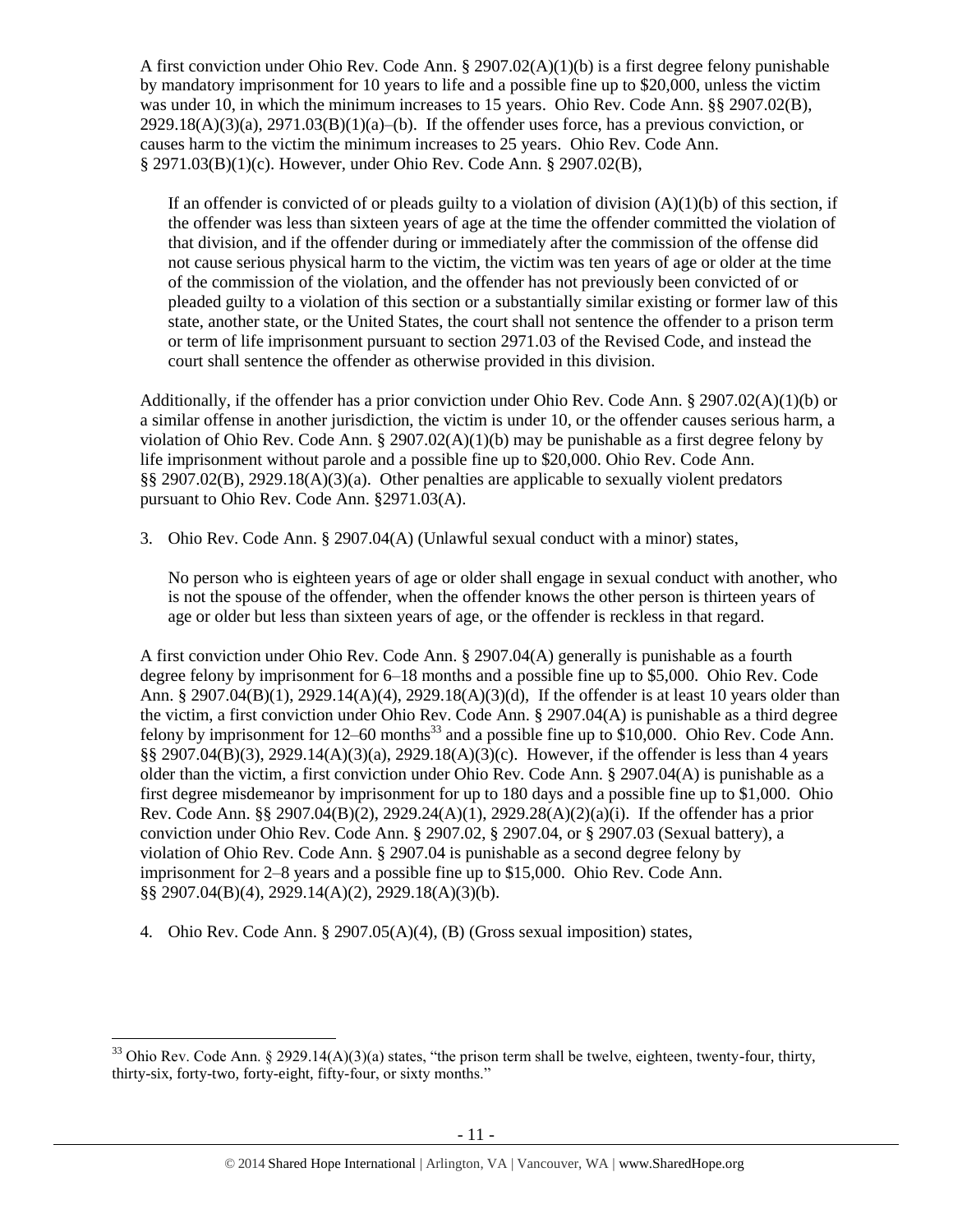(A) No person shall have sexual contact<sup>34</sup> with another, not the spouse of the offender; cause another, not the spouse of the offender, to have sexual contact with the offender; or cause two or more other persons to have sexual contact when any of the following applies:

. . . . (4) The other person, or one of the other persons, is less than thirteen years of age, whether or not the offender knows the age of that person.

(B) No person shall knowingly touch the genitalia of another, when the touching is not through clothing, the other person is less than twelve years of age, whether or not the offender knows the age of that person, and the touching is done with an intent to abuse, humiliate, harass, degrade, or arouse or gratify the sexual desire of any person.

A conviction under Ohio Rev. Code Ann. § 2907.05(A)(4) or (B) is punishable as a third degree felony with "a presumption that a prison term shall be imposed for the offense" by imprisonment for 12–60 months and a possible fine up to  $$10,000$ .<sup>35</sup> Ohio Rev. Code Ann. §§ 2907.05(C)(2), 2929.14(A)(3)(a),  $2929.18(A)(3)(c)$ .

5. Ohio Rev. Code Ann. § 2907.06(A)(4) (Sexual imposition) states,

. . . .

. . . .

l

No person shall have sexual contact with another, not the spouse of the offender; cause another, not the spouse of the offender, to have sexual contact with the offender; or cause two or more other persons to have sexual contact when any of the following applies:

(4) The other person, or one of the other persons, is thirteen years of age or older but less than sixteen years of age, whether or not the offender knows the age of such person, and the offender is at least eighteen years of age and four or more years older than such other person.

A first conviction under Ohio Rev. Code Ann. § 2907.06(A)(4) is punishable as a third degree misdemeanor by imprisonment up to 60 days and a possible fine up to \$500. Ohio Rev. Code Ann. § 2907.06(C), 2929.24(A)(3), 2929.28(A)(2)(a)(iii). However, if an offender has certain prior convictions,  $36$  a conviction under Ohio Rev. Code Ann. § 2907.06(A)(4) is punishable as a first degree misdemeanor by imprisonment up to 180 days and a possible fine up to \$1,000. Ohio Rev. Code Ann. §§ 2907.06(C), 2929.24(A)(1)  $2929.28(A)(2)(a)(i)$ .

 $34$  Ohio Rev. Code Ann. § 2907.01(B) defines "sexual contact" as, "any touching of an erogenous zone of another, including without limitation the thigh, genitals, buttock, pubic region, or, if the person is female, a breast, for the purpose of sexually arousing or gratifying either person."

 $35$  Ohio Rev. Code Ann. § 2907.05(C)(2) further states,

The court shall impose on an offender convicted of gross sexual imposition in violation of division  $(A)(4)$ or (B) of this section a mandatory prison term equal to one of the prison terms prescribed in section 2929.14 of the Revised Code for a felony of the third degree if either of the following applies:

<sup>(</sup>a) Evidence other than the testimony of the victim was admitted in the case corroborating the violation;

<sup>(</sup>b) The offender previously was convicted of or pleaded guilty to a violation of this section, rape, the former offense of felonious sexual penetration, or sexual battery, and the victim of the previous offense was less than thirteen years of age.

<sup>&</sup>lt;sup>36</sup> These include convictions under Ohio Rev. Code Ann. § 2907.06, § 2907.02 (Rape), § 2907.03 (Sexual battery), § 2907.04 (Unlawful sexual conduct with minor), or § 2907.05 (Gross sexual imposition).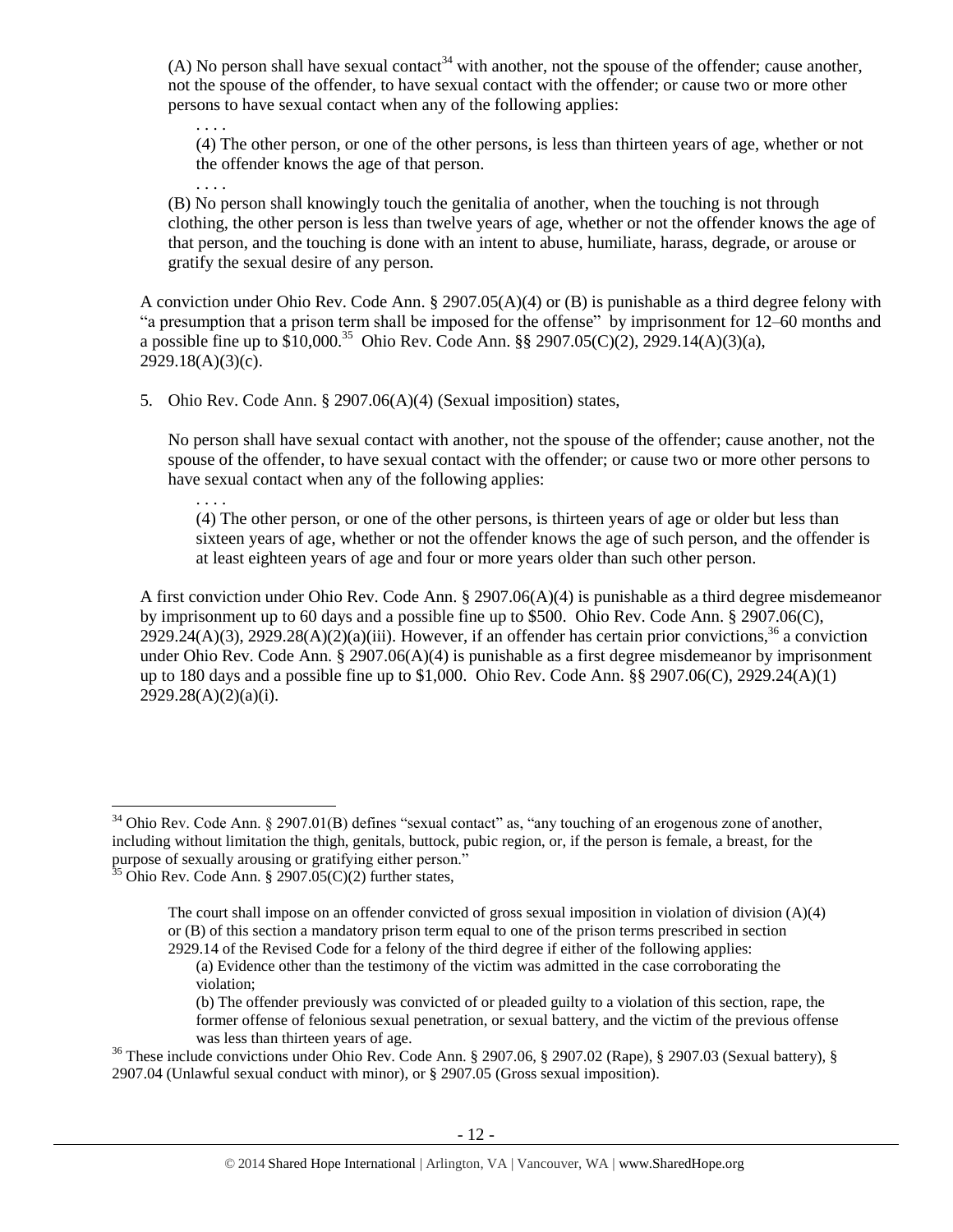*1.3 Prostitution statutes refer to the sex trafficking statute to identify the commercially sexually exploited minor as a trafficking victim.* 

Ohio Rev. Code Ann. § 2907.25(A) (Prostitution) does not refer to § 2905.32<sup>37</sup> to identify a minor involved in prostitution as a victim of sex trafficking.

Ohio's delinquency statute does refer to the human trafficking statute, however. Ohio Rev. Code Ann. § 2152.021(F) (Complaint of delinquency or juvenile traffic offender) states "At any time after the filing of a complaint alleging that a child is a delinquent child and before adjudication, the court may hold a hearing to determine whether to hold the complaint in abeyance pending the child's successful completion of actions that constitute a method to divert the child from the juvenile court system if the child agrees to the hearing and either of the following applies: … The court has reason to believe that the child is a victim of a violation of section 2905.32 of the Revised Code, regardless of whether any person has been convicted of a violation of that section or of any other section for victimizing the child, and the act charged is related to the child's victimization." Ohio Rev. Code Ann. § 2152.021(F)(1)(b)

Ohio Rev. Code Ann. § 2941.1422(A) (Human trafficking specification) also refers to human trafficking for sentencing purposes of certain CSEC statutes by stating,

(A) Imposition of a mandatory prison term under division (B)(7) of section 2929.14 of the Revised Code is precluded unless the offender is convicted of or pleads guilty to a felony violation of section 2905.01 [Kidnapping], 2905.02 [Abduction], 2907.21 [Compelling prostitution], 2907.22 [Promoting prostitution], or 2923.32 [Engaging in pattern of corrupt activity], division (A)(1) or (2) of section 2907.323 [Illegal use of minor in nudity-oriented material or performance], or division  $(B)(1)$ ,  $(2)$ ,  $(3)$ , (4), or (5) of section 2919.22 [Endangering children] of the Revised Code and unless the indictment, count in the indictment, or information charging the offense specifies that the offender knowingly committed the offense in furtherance of human trafficking. . . .

*1.4 The state racketeering or gang crimes statute includes sex trafficking and commercial sexual exploitation of children (CSEC) offenses as predicate acts allowing the statute to be used to prosecute trafficking crimes.* 

Ohio Rev. Code Ann. § 2923.32(A) (Engaging in pattern of corrupt activity; forfeiture) states,

(1) No person employed by, or associated with, any enterprise<sup>38</sup> shall conduct or participate in, directly or indirectly, the affairs of the enterprise through a pattern of corrupt activity<sup>39</sup> or the collection of an unlawful debt.

At least one of the incidents forming the pattern shall occur on or after January 1, 1986. Unless any incident was an aggravated murder or murder, the last of the incidents forming the pattern shall occur within six years after the commission of any prior incident forming the pattern, excluding any period of imprisonment served by any person engaging in the corrupt activity.

 $\overline{\phantom{a}}$ <sup>37</sup> *See supra* note [2.](#page-0-0)

<sup>38</sup> Ohio Rev. Code Ann. § 2923.31(C) (Definitions) defines an "enterprise" as including "any individual, sole proprietorship, partnership, limited partnership, corporation, trust, union, government agency, or other legal entity, or any organization, association, or group of persons associated in fact although not a legal entity. 'Enterprise' includes illicit as well as licit enterprises."

<sup>&</sup>lt;sup>39</sup> Ohio Rev. Code Ann. § 2923.31(E) defines a "pattern of corrupt activity" as

two or more incidents of corrupt activity, whether or not there has been a prior conviction, that are related to the affairs of the same enterprise, are not isolated, and are not so closely related to each other and connected in time and place that they constitute a single event.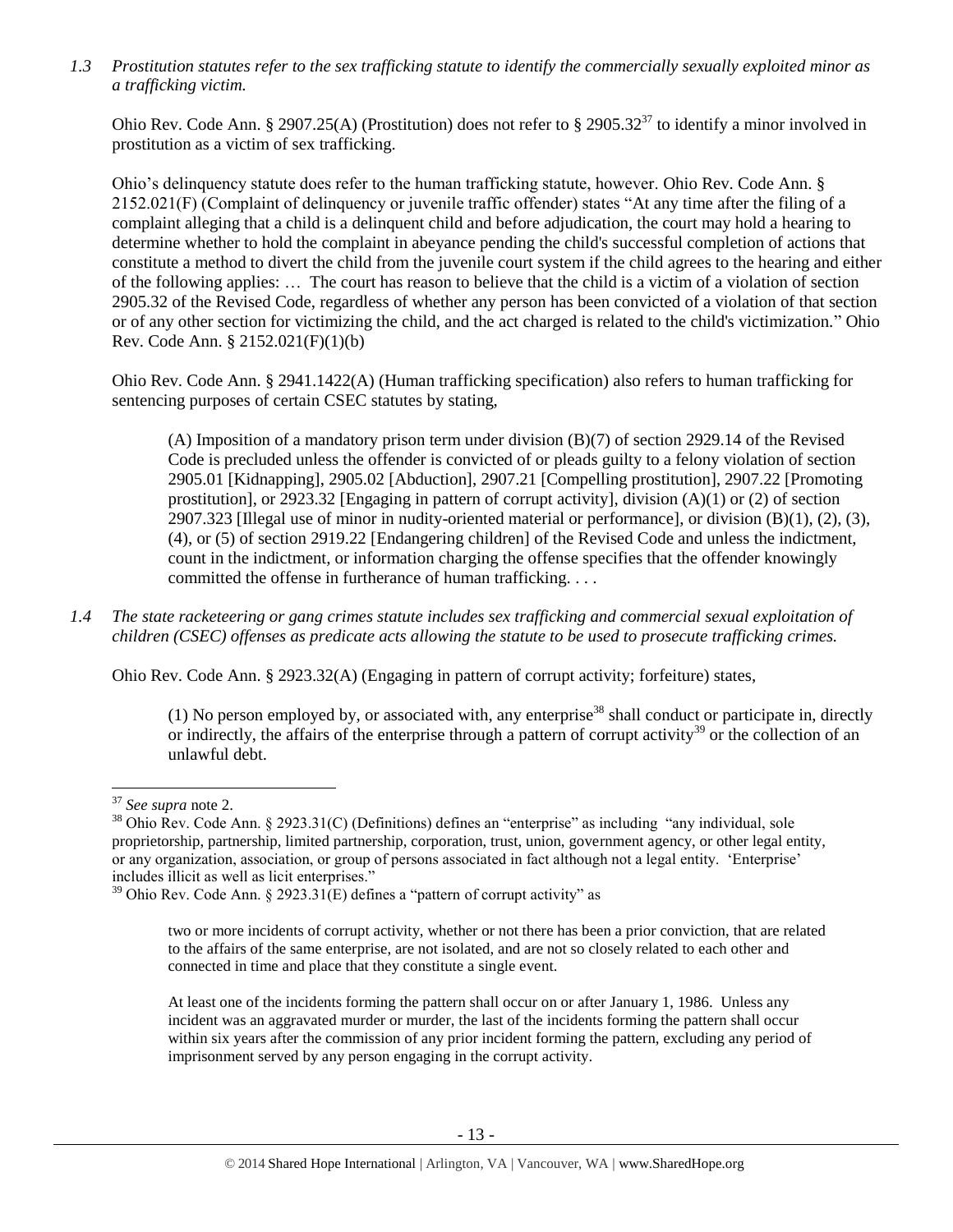(2) No person, through a pattern of corrupt activity or the collection of an unlawful debt, shall acquire or maintain, directly or indirectly, any interest in, or control of, any enterprise or real property. (3) No person, who knowingly has received any proceeds derived, directly or indirectly, from a pattern of corrupt activity or the collection of any unlawful debt, shall use or invest, directly or indirectly, any part of those proceeds, or any proceeds derived from the use or investment of any of those proceeds, in the acquisition of any title to, or any right, interest, or equity in, real property or in the establishment or operation of any enterprise.

. . . .

Ohio Rev. Code Ann. § 2923.31(I) (Definitions) defines "corrupt activity" as

engaging in, attempting to engage in, conspiring to engage in, or soliciting, coercing, or intimidating another person to engage in any of the following:

(1) Conduct defined as "racketeering activity" under the "Organized Crime Control Act of 1970," 84 Stat. 941, 18 U.S.C. 1961(1)(B), (1)(C), (1)(D), and (1)(E), as amended;

(2) Conduct constituting any of the following:

(a) A violation of section 1315.55 [Additional money laundering prohibitions], . . . 2907.321[Pandering obscenity involving a minor], 2907.322 [Pandering sexually oriented matter involving a minor], 2907.323 [Illegal use of minor in nudity-oriented material or performance] . . . .

. . . .

(c) Any violation of section 2907.21 [Compelling prostitution], 2907.22 [Promoting prostitution] . . . .

. . . .

 $\overline{a}$ 

(e) Any violation or combination of violations of section 2907.32 [Pandering obscenity] of the Revised Code involving any material or performance containing a display of bestiality or of sexual conduct, as defined in section 2907.01 [Definitions] of the Revised Code, that is explicit and depicted with clearly visible penetration of the genitals or clearly visible penetration by the penis of any orifice when the total proceeds of the violation or combination of violations, the payments made in the violation or combination of violations, or the value of the contraband or other property illegally possessed, sold, or purchased in the violation or combination of violations exceeds one thousand dollars;

(f) Any combination of violations described in division  $(I)(2)(c)$  of this section and violations of section 2907.32 of the Revised Code involving any material or performance containing a display of bestiality or of sexual conduct, as defined in section 2907.01 of the Revised Code, that is explicit and depicted with clearly visible penetration of the genitals or clearly visible penetration by the penis of any orifice when the total proceeds of the combination of violations, payments made in the combination of violations, amount of the claims for payment or for other benefits that is false or deceptive and that is involved in the combination of violations, or value of the contraband or other property illegally possessed, sold, or purchased in the combination of violations exceeds one thousand dollars;

(g) Any violation of section 2905.32 [Trafficking in persons] of the Revised Code to the extent the violation is not based solely on the same conduct that constitutes corrupt activity pursuant to division  $(I)(2)(c)$  of this section due to the conduct being in violation of section 2907.21 of the Revised Code.

For the purposes of the criminal penalties that may be imposed pursuant to section 2923.32 of the Revised Code, at least one of the incidents forming the pattern shall constitute a felony under the laws of this state in existence at the time it was committed or, if committed in violation of the laws of the United States or of any other state, shall constitute a felony under the law of the United States or the other state and would be a criminal offense under the law of this state if committed in this state.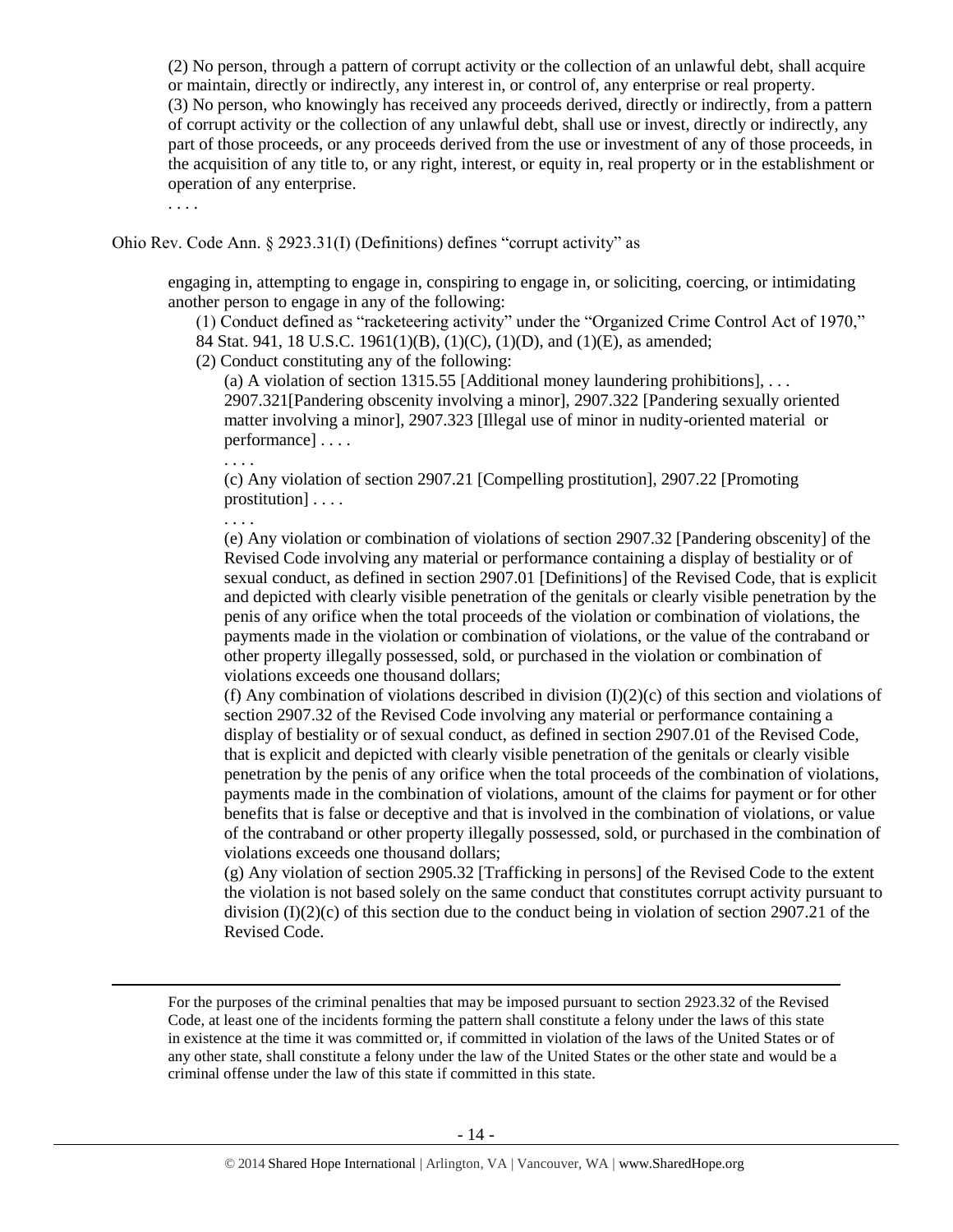(3) Conduct constituting a violation of any law of any state other than this state that is substantially similar to the conduct described in division  $(I)(2)$  of this section, provided the defendant was convicted of the conduct in a criminal proceeding in the other state; . . . .

It is important to note that a person cannot be convicted of both a human trafficking offense and compelling prostitution offense because the Ohio legislature merged these two offenses, labeling them "allied offenses of similar import" under its provisions on multiple counts. Ohio Rev. Code Ann. §§ 2905.32(D) (Trafficking in persons), 2942.25(A) (Multiple counts).<sup>40</sup> Additionally, Ohio law also specifies that a human trafficking offense can be considered a predicate act only to the extent that it is "not based solely on the same conduct that constitutes corrupt activity … due to the conduct being in violation of section 2907.21 of the Revised Code [Compelling prostitution]." Ohio Rev. Stat. Ann.  $\S2923.31(I)(2)(g)$ . Thus, in determining whether there is a pattern of corrupt activity, there may only be one predicate act even where a person has engaged in conduct that constitutes both human trafficking and compelling prostitution with regard to the same victim.

A conviction under Ohio Rev. Code Ann. § 2923.32(A) generally is punishable as a second degree felony by imprisonment for 2–8 years and a possible fine up to \$15,000 or 3 times the greater of "the gross value gained" or "the gross loss caused." Ohio Rev. Code Ann. §§ 2923.32(B)(1), (2)(a), 2929.14(A)(2), 2929.18(A)(3)(b). However, where at least "one of the incidents of corrupt activity is a felony of the first, second, or third degree," a conviction under Ohio Rev. Code Ann. § 2923.32(A) is punishable as a first degree felony by imprisonment for 3– 11 years<sup>41</sup> and a possible fine up to \$20,000 or 3 times the greater of "the gross value gained" or "the gross loss caused." Ohio Rev. Code Ann. §§ 2923.32(B)(1), (2)(a), 2929.14(A)(1), 2929.18(A)(3)(a). Additionally, a conviction is subject to asset forfeiture. Ohio Rev. Code Ann. § 2923.32(B)(3) (Engaging in a pattern of corrupt activity) states,

In addition to any other penalty or disposition authorized or required by law, the court shall order any person who is convicted of or pleads guilty to a violation of this section or who is adjudicated delinquent by reason of a violation of this section to criminally forfeit to the state under Chapter 2981. of the Revised Code any personal or real property in which the person has an interest and that was used in the course of or intended for use in the course of a violation of this section, or that was derived from or realized through conduct in violation of this section, including any property constituting an interest in, means of control over, or influence over the enterprise involved in the violation and any property constituting proceeds derived from the violation . . .

. . .

<sup>41</sup> *See supra* note [16.](#page-4-0)

 $\overline{\phantom{a}}$ 

 $40$  Pursuant to Ohio Rev. Code Ann. § 2941.25(Allied offenses of similar import—multiple counts),

<sup>(</sup>A) Where the same conduct by defendant can be construed to constitute two or more allied offenses of similar import, the indictment or information may contain counts for all such offenses, but the defendant may be convicted of only one.

<sup>(</sup>B) Where the defendant's conduct constitutes two or more offenses of dissimilar import, or where his conduct results in two or more offenses of the same or similar kind committed separately or with a separate animus as to each, the indictment or information may contain counts for all such offenses, and the defendant may be convicted of all of them.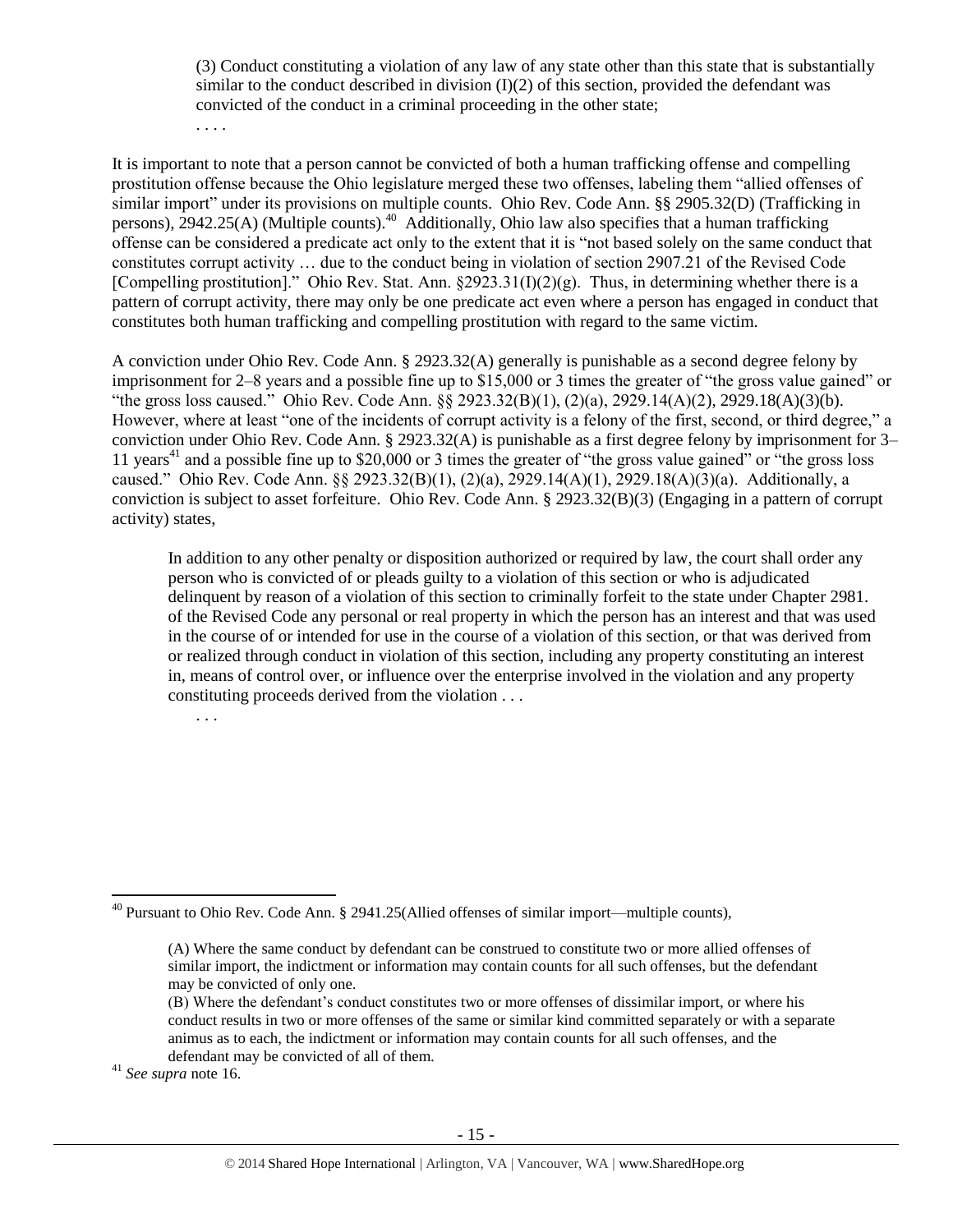#### **FRAMEWORK ISSUE 2: CRIMINAL PROVISIONS FOR DEMAND**

## *Legal Components:*

- *2.1 The state sex trafficking law can be applied to the buyers of commercial sex acts with a victim of domestic minor sex trafficking.*
- *2.2 Buyers of commercial sex acts with a minor can be prosecuted under commercial sexual exploitation of children (CSEC) laws.*
- *2.3 Solicitation laws differentiate buying sex acts with an adult and buying sex acts with a minor under 18.*
- *2.4 Penalties for buyers of commercial sex acts with minors are as high as federal penalties.*
- *2.5 Using the Internet to lure, entice, or purchase, or attempt to lure, entice, or purchase commercial sex acts with a minor is a separate crime or results in an enhanced penalty for buyers.*
- *2.6 No age mistake defense is permitted for a buyer of commercial sex acts with any minor under 18.*
- *2.7 Base penalties for buying sex acts with a minor under 18 are sufficiently high and not reduced for older minors.*
- *2.8 Financial penalties for buyers of commercial sex acts with minors are sufficiently high to make it difficult for buyers to hide the crime.*
- *2.9 Buying and possessing child pornography carries penalties as high as similar federal offenses.*
- *2.10 Convicted buyers of commercial sex acts with minors and child pornography are required to register as sex offenders.*

\_\_\_\_\_\_\_\_\_\_\_\_\_\_\_\_\_\_\_\_\_\_\_\_\_\_\_\_\_\_\_\_\_\_\_\_\_\_\_\_\_\_\_\_\_\_\_\_\_\_\_\_\_\_\_\_\_\_\_\_\_\_\_\_\_\_\_\_\_\_\_\_\_\_\_\_\_\_\_\_\_\_\_\_\_\_\_\_\_\_\_\_\_\_

## *Legal Analysis:*

*2.1 The state sex trafficking law can be applied to the buyers of commercial sex acts with a victim of domestic minor sex trafficking.*

Ohio Rev. Code Ann. § 2905.32<sup>42</sup> (Trafficking in persons) does not apply to buyers of commercial sex with minors because Ohio Rev. Code Ann. § 2905.32(C) specifically states, "In a prosecution under this section, proof that the defendant engaged in sexual activity with any person, or solicited sexual activity with any person, whether or not for hire, without more, does not constitute a violation of this section."

- 2.1.1 Recommendation: Amend Ohio Rev. Code Ann. § 2905.32 (Trafficking in persons) to eliminate the exception for buyers of sex acts with minors under  $\S$  2905.32(c) and clarify that the trafficking in persons statute applies to buyers of commercial sex with minors.
- *2.2 Buyers of commercial sex acts with a minor can be prosecuted under commercial sexual exploitation of children (CSEC) laws.*

Ohio Rev. Code Ann. § 2907.21(A)(3), (4) (Compelling prostitution) includes the crime of buying sex with a minor by making it illegal for a person to "pay or agree to pay a minor, either directly or through the minor's agent, so that the minor will engage in sexual activity" or to pay for having engaged in sexual activity with a minor "pursuant to a prior agreement." A conviction under Ohio Rev. Code Ann. § 2907.21(A)(3) or (4) is punishable as a third degree felony by imprisonment for 9–36 months<sup>43</sup> and a possible fine up to \$10,000. Ohio Rev. Code Ann. §§ 2907.21(C), 2929.14(A)(3)(b), 2929.18(A)(3)(c).

Buyers also face charges under Ohio Rev. Code Ann. § 2907.24<sup>44</sup> (Solicitation), which makes it illegal to solicit minors for sexual activity for hire. An offense is a felony of the fifth degree when the victim is sixteen or

 $\overline{\phantom{a}}$ <sup>42</sup> *See supra* note [2](#page-0-0)**[Error! Bookmark not defined.](#page-0-0)**.

<sup>43</sup> *See supra* note [14.](#page-4-1)

<sup>44</sup> *See supra* note [26.](#page-8-0)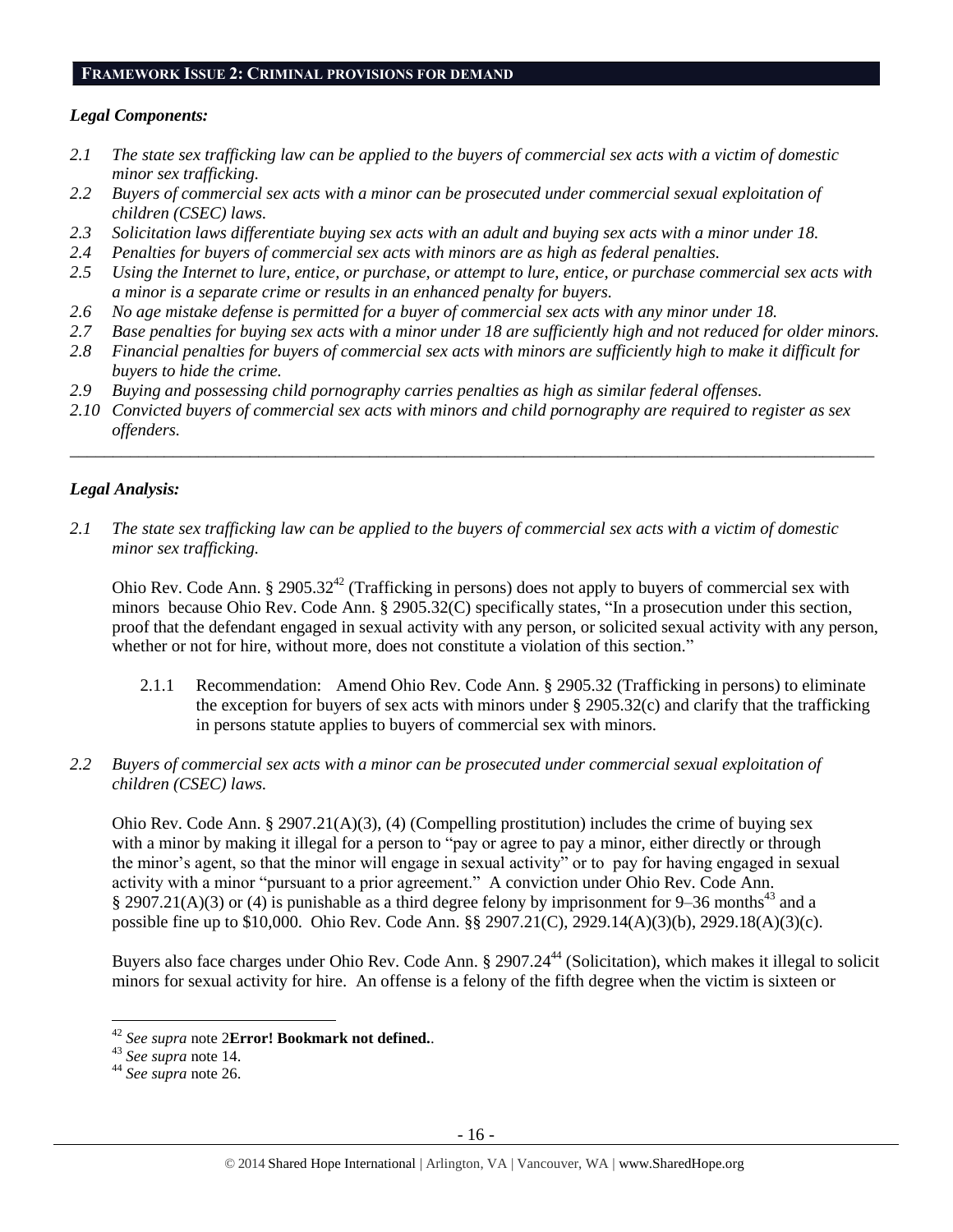seventeen years old, punishable by imprisonment for  $6-12$  months<sup>45</sup> with "a presumption that a prison term shall be imposed" and a possible fine up to \$2,500. Ohio Rev. Code Ann. §§ 2907.24(C)(1), 2929.13(D),  $2929.14(A)(5)$ ,  $2929.18(A)(3)(e)$ . A violation of Ohio Rev. code Ann § 2907.24(A) when the victim is less than sixteen years of age is a felony of the third degree, punishable by imprisonment for 9–36 months and a possible fine up to \$10,000. Ohio Rev. Code Ann. §§ 2907.24, 2929.13(D), 2929.14(A)(3)(b), 2929.18(A)(3)(c).

A buyer who solicits sex with a minor trafficking victim aged 16 or 17, also faces prosecution under Ohio Rev. Code Ann. § 2907.07(B)(2) (Importuning) states,

(2) No person shall solicit another, not the spouse of the offender, to engage in sexual conduct with the offender, when the offender is eighteen years of age or older and four or more years older than the other person, the other person is sixteen or seventeen years of age and a victim of a violation of section 2905.32 [Trafficking in persons] of the Revised Code, and the offender knows or has reckless disregard of the age of the other person.

A first conviction under Ohio Rev. Code Ann. § 2907.07(B) is punishable as a fifth degree felony by imprisonment for  $6-12$  months<sup>46</sup> with "a presumption that a prison term shall be imposed" and a possible fine up to \$2,500. Ohio Rev. Code Ann. §§ 2907.07(F)(3), 2929.13(D), 2929.14(A)(5), 2929.18(A)(3)(e). If the offender was previously convicted of a "sexually oriented" or "child-victim oriented" offense a violation of Ohio Rev. Code Ann. § 2907.07(B), (D) is punishable as a fourth degree felony by mandatory imprisonment for  $6-18$  months<sup>47</sup> and a possible fine up to \$5,000. Ohio Rev. Code Ann. §§ 2907.07(F)(3), 2929.14(A)(4), 2929.18(A)(3)(d).

Buyers could also be prosecuted under Ohio Rev. Code Ann. § 2919.22(B)(5) (Endangering children), which states,

No person shall do any of the following to a child under eighteen years of age . . .

(5) Entice, coerce, permit, encourage, compel, hire, employ, use, or allow the child to act, model, or in any other way participate in, or be photographed for, the production, presentation, dissemination, or advertisement of any material or performance that the offender knows or reasonably should know is obscene, is sexually oriented matter, or is nudity-oriented matter.

A conviction under Ohio Rev. Code Ann. § 2919.22(B)(5) is punishable as a second degree felony punishable by imprisonment for  $2-8$  years<sup>48</sup> and a possible fine up to \$15,000. Ohio Rev. Code Ann. §§ 2919.22(E)(4), 2929.14(A)(2), 2929.18(A)(3)(b). Several of Ohio's sexual offenses also could be used to prosecute certain buyers of commercial sex acts with a minor.<sup>49</sup>

# *2.3 Solicitation laws differentiate buying sex acts with an adult and buying sex acts with a minor under 18.*

Ohio Rev. Code Ann. § 2907.24<sup>50</sup> (Solicitation) distinguishes between solicitation of an adult and solicitation of a minor. Additionally, under Ohio Rev. Code Ann. § 2907.21(A)(2)–(4) (Compelling prostitution), Ohio makes

l

. . .

<sup>45</sup> *See supra* note [23.](#page-7-0)

<sup>46</sup> *See supra* note [23.](#page-7-0)

<sup>47</sup> *See supra* note [22.](#page-7-1)

<sup>48</sup> *See supra* note [21.](#page-7-2)

<sup>&</sup>lt;sup>49</sup> See supra Section 1.2 for a full description of the sexual offense laws that may be used to prosecute buyers.

<sup>50</sup> *See supra* note [26.](#page-8-0)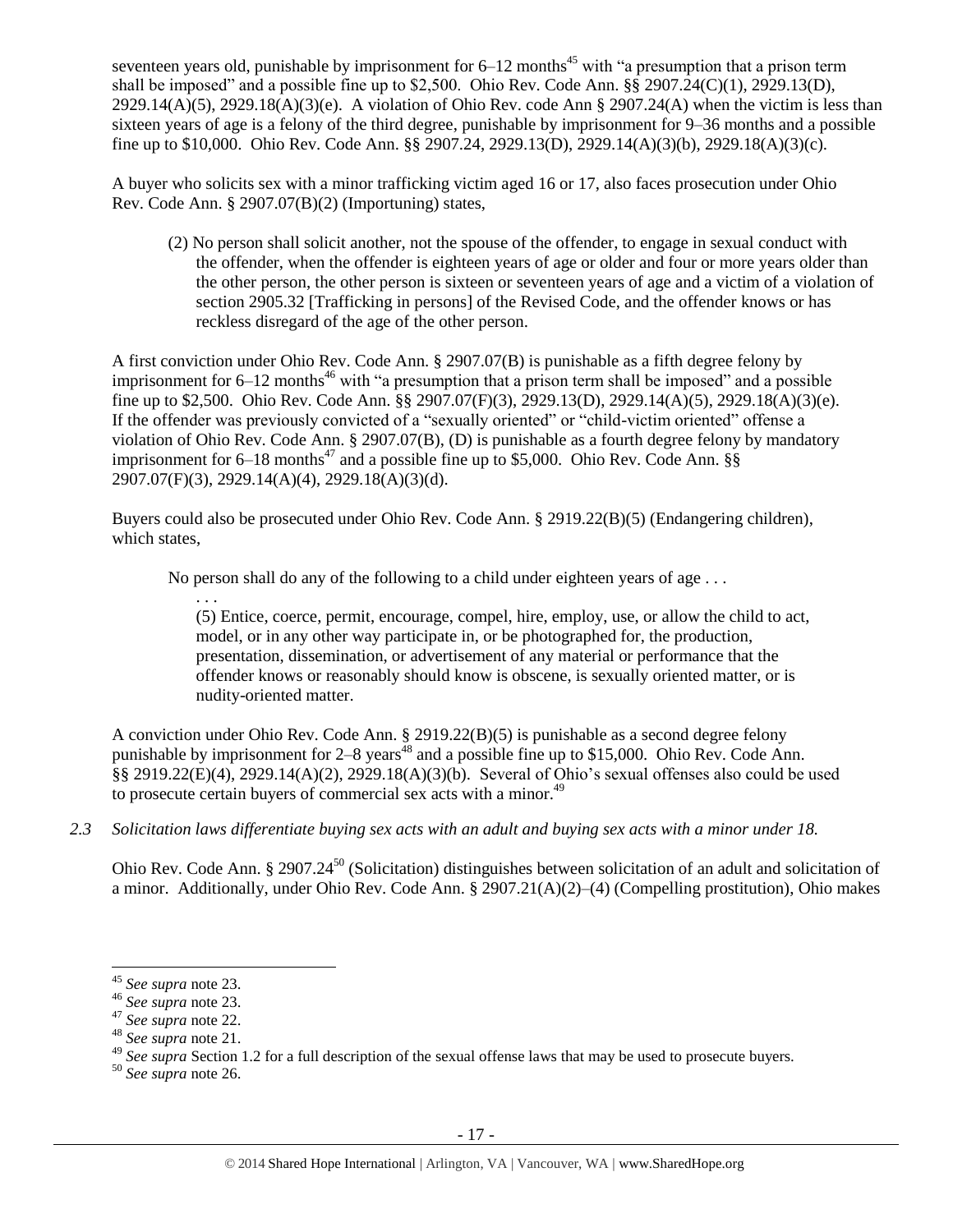it a separate crime to solicit or pay a minor to engage in sexual activity for hire.<sup>51</sup> Ohio Rev. Code Ann. § 2907.07(B)(2) (Importuning) also makes it a crime to solicit sex with a minor trafficking victim aged 16 or 17.

# *2.4 Penalties for buyers of commercial sex acts with minors are as high as federal penalties.*

A conviction under Ohio Rev. Code Ann. § 2907.21(A)(3), (4) (Compelling prostitution) is punishable as a third degree felony by imprisonment for 9–36 months and a possible fine up to \$10,000. Ohio Rev. Code Ann. §§ 2907.21(C), 2929.14(A)(3)(b), 2929.18(A)(3)(c). A conviction under Ohio Rev. Code Ann. § 2919.22(B)(5) (Endangering children) is punishable as a second degree felony punishable by imprisonment for 2–8 years and a possible fine up to \$15,000. Ohio Rev. Code Ann. §§ 2919.22(E)(4), 2929.14(A)(2), 2929.18(A)(3)(b). A first conviction under Ohio Rev. Code Ann. § 2907.07(B)(2) (Importuning) is punishable as a fifth degree felony by imprisonment for  $6-12$  months<sup>52</sup> with "a presumption that a prison term shall be imposed" and a possible fine up to \$2,500. Ohio Rev. Code Ann. §§ 2907.07(F)(3), 2929.13(D), 2929.14(A)(5), 2929.18(A)(3)(e). If the offender was previously convicted of a "sexually oriented" or "child-victim oriented" offense a violation of Ohio Rev. Code Ann. § 2907.07(B), (D) is punishable as a fourth degree felony by mandatory imprisonment for 6–18 months<sup>53</sup> and a possible fine up to \$5,000. Ohio Rev. Code Ann. §§ 2907.07(F)(3), 2929.14(A)(4), 2929.18(A)(3)(d).

An offense under Ohio Rev. Code Ann. § 2907.24<sup>54</sup> (Solicitation) is a felony of the fifth degree when the victim is sixteen or seventeen years old, punishable by imprisonment for  $6-12$  months<sup>55</sup> with "a presumption that a prison term shall be imposed" and a possible fine up to \$2,500. Ohio Rev. Code Ann. §§ 2907.24(C)(1), 2929.13(D), 2929.14(A)(5), 2929.18(A)(3)(e). A violation of Ohio Rev. code Ann § 2907.24(A) when the victim is less than sixteen years of age is a felony of the third degree, punishable by imprisonment for 9–36 months and a possible fine up to \$10,000. Ohio Rev. Code Ann. §§ 2907.24, 2929.13(D), 2929.14(A)(3)(b),  $2929.18(A)(3)(c)$ .

<span id="page-17-1"></span><span id="page-17-0"></span>In comparison, if the victim is under the age of 14, a conviction under the Trafficking Victims Protection Act  $(TVPA)^{56}$  for child sex trafficking is punishable by 15 years to life imprisonment and a fine not to exceed \$250,000. 18 U.S.C. §§ 1591(b)(1), 3559(a)(1), 3571(b)(3). If the victim is between the ages of 14–17, a conviction is punishable by 10 years to life imprisonment and a fine not to exceed \$250,000. 18 U.S.C. §§ 1591(b)(2), 3559(a)(1), 3571(b)(3). A conviction is punishable by mandatory life imprisonment, however, if the buyer has a prior conviction for a federal sex offense<sup>57</sup> against a minor. 18 U.S.C. § 3559(e)(1). To the

 $\overline{\phantom{a}}$ 

<sup>56</sup> Trafficking Victims Protection Act (TVPA) of 2000, Pub. L. No. 106-386, 114 Stat. 1464, 1466 (codified in scattered sections of 18 and 22 U.S.C.).

<sup>51</sup> *See supra* Section 2.2 for the penalties applicable to a conviction under Ohio Rev. Code Ann. § 2907.21.

<sup>52</sup> *See supra* note [23.](#page-7-0)

<sup>53</sup> *See supra* note [22.](#page-7-1)

<sup>54</sup> *See supra* note [26.](#page-8-0)

<sup>55</sup> *See supra* note [23.](#page-7-0)

<sup>&</sup>lt;sup>57</sup> Pursuant to 18 U.S.C. § 3559 $(e)(2)$ , "federal sex offense" is defined as

an offense under section 1591 [18 USCS § 1591] (relating to sex trafficking of children), 2241 [18 USCS § 2241] (relating to aggravated sexual abuse),  $2242$  [18 USCS § 2242] (relating to sexual abuse),  $2244(a)(1)$ [18 USCS § 2244(a)(1)] (relating to abusive sexual contact), 2245 [18 USCS § 2245] (relating to sexual abuse resulting in death), 2251 [18 USCS § 2251] (relating to sexual exploitation of children), 2251A [18 USCS § 2251A] (relating to selling or buying of children),  $2422(b)$  [18 USCS § 2422(b)] (relating to coercion and enticement of a minor into prostitution), or  $2423(a)$  [18 USCS §  $2423(a)$ ] (relating to transportation of minors).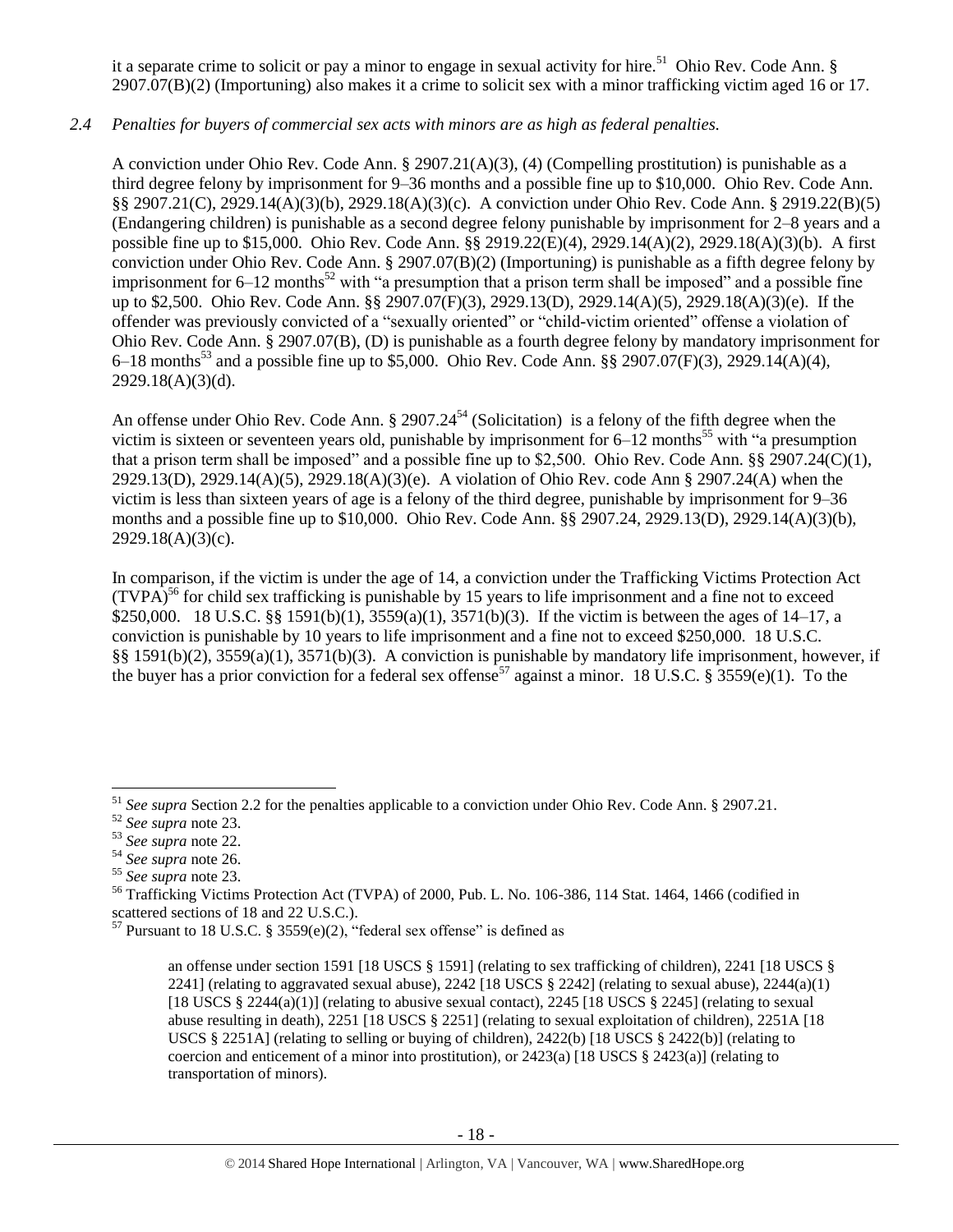extent buyers can be prosecuted under other federal CSEC laws,<sup>58</sup> a conviction is punishable by penalties ranging from a fine not to exceed \$250,000 to life imprisonment and a fine not to exceed \$250,000.<sup>59</sup>

2.4.1 Recommendation: Amend Ohio Rev. Code Ann. § 2907.21(A)(3), (4) (Compelling prostitution), § 2919.22(B)(5) (Endangering children) and § 2907.07(B)(2) (Importuning) to raise the penalties for these offenses to align with federal penalties.

## *2.5 Using the Internet to lure, entice, or purchase, or attempt to lure, entice, or purchase commercial sex acts with a minor is a separate crime or results in an enhanced penalty for buyers.*

Even though Ohio Rev. Code Ann. § 2907.07(B)(2) (Importuning) makes it a crime to solicit sex with a minor trafficking victim aged 16 or 17, the provisions of the importuning offense that apply to use of the Internet, Ohio Rev. Code Ann. § 2907.07(C) and (D), make it a crime to use the Internet to solicit a child under 16 to engage in sexual activity without specifying commercial purposes and do not apply to minors aged 16 or 17.<sup>60</sup>

Where the child is under 13, a first conviction under Ohio Rev. Code Ann. § 2907.07(C) "carries a presumption that a prison term shall be imposed" and is punishable as a third degree by imprisonment for 9–36 months and a possible fine up to \$10,000. Ohio Rev. Code Ann. §§ 2907.07(F)(2), 2929.13(D), 2929.14(A)(3)(b),  $2929.18(A)(3)(c)$ . If the buyer was previously convicted of a "sexually oriented" or "child-victim oriented" offense a violation of Ohio Rev. Code Ann. § 2907.07(C) is punishable as a second degree felony by mandatory imprisonment for 2–8 years and a possible fine up to \$15,000. Ohio Rev. Code Ann. §§ 2907.07(F)(2),  $2929.14(A)(2)$ ,  $2929.18(A)(3)(b)$ . Where the child is 13–15, a first conviction under Ohio Rev. Code Ann. § 2907.07(D) is punishable as a fifth degree felony by imprisonment for  $6-12$  months<sup>61</sup> with "a presumption that a prison term will be imposed" and a possible fine up to \$2,500. Ohio Rev. Code Ann. §§ 2907.07(F)(3),  $2929.13(D)$ ,  $2929.14(A)(5)$ ,  $2929.18(A)(3)(e)$ . If the buyer was previously convicted of a "sexually oriented" or "child-victim oriented" offense a violation of Ohio Rev. Code Ann. § 2907.07(D) is punishable as a fourth degree felony by mandatory imprisonment for  $6-18$  months<sup>62</sup> and a possible fine up to \$5,000. Ohio Rev. Code Ann. §§ 2907.07(F)(3), 2929.14(A)(4), 2929.18(A)(3)(d).

# *2.6 No age mistake defense is permitted for a buyer of commercial sex acts with any minor under 18.*

Ohio Rev. Code Ann. § 2907.24<sup>63</sup> (Solicitation) establishes that an age mistake defense is not permitted for buyers when the person solicited is "less than sixteen years of age, whether or not the offender knows the age of the person." Ohio Rev. Code Ann. § 2907.24(3)(a). However, a mistake of age defense is not prohibited when the minor victim is 16 or 17 years of age and the buyer must know "that the other person is sixteen or seventeen years of age or is reckless in that regard." Ohio Rev. Code Ann. § 2907.24(2).

 $\overline{a}$ <sup>58</sup> 18 U.S.C. §§ 2251A(b) (Selling or buying of children), 2251(a) (Sexual exploitation of children), 2423(a) (Transportation of a minor with intent for minor to engage in criminal sexual activity), 2422(a) (Coercion and enticement), 2252(a)(2), (a)(4) (Certain activities relating to material involving the sexual exploitation of minors).

<sup>59</sup> 18 U.S.C. §§ 2251A(b) (conviction punishable by imprisonment for 30 years to life and a fine), 2251(e) (conviction punishable by imprisonment for 15–30 years and a fine), 2423(a) (conviction punishable by imprisonment for 10 years to life and a fine), 2422(a) (conviction punishable by a fine, imprisonment up to 20 years, or both),  $2252(a)(2)$ , (4) (stating that a conviction under subsection (a)(2) is punishable by imprisonment for  $5-20$ years and a fine, while a conviction under subsection (a)(4) is punishable by imprisonment up to 10 years, a fine, or both); *see also* 18 U.S.C. §§ 3559(a)(1) (classifying all of the above listed offenses as felonies), 3571(b)(3) (providing a fine up to \$250,000 for any felony conviction).

<sup>&</sup>lt;sup>60</sup> See supra Section 1.2 for the relevant text of Ohio Rev. Code Ann. § 2907.07(C), (D).

<sup>61</sup> *See supra* note [23.](#page-7-0)

<sup>62</sup> *See supra* note [22.](#page-7-1)

<sup>63</sup> *See supra* note [26.](#page-8-0)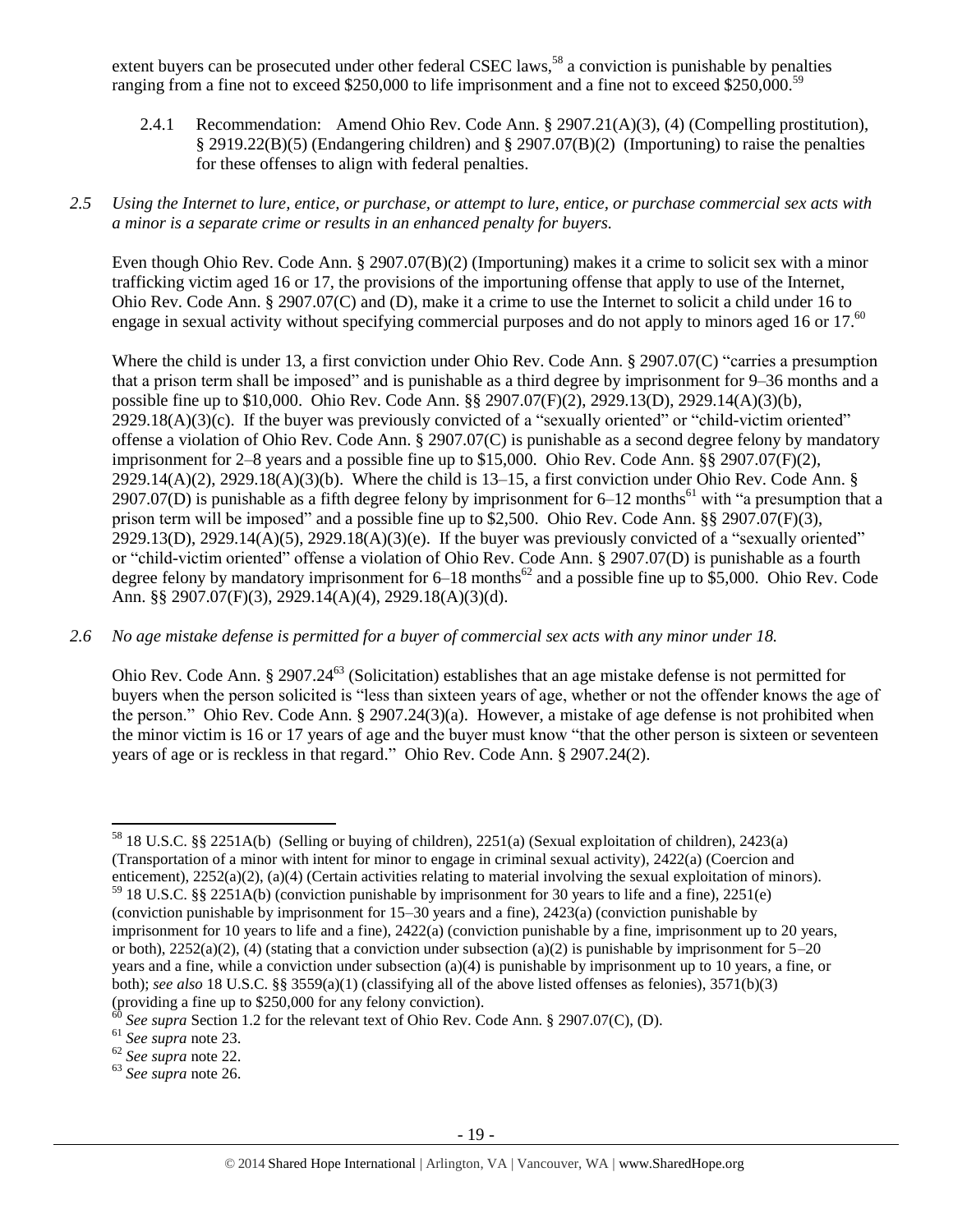Ohio Rev. Code Ann. § 2907.21(A)(3)–(4) (Compelling prostitution) prohibits the use of an age mistake defense by stating that the conduct prohibited under Ohio Rev. Code Ann. § 2907.21(A)(3)–(4) is illegal "whether or not the offender knows the age" of such person. Ohio Rev. Code Ann. § 2907.07(C), (D) (Importuning) does not expressly prohibit a mistake of age defense and requires the offender to know or be "reckless in . . . regard" to the minor's age Ohio Rev. Code Ann.  $\S 2907.07(B)$ , (C), (D).

2.6.1 Recommendation: Amend Ohio Rev. Code Ann. § 2907.07 (Importuning) to expressly prohibit a mistake of age defense.

# *2.7 Base penalties for buying sex acts with a minor under 18 are sufficiently high and not reduced for older minors.*

Ohio Rev. Code Ann. § 2907.24<sup>64</sup> (Solicitation) staggers penalties based on the age of the minor. An offense under Ohio Rev. Code Ann. § 2907.24 is a felony of the fifth degree when the victim is sixteen or seventeen years old, punishable by imprisonment for  $6-12$  months<sup>65</sup> with "a presumption that a prison term shall be imposed" and a possible fine up to \$2,500. Ohio Rev. Code Ann. §§ 2907.24(C)(1), 2929.13(D),  $2929.14(A)(5)$ ,  $2929.18(A)(3)(e)$ . A violation of Ohio Rev. code Ann § 2907.24(A) when the victim is less than sixteen years of age is a felony of the third degree, punishable by imprisonment for 9–36 months and a possible fine up to \$10,000. Ohio Rev. Code Ann. §§ 2907.24, 2929.13(D), 2929.14(A)(3)(b), 2929.18(A)(3)(c).

However, Ohio Rev. Code Ann. § 2907.21(A)(3)–(4) (Compelling prostitution) does not stagger penalties based on the minor's age. Regardless of the age of the minor-victim, a conviction under Ohio Rev. Code Ann. § 2907.21(A)(3)–(4) (Compelling prostitution) is punishable as a third degree felony by imprisonment for 9–36 months and a possible fine up to \$10,000. Ohio Rev. Code Ann. §§ 2907.21(C), 2929.14(A)(3)(b),  $2929.18(A)(3)(c)$ .

- 2.7.1 Recommendation: Amend Ohio Rev. Code Ann. § 2907.24 (Solicitation) to increase the base penalty for offenses against older minors and align with the penalties provided under Ohio Rev. Code Ann. § 2905.32 (Trafficking in persons).
- *2.8 Financial penalties for buyers of commercial sex acts with minors are sufficiently high to make it difficult for buyers to hide the crime.*

Buyers may be required to pay fines. Buyers convicted under Ohio Rev. Code Ann. § 2907.21(A)(3)–(4) (Compelling prostitution) may be ordered to pay a fine up to \$10,000. Ohio Rev. Code Ann. §§ 2905.32(E), 2907.21(C), 2929.18(A)(3)(b), (c). Buyers convicted under Ohio Rev. Code Ann. § 2907.07(C), (D) (Importuning) for the first time may be ordered to pay possible fines up to \$10,000, where the victim is under 13, or up to \$2,500, where the victim is 13–15 or is a 16 or 17 year old victim of trafficking. Ohio Rev. Code Ann. §§ 2907.07 $(F)(2)$ , (3), 2929.18 $(A)(3)(c)$ , (e). Buyers with prior convictions convicted under Ohio Rev. Code Ann. § 2907.07(C), (D) or may be required to pay a possible fine up to \$15,000, where the victim is under 13, or up to \$5,000, where the victim is 13–15. Ohio Rev. Code Ann. §§ 2907.07(F)(2), (3), 2929.18(A)(3)(b), (d). Buyers convicted under Ohio Rev. Code Ann. § 2919.22(B)(5) (Endangering children) may be ordered to pay possible fines up to \$15,000. Ohio Rev. Code Ann. §§ 2919.22(E)(4), 2929.18(A)(3)(b).

An offense under Ohio Rev. Code Ann. § 2907.24<sup>66</sup> (Solicitation) is a felony of the fifth degree when the victim is sixteen or seventeen years old, punishable by a possible fine up to \$2,500. Ohio Rev. Code Ann. §§ 2907.24(C)(1), 2929.13(D), 2929.14(A)(5), 2929.18(A)(3)(e). A violation of Ohio Rev. code Ann § 2907.24(A) when the victim is less than sixteen years of age is a felony of the third degree, punishable by a

 $\overline{\phantom{a}}$ 

<sup>64</sup> *See supra* note [26.](#page-8-0)

<sup>65</sup> *See supra* note [23.](#page-7-0)

<sup>66</sup> *See supra* not[e 26.](#page-8-0)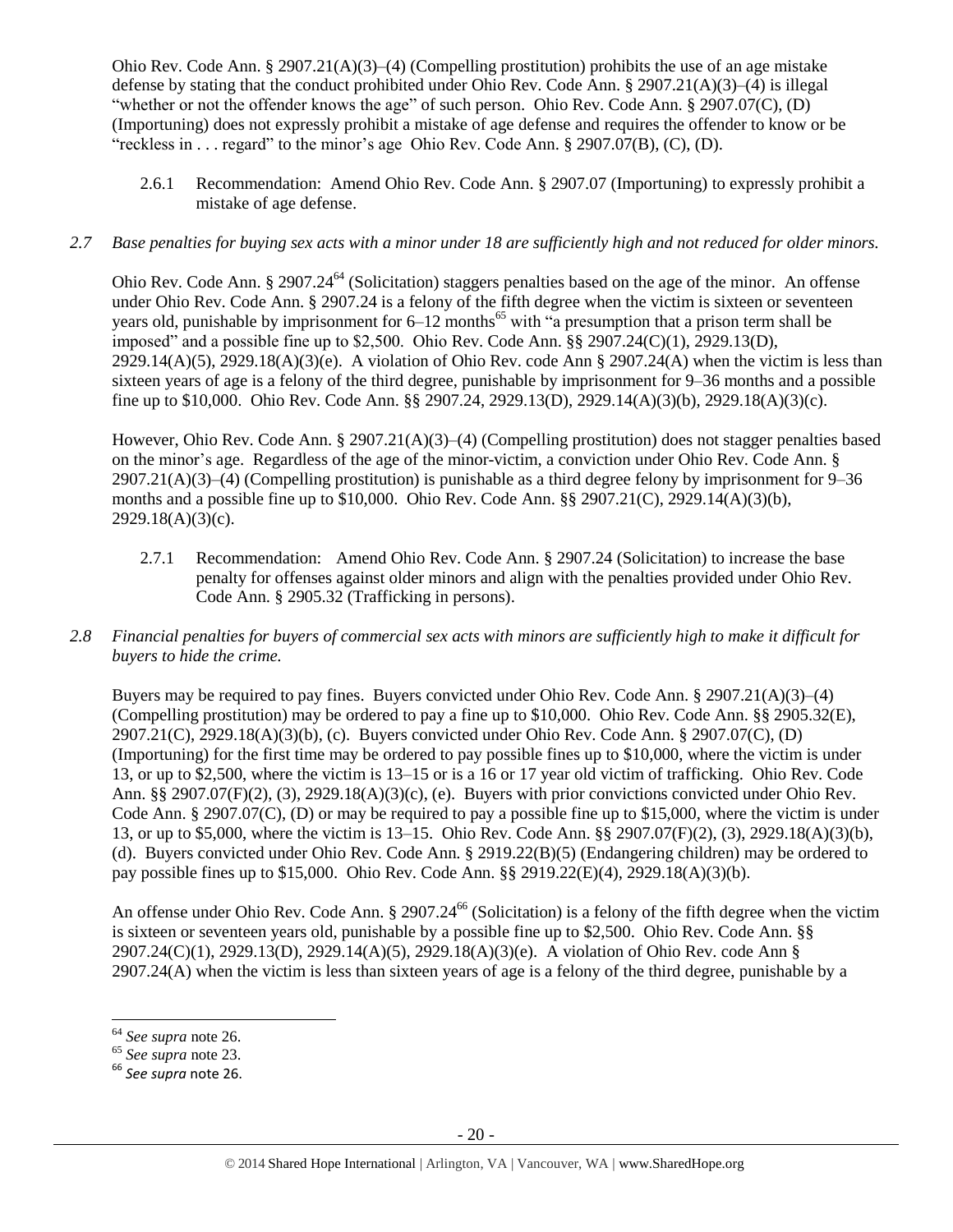possible fine up to \$10,000. Ohio Rev. Code Ann. §§ 2907.24, 2929.13(D), 2929.14(A)(3)(b),  $2929.18(A)(3)(c)$ .

Buyers convicted of other crimes also may be ordered to make restitution under Ohio Rev. Code Ann. § 2929.18(A)(1), which states,

[T]he court imposing a sentence upon an offender for a felony may sentence the offender to any financial sanction or combination of financial sanctions authorized under this section . . .

(1) Restitution by the offender to the victim of the offender's crime or any survivor of the victim, in an amount based on the victim's economic loss. If the court imposes restitution, the court shall order that the restitution be made to the victim in open court, to the adult probation department that serves the county on behalf of the victim, to the clerk of courts, or to another agency designated by the court. If the court imposes restitution, at sentencing, the court shall determine the amount of restitution to be made by the offender. If the court imposes restitution, the court may base the amount of restitution it orders on an amount recommended by the victim, the offender, a presentence investigation report, estimates or receipts indicating the cost of repairing or replacing property, and other information, provided that the amount the court orders as restitution shall not exceed the amount of the economic loss suffered by the victim as a direct and proximate result of the commission of the offense.

Buyers convicted of an offense<sup>67</sup> such as Ohio Rev. Code Ann. § 2905.32, § 2907.21(A)(2)–(4), or § 2907.07 may be subject to asset forfeiture under Ohio Rev. Code Ann. § 2981.04 (Criminal forfeiture proceedings). Ohio Rev. Code Ann. § 2981.02(A) (Property subject to forfeiture; determination of use or intended use of instrumentality; motor vehicle law exclusion) states that the following property is subject to forfeiture:

<span id="page-20-0"></span>(1) Contraband involved in an offense;

(2) Proceeds derived from or acquired through the commission of an offense;

(3) An instrumentality that is used in or intended to be used in the commission or facilitation of any of the following offenses when the use or intended use, consistent with division (B) of this section, is sufficient to warrant forfeiture under this chapter:

(a) A felony;

l

(b) A misdemeanor, when forfeiture is specifically authorized by a section of the Revised Code or by a municipal ordinance that creates the offense or sets forth its penalties;

(c) An attempt to commit, complicity in committing, or a conspiracy to commit an offense of the type described in divisions  $(A)(3)(a)$  and (b) of this section.

Seizure of this property is governed by Ohio Rev. Code Ann. §2981.06 (Seizure of forfeited or other property disposition) which states in subsection (A),

Upon the entry of a forfeiture order under section 2981.04 or 2981.05 of the Revised Code, if necessary, the court shall order an appropriate law enforcement officer to seize the forfeited property on conditions that the court considers proper.

 $67$  Ohio Rev. Code Ann. § 2981.01(B)(10) (Purposes of forfeitures; definitions) defines an "offense" as

any act or omission that could be charged as a criminal offense or a delinquent act, whether or not a formal criminal prosecution or delinquent child proceeding began at the time the forfeiture is initiated. Except as otherwise specified, an offense for which property may be forfeited includes any felony and any misdemeanor. The commission of an "offense" includes the commission of a delinquent act.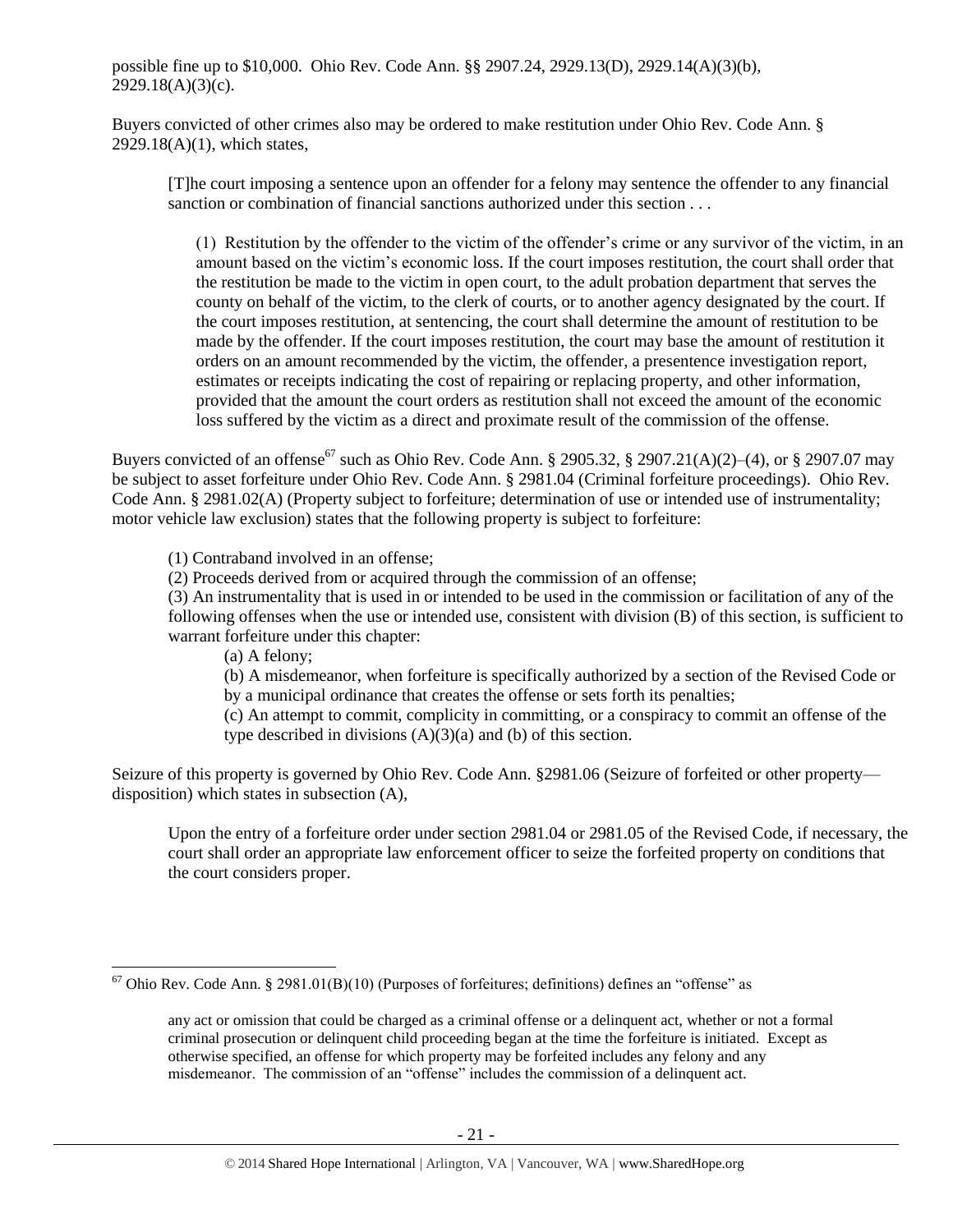Property may be forfeited pursuant to a criminal process in Ohio Rev. Code Ann. §2981.04 or a civil process in Ohio Rev. Code Ann. §2981.05. Disposal of forfeited property is governed by Ohio Rev. Code Ann. § 2981.12, which outlines differing disposals for a variety of property types.

# *2.9 Buying and possessing child pornography carries penalties as high as similar federal offenses.*

Ohio criminalizes both buying and possessing child pornography. Ohio Rev. Code Ann. § 2907.321(A)(5) (Pandering obscenity involving a minor) makes it illegal to "[b]uy, procure, possess, or control any obscene material, that has a minor as one of its participants," while Ohio Rev. Code Ann. § 2907.322(A)(5) (Pandering sexually oriented matter involving a minor) makes it illegal for a person to "[k]knowingly solicit, receive, purchase, exchange, possess, or control any material that shows a minor participating or engaging in sexual activity, masturbation, or bestiality." A first conviction under Ohio Rev. Code Ann. § 2907.321(A)(5) or § 2907.322(A)(5) is punishable as a fourth degree felony by imprisonment for 6–18 months and a possible fine up to \$5,000. Ohio Rev. Code Ann. §§ 2907.321(C), 2907.322(C), 2929.14(A)(4), 2929.18(A)(3)(d). A subsequent conviction under either statute is punishable as a third degree felony by imprisonment for 9–36 months and a possible fine up to \$10,000. Ohio Rev. Code Ann. §§ 2907.321(C), 2907.322(C), 2929.14(A)(3)(b), 2929.18(A)(3)(c). Ohio Rev. Code Ann. § 2907.323(A)(3) (Illegal use of minor in nudityoriented material or performance) also bans possessing or viewing "any material or performance that shows a minor who is not the person's child or ward in a state of nudity" without proper purpose. A first conviction under Ohio Rev. Code Ann. § 2907.323(A)(3) is punishable as a fifth degree felony by imprisonment for 6–12 months and a possible fine up to \$2,500, while a conviction under Ohio Rev. Code Ann. § 2907.323(A)(3) after a prior conviction pursuant to Ohio Rev. Code Ann. § 2907.321, § 2907.322 or § 2907.323 is punishable as a fourth degree felony by imprisonment for 6–18 months and a possible fine up to \$5,000. Ohio Rev. Code Ann. §§ 2907.323(B), 2929.14(A)(4), (5), 2929.18(A)(3)(d), (e).

In comparison, a federal conviction for possession of child pornography<sup>68</sup> is generally punishable by imprisonment for 5–20 years and a fine not to exceed \$250,000. $\frac{69}{9}$  Subsequent convictions, however, are punishable by imprisonment up to 40 years and a fine not to exceed  $$250,000.<sup>70</sup>$ 

2.9.1 Recommendation: Increase the penalties for violations of Ohio Rev. Code Ann. § 2907.323(A)(3) (Illegal use of minor in nudity-oriented material or performance) and Ohio Rev. Code Ann. § 2907.322(A)(5) (Pandering sexually oriented matter involving a minor).

 $\overline{\phantom{a}}$  $68$  18 U.S.C. §§ 2252(a)(2), (a)(4) (Certain activities relating to material involving the sexual exploitation of minors),  $2252A(a)(2)$ –(3) (Certain activities relating to material constituting or containing child pornography), 1466A(a), (b) (Obscene visual representations of the sexual abuse of children).

 $69$  18 U.S.C. §§ 2252(b) (stating that a conviction under subsection (a)(2) is punishable by imprisonment for 5–20 years and a fine, while a conviction under subsection (a)(4) is punishable by imprisonment up to 10 years, a fine, or both),  $2252A(b)(1)$  (a conviction is punishable by imprisonment for  $5-20$  years and a fine),  $1466A(a)$ , (b) (stating that a conviction under subsection (a) is "subject to the penalties provided in section  $2252A(b)(1)$ ," imprisonment for 5–20 years and a fine, while a conviction under subsection (b) is "subject to the penalties provided in section 2252A(b)(2)," imprisonment up to 10 years, a fine, or both); *see also* 18 U.S.C. §§ 3559(a)(1) (classifying all of the above listed offenses as felonies), 3571(b)(3) (providing a fine up to \$250,000 for any felony conviction).  $70$  18 U.S.C. §§ 2252(b) (stating if a person has a prior conviction under subsection (a)(2), or a list of other statutes, a conviction is punishable by a fine and imprisonment for 15–40 years, but if a person has a prior conviction under subsection (a)(4), or a list of other statutes, a conviction is punishable by a fine and imprisonment for  $10-20$  years),  $2252A(b)(1)$  (stating if a person has a prior conviction under subsection (a)(2), (a)(3), or a list of other statutes, a conviction is punishable by a fine and imprisonment for  $15-40$  years),  $1466A(a)$ , (b) (stating that the penalty scheme for section 2252A(b) applies); *see also* 18 U.S.C. §§ 3559(a)(1) (classifying all of the above listed offenses as felonies), 3571(b)(3) (providing a fine up to \$250,000 for any felony conviction).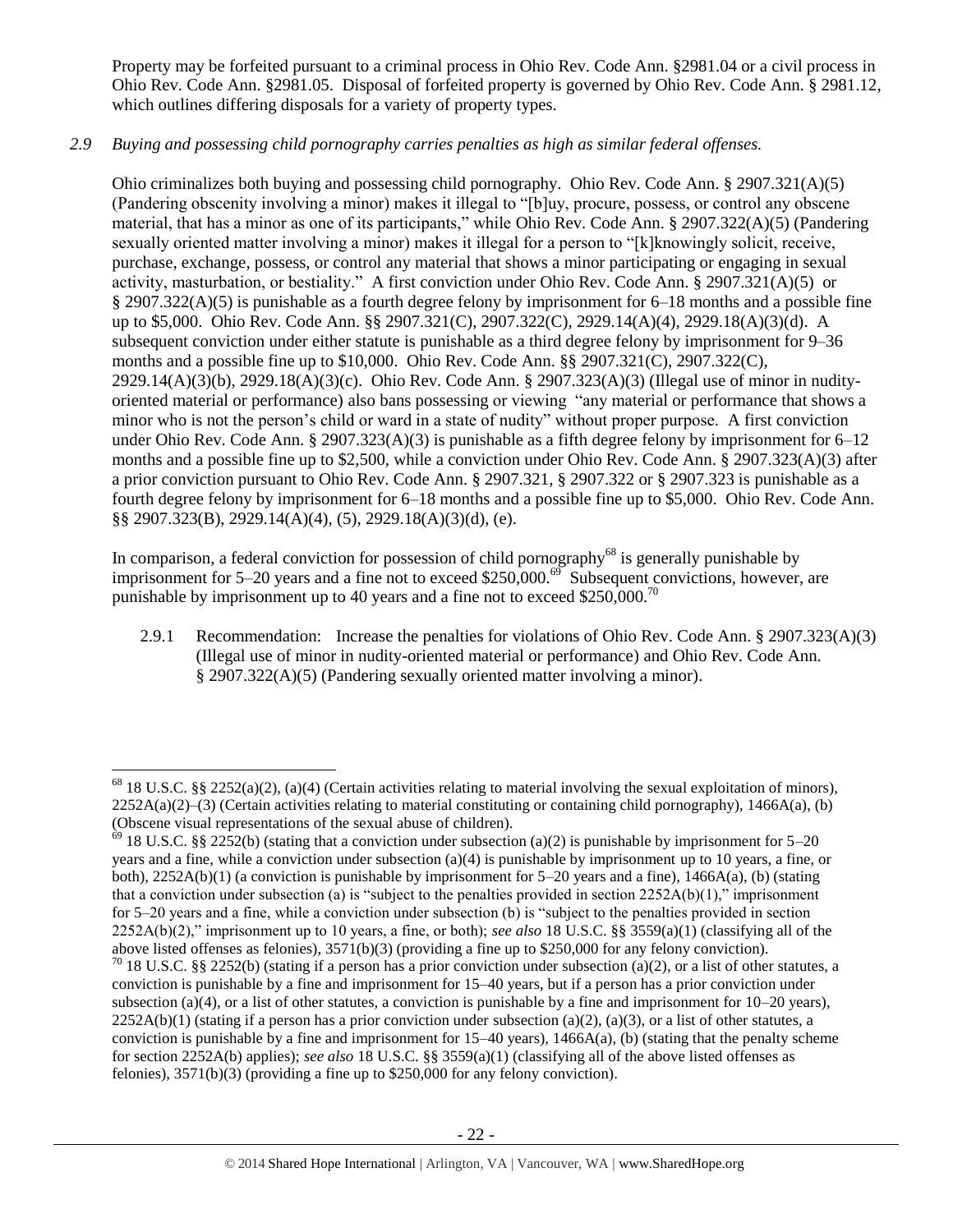*2.10 Convicted buyers of commercial sex acts with minors and child pornography are required to register as sex offenders.* 

Buyers are required to register as sex offenders if convicted under Ohio Rev. Code Ann. § 2907.21(A)(3)–(4) (Compelling prostitution).

Ohio Rev. Code Ann. § 2950.04(A)(1)(a) (Duty to register and comply with registration requirements) requires a person convicted of a "sexually oriented offense" to register as a sex offender. Ohio Rev. Code Ann.  $\hat{\gamma}$  2950.01(A)<sup>71</sup> (Definitions) defines a "sexually oriented offense" as,

any of the following violations or offenses committed by a person, regardless of the person's age:

(1) A violation of section 2907.02 [Rape], 2907.03 [Sexual battery], 2907.05 [Gross sexual imposition], 2907.06 [Sexual imposition], 2907.07 [Importuning], 2907.08 [Voyeurism], 2907.21 [Compelling prostitution], 2907.22 [Promoting prostitution], 2907.32 [Pandering obscenity], 2907.321 [Pandering obscenity involving a minor], 2907.322 [Pandering sexually oriented matter involving a minor], or 2907.323 [Illegal use of minor in nudity-oriented material or performance] of the Revised Code;

(2) A violation of section 2907.04 [Unlawful sexual conduct with minor] of the Revised Code when the offender is less than four years older than the other person with whom the offender engaged in sexual conduct, the other person did not consent to the sexual conduct, and the offender previously has not been convicted of or pleaded guilty to a violation of section 2907.02, 2907.03, or 2907.04 of the Revised Code or a violation of former section 2907.12 [Repealed] of the Revised Code; (3) A violation of section 2907.04 of the Revised Code when the offender is at least four years older than the other person with whom the offender engaged in sexual conduct or when the offender is less than four years older than the other person with whom the offender engaged in sexual conduct and the offender previously has been convicted of or pleaded guilty to a violation of section 2907.02 , 2907.03, or 2907.04 of the Revised Code or a violation of former section 2907.12 of the Revised Code;

(11) A violation of section 2905.32[Human trafficking] of the Revised Code when any of the following applies:

(a) The violation is a violation of division  $(A)(1)$  of that section and the offender knowingly recruited, lured, enticed, isolated, harbored, transported, provided, obtained, or maintained, or knowingly attempted to recruit, lure, entice, isolate, harbor, transport, provide, obtain, or maintain, another person knowing that the person would be compelled to engage in sexual activity for hire, engage in a performance that was obscene, sexually oriented, or nudity oriented, or be a model or participant in the production of material that was obscene, sexually oriented, or nudity oriented;.

(b) The violation is a violation of division  $(A)(2)$  of that section and the offender knowingly recruited, lured, enticed, isolated, harbored, transported, provided, obtained, or maintained, or knowingly attempted to recruit, lure, entice, isolate, harbor, transport, provide, obtain, or maintain a person who is less than sixteen years of age or is a developmentally disabled person whom the offender knows or has reasonable cause to believe is a developmentally disabled person for any purpose listed in divisions  $(A)(2)(a)$  to  $(c)$  of that section.

(c) The violation is a violation of division  $(A)(3)$  of that section, the offender knowingly recruited, lured, enticed, isolated, harbored, transported, provided, obtained, or maintained, or knowingly attempted to recruit, lure,

 $\overline{\phantom{a}}$ 

. . .

<sup>71</sup> *See supra* note [15.](#page-4-2)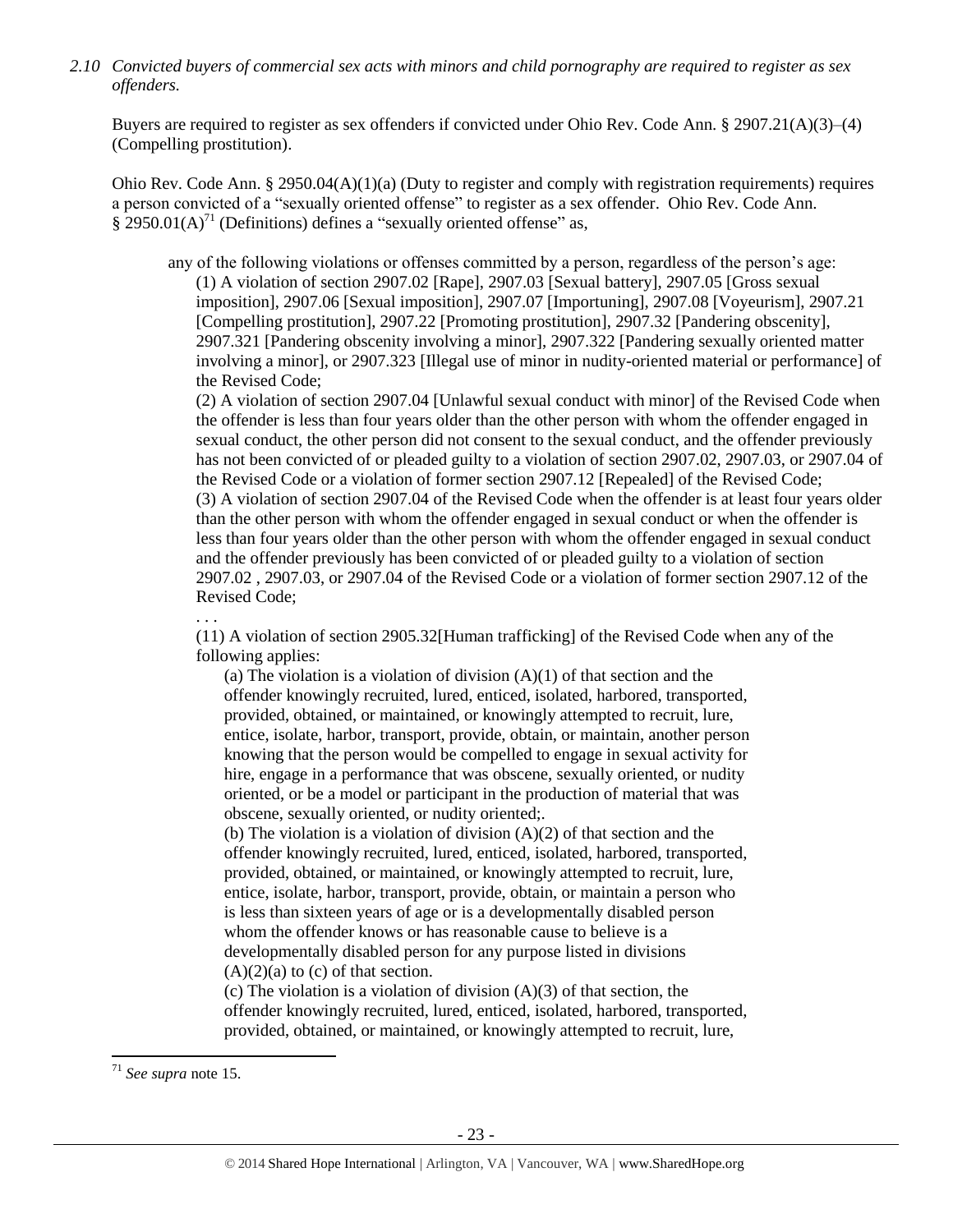entice, isolate, harbor, transport, provide, obtain, or maintain a person who is sixteen or seventeen years of age for any purpose listed in divisions  $(A)(2)(a)$  to  $(c)$  of that section, and the circumstances described in division

(A)(5), (6), (7), (8), (9), (10), (11), (12), or (13) of section 2907.03 of the

Revised Code apply with respect to the offender and the other person. (12) A violation of any former law of this state, any existing or former municipal ordinance or law of another state or the United States, any existing or former law applicable in a military court or in an Indian tribal court, or any existing or former law of any nation other than the United States that is or was substantially equivalent to any offense listed in division  $(A)(1)$ ,  $(2)$ ,  $(3)$ ,  $(4)$ ,  $(5)$ ,  $(6)$ ,  $(7)$ ,  $(8)$ ,  $(9)$ ,  $(10)$ , or  $(11)$  of this section;

(13) A violation of division (A)(3) of section 2907.24 of the Revised Code;

(14) Any attempt to commit, conspiracy to commit, or complicity in committing any offense listed in division  $(A)(1)$ ,  $(2)$ ,  $(3)$ ,  $(4)$ ,  $(5)$ ,  $(6)$ ,  $(7)$ ,  $(8)$ ,  $(9)$ ,  $(10)$ ,  $(11)$ ,  $(12)$ , or  $(13)$  of this section.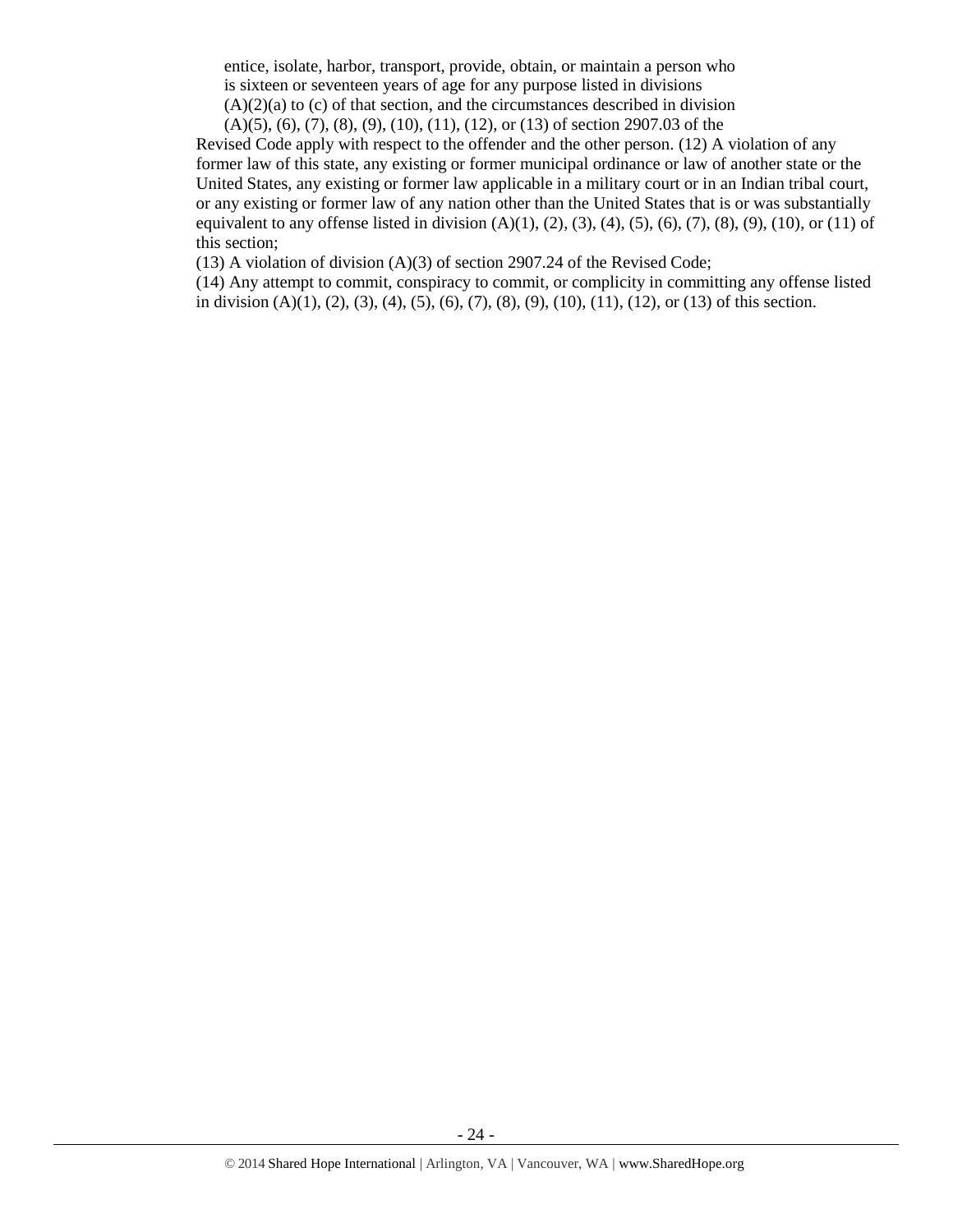#### **FRAMEWORK ISSUE 3: CRIMINAL PROVISIONS FOR TRAFFICKERS**

## *Legal Components:*

- *3.1 Penalties for trafficking a child for sexual exploitation are as high as federal penalties.*
- *3.2 Creating and distributing child pornography carries penalties as high as similar federal offenses.*
- *3.3 Using the Internet to lure, entice, recruit or sell commercial sex acts with a minor is a separate crime or results in an enhanced penalty for traffickers.*
- *3.4 Financial penalties for traffickers, including asset forfeiture, are sufficiently high.*
- *3.5 Convicted traffickers are required to register as sex offenders.*
- *3.6 Laws relating to termination of parental rights for certain offenses include sex trafficking or commercial sexual exploitation of children (CSEC) offenses in order to remove the children of traffickers from their control and potential exploitation.*

*\_\_\_\_\_\_\_\_\_\_\_\_\_\_\_\_\_\_\_\_\_\_\_\_\_\_\_\_\_\_\_\_\_\_\_\_\_\_\_\_\_\_\_\_\_\_\_\_\_\_\_\_\_\_\_\_\_\_\_\_\_\_\_\_\_\_\_\_\_\_\_\_\_\_\_\_\_\_\_\_\_\_\_\_\_\_\_\_\_\_\_\_\_\_*

## *Legal Analysis:*

*3.1 Penalties for trafficking a child for sexual exploitation are as high as federal penalties.* 

A conviction under Ohio Rev. Code Ann. § 2905.32<sup>72</sup> (Trafficking in persons) is punishable as a first degree felony by imprisonment for a definite term of 10, 11, 12, 13, 14 or 15 years and a possible fine up to \$20,000. Ohio Rev. Code Ann. §§ 2905.32(E), 2929.18(A)(3)(a).

Traffickers who knowingly "[i]nduce, procure, encourage, solicit, request, or otherwise facilitate . . . [a] minor to engage in sexual activity for hire" may be convicted under Ohio Rev. Code Ann. § 2907.21(A)(2) (Compelling prostitution). A conviction under Ohio Rev. Code Ann. § 2907.21(A)(2) is punishable as a third degree felony by imprisonment for 9–36 months<sup>73</sup> and a possible fine up to \$10,000. Ohio Rev. Code Ann. §§ 2907.21(C), 2929.14(A)(3)(b), 2929.18(A)(3)(c). However, if a trafficker convicted under Ohio Rev. Code Ann. § 2907.21 committed the offense "in furtherance of human trafficking," enhanced penalties apply under Ohio Rev. Code Ann. § 2941.1422 (Human trafficking specification) and § 2929.14(B)(7) (Basic prison terms). Ohio Rev. Code Ann. § 2907.21(C). In such a case, a conviction under Ohio Rev. Code Ann. § 2907.21(A)(2)– (5) is punishable as a third degree felony by mandatory imprisonment for 3 years and a possible fine up to \$10,000. Ohio Rev. Code Ann. §§ 2907.21(C), 2929.14(A)(3)(b), (B)(7)(a)(ii), 2929.18(A)(3)(c).

Pursuant to Ohio Rev. Code Ann. § 2907.23(A),(B) (Procuring), a trafficker may be convicted for procuring a prostitute, procuring a patron, directing patrons or knowingly permitting premises to be used for prostitution. If the minor, who has been procured for commercial sexual activity, is under 16 years of age, a conviction may result in a felony of the fourth degree, which is punishable by imprisonment for  $6-18$  months<sup>74</sup> and a possible fine up to \$5,000. Ohio Rev. Code Ann. §§ 2907.23(C), 2929.14(A)(4), 2929.18(A)(3)(d). If the minor is 16 or 17 years of age at the time of the violation, a conviction may result in a felony of the fifth degree, which is punishable by imprisonment for  $6-12$  months<sup>75</sup> with "a presumption that a prison term shall be imposed" and a possible fine up to \$2,500. Ohio Rev. Code Ann. §§ 2907.23(C), 2929.13(D), 2929.14(A)(5), 2929.18(A)(3)(e). These penalties apply even if the trafficker did not know the minor's age.

Traffickers also may be convicted under Ohio Rev. Code Ann. § 2907.22(A) (Promoting prostitution).<sup>76</sup> Where the victim is a minor, a conviction under Ohio Rev. Code Ann. § 2907.22(A) is punishable as a third degree

 $\overline{a}$ 

<sup>72</sup> *See supra* section 1.1 for the provisions of Ohio Rev. Code Ann. § 2905.32. *See supra* note [2.](#page-0-0)

<sup>73</sup> *See supra* note [14.](#page-4-1)

<sup>74</sup> *See supra* note [22.](#page-7-1)

<sup>75</sup> *See supra* note [23.](#page-7-0)

<sup>76</sup> *See supra* section 1.2 for the provisions of Ohio Rev. Code Ann. § 2907.22(A).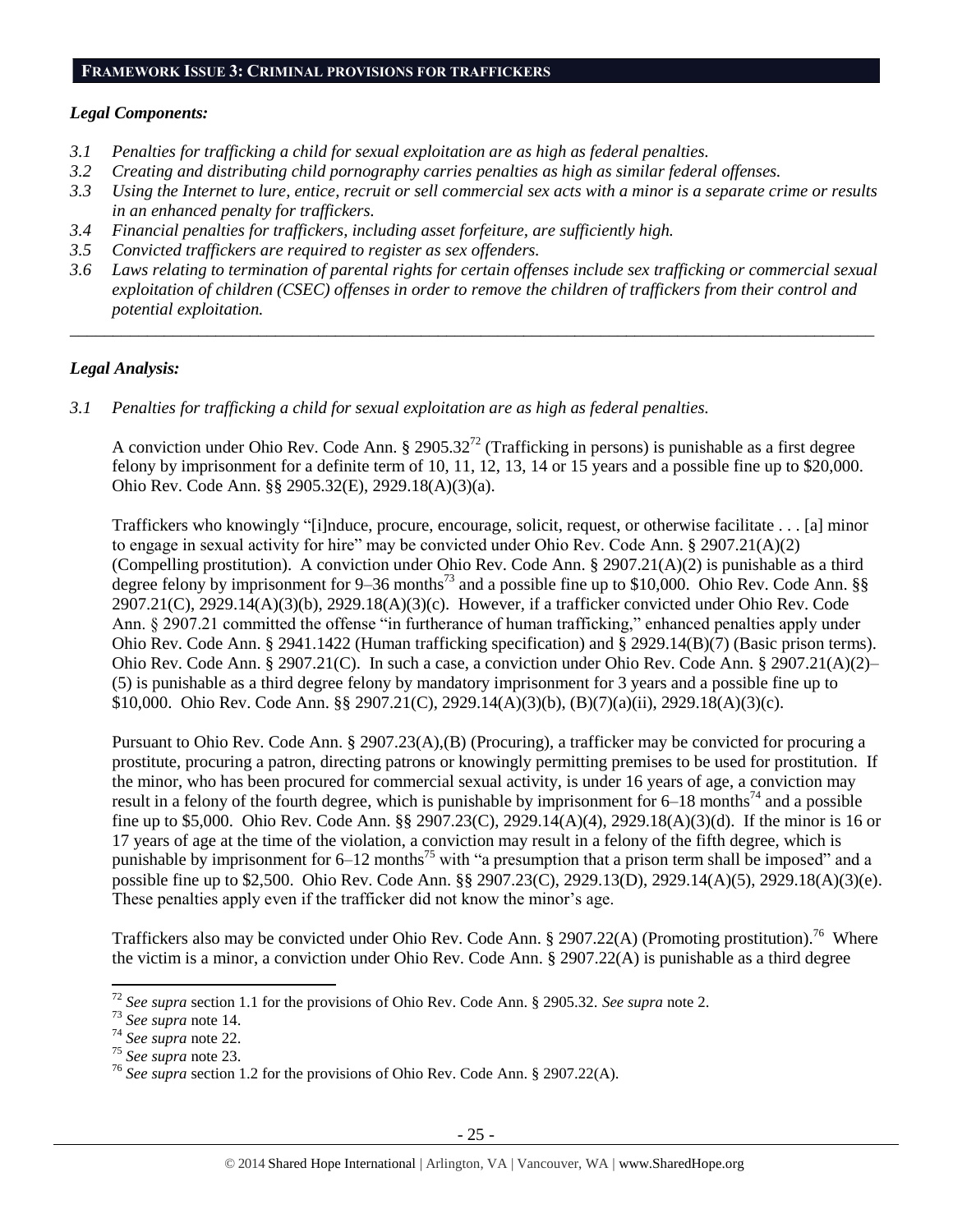felony by imprisonment for 9–36 months and a possible fine up to \$10,000. Ohio Rev. Code Ann. §§ 2907.22(B), 2929.14(A)(3)(b), 2929.18(A)(3)(c). If a trafficker convicted under Ohio Rev. Code Ann. § 2907.22 committed the offense "in furtherance of human trafficking," enhanced penalties apply pursuant to Ohio Rev. Code Ann. § 2941.1422 and § 2929.14(B)(7). Ohio Rev. Code Ann. § 2907.22(B). In such a case, a conviction under Ohio Rev. Code Ann. § 2907.22 is punishable as a third degree felony by mandatory imprisonment for 3 years and a possible fine up to \$10,000. Ohio Rev. Code Ann. §§ 2907.22(B), 2929.14(A)(3)(b), (B)(7)(a)(ii), 2929.18(A)(3)(c).

Because Ohio Rev. Code Ann. § 2905.32 and Chapter 2907 of the Revised Code are allied offenses, a trafficker may not be convicted under Ohio Rev. Code Ann. § 2907.21 (Compelling prostitution), § 2907.22(A) (Promoting prostitution) or § 2907.23(A),(B) (Procuring) if also convicted under Ohio Rev. Code Ann. § 2905.32 (Trafficking in persons) for the same conduct involving the same victim. Ohio Rev. Code Ann. § 2905.32(D).

Traffickers also may face prosecution under Ohio's laws relating to money laundering. Ohio Rev. Code Ann. § 1315.55(A) states,

(1) No person shall conduct or attempt to conduct a transaction<sup>77</sup> knowing that the property<sup>78</sup> involved in the transaction is the proceeds of some form of unlawful activity with the purpose of committing or furthering the commission of corrupt activity.<sup>79</sup>

(2) No person shall conduct or attempt to conduct a transaction knowing that the property involved in the transaction is the proceeds of some form of unlawful activity<sup>80</sup> with the intent to conceal or disguise the nature, location, source, ownership, or control of the property or the intent to avoid a transaction reporting requirement under section 1315.53 [Duty to report transactions, keep records; money laundering prohibitions] of the Revised Code or federal law.

(3) No person shall conduct or attempt to conduct a transaction with the purpose to promote, manage, establish, carry on, or facilitate the promotion, management, establishment, or carrying on of corrupt activity.

(4) No person shall conduct or structure or attempt to conduct or structure a transaction that involves the proceeds of corrupt activity that is of a value greater than ten thousand dollars if the person knows or has reasonable cause to know that the transaction involves the proceeds of corrupt activity.

(5) No person shall conduct or attempt to conduct a transaction that involves what has been represented to the person by a law enforcement officer or another person at the direction of or with the approval of a law enforcement officer to be the proceeds of corrupt activity or property used to conduct or facilitate corrupt activity with the intent to promote, manage, establish, carry on, or facilitate promotion, management, establishment, or carrying on of corrupt activity, to conceal or disguise the nature, location, source, ownership, or control of the property believed to be the proceeds of corrupt activity, or to avoid a transaction reporting requirement under section 1315.53 of the Revised Code or federal law.

 $\overline{\phantom{a}}$ 

 $^{77}$  Ohio Rev. Code Ann. § 1315.51(L) (Definitions) defines a "transaction" to include "a purchase, sale, trade, loan, pledge, investment, gift, transfer, transmission, delivery, deposit, withdrawal, payment, transfer between accounts, exchange of currency, extension of credit, purchase or sale of a payment instrument, use of a safe deposit box, or any other acquisition or disposition of property."

 $^{78}$  Ohio Rev. Code Ann. § 1315.51(I) defines "property" as "anything of value and includes an interest in property, including a benefit, privilege, claim, or right with respect to anything of value, whether real or personal, tangible or intangible."

<sup>&</sup>lt;sup>79</sup> Ohio Rev. Code Ann. § 1315.51(B) provides that "'[c]orrupt activity' has the same meaning as in section 2923 of the Revised Code." *See supra* section 3.1 for the definition of "corrupt activity" provided in Ohio Rev. Code Ann. § 2923.31(I).

<sup>&</sup>lt;sup>80</sup> Ohio Rev. Code Ann. § 1315.51(O) defines "unlawful activity" as "an act that is a criminal offense in the state in which the act is committed and, if the act is committed in a state other than this state, would be a criminal offense if committed in this state."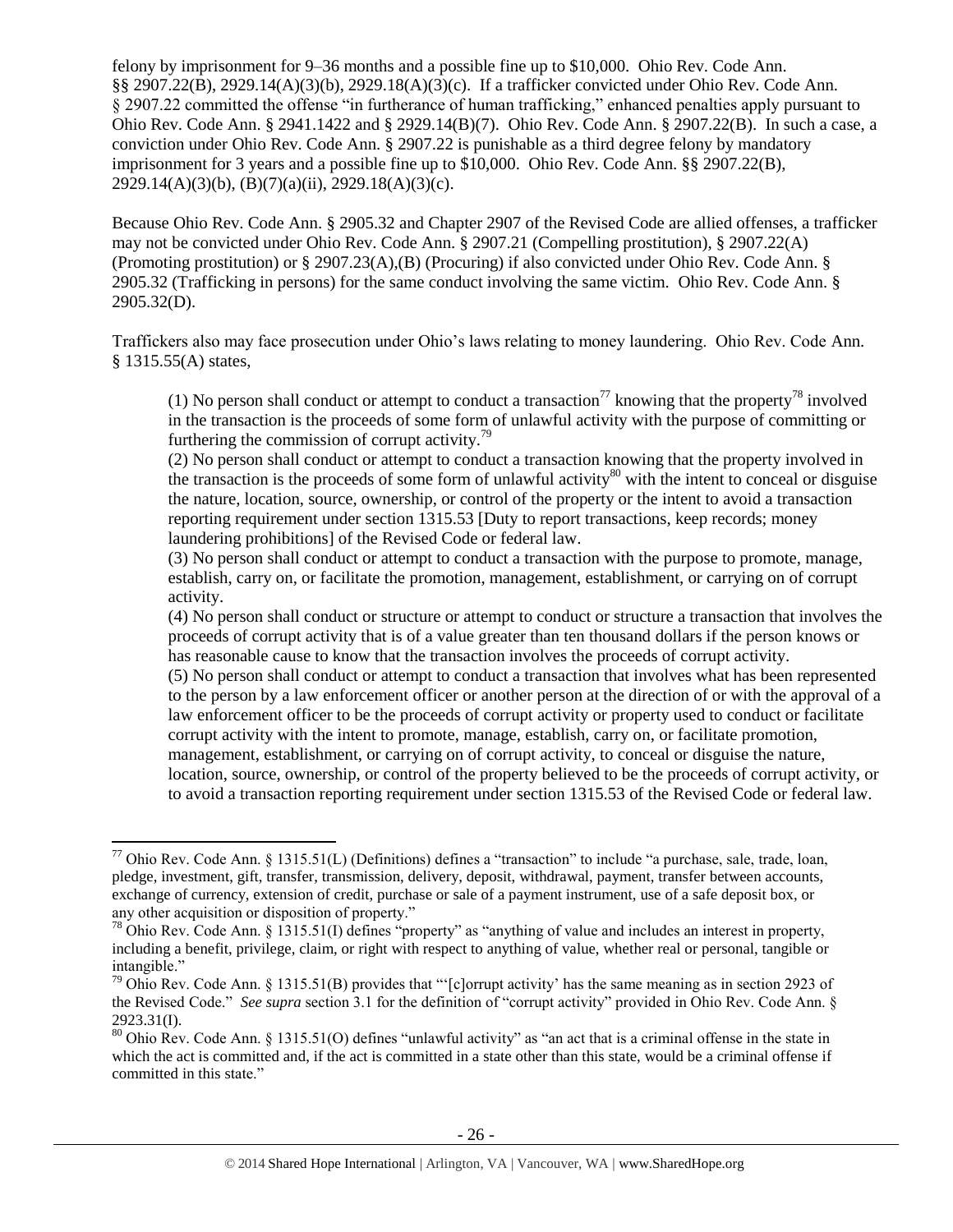A conviction under Ohio Rev. Code Ann. § 1315.55(A) is punishable as a third degree felony by imprisonment for 9–36 months and a possible fine of the greater of \$7,500 or up to "twice the value of the property involved," and a possible additional fine of up to 3 times the "value of the property involved in the transaction," which will "be paid to the state treasury to the credit of the general revenue fund." Ohio Rev. Code Ann. §§ 1315.99(C), 1315.55(B), 2929.14(A)(3)(b).

Finally, a trafficker may be convicted for advertising a sexual activity of a minor for hire. Ohio Rev. Code Ann.  $\S 2907.19<sup>81</sup>$  (Advertising sexual activity for hire) states that

<span id="page-26-0"></span>(B) No person shall knowingly purchase or otherwise obtain advertising space for an advertisement for sexual activity for hire that includes a depiction of a minor.

(C) Whoever violates this section is guilty of commercial sexual exploitation of a minor, a felony of the third degree. $82$ 

A third degree felony is punishable by imprisonment for 9–36 months and a possible fine up to \$7,500. Ohio Rev. Code Ann. §§ 2907.19, 1315.55(B), 2929.14(A)(3)(b).

In comparison, if the victim is under the age of 14, a conviction under the Trafficking Victims Protection Act  $(TVPA)^{83}$  for child sex trafficking is punishable by 15 years to life imprisonment and a fine not to exceed \$250,000. 18 U.S.C. §§ 1591(b)(1), 3559(a)(1), 3571(b)(3). If the victim is between the ages of 14–17, a conviction is punishable by 10 years to life imprisonment and a fine not to exceed \$250,000. 18 U.S.C. §§ 1591(b)(2), 3559(a)(1), 3571(b)(3). A conviction is punishable by mandatory life imprisonment, however, if the trafficker has a prior conviction for a federal sex offense  $84$  against a minor.

## *3.2 Creating and distributing child pornography carries penalties as high as similar federal offenses.*

Both the creation and distribution of child pornography are criminalized under Ohio law. Ohio Rev. Code Ann.  $§$  2907.321(A)(1)–(4), (6) (Pandering obscenity involving a minor) states,

No person, with knowledge of the character of the material or performance involved, shall do any of the following:

<sup>83</sup> *See supra* note [56.](#page-17-0)

 $\overline{\phantom{a}}$ 

<sup>84</sup> *See supra* note [57.](#page-17-1) 

 $81$  Here and elsewhere in this report that Ohio Rev. Code Ann. § 2907.19 is quoted or cited, it has been updated to reflect the amendments added by the passage of House Bill 130. H.B. 130. 2014 Leg., 131st Gen. Assemb. (Effective June 20, 2014).

 $\frac{\delta^2}{\delta^2}$  Ohio Rev. Code Ann. § 2907.19 further states that

<sup>(</sup>D)(1) In any prosecution under this section, it is not a defense that the offender did not know the age of the person depicted in the advertisement, relied on an oral or written representation of the age of the person depicted in the advertisement, or relied on the apparent age of the person depicted in the advertisement.

<sup>(2)</sup> In any prosecution under this section, it is an affirmative defense that the offender, prior to purchasing advertising space for the advertisement, made a reasonable bona fide attempt to ascertain the true age of the person depicted in the advertisement by requiring the person depicted in the advertisement to produce a driver's license, marriage license, birth certificate, or other government issued or school issued document that identifies the age of the person, provided the offender retains and produces a copy or other record of the driver's license, marriage license, birth certificate, or other document used to ascertain the age of the person depicted in the advertisement.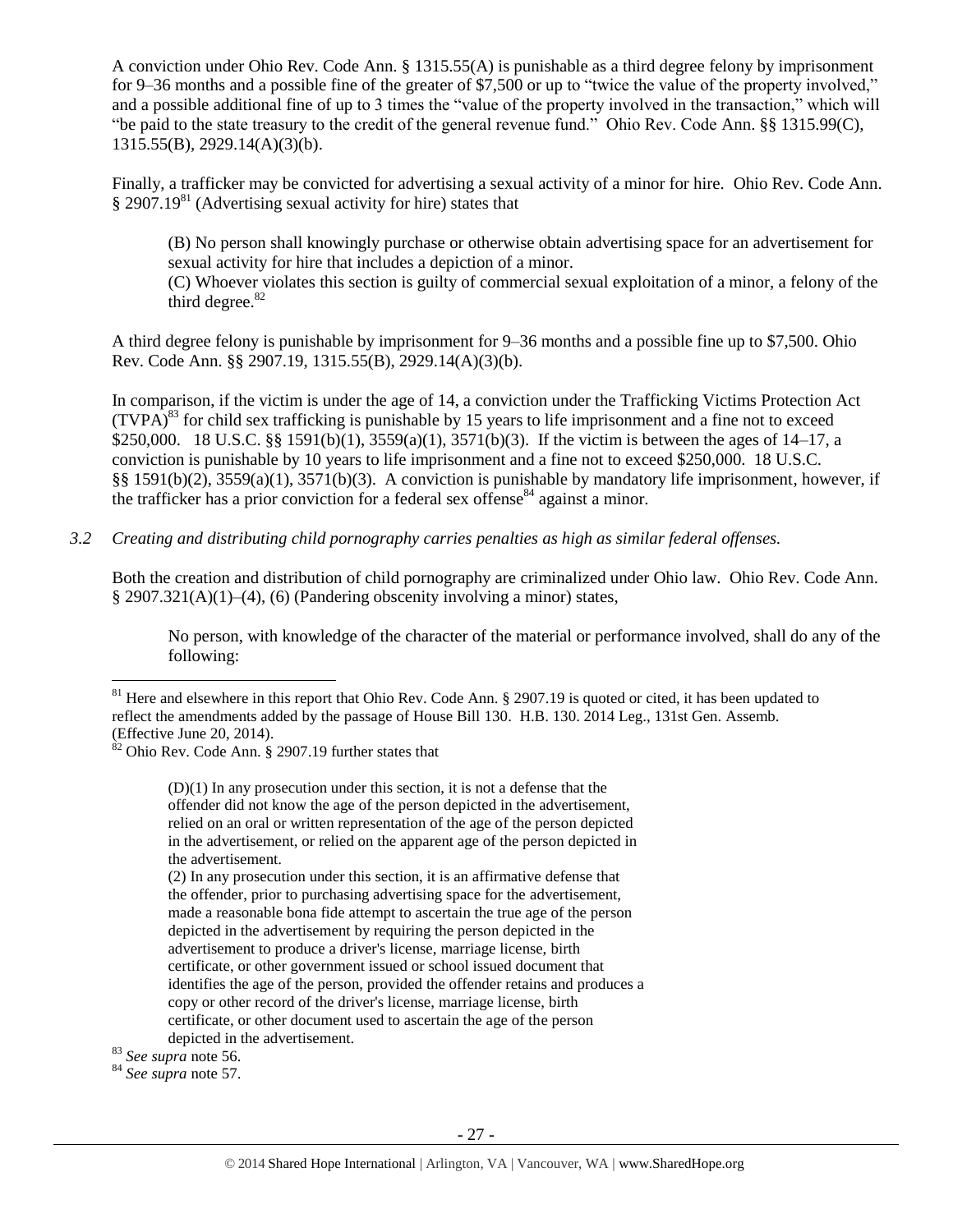(1) Create, reproduce, or publish any obscene material that has a minor as one of its participants or portrayed observers;

(2) Promote or advertise for sale or dissemination; sell, deliver, disseminate, display, exhibit, present, rent, or provide; or offer or agree to sell, deliver, disseminate, display, exhibit, present, rent, or provide, any obscene material that has a minor as one of its participants or portrayed observers;

(3) Create, direct, or produce an obscene performance that has a minor as one of its participants; (4) Advertise or promote for presentation, present, or participate in presenting an obscene performance that has a minor as one of its participants;

. . .

(6) Bring or cause to be brought into this state any obscene material that has a minor as one of its participants or portrayed observers.

A conviction under Ohio Rev. Code Ann. § 2907.321(A)(1)–(4), (6) is punishable as a second degree felony by imprisonment for 2–8 years and a possible fine up to \$15,000. Ohio Rev. Code Ann. §§ 2907.321(C), 2929.14(A)(2), 2929.18(A)(3)(b).

Similarly, Ohio Rev. Code Ann. § 2907.322(A)(1)–(4), (6) (Pandering sexually oriented matter involving a minor) states,

No person, with knowledge of the character of the material or performance involved, shall do any of the following:

(1) Create, record, photograph, film, develop, reproduce, or publish any material that shows a minor participating or engaging in sexual activity, masturbation, or bestiality;

(2) Advertise for sale or dissemination, sell, distribute, transport, disseminate, exhibit, or display any material that shows a minor participating or engaging in sexual activity, masturbation, or bestiality;

(3) Create, direct, or produce a performance that shows a minor participating or engaging in sexual activity, masturbation, or bestiality;

(4) Advertise for presentation, present, or participate in presenting a performance that shows a minor participating or engaging in sexual activity, masturbation, or bestiality;

. . .

(6) Bring or cause to be brought into this state any material that shows a minor participating or engaging in sexual activity, masturbation, or bestiality, or bring, cause to be brought, or finance the bringing of any minor into or across this state with the intent that the minor engage in sexual activity, masturbation, or bestiality in a performance or for the purpose of producing material containing a visual representation depicting the minor engaged in sexual activity, masturbation, or bestiality.

A conviction under Ohio Rev. Code Ann. § 2907.322(A)(1)–(4), (6) is punishable as a second degree felony by imprisonment for 2–8 years and a possible fine up to \$15,000. Ohio Rev. Code Ann. §§ 2907.322(C), 2929.14(A)(2), 2929.18(A)(3)(b).

Additionally, Ohio Rev. Code Ann. § 2907.323(A)(1) (Illegal use of minor in nudity-oriented material or performance) states,

No person shall do any of the following:

(1) Photograph any minor who is not the person's child or ward in a state of nudity, or create, direct, produce, or transfer any material or performance that shows the minor in a state of nudity, unless both of the following apply:

(a) The material or performance is, or is to be, sold, disseminated, displayed, possessed, controlled, brought or caused to be brought into this state, or presented for a bona fide artistic,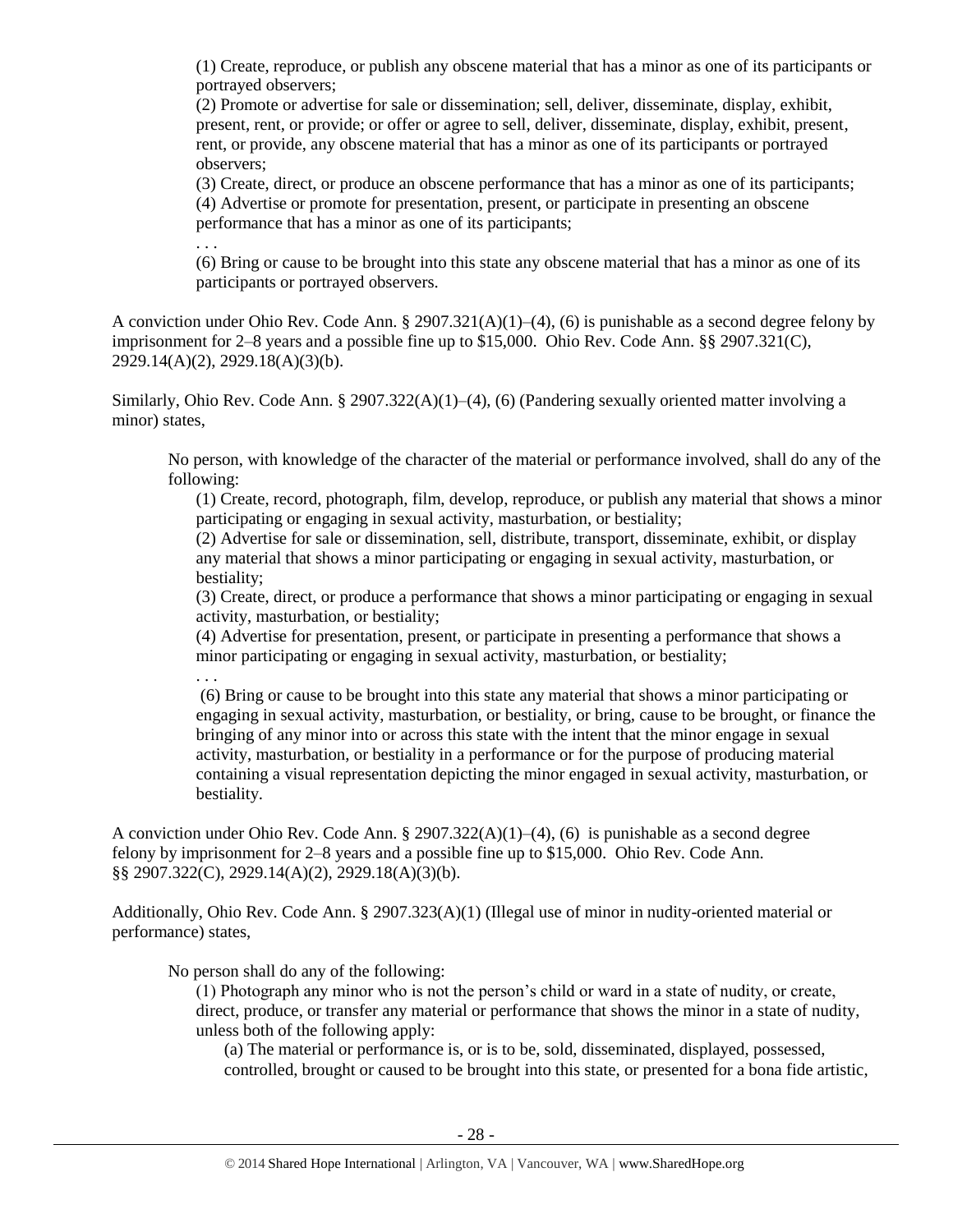medical, scientific, educational, religious, governmental, judicial, or other proper purpose, by or to a physician, psychologist, sociologist, scientist, teacher, person pursuing bona fide studies or research, librarian, member of the clergy, prosecutor, judge, or other person having a proper interest in the material or performance;

(b) The minor's parents, guardian, or custodian consents in writing to the photographing of the minor, to the use of the minor in the material or performance, or to the transfer of the material and to the specific manner in which the material or performance is to be used.

A conviction under Ohio Rev. Code Ann. § 2907.323(A)(1), (2) is punishable as a second degree felony by imprisonment for 2–8 years and a possible fine up to \$15,000. Ohio Rev. Code Ann. §§ 2907.323(B),  $2929.14(A)(2), 2929.18(A)(3)(b).$ <sup>85</sup>

Traffickers may also be convicted under Ohio Rev. Code Ann. § 2919.22(B)(5) (Endangering children), which states,

No person shall do any of the following to a child under eighteen years of age . . .

. . . (5) Entice, coerce, permit, encourage, compel, hire, employ, use, or allow the child to act, model, or in any other way participate in, or be photographed for, the production, presentation, dissemination, or advertisement of any material or performance that the offender knows or reasonably should know is obscene, is sexually oriented matter, or is nudity-oriented matter.

A conviction under Ohio Rev. Code Ann. § 2919.22(B)(5) is punishable as a second degree felony punishable by imprisonment for 2–8 years and a possible fine up to \$15,000. Ohio Rev. Code Ann. §§ 2919.22(E)(4), 2929.14(A)(2), 2929.18(A)(3)(b).

In comparison, if the victim is under the age of 14, a conviction under the TVPA for child sex trafficking is punishable by 15 years to life imprisonment and a fine not to exceed \$250,000. 18 U.S.C. §§ 1591(b)(1),  $3559(a)(1)$ ,  $3571(b)(3)$ . If the victim is between the ages of  $14-17$ , a conviction is punishable by 10 years to life imprisonment and a fine not to exceed \$250,000. 18 U.S.C. §§ 1591(b)(2), 3559(a)(1), 3571(b)(3). A conviction is punishable by mandatory life imprisonment, however, if the trafficker has a prior conviction for a federal sex offense<sup>86</sup> against a minor. Additionally, a federal conviction for distribution of child pornography<sup>87</sup> is generally punishable by imprisonment for  $5-20$  years and a fine not to exceed \$250,000.<sup>88</sup> Subsequent convictions, however, are punishable by imprisonment up to 40 years and a fine not to exceed \$250,000.<sup>89</sup>

 $89$  18 U.S.C. §§ 2252(b) (stating if a person has a prior conviction under subsection (a)(1), (a)(2), or (a)(3) or a list of other statutes, a conviction is punishable by a fine and imprisonment for 15–40 years), 2252A(b)(1) (stating if a person has a prior conviction under subsection (a)(2), (a)(3), or a list of other statutes, a conviction is punishable by

 $\overline{\phantom{a}}$ <sup>85</sup> Ohio Rev. Code Ann. § 2941.1422 (Human trafficking specification) may be applicable to impose enhanced penalties upon conviction. *See supra* not[e 17](#page-4-3) for the text of the provision and Section 1.2 for an explanation of its applicability.

See supra note [57.](#page-17-1)

 $87$  18 U.S.C. §§ 2252(a)(1), (a)(2), (a)(3) (Certain activities relating to material involving the sexual exploitation of minors),  $2252A(a)(2)$ , (a)(3) (Certain activities relating to material constituting or containing child pornography), 1466A(a) (Obscene visual representations of the sexual abuse of children).

<sup>&</sup>lt;sup>88</sup> 18 U.S.C. §§ 2252(b) (stating that a conviction under subsection (a)(1), (a)(2), or (a)(3) is punishable by imprisonment for 5–20 years and a fine), 2252A(b)(1) (a conviction is punishable by imprisonment for 5–20 years and a fine),  $1466A(a)$ , (b) (stating that a conviction under subsection (a) is "subject to the penalties provided in section 2252A(b)(1)," imprisonment for 5–20 years and a fine, while a conviction under subsection (b) is "subject to the penalties provided in section 2252A(b)(2)," imprisonment up to 10 years, a fine, or both); *see also* 18 U.S.C. §§ 3559(a)(1) (classifying all of the above listed offenses as felonies),  $3571(b)(3)$  (providing a fine up to \$250,000 for any felony conviction).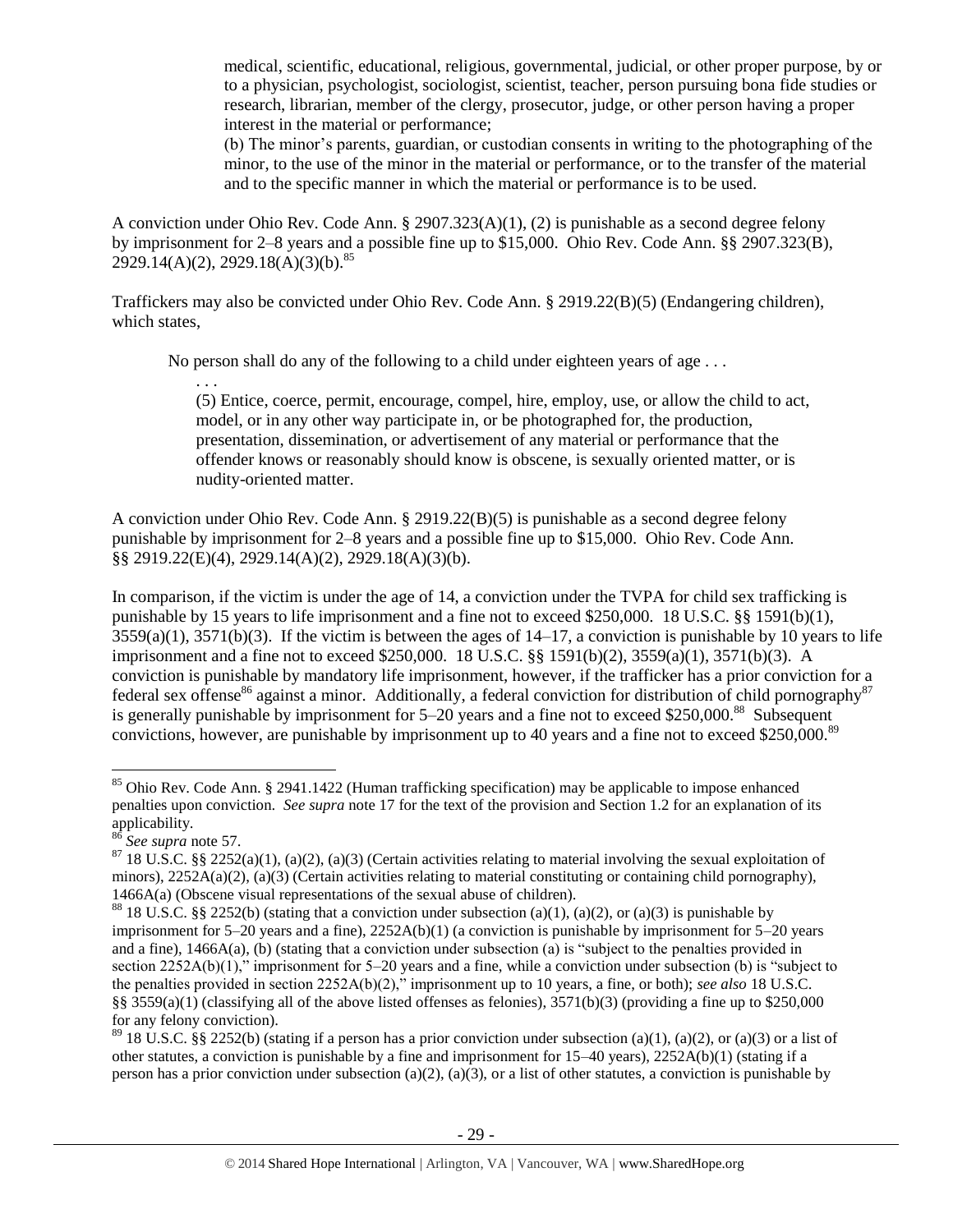*3.3 Using the Internet to lure, entice, recruit or sell commercial sex acts with a minor is a separate crime or results in an enhanced penalty for traffickers.*

Although Ohio Rev. Code Ann. § 2907.07(C), (D) (Importuning)<sup>90</sup> makes it illegal to use the Internet to solicit a child under 16 to engage in sexual activity, Ohio Rev. Code Ann. § 2907.07(C), (D) is most likely inapplicable to traffickers because Ohio Rev. Code Ann. § 2907.07(C), (D) requires the offender, and not a third party, to engage in the sexual activity with the minor. Ohio Rev. Code Ann. § 2907.07(C), (D).

#### *3.4 Financial penalties for traffickers, including asset forfeiture, are sufficiently high.*

Traffickers may be required to pay fines. Traffickers convicted under Ohio Rev. Code Ann. § 2905.32<sup>91</sup> (Trafficking in persons) may be ordered to pay up to \$20,000, while those convicted under § 2919.22(B)(5) (Endangering children) may be ordered to pay a possible fine up to \$15,000. Ohio Rev. Code Ann. §§ 2905.32(E), 2907.22(B), 2929.18(A)(3)(b), (c). Traffickers convicted under Ohio Rev. Code Ann. § 2709.21(A)(2) (Compelling prostitution) and § 2907.22(A) (Promoting prostitution) may be ordered to pay fines up to \$10,000, while traffickers convicted under Ohio Rev. Code Ann. § 2907.23(A),(B) (Procuring) face a possible fine up to \$5,000. Ohio Rev. Code Ann. §§ 2907.21(C), 2907.23(C), 2929.14(A)(4), 2929.18(A)(3)(b), (c), (d). If convicted under Ohio Rev. Code Ann. § 1315.55(A) (Additional money laundering prohibitions), a trafficker may be ordered to pay a possible fine of the greater of \$75,000 or up to "twice the value of the property involved," and a possible additional fine of up to 3 times the "value of the property involved in the transaction," which will "be paid to the state treasury to the credit of the general revenue fund." Ohio Rev. Code Ann. §§ 2923.32(B)(2), 2929.18(A)(3)(a), (b), 1315.99(C), 1315.55(B). Finally, a trafficker convicted under Ohio Rev. Code Ann. § 2907.19<sup>92</sup> (Advertising sexual activity for hire) is subject to fines up to \$7,500.

Ohio Rev. Code Ann. § 2929.18(B)(8)(a) (Financial sanctions; restitution; reimbursements)<sup>93</sup> requires traffickers convicted of an offense committed in furtherance of human trafficking to make restitution, while traffickers convicted of other crimes also may be ordered to make restitution under Ohio Rev. Code Ann. § 2929.18(A)(1), which states,

[T]he court imposing a sentence upon an offender for a felony may sentence the offender to any financial sanction or combination of financial sanctions authorized under this section . . .

(1) Restitution by the offender to the victim of the offender's crime or any survivor of the victim, in an amount based on the victim's economic loss. If the court imposes restitution, the court shall order that the restitution be made to the victim in open court, to the adult probation department that serves the county on behalf of the victim, to the clerk of courts, or to another agency designated by the court. If the court imposes restitution, at sentencing, the court shall determine the amount of restitution to be made by the offender. If the court imposes restitution, the court may base the amount of restitution it orders on an amount recommended by the victim, the offender, a presentence investigation report, estimates or receipts indicating the cost of repairing or replacing property, and other information, provided that the amount the court orders as restitution shall not exceed the amount of the economic loss suffered by the victim as a direct and proximate result of the commission of the offense.

 $\overline{\phantom{a}}$ 

a fine and imprisonment for 15–40 years), 1466A(a), (b) (stating that the penalty scheme for section 2252A(b) applies); *see also* 18 U.S.C. §§ 3559(a)(1) (classifying all of the above listed offenses as felonies), 3571(b)(3) (providing a fine up to \$250,000 for any felony conviction).

See supra section 2.5 for the provisions of Ohio Rev. Code Ann. § 2907.07(C), (D).

<sup>91</sup> *See supra* note [2.](#page-0-0)

<sup>92</sup> *See supra* note [81.](#page-26-0)

<sup>&</sup>lt;sup>93</sup> See supra section 2.8 for the provisions of Ohio Rev. Code Ann. § 2929.18(B)(8)(a).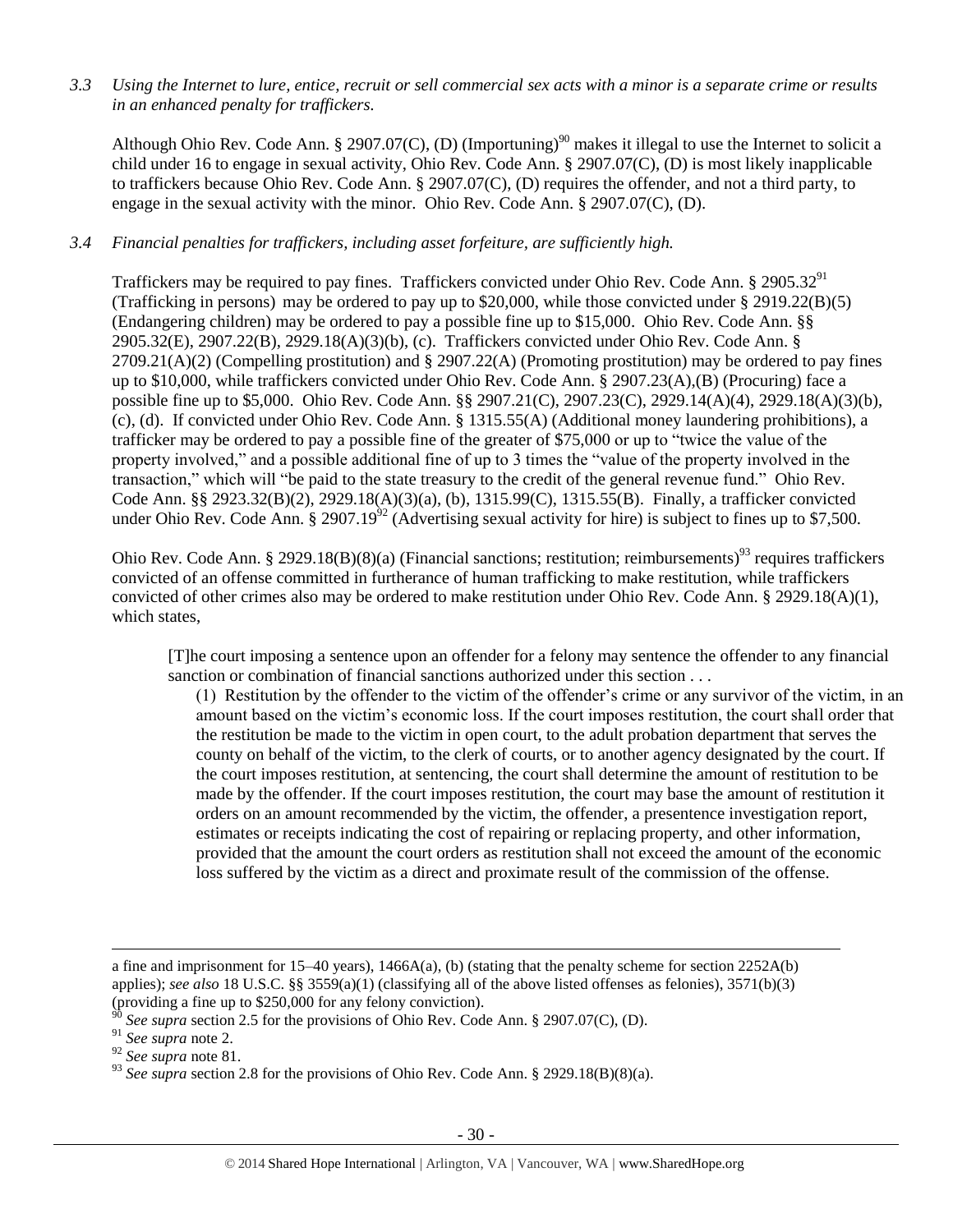<span id="page-30-0"></span>Traffickers convicted of an offense such as of Ohio Rev. Code Ann. § 2905.32, § 2907.21(A)(2)–(4), and § 2907.22(A) also may be subject to asset forfeiture under Ohio Rev. Code Ann. § 2981.04 (Criminal forfeiture proceedings). Ohio Rev. Code Ann. § 2981.02(A) (Property subject to forfeiture; determination of use or intended use of instrumentality; motor vehicle law exclusion) states that property is subject to forfeiture if it is contraband and proceeds<sup>94</sup> of any offense<sup>95</sup> or any instrumentality "used, or intended to be used, in the commission . . . of . . . [a] felony; [a] misdemeanor, when forfeiture is specifically authorized by a section of the Revised Code or by a municipal ordinance that creates the offense or sets forth its penalties; [or an] attempt to commit, complicity in committing, or a conspiracy to commit an offense of the type described in divisions  $(A)(3)(a)$  and (b) of this section." Ohio Rev. Code Ann. § 2981.02(A)(1)-(3).

Seizure of this property is governed by Ohio Rev. Code Ann. §2981.06 (Seizure of forfeited or other property – disposition) which states in subsection (A),

Upon the entry of a forfeiture order under section 2981.04 or 2981.05 of the Revised Code, if necessary, the court shall order an appropriate law enforcement officer to seize the forfeited property on conditions that the court considers proper.

Property may be forfeited pursuant to a criminal process in Ohio Rev. Code Ann. §2981.04 or a civil process in Ohio Rev. Code Ann. §2981.05. Disposal of forfeited property is governed by Ohio Rev. Code Ann. § 2981.12, which outlines differing disposals for a variety of property types.

## *3.5 Convicted traffickers are required to register as sex offenders.*

Traffickers will be required to register as Tier I sex offenders/child-victim offenders if convicted under Ohio Rev. Code Ann. § 2907.22 (Promoting prostitution). Ohio Rev. Code Ann. § 2950.01(E)(1)(a)<sup>96</sup>. If convicted under Ohio Rev. Code Ann. § 2907.21 (Compelling prostitution), § 2905.32<sup>97</sup> (Trafficking in persons), § 2907.321 (Pandering obscenity involving minor), or § 2907.322 (Pandering sexually oriented matter involving a minor), traffickers will have to register as Tier II sex offenders/child-victim offenders. Ohio Rev. Code Ann. §  $2950.01(F)(1)(g)$ .

Ohio Rev. Code Ann. § 2950.04(A)(1)(a) (Duty to register and comply with registration requirements) requires a person convicted of a "sexually oriented offense" to register as a sex offender. Ohio Rev. Code Ann. § 2950.01(A) (Definitions)<sup>98</sup> defines a sexually oriented offenses to include convictions under Ohio Rev. Code Ann. § 2905.32, § 2907.21, § 2907.22, § 2907.321, and § 2907.322.

l

 $94$  Ohio Rev. Code Ann. § 2981.01(B)(11) states,

<sup>(11)</sup> "Proceeds" means both of the following:

<sup>(</sup>a) In cases involving unlawful goods, services, or activities, "proceeds" means any property derived directly or indirectly from an offense. "Proceeds" may include, but is not limited to, money or any other means of exchange. "Proceeds" is not limited to the net gain or profit realized from the offense. (b) In cases involving lawful goods or services that are sold or provided in an unlawful manner, "proceeds" means the amount of money or other means of exchange acquired through the illegal transactions resulting in the forfeiture, less the direct costs lawfully incurred in providing the goods or services. The lawful costs deduction does not include any part of the overhead expenses of, or income taxes paid by, the entity providing the goods or services. The alleged offender or delinquent child has the burden to prove that any costs are lawfully incurred.

<sup>&</sup>lt;sup>95</sup> See supra note [67](#page-20-0) for the definition of "offense."

<sup>96</sup> *See supra* note [15.](#page-4-2)

<sup>97</sup> *See supra* note [2.](#page-0-0)

<sup>98</sup> *See supra* section 2.10 for the text of Ohio Rev. Code Ann. § 2950.01(A). *See also supra* note [15.](#page-4-2)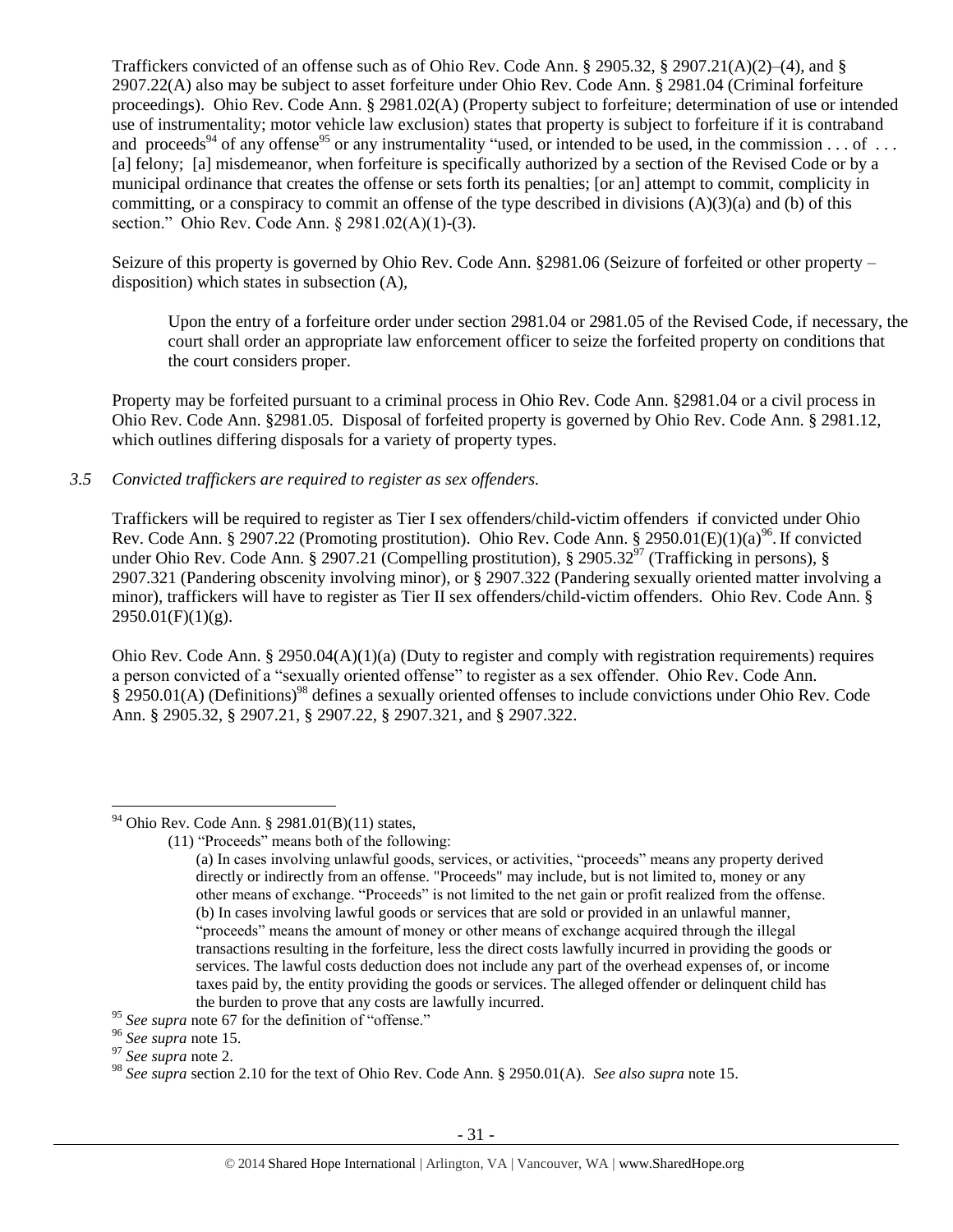*3.6 Laws relating to termination of parental rights for certain offenses include sex trafficking or commercial sexual exploitation of children (CSEC) offenses in order to remove the children of traffickers from their control and potential exploitation.* 

While convictions for certain enumerated crimes constitute grounds for the termination of parental rights, Ohio Rev. Code Ann. § 2905.32<sup>99</sup> (Trafficking in persons) is not included among those crimes. Ohio Admin. Code § 5101:2-42-95(A)(1)(a) (Obtaining permanent custody: termination of parental rights) states,

Unless the public children services agency (PCSA) or private child placing agency (PCPA) has compelling reasons for not pursuing a request for permanent custody of a child, the agency, pursuant to section 2151.413 [Motion requesting permanent custody] of the Revised Code, shall petition the court that issued the current order of disposition to request permanent custody of a child when any of the following conditions are present:

(1) A court of competent jurisdiction has determined that the parent from whom the child was removed has:

(a) Been convicted of or pleaded guilty to one of the following:

. . . .

(iii) An offense under division  $(B)(2)$  of section 2919.22 (endangering children) of the Revised Code or under existing or former law of this state, any other state, or the United States that is substantially equivalent to the offense described in that section and the child, a sibling of the child, or another child who lived in the parent's household at the time of the offense.

(iv) An offense under section 2907.02 (rape), 2907.03 (sexual battery), 2907.04 (sexual corruption of a minor), 2907.05 (gross sexual imposition), or 2907.06 (sexual imposition) of the Revised Code or under existing or former law of this state, any other state, or the United States that is substantially equivalent to an offense described in those sections and the victim of the offense is the child, a sibling of the child, or another child who lived in the parent's household at the time of the offense.

(v) A conspiracy or attempt to commit, or complicity to committing, an offense described in paragraph  $(A)(1)(a)(i)$  or  $(A)(1)(a)(iv)$  of this rule.

While human trafficking is not an offense which constitutes termination of parental rights and award of custody to one parent for purposes of obtaining parental custody, the court is required to consider convictions for human trafficking or conspiracy to commit human trafficking as evidence in determination of whether to enter a finding of custodial termination against both parents. Ohio Rev. Code Ann. § 2151.414 (E)<sup>100</sup> states,

If the court determines, by clear and convincing evidence . . . that one or more of the following exists as to each of the child's parents, the court shall enter a finding that the child cannot be placed with either parent within a reasonable time or should not be placed with either parent:

(7) The parent has been convicted or plead guilty to one of the following:

(e) An offense under section 2905.32 [Trafficking in persons], 2907.21 [Compelling prostitution], or 2907.22 [Promoting prostitution] of the Revised Code or under an existing or former law of this state, any other state, or the United States that is substantially equivalent to the offense described in that section and the victim of the offense is the child, a sibling of the child, or another child who lived in the parent's household at the time of the offense; (f) A conspiracy or attempt to commit, or complicity in committing, an offense described in division  $(E)(7)(e)$  of this section.

 $\overline{\phantom{a}}$ 

<sup>99</sup> *See supra* note [2.](#page-0-0)

<sup>&</sup>lt;sup>100</sup> Here and elsewhere in this report that Ohio Rev. Code Ann. § 2151.414 is quoted or cited, it has been updated to reflect the amendments added by the passage of House Bill 130. H.B. 130. 2014 Leg., 131st Gen. Assemb. (Effective June 20, 2014).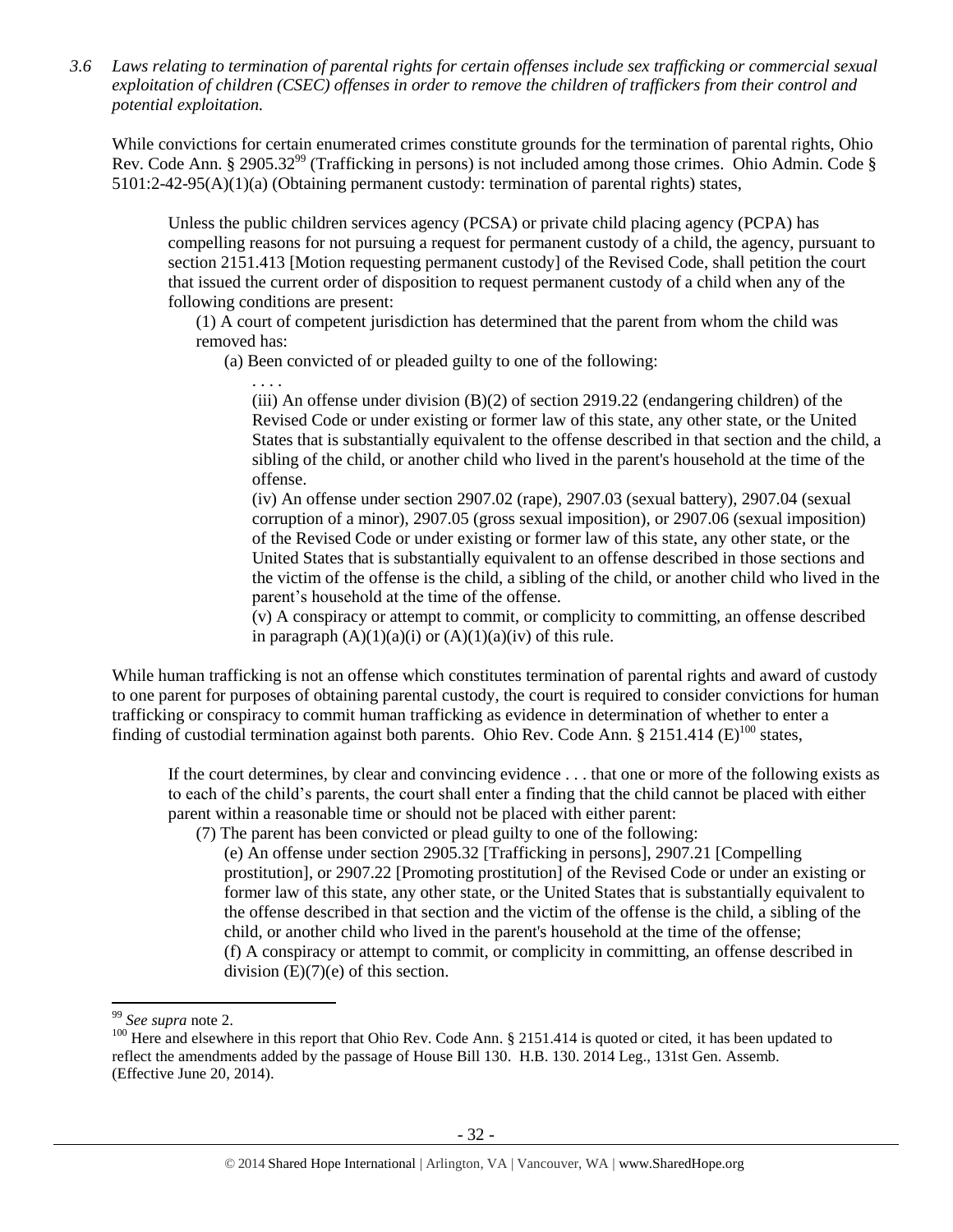3.6.1 Recommendation: Amend Ohio Admin. Code § 5101:2-42-95(A)(1)(a) (Obtaining permanent custody: termination of parental rights) to include convictions under Ohio Rev. Code Ann. § 2905.32 (Trafficking in persons) when the sex trafficking victim is a minor and Ohio's other CSEC crimes as grounds for termination of parental rights.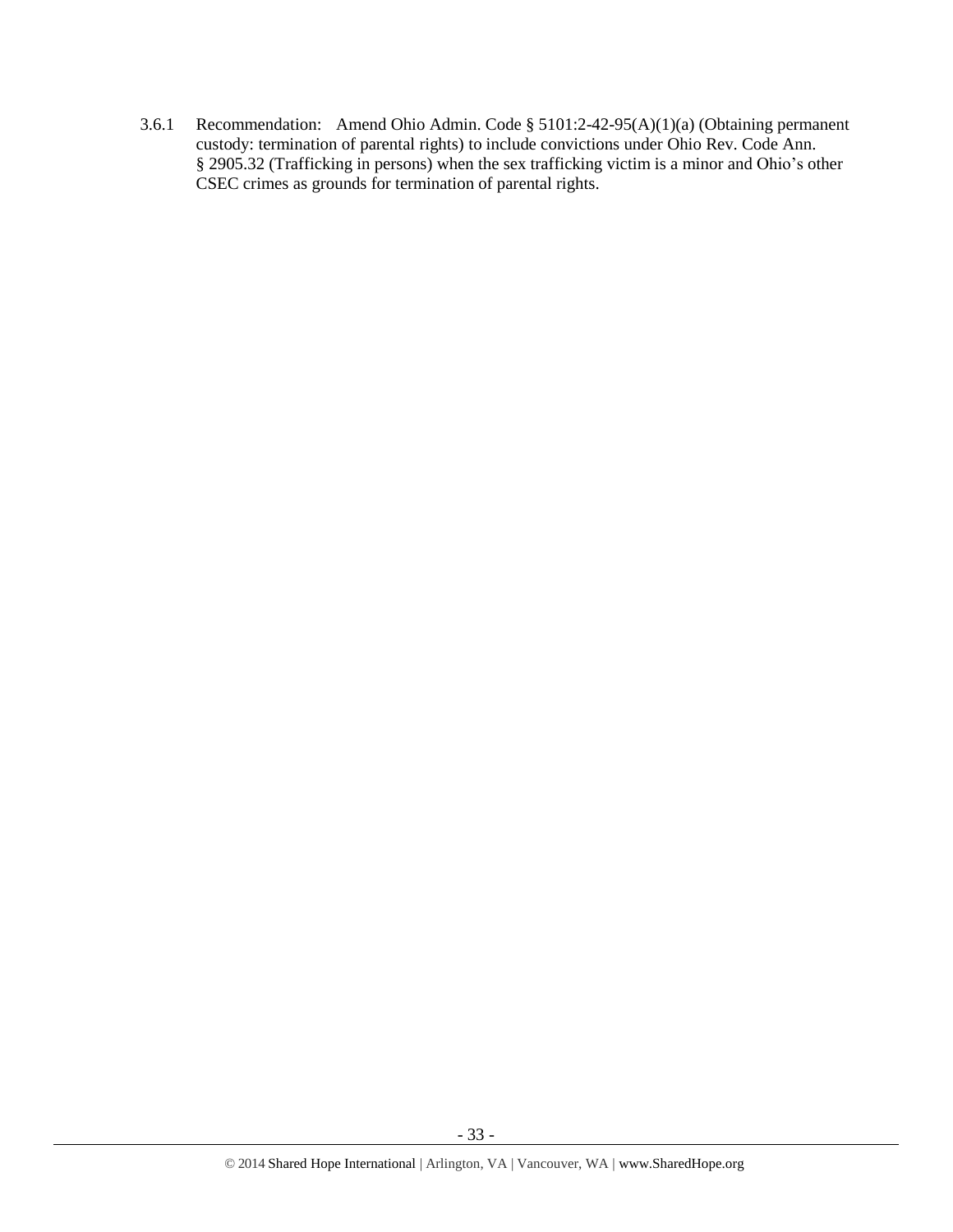#### *Legal Components:*

- *4.1 The acts of assisting, enabling, or financially benefitting from child sex trafficking are included as criminal offenses in the state sex trafficking statute.*
- *4.2 Financial penalties, including asset forfeiture laws, are in place for those who benefit financially from or aid and assist in committing domestic minor sex trafficking.*

*\_\_\_\_\_\_\_\_\_\_\_\_\_\_\_\_\_\_\_\_\_\_\_\_\_\_\_\_\_\_\_\_\_\_\_\_\_\_\_\_\_\_\_\_\_\_\_\_\_\_\_\_\_\_\_\_\_\_\_\_\_\_\_\_\_\_\_\_\_\_\_\_\_\_\_\_\_\_\_\_\_\_\_\_\_\_\_\_\_\_\_\_\_\_*

- *4.3 Promoting and selling child sex tourism is illegal.*
- *4.4 Promoting and selling child pornography is illegal.*

## *Legal Analysis:*

*4.1 The acts of assisting, enabling, or financially benefitting from child sex trafficking are included as criminal offenses in the state sex trafficking statute.*

Ohio Rev. Code Ann. § 2905.32<sup>101</sup> (Trafficking in persons) does not criminalize assisting, enabling, or financially benefitting from domestic minor sex trafficking, but may apply to facilitators who knowingly "harbor" or "transport . . . a minor under the age of 16 "[t]o engage in sexual activity for hire . . . [t]o engage in performance for hire that is obscene, sexually oriented, or nudity oriented . . . [or] [t]o be a model or participant for hire in the production of material that is obscene, sexually oriented, or nudity oriented." A conviction under Ohio Rev. Code Ann. § 2905.32<sup>102</sup> is punishable as a first degree felony by imprisonment for 10–15 years and a possible fine up to \$20,000. Ohio Rev. Code Ann. §§ 2905.32(E), 2929.18(A)(3)(b).

Pursuant to Ohio Rev. Code Ann. § 2907.23(A),(B) (Procuring), a facilitator may be convicted for procuring a patron, directing patrons or knowingly permitting premises to be used for prostitution. If the minor, procured for commercial sexual activity, is under 16 years of age, a conviction may result in a felony of the fourth degree, which is punishable by imprisonment for  $6-18$  months<sup>103</sup> and a possible fine up to \$5,000. Ohio Rev. Code Ann. §§ 2907.23(C), 2929.14(A)(4), 2929.18(A)(3)(d). If the minor is 16 or 17 years of age at the time of the violation, a conviction may result in a felony of the fifth degree, which is punishable by imprisonment for 6–12 months<sup>104</sup> with "a presumption that a prison term shall be imposed" and a possible fine up to \$2,500. Ohio Rev. Code Ann. §§ 2929.13(D), 2929.14(A)(5), 2929.18(A)(3)(e). These penalties apply even if the facilitator did not know the age of the minor.

Facilitators who knowingly "[i]nduce, procure, . . . or otherwise facilitate . . . a minor to engage in sexual activity for hire" may be convicted under Ohio Rev. Code Ann. § 2907.21(A)(2) (Compelling prostitution).<sup>105</sup> A conviction under Ohio Rev. Code Ann. § 2907.21(A)(2) is punishable as a third degree felony by imprisonment for 9–36 months<sup>106</sup> and a possible fine up to \$10,000. Ohio Rev. Code Ann. §§ 2907.21(C), 2929.14(A)(3)(b), 2929.18(A)(3)(c). However, if the facilitator convicted under Ohio Rev. Code Ann. § 2907.21(A)(2) committed the offense "in furtherance of human trafficking," enhanced penalties apply under Ohio Rev. Code Ann.

§ 2941.1422 (Human trafficking specification)<sup>107</sup> and § 2929.14(B)(7) (Basic prison terms). Ohio Rev. Code Ann. § 2907.21(C). In such a case, a conviction under Ohio Rev. Code Ann. § 2907.21(A)(2) is punishable as a

 $\overline{\phantom{a}}$ 

<sup>101</sup> *See supra* note [2.](#page-0-0)

<sup>&</sup>lt;sup>102</sup> *See supra* Section 1.1 for the provisions of Ohio Rev. Code Ann. § 2905.32.

<sup>103</sup> *See supra* not[e 22.](#page-7-1)

<sup>104</sup> *See supra* not[e 23.](#page-7-0)

<sup>&</sup>lt;sup>105</sup> See supra Section 1.2 for a detailed explanation and the text of Ohio Rev. Code Ann. § 2907.21.

<sup>106</sup> *See supra* not[e 14.](#page-4-1)

<sup>107</sup> *See supra* Section 1.2 for a detailed explanation and the text of Ohio Rev. Code Ann. § 2941.1422.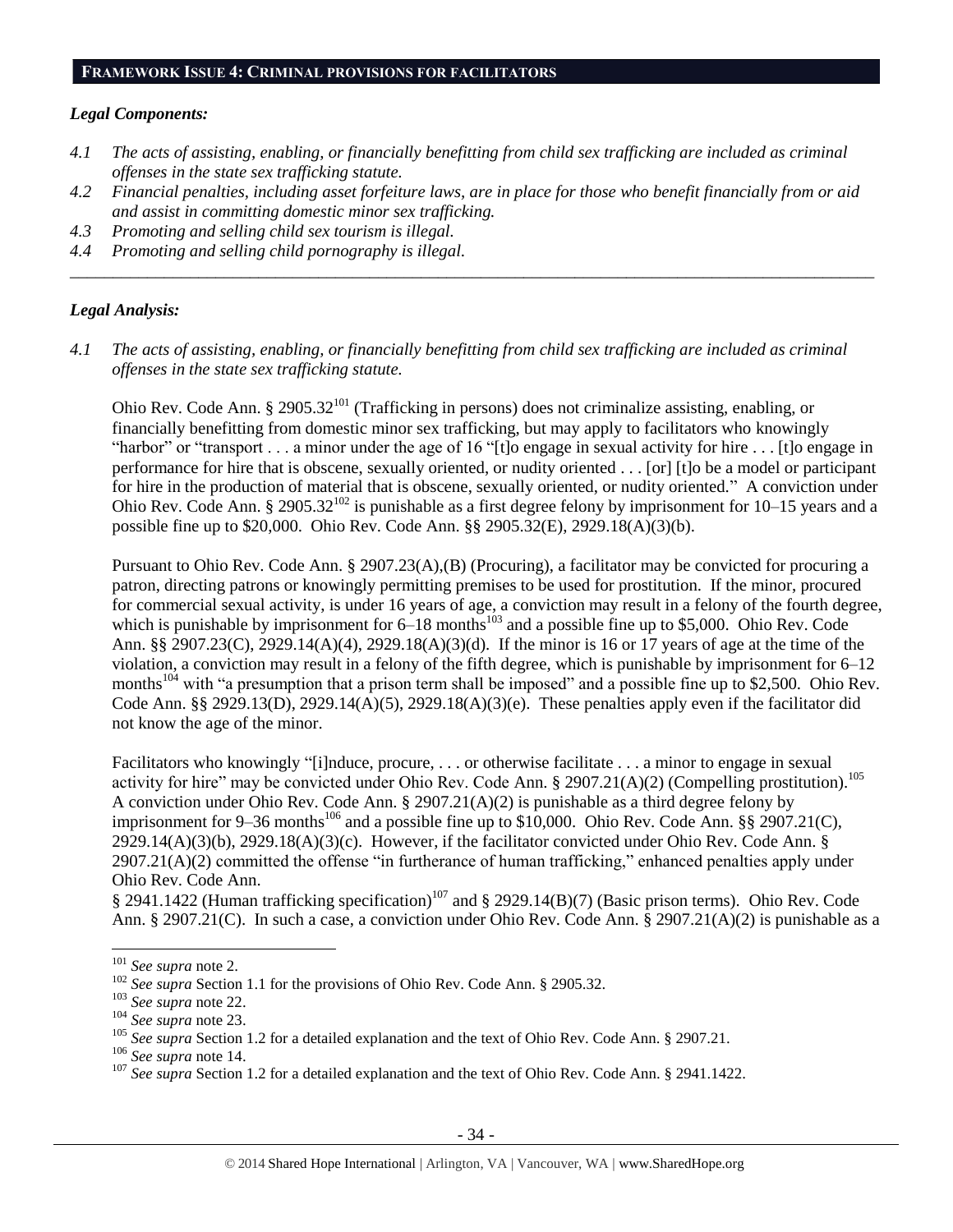third degree felony by mandatory imprisonment for 3 years and a possible fine up to \$10,000. Ohio Rev. Code Ann. §§ 2907.21(C), 2929.14(A)(3)(b), (B)(7)(a)(ii), 2929.18(A)(3)(c).

Facilitators also may be convicted under Ohio Rev. Code Ann. § 2907.22(A) (Promoting prostitution).<sup>108</sup> Where the victim is a minor,<sup>109</sup> a conviction under Ohio Rev. Code Ann. § 2907.22(A) is punishable as a third degree felony by imprisonment for 9–36 months and a possible fine up to \$10,000. Ohio Rev. Code Ann. §§ 2907.22(B), 2929.14(A)(3)(b), 2929.18(A)(3)(c). If a facilitator convicted under Ohio Rev. Code Ann. § 2907.22(A) committed the offense "in furtherance of human trafficking," enhanced penalties apply pursuant to Ohio Rev. Code Ann. § 2941.1422 and § 2929.14(B)(7). In such a case, a conviction under Ohio Rev. Code Ann. § 2907.22(A) is punishable as a third degree felony by mandatory imprisonment for 3 years and a possible fine up to \$10,000. Ohio Rev. Code Ann. §§ 2907.22(B), 2929.14(A)(3)(b), (B)(7)(a)(ii), 2929.18(A)(3)(c).

Pursuant to Ohio Rev. Code Ann. § 2921.32(A) (Obstructing justice), no person will "hinder the discovery, apprehension, prosecution, conviction, or punishment of another for crime or to assist another to benefit from the commission of a crime." If the crime is trafficking in persons, obstructing justice is a felony of the second degree, which is punishable by imprisonment for 2–8 years and a possible fine up to \$15,000. Ohio Rev. Code Ann. §§ 2921.32(C)(6), 2929.14(A)(2), 2929.18(A)(3)(b).

Facilitators also may face prosecution under Ohio's laws relating to money laundering. Ohio Rev. Code Ann. § 1315.55(A).<sup>110</sup> A conviction under Ohio Rev. Code Ann. § 1315.55(A) (Additional money laundering prohibitions) is punishable as a third degree felony by imprisonment for 9–36 months and a possible fine of the greater of \$7,500 or up to "twice the value of the property involved," and a possible additional fine of up to 3 times the "value of the property involved in the transaction," which will "be paid to the state treasury to the credit of the general revenue fund." Ohio Rev. Code Ann. §§ 1315.99(C), 1315.55(B), 2929.14(A)(3)(b).

- 4.1.1 Recommendation: Amend Ohio Rev. Code Ann. § 2905.32 (Trafficking in persons) to include assisting, enabling, or financially benefitting from domestic minor sex trafficking.
- *4.2 Financial penalties, including asset forfeiture laws, are in place for those who benefit financially from or aid and assist in committing domestic minor sex trafficking.*

Facilitators may be required to pay fines. Facilitators convicted under Ohio Rev. Code Ann. § 2905.32<sup>111</sup> (Trafficking in persons) may be ordered to pay a possible fine up to \$20,000, while facilitators convicted under Ohio Rev. Code Ann. § 2709.21(A)(2) (Compelling prostitution) and § 2907.22(A) (Promoting prostitution) may be ordered to pay fines up to \$10,000. Ohio Rev. Code Ann. §§ 2905.32(E), 2907.21(C), 2907.22(B), 2929.18(A)(3)(b), (c). Persons convicted under Ohio Rev. Code Ann. § 2923.32 (Engaging in a pattern of corrupt activity; forfeiture) face a possible fine up to \$20,000 or 3 times the greater of "the gross value gained" or "the gross loss caused," and may be ordered to pay court and investigation costs, while those convicted under Ohio Rev. Code Ann. § 1315.55(A) (Additional money laundering prohibitions) may be ordered to pay a possible fine of the greater of \$7,500 or up to "twice the value of the property involved," and a possible additional fine of up to 3 times the "value of the property involved in the transaction," which will "be paid to the state treasury to the credit of the general revenue fund." Ohio Rev. Code Ann. §§ 2923.32(B)(2), 2929.18(A)(3)(a), (b), 1315.99(C), 1315.55(B).

Ohio Rev. Code Ann. § 2929.18(B)(8)(a) (Financial sanctions; restitution; reimbursements)<sup>112</sup> requires facilitators convicted of an offense committed in furtherance of human trafficking to make restitution, while traffickers

 $\overline{a}$ <sup>108</sup> *See supra* Section 1.2 for the provisions of Ohio Rev. Code Ann. § 2907.22(A).

<sup>109</sup> *See supra* not[e 20](#page-6-0) for the text of Ohio Rev. Code Ann. § 2907.22(B).

<sup>&</sup>lt;sup>110</sup> See supra Section 3.1 for the provisions of Ohio Rev. Code Ann. § 1315.55.

<sup>111</sup> *See supra* note [2.](#page-0-0)

<sup>&</sup>lt;sup>112</sup> *See supra* Section 3.4 for the provisions of Ohio Rev. Code Ann. § 2929.18(B)(8)(a).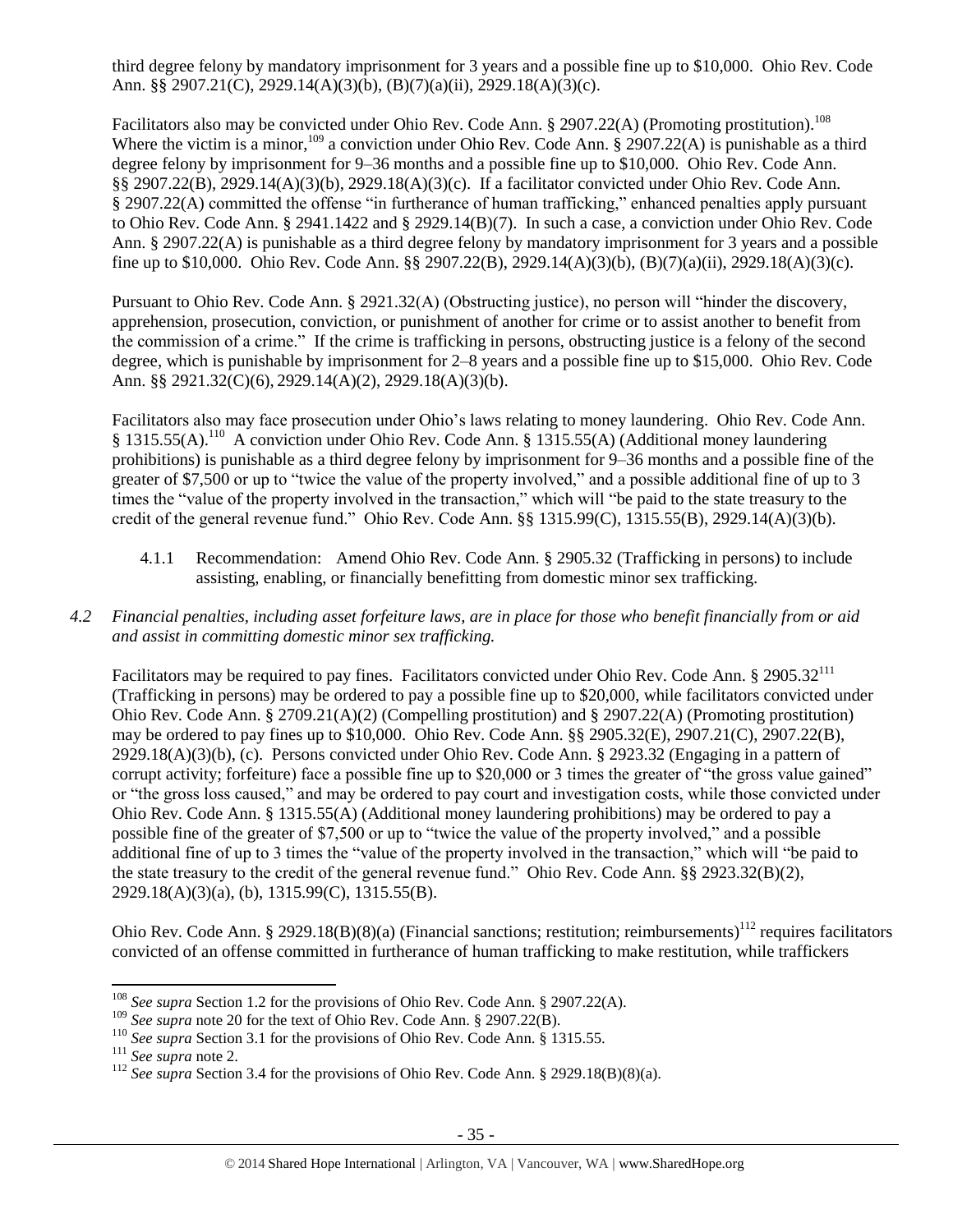convicted of other crimes also may be ordered to make restitution under Ohio Rev. Code Ann. § 2929.18(A)(1) for a "victim's economic loss."

Facilitators convicted of an offense<sup>113</sup> such as Ohio Rev. Code Ann. § 2905.32, § 2907.21(A)(2), or § 2907.22(A) also may be subject to asset forfeiture under Ohio Rev. Code Ann. § 2981.04 (Criminal forfeiture proceedings). Ohio Rev. Code Ann. § 2981.02(A) (Property subject to forfeiture; determination of use or intended use of instrumentality; motor vehicle law exclusion) states that property is subject to forfeiture if it is contraband and proceeds<sup>114</sup> of any offense<sup>115</sup> and any instrumentality "used, or intended to be used, in the commission . . . of . . . [a] felony; [a] misdemeanor, when forfeiture is specifically authorized by a section of the Revised Code or by a municipal ordinance that creates the offense or sets forth its penalties; [or an] attempt to commit, complicity in committing, or a conspiracy to commit an offense of the type described in divisions  $(A)(3)(a)$  and (b) of this section." Ohio Rev. Code Ann. § 2981.02(A)(1)-(3).

Seizure of this property is governed by Ohio Rev. Code Ann. §2981.06 (Seizure of forfeited or other property disposition) which states in subsection (A),

Upon the entry of a forfeiture order under section 2981.04 or 2981.05 of the Revised Code, if necessary, the court shall order an appropriate law enforcement officer to seize the forfeited property on conditions that the court considers proper.

Property may be forfeited pursuant to a criminal process in Ohio Rev. Code Ann. §2981.04 or a civil process in Ohio Rev. Code Ann. §2981.05. Disposal of forfeited property is governed by Ohio Rev. Code Ann. § 2981.12, which outlines differing disposals for a variety of property types. Additionally, Ohio Rev. Code Ann. § 2923.32(B)(3)<sup>116</sup> expressly requires facilitators convicted of engaging in a pattern of corrupt activity to forfeit property "used in the course of," or "derived from," a violation of Ohio Rev. Code Ann. § 2923.32.

*4.3 Promoting and selling child sex tourism is illegal.*

Ohio does not specifically prohibit child sex tourism.

- 4.3.1 Recommendation: Enact a law that specifically prohibits selling or offering to sell travel services that include or facilitate travel for the purpose of engaging in commercial sexual exploitation of a minor or prostitution of a minor, if occurring in Ohio.
- *4.4 Promoting and selling child pornography is illegal.*

Ohio criminalizes both promoting and selling child pornography. Ohio Rev. Code Ann. § 2907.321(A)(2), (4) (Pandering obscenity involving a minor) states,

No person, with knowledge of the character of the material or performance involved, shall do any of the following:

. . .

. . .

(2) Promote or advertise for sale or dissemination; sell, deliver, disseminate, display, exhibit, present, rent, or provide; or offer or agree to sell, deliver, disseminate, display, exhibit, present, rent, or provide, any obscene material that has a minor as one of its participants or portrayed observers;

 $\overline{\phantom{a}}$ <sup>113</sup> *See supra* note [67.](#page-20-0)

<sup>&</sup>lt;sup>114</sup> See supra not[e 94](#page-30-0) for the definition of "proceeds."

<sup>&</sup>lt;sup>115</sup> *See supra* not[e 67](#page-20-0) for the definition of "offense."

<sup>116</sup> *See supra* Section 3.4 for the provisions of Ohio Rev. Code Ann. § 2923.32(B)(3).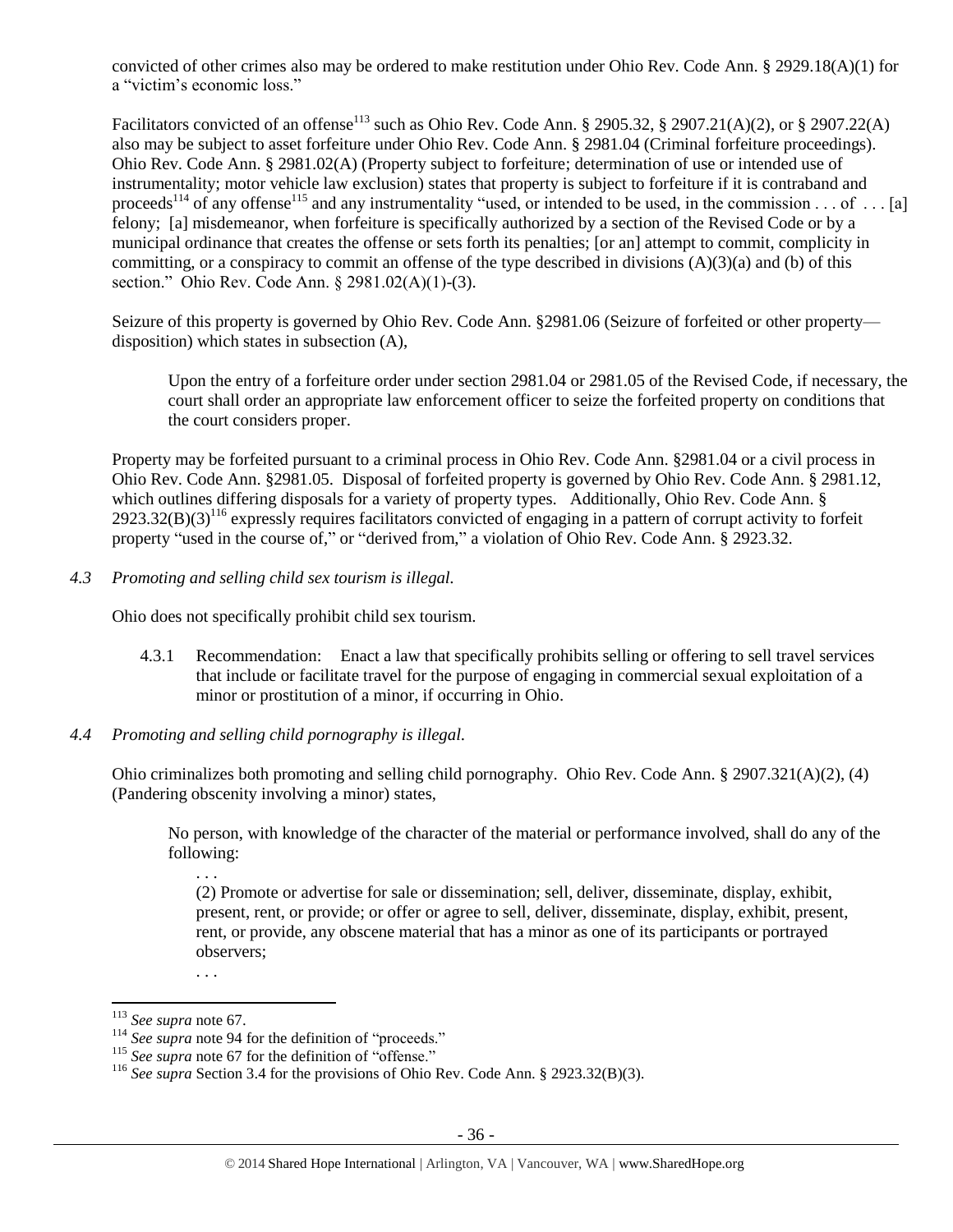(4) Advertise or promote for presentation, present, or participate in presenting an obscene performance that has a minor as one of its participants.

A conviction under Ohio Rev. Code Ann. § 2907.321(A)(2), (4), is punishable as a second degree felony by imprisonment for 2–8 years and a possible fine up to \$15,000. Ohio Rev. Code Ann. §§ 2907.321(C), 2929.14(A)(2), 2929.18(A)(3)(b).

Similarly, Ohio Rev. Code Ann. § 2907.322(A)(2), (4) (Pandering sexually oriented matter involving a minor) states,

No person, with knowledge of the character of the material or performance involved, shall do any of the following:

(2) Advertise for sale or dissemination, sell, distribute, transport, disseminate, exhibit, or display any material that shows a minor participating or engaging in sexual activity, masturbation, or bestiality;

(4) Advertise for presentation, present, or participate in presenting a performance that shows a minor participating or engaging in sexual activity, masturbation, or bestiality;

A conviction under Ohio Rev. Code Ann.  $\S 2907.322(A)(1)–(4),(6)$  is punishable as a second degree felony by imprisonment for 2–8 years and a possible fine up to \$15,000. Ohio Rev. Code Ann. §§ 2907.322(C), 2929.14(A)(2), 2929.18(A)(3)(b).

. . .

. . .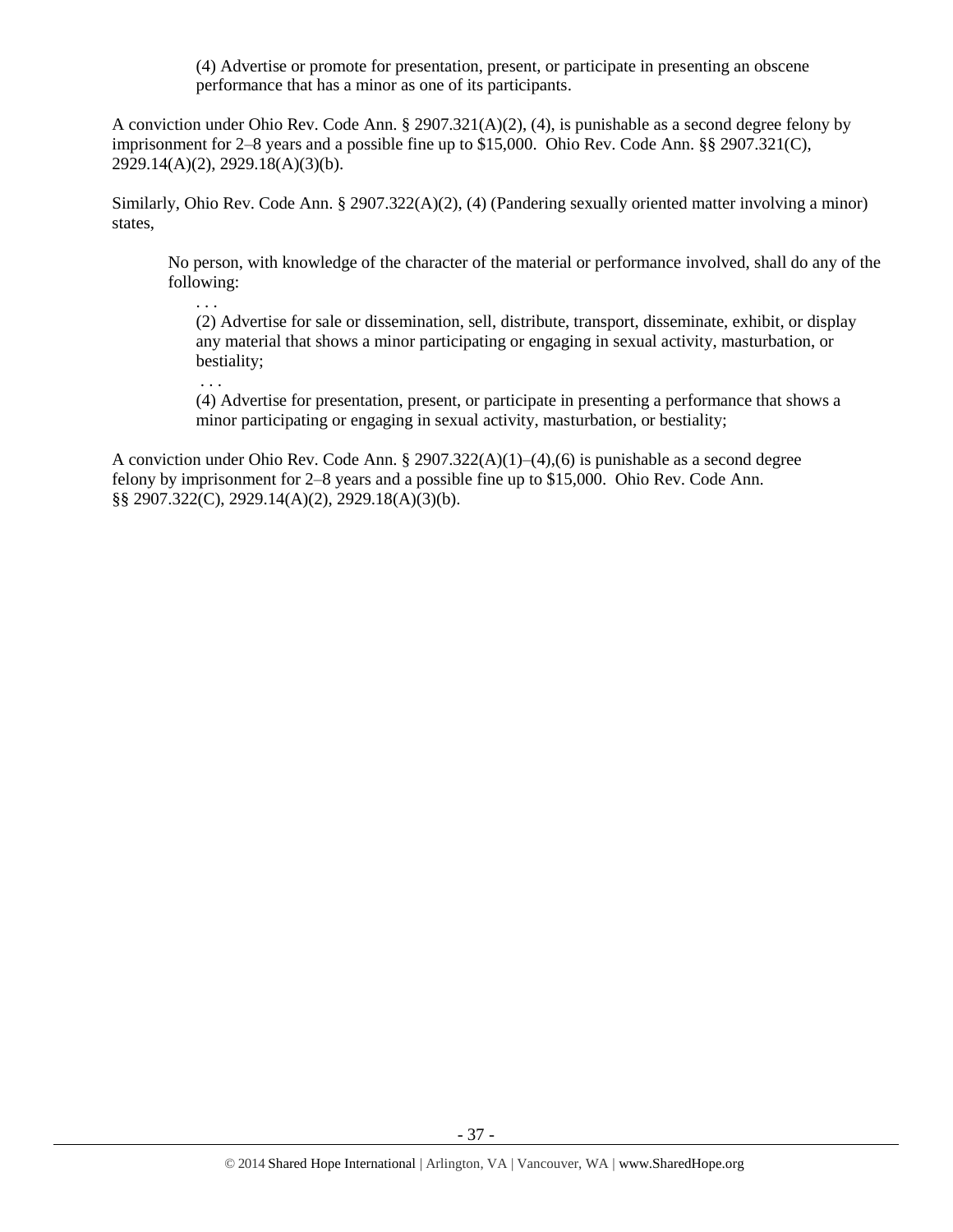#### **FRAMEWORK ISSUE 5: PROTECTIVE PROVISIONS FOR THE CHILD VICTIMS**

#### *Legal Components:*

- *5.1 Statutorily-mandated victim services define "victim" to specifically include victims of domestic minor sex trafficking or commercial sexual exploitation of children (CSEC) to ensure prompt identification and access to victims' rights and services.*
- *5.2 The state sex trafficking statute expressly prohibits a defendant from raising consent of the minor to the commercial sex acts as a defense.*
- *5.3 Prostitution laws apply only to adults, making minors under 18 specifically immune from this offense.*
- *5.4 Child victims of sex trafficking or commercial sexual exploitation are provided with a child protection response, including specialized shelter and services, and are not detained in juvenile detention facilities.*
- *5.5 Commercial sexual exploitation is identified as a type of abuse and neglect within child protection statutes.*
- *5.6 The definition of "caregiver" (or similar term) in the child welfare statutes is broad enough to include a trafficker who has custody or control of a child in order to bring a trafficked child into protection of child protective services.*
- *5.7 Crime victims' compensation is specifically available to a child victim of sex trafficking or commercial sexual exploitation of children (CSEC) without regard to ineligibility factors.*
- *5.8 Victim-friendly procedures and protections are provided in the trial process for minors under 18.*
- *5.9 Expungement or sealing of juvenile delinquency records resulting from arrests or adjudications for prostitution-related offenses committed as a result of, or in the course of, the commercial sexual exploitation of a minor is available within a reasonable time after turning 18.*
- *5.10 Victim restitution and civil remedies for victims of domestic minor sex trafficking or commercial sexual exploitation of children (CSEC) are authorized by law.*
- *5.11 Statutes of limitations for civil and criminal actions for child sex trafficking or commercial sexual exploitation of children (CSEC) offenses are eliminated or lengthened sufficiently to allow prosecutors and victims a realistic opportunity to pursue criminal action and legal remedies.*

*\_\_\_\_\_\_\_\_\_\_\_\_\_\_\_\_\_\_\_\_\_\_\_\_\_\_\_\_\_\_\_\_\_\_\_\_\_\_\_\_\_\_\_\_\_\_\_\_\_\_\_\_\_\_\_\_\_\_\_\_\_\_\_\_\_\_\_\_\_\_\_\_\_\_\_\_\_\_\_\_\_\_\_\_\_\_\_\_\_\_\_\_\_*

## *Legal Analysis:*

 $\overline{\phantom{a}}$ 

*5.1 Statutorily-mandated victim services define "victim" to specifically include victims of domestic minor sex trafficking or commercial sexual exploitation of children (CSEC) to ensure prompt identification and access to victims' rights and services.*

In the context of Ohio statute's chapter of victim's rights, Ohio Rev. Code Ann. § 2930.01(H)(1) (Definitions) defines a "victim" as the following:

A person who is identified as the victim of a crime<sup>117</sup> or specified delinquent act in a police report or in a complaint, indictment, or information that charges the commission of a crime and that provides the basis for the criminal prosecution or delinquency proceeding and subsequent proceedings to which this chapter makes reference.

For purposes of preliminary hearings during criminal proceedings, "victim" is defined under Ohio Rev. Code Ann. § 2937.11 $^{118}$  as

<sup>&</sup>lt;sup>117</sup> Ohio Rev. Code Ann. § 2930.01(A)(1) defines "crime" in part as "[a] felony."

<sup>&</sup>lt;sup>118</sup> Here and elsewhere in this report that Ohio Rev. Code Ann. § 2937.11 is quoted or cited, it has been updated to reflect the amendments added by the passage of House Bill 130. H.B. 130. 2014 Leg., 131st Gen. Assemb. (Effective June 20, 2014).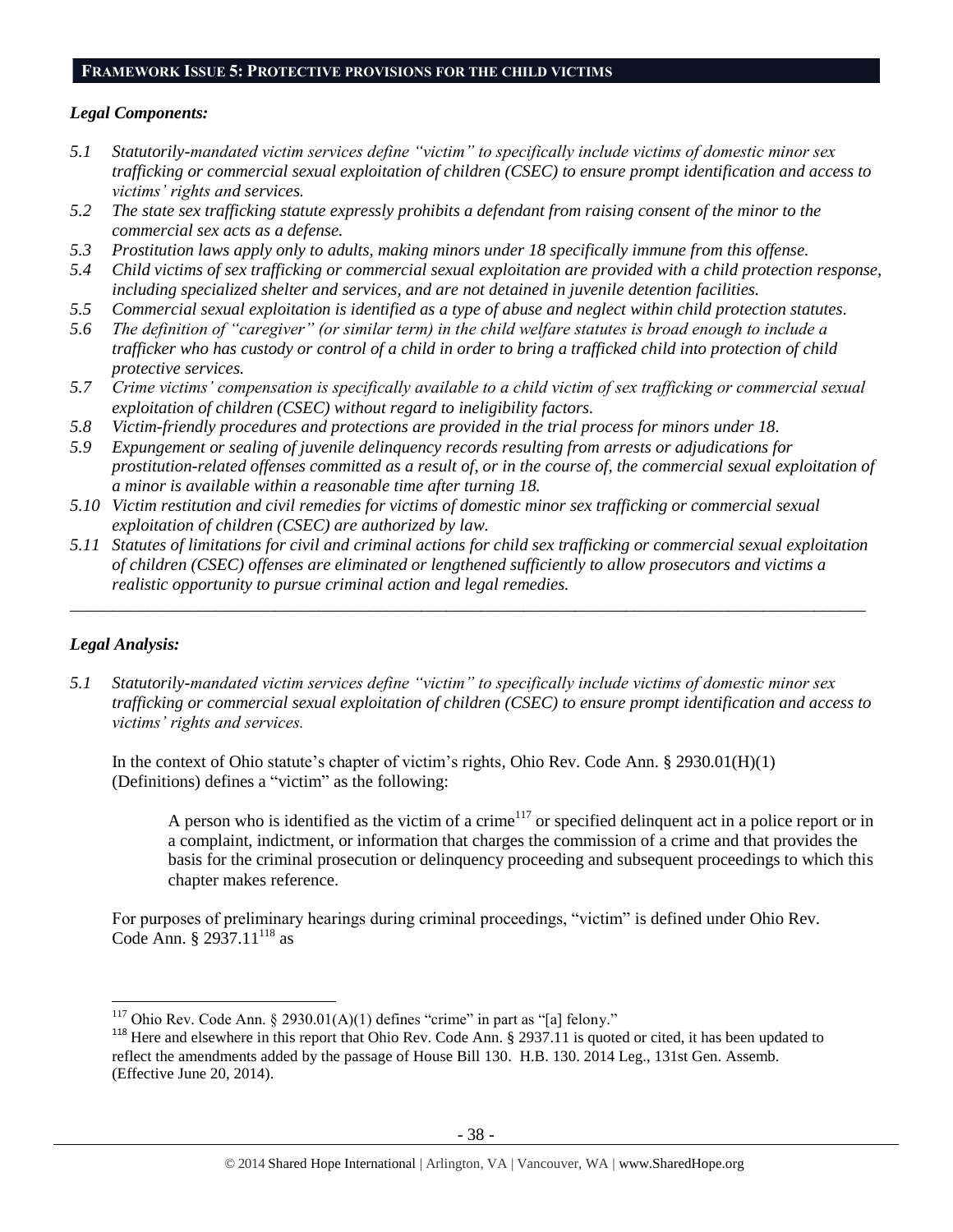Any person who is less than sixteen years of age who was a victim of a violation of section 290532 [Trafficking in persons] of the Revised Code or against whom was directed any conduct that constitutes, or is an element of, a violation of 2905.32 of the Revised Code.

For purposes of crime victims' compensation, Ohio Rev. Code Ann. § 2743.51(L)(1) (Definitions) defines a victim as including "a person who suffers personal injury or death as a result of . . . [c]riminally injurious conduct."<sup>119</sup>

- <span id="page-38-0"></span>5.1.1 Recommendation: Amend Ohio Rev. Code Ann. § 2930.01 (Definitions) to expressly specify that human trafficking and CSEC victims qualify as victims for purposes of victims' services without requiring that the victim provide the basis for the criminal prosecution or subsequent proceedings.
- *5.2 The state sex trafficking statute expressly prohibits a defendant from raising consent of the minor to the commercial sex acts as a defense.*

Ohio Rev. Code Ann. § 2905.32<sup>120</sup> (Trafficking in persons) and Ohio's CSEC laws do not expressly prohibit a defendant from raising a defense that the subject minor consented to the commercial sex act.

- 5.2.1 Recommendation: Enact a provision expressly prohibiting a consent defense to any commercial sexual offense when the victim is a minor.
- *5.3 Prostitution laws apply only to adults, making minors under 18 specifically immune from this offense.*

Ohio Rev. Code Ann. § 2907.25(A) (Prostitution; after positive HIV test) does not make minors immune from prosecution or limit its applicability to adults. Ohio Rev. Code Ann. § 2907.25(A) states, "No person shall engage in sexual activity for hire." A conviction under Ohio Rev. Code Ann. § 2907.25 is punishable as a third degree misdemeanor by imprisonment for up to 60 days and a possible fine up to \$500. Ohio Rev. Code Ann. §§ 2907.25(C)(1), 2929.24(A)(3), 2929.28(A)(2)(a)(iii).

5.3.1 Recommendation: Amend Ohio Rev. Code Ann. § 2907.25 (Prostitution; after positive HIV test) to apply only to adults, making minors immune from prosecution. Refer any case of a minor involved in prostitution to Ohio Rev. Code Ann. § 2905.32 (Trafficking in persons).

one of the following:

. . . .

 $\overline{\phantom{a}}$  $119$  Ohio Rev. Code Ann. § 2743.51(C) defines "criminally injurious conduct" as

<sup>(1)</sup> For the purposes of any person described in division  $(A)(1)$  [Definition of claimant] of this section, any conduct that occurs or is attempted in this state; poses a substantial threat of personal injury or death; and is punishable by fine, imprisonment, or death, or would be so punishable but for the fact that the person engaging in the conduct lacked capacity to commit the crime under the laws of this state. . . .

<sup>(2)</sup> For the purposes of any person described in division (A)(2) of this section, any conduct that occurs or is attempted in another state, district, territory, or foreign country; poses a substantial threat of personal injury or death; and is punishable by fine, imprisonment, or death, or would be so punishable but for the fact that the person engaging in the conduct lacked capacity to commit the crime under the laws of the state, district, territory, or foreign country in which the conduct occurred or was attempted. . . ..

<sup>120</sup> *See supra* note [2.](#page-0-0)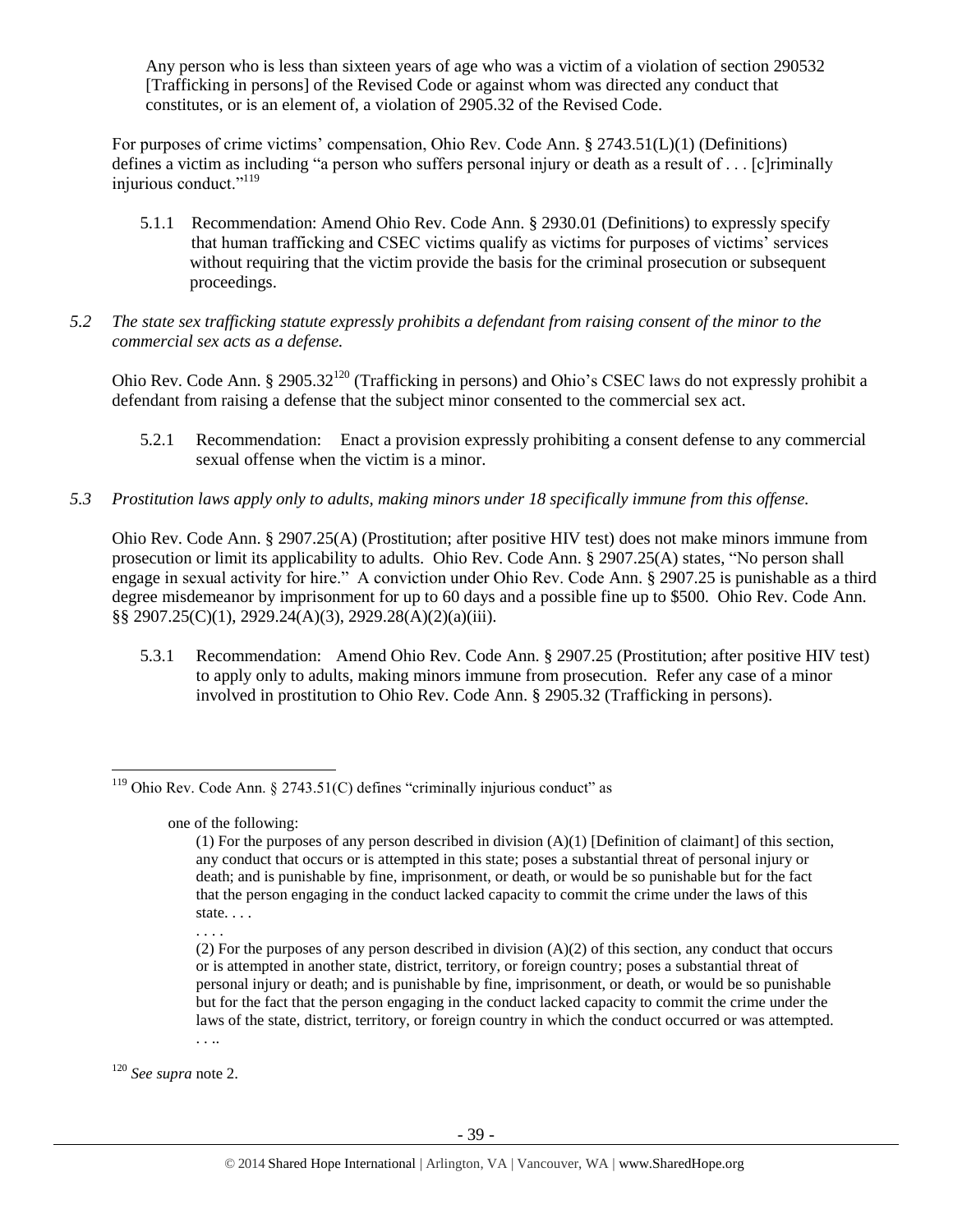*5.4 Child victims of sex trafficking or commercial sexual exploitation are provided with a child protection response, including specialized shelter and services, and are not detained in juvenile detention facilities.*

# **Child Identified as Abused/Neglected**

Pursuant to Ohio Rev. Code Ann. § 2151.031<sup>121</sup>, a sexually exploited child is likely to be identified as abused or neglected. If a child is identified as abused or neglected under Ohio Rev. Code Ann. § 2151.031, the definition of custodian under Ohio Rev. Code Ann. § 2151.011(12)<sup>122</sup> is not sufficiently broad to involve Child Protective Services in investigations where the child is in the custody or control of a non-family trafficker.

A sexually exploited child may be identified as abused by a number of professions who are required to report abuse. Ohio Rev. Code Ann.  $\S 2151.421(A)(1)(a)$  (Duty to report child abuse or neglect; investigation and follow-up procedures) requires attorneys and specified healthcare and education professionals, among others, who have "reasonable cause to suspect based on facts that would cause a reasonable person in a similar position to suspect, that a child under eighteen years of age . . . has suffered or faces a threat of suffering any physical or mental wound, injury, disability, or condition of a nature that reasonably indicates abuse or neglect of the child" to report the suspected abuse.

## I. Initial Custody

This child may be taken into custody by law enforcement. Ohio Rev. Code Ann. § 2151.31(A) (Apprehension, custody, and detention) provides that a child may be taken into custody,

(3) By a law enforcement officer or duly authorized officer of the court when any of the following conditions are present:

(a) There are reasonable grounds to believe that the child is suffering from illness or injury and is not receiving proper care, as described in section [2151.03](http://codes.ohio.gov/orc/2151.03) [Neglected child defined; failure to provide medical care for religious reasons; duty to report child abuse] of the Revised Code, and the child's removal is necessary to prevent immediate or threatened physical or emotional harm; (b) There are reasonable grounds to believe that the child is in immediate danger from the child's surroundings and that the child's removal is necessary to prevent immediate or threatened physical or emotional harm;

(c) There are reasonable grounds to believe that a parent, guardian, custodian, or other household member of the child's household has abused or neglected another child in the household and to believe that the child is in danger of immediate or threatened physical or emotional harm from that person.

. . . .

 $\overline{a}$ 

(5) By a law enforcement officer or duly authorized officer of the court when there are reasonable grounds to believe that the child has run away from the child's parents, guardian, or other custodian; (6) By a law enforcement officer or duly authorized officer of the court when any of the following apply:

(a) There are reasonable grounds to believe that the conduct, conditions, or surroundings of the child are endangering the health, welfare, or safety of the child.

Ohio Rev. Code Ann. § 2151.31(B) explains that taking a child into custody under Ohio Rev. Code Ann. § 2151.31(A) is not considered an arrest.

<sup>&</sup>lt;sup>121</sup> See *infra* section 5.5 for a full analysis of child abuse definitions.

<sup>&</sup>lt;sup>122</sup> See *infra* Section 5.6 for a full analysis of the definition of "custodian" under the child welfare statutes.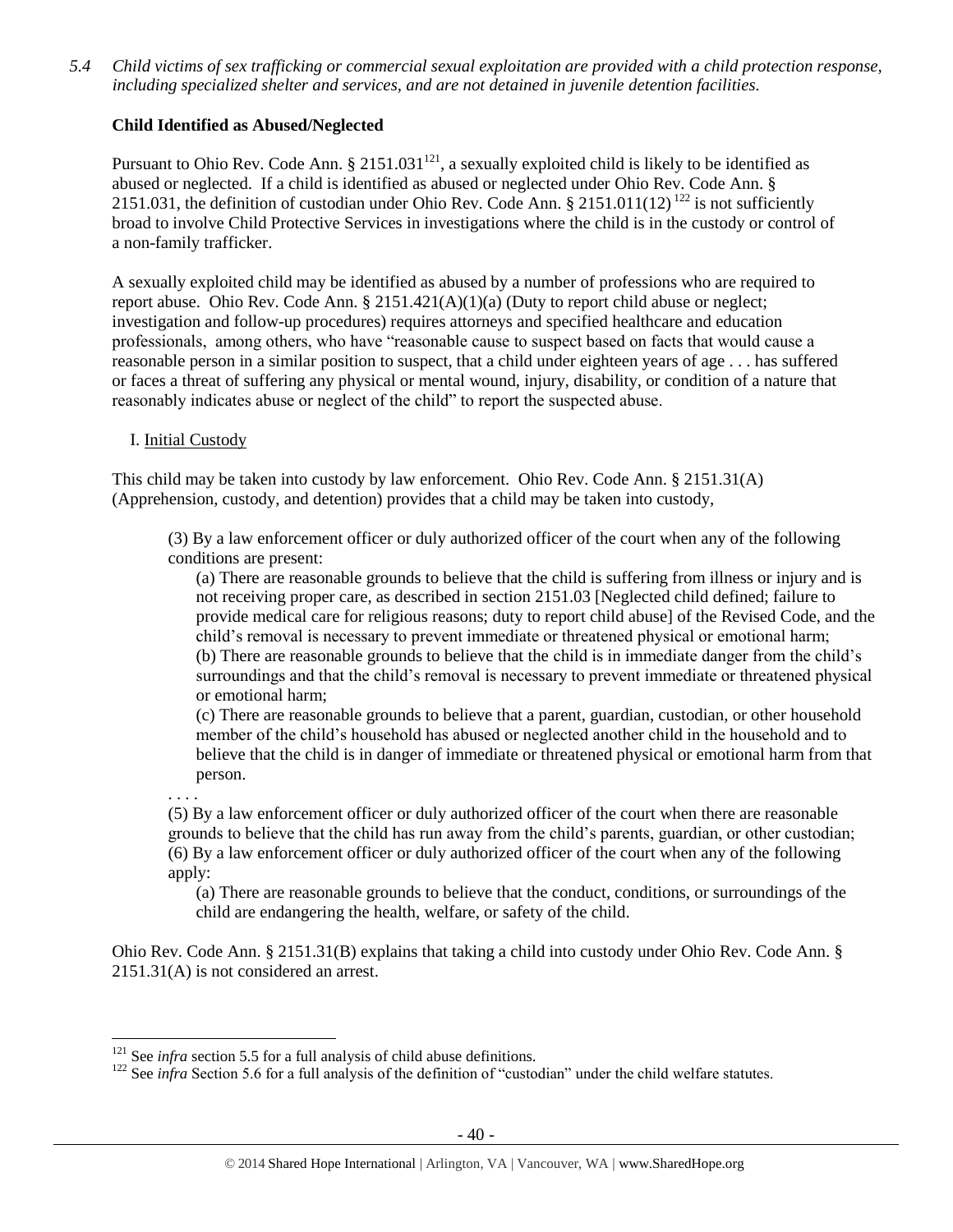Since custody pursuant to Ohio Rev. Code Ann. §2151.31(A) is not an arrest, Ohio Rev. Code Ann. § 2151.31(C) provides that the child shall not be placed in juvenile detention. Ohio Rev. Code Ann. § 2151.31(C) states,

(1) Except as provided in division (C)(2) of this section, a child taken into custody shall not be confined in a place of juvenile detention or placed in shelter care prior to the implementation of the court's final order of disposition, unless detention or shelter care is required to protect the child from immediate or threatened physical or emotional harm, because the child is a danger or threat to one or more other persons and is charged with violating a section of the Revised Code that may be violated by an adult, because the child may abscond or be removed from the jurisdiction of the court, because the child has no parents, guardian, or custodian or other person able to provide supervision and care for the child and return the child to the court when required, or because an order for placement of the child in detention or shelter care has been made by the court pursuant to this chapter.

Additionally, Pursuant to Ohio Rev. Code Ann. § 2151.312(B)(1), (2) (Places where neglected, abused, dependent, or unruly child may or may not be held),

> (B) (1) Except as provided under division (C)(1) of section 2151.311 of the Revised Code, a child alleged to be or adjudicated a neglected child,  $^{123}$  an abused child,  $^{124}$  a dependent child,  $^{125}$  or an unruly child<sup>126</sup> may not be held in any of the following facilities:

(a) A state correctional institution, county, multicounty, or municipal jail or workhouse, or other

l

As used in this chapter, "dependent child" means any child:

(A) Who is homeless or destitute or without adequate parental care, through no fault of the child's parents, guardian, or custodian;

(B) Who lacks adequate parental care by reason of the mental or physical condition of the child's parents, guardian, or custodian;

(C) Whose condition or environment is such as to warrant the state, in the interests of the child, in assuming the child's guardianship;

(D) To whom both of the following apply:

(1) The child is residing in a household in which a parent, guardian, custodian, or other member of the household committed an act that was the basis for an adjudication that a sibling of the child or any other child who resides in the household is an abused, neglected, or dependent child. (2) Because of the circumstances surrounding the abuse, neglect, or dependency of the sibling or other child and the other conditions in the household of the child, the child is in danger of being abused or neglected by that parent, guardian, custodian, or member of the household.

<sup>126</sup> Ohio Rev. Code Ann. § 2151.022 (Unruly child defined) states,

As used in this chapter, "unruly child" includes any of the following:

(A) Any child who does not submit to the reasonable control of the child's parents, teachers, guardian, or custodian, by reason of being wayward or habitually disobedient;

(B) Any child who is an habitual truant from school and who previously has not been adjudicated an unruly child for being an habitual truant;

(C) Any child who behaves in a manner as to injure or endanger the child's own health or morals or the health or morals of others;

(D) Any child who violates a law, other than division (C) of section 2907.39 [Permitting juvenile on premises of adult entertainment establishment; use by juvenile of false information to enter adult entertainment establishment], division (A) of section 2923.211 [Underage purchase of firearm or handgun], division  $(C)(1)$  or  $(D)$  of section 2925.55 [Definitions; prohibitions concerning purchasing pseudoephedrine products], or section 2151.87 [Child prohibited from possessing, using, purchasing or receiving cigarettes or other tobacco products] of the Revised Code, that is applicable only to a child.

<sup>&</sup>lt;sup>123</sup> See infra Section 5.6 for the definition of "neglected child."

<sup>&</sup>lt;sup>124</sup> *See infra* Section 5.6 for the definition of "abused child."

<sup>125</sup> Ohio Rev. Code Ann. § 2151.04 (Dependent child defined) states,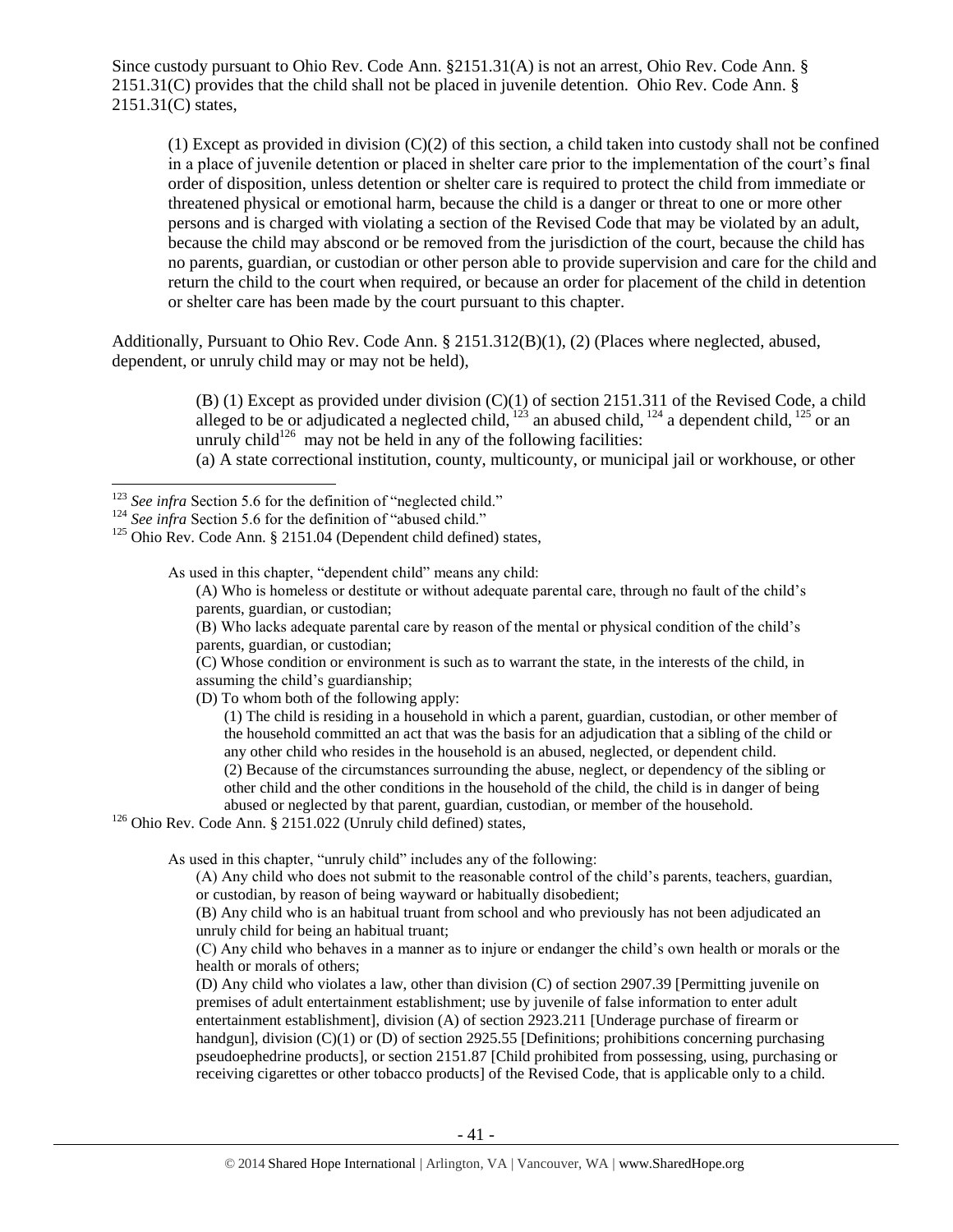place in which an adult convicted of a crime, under arrest, or charged with a crime is held; (b) A secure correctional facility.

(2) Except as provided under sections 2151.27 to 2151.59 of the Revised Code and division (B)(3) of this section and except when a case is transferred under section 2152.12 of the Revised Code, a child alleged to be or adjudicated an unruly child may not be held for more than twenty-four hours in a detention facility. A child alleged to be or adjudicated a neglected child, an abused child, or a dependent child shall not be held in a detention facility.

# II. Process Following Initial Custody

Ohio Rev. Code Ann. §2151.311 (Procedure upon taking child into custody) states,

(A) A person taking a child into custody shall, with all reasonable speed and in accordance with division (C) of this section, either:

(1) Release the child to the child's parents, guardian, or other custodian, unless the child's detention or shelter care appears to be warranted or required as provided in section 2151.31 of the Revised Code;

(2) Bring the child to the court or deliver the child to a place of detention or shelter care designated by the court and promptly give notice thereof, together with a statement of the reason for taking the child into custody, to a parent, guardian, or other custodian and to the court.

A child alleged to be an abused or neglected child is subject to the jurisdiction of the juvenile court. Pursuant to Ohio Rev. Code §2151.23(A), "The juvenile court has exclusive original jurisdiction under the Revised Code as follows: (8) Concerning any child who is to be taken into custody pursuant to section 2151.31 of the Revised Code, upon being notified of the intent to take the child into custody and the reasons for taking the child into custody."

Ohio Rev. Code  $\S2151.27(A)(1)$  governs the filing of a complaint involving an alleged abused or neglected child and states in relevant part,

Subject to division  $(A)(2)$  of this section, any person having knowledge of a child who appears . . . be a . . . abused, neglected, or dependent child may file a sworn complaint with respect to that child in the juvenile court of the county in which the child has a residence or legal settlement or in which the . . . abuse, neglect, or dependency allegedly occurred. If an alleged abused, neglected, or dependent child is taken into custody . . . pursuant to division (A) of section 2151.31 of the Revised Code without the filing of a complaint and placed into shelter care pursuant to division (C) of that section, a sworn complaint shall be filed with respect to the child before the end of the next day after the day on which the child was taken into custody. The sworn complaint may be upon information and belief, and, in addition to the allegation that the child ... is an . . . abused, neglected, or dependent child, the complaint shall allege the particular facts upon which the allegation that the child . . . is an . . . abused, neglected, or dependent child is based.

# III. Placement Process pending Adjudication/Investigation

Pursuant to Ohio Rev. Code Ann. § 2151.314 (Detention hearing),

(A)If the child is not so released, a complaint under section 2151.27 or 2152.021 or an information under [section 2152.13 of the Revised Code](https://a.next.westlaw.com/Link/Document/FullText?findType=L&pubNum=1000279&cite=OHSTS2152.13&originatingDoc=NADDC87705EC911DB8852FC25F2F5B472&refType=LQ&originationContext=document&transitionType=DocumentItem&contextData=(sc.Category)) shall be filed or an indictment under [division \(B\) of section](https://a.next.westlaw.com/Link/Document/FullText?findType=L&pubNum=1000279&cite=OHSTS2152.13&originatingDoc=NADDC87705EC911DB8852FC25F2F5B472&refType=SP&originationContext=document&transitionType=DocumentItem&contextData=(sc.Category)#co_pp_47dd0000d9ea7)  [2152.13 of the Revised Code](https://a.next.westlaw.com/Link/Document/FullText?findType=L&pubNum=1000279&cite=OHSTS2152.13&originatingDoc=NADDC87705EC911DB8852FC25F2F5B472&refType=SP&originationContext=document&transitionType=DocumentItem&contextData=(sc.Category)#co_pp_47dd0000d9ea7) shall be sought and an informal detention or shelter care hearing held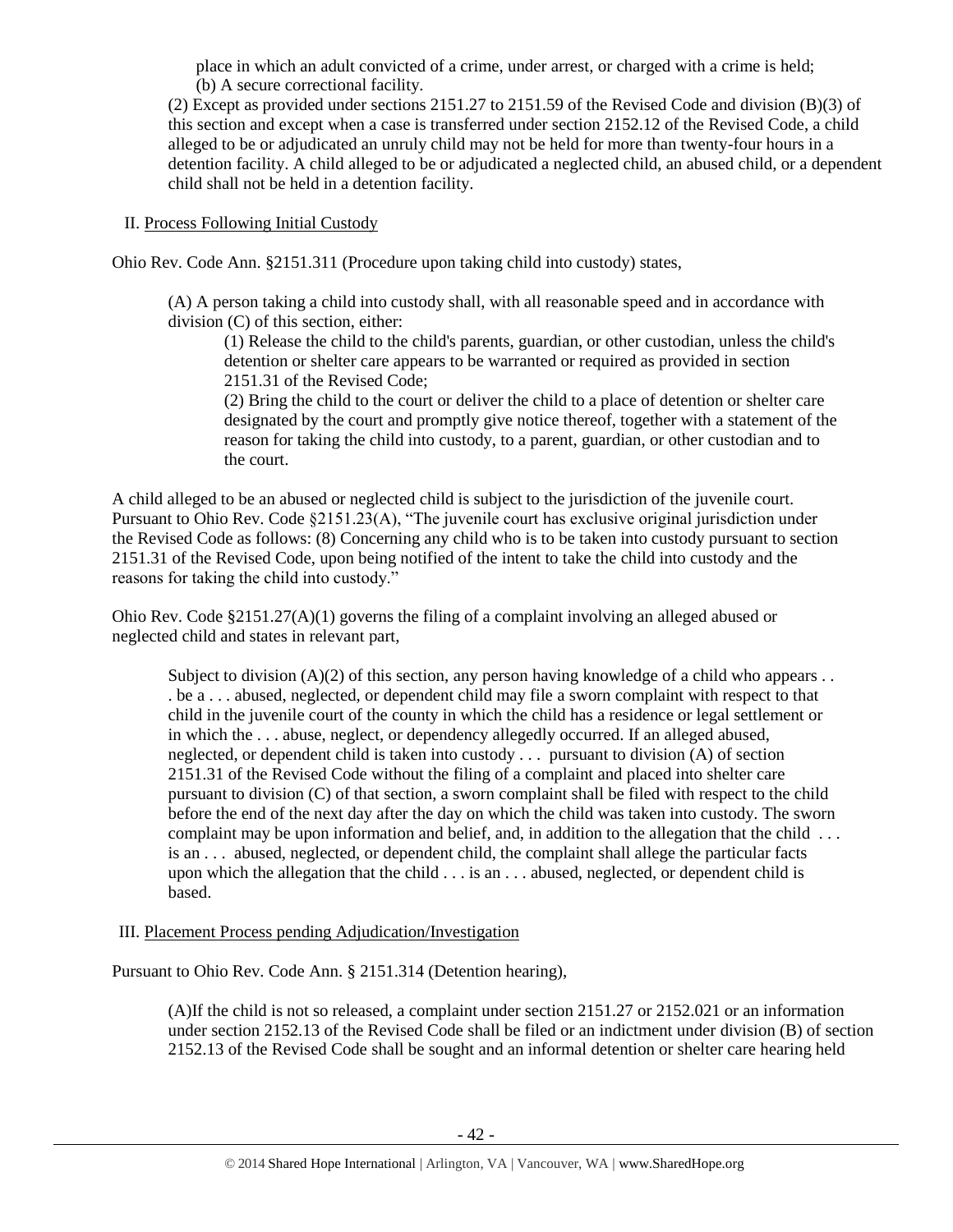promptly, not later than seventy-two hours after the child is placed in detention or shelter care, to determine whether detention or shelter care is required

(B) When the court conducts a hearing pursuant to division (A) of this section, all of the following apply:

(1) The court shall determine whether an alleged abused, neglected, or dependent child should remain or be placed in shelter care;

(2) The court shall determine whether there are any relatives of the child who are willing to be temporary custodians of the child. If any relative is willing to be a temporary custodian, the child would otherwise be placed or retained in shelter care, and the appointment is appropriate, the court shall appoint the relative as temporary custodian of the child, unless the court appoints another relative as temporary custodian. If it determines that the appointment of a relative as custodian would not be appropriate, it shall issue a written opinion setting forth the reasons for its determination and give a copy of the opinion to all parties and to the guardian ad litem of the child. The court's consideration of a relative for appointment as a temporary custodian does not make that relative a party to the proceedings.

(3) The court shall comply with [section 2151.419 of the Revised Code.](https://a.next.westlaw.com/Link/Document/FullText?findType=L&pubNum=1000279&cite=OHSTS2151.419&originatingDoc=NADDC87705EC911DB8852FC25F2F5B472&refType=LQ&originationContext=document&transitionType=DocumentItem&contextData=(sc.Category))

(C) If a child is in shelter care following the filing of a complaint pursuant to [section](https://a.next.westlaw.com/Link/Document/FullText?findType=L&pubNum=1000279&cite=OHSTS2151.27&originatingDoc=NADDC87705EC911DB8852FC25F2F5B472&refType=LQ&originationContext=document&transitionType=DocumentItem&contextData=(sc.Category))  [2151.27](https://a.next.westlaw.com/Link/Document/FullText?findType=L&pubNum=1000279&cite=OHSTS2151.27&originatingDoc=NADDC87705EC911DB8852FC25F2F5B472&refType=LQ&originationContext=document&transitionType=DocumentItem&contextData=(sc.Category)) or [2152.021 of the Revised Code,](https://a.next.westlaw.com/Link/Document/FullText?findType=L&pubNum=1000279&cite=OHSTS2152.021&originatingDoc=NADDC87705EC911DB8852FC25F2F5B472&refType=LQ&originationContext=document&transitionType=DocumentItem&contextData=(sc.Category)) the filing of an information, or the obtaining of an indictment or following a hearing held pursuant to division (A) of this section, any party, including the public children services agency, and the guardian ad litem of the child may file a motion with the court requesting that the child be released from shelter care. The motion shall state the reasons why the child should be released from shelter care and, if a hearing has been held pursuant to division (A) of this section, any changes in the situation of the child or the parents, guardian, or custodian of the child that have occurred since that hearing and that justify the release of the child from shelter care. Upon the filing of the motion, the court shall hold a hearing in the same manner as under division (A) of this section.

## IV. Adjudication

a) adjudicatory/dispositional hearing

Pursuant to Ohio Rev. Code Ann. § 2151.35 (Hearing procedure; findings; record),

(A)(1) If the court at the adjudicatory hearing finds from clear and convincing evidence that the child is an abused, neglected, or dependent child, the court shall proceed, in accordance with division (B) of this section, to hold a dispositional hearing and hear the evidence as to the proper disposition to be made under [section](https://a.next.westlaw.com/Link/Document/FullText?findType=L&pubNum=1000279&cite=OHSTS2151.353&originatingDoc=NAFD98FF05EC911DB8852FC25F2F5B472&refType=LQ&originationContext=document&transitionType=DocumentItem&contextData=(sc.Category))  [2151.353 of the Revised Code.](https://a.next.westlaw.com/Link/Document/FullText?findType=L&pubNum=1000279&cite=OHSTS2151.353&originatingDoc=NAFD98FF05EC911DB8852FC25F2F5B472&refType=LQ&originationContext=document&transitionType=DocumentItem&contextData=(sc.Category))

If the court does not find the child to have violated [section 2151.87 of the Revised Code](https://a.next.westlaw.com/Link/Document/FullText?findType=L&pubNum=1000279&cite=OHSTS2151.87&originatingDoc=NAFD98FF05EC911DB8852FC25F2F5B472&refType=LQ&originationContext=document&transitionType=DocumentItem&contextData=(sc.Category)) or to be an abused, neglected, dependent, delinquent, or unruly child or a juvenile traffic offender, it shall order that the case be dismissed and that the child be discharged from any detention or restriction theretofore ordered.

(B)(1) If the court at an adjudicatory hearing determines that a child is an abused, neglected, or dependent child, the court shall not issue a dispositional order until after the court holds a separate dispositional hearing. The court may hold the dispositional hearing for an adjudicated abused, neglected, or dependent child immediately after the adjudicatory hearing if all parties were served prior to the adjudicatory hearing with all documents required for the dispositional hearing. The dispositional hearing may not be held more than thirty days after the adjudicatory hearing is held. The court, upon the request of any party or the guardian ad litem of the child, may continue a dispositional hearing for a reasonable time not to exceed the time limits set forth in this division to enable a party to obtain or consult counsel. The dispositional hearing shall not be held more than ninety days after the date on which the complaint in the case was filed.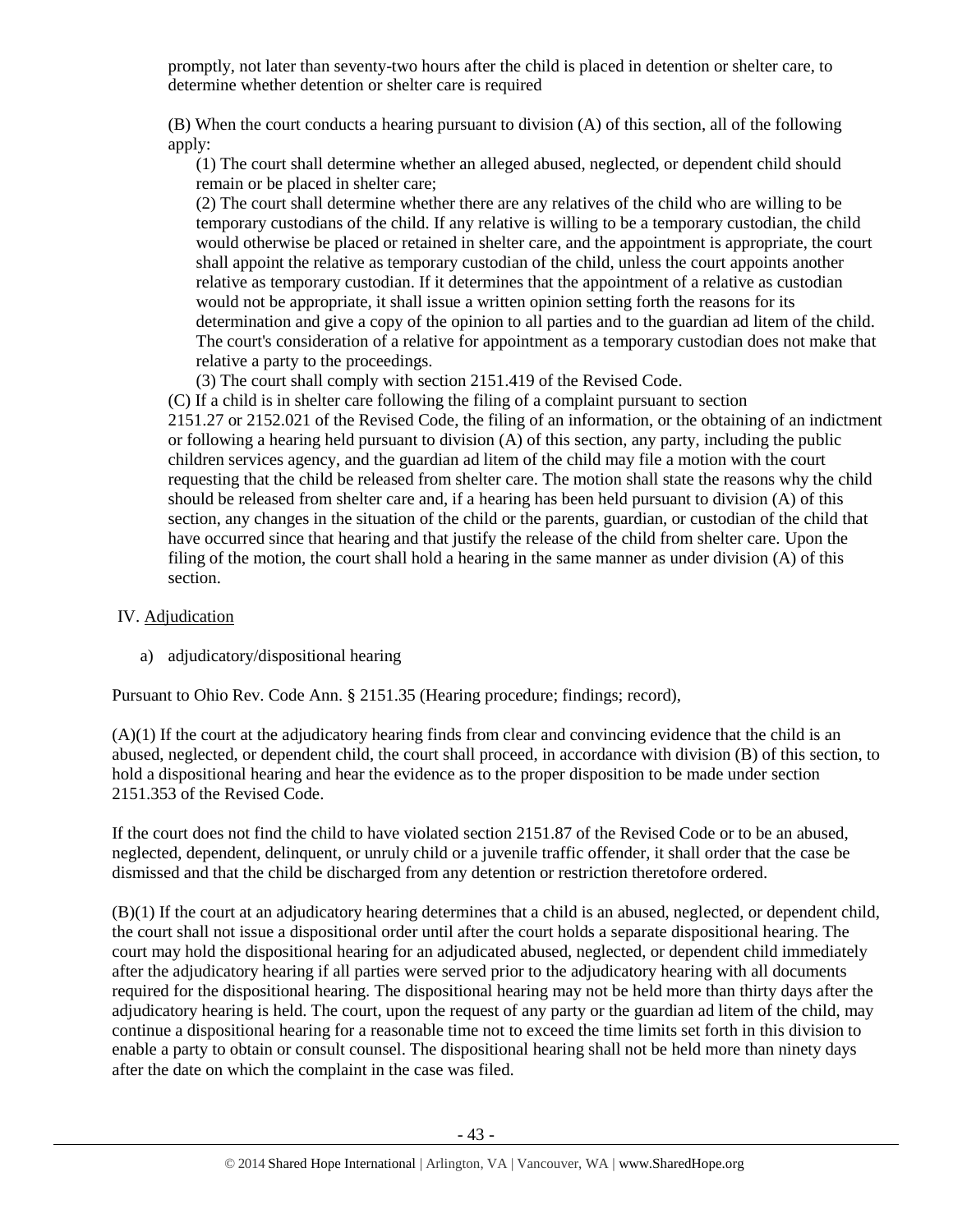If the dispositional hearing is not held within the period of time required by this division, the court, on its own motion or the motion of any party or the guardian ad litem of the child, shall dismiss the complaint without prejudice.

## V. Outcomes

If the court adjudicates the child to be an abused, neglected, or dependent child, pursuant to Ohio. Rev. Code Ann. § 2151.353 (Disposition of abused, neglected or dependent child), the court may enter an order for any of the following dispositions:

(1) Place the child in protective supervision;

(2) Commit the child to the temporary custody of a public children services agency, a private child placing agency, either parent, a relative residing within or outside the state, or a probation officer for placement in a certified foster home, or in any other home approved by the court; (3) Award legal custody of the child to either parent or to any other person who, prior to the dispositional hearing, files a motion requesting legal custody of the child or is identified as a proposed legal custodian in a complaint or motion filed prior to the dispositional hearing by any party to the proceedings. . . .

. . . .

(4) Commit the child to the permanent custody of a public children services agency or private child placing agency, if the court determines in accordance with division (E) of section 2151.414 of the Revised Code that the child cannot be placed with one of the child's parents within a reasonable time or should not be placed with either parent and determines in accordance with division  $(D)(1)$  of section 2151.414 of the Revised Code that the permanent commitment is in the best interest of the child. . . . (5) Place the child in a planned permanent living arrangement with a public children services agency or private child placing agency, if a public children services agency or private child placing agency requests the court to place the child in a planned permanent living arrangement and if the court finds, by clear and convincing evidence, that a planned permanent living arrangement is in the best interest of the child and that one of the following exists:

(a) The child, because of physical, mental, or psychological problems or needs, is unable to function in a family-like setting and must remain in residential or institutional care now and for the foreseeable future beyond the date of the dispositional hearing held pursuant to section 2151.35 of the Revised Code.

(b) The parents of the child have significant physical, mental, or psychological problems and are unable to care for the child because of those problems, adoption is not in the best interest of the child, as determined in accordance with division (D)(1) of section 2151.414 of the Revised Code, and the child retains a significant and positive relationship with a parent or relative.

(c) The child is sixteen years of age or older, has been counseled on the permanent placement options available to the child, is unwilling to accept or unable to adapt to a permanent placement, and is in an agency program preparing the child for independent living.

(6) Order the removal from the child's home until further order of the court of the person who committed abuse as described in section 2151.031 of the Revised Code against the child, who caused or allowed the child to suffer neglect as described in section 2151.03 of the Revised Code, or who is the parent, guardian, or custodian of a child who is adjudicated a dependent child and order any person not to have contact with the child or the child's siblings.

# **Child Identified as Unruly/Runaway Child**

## I. Initial Custody

a) authority for initial custody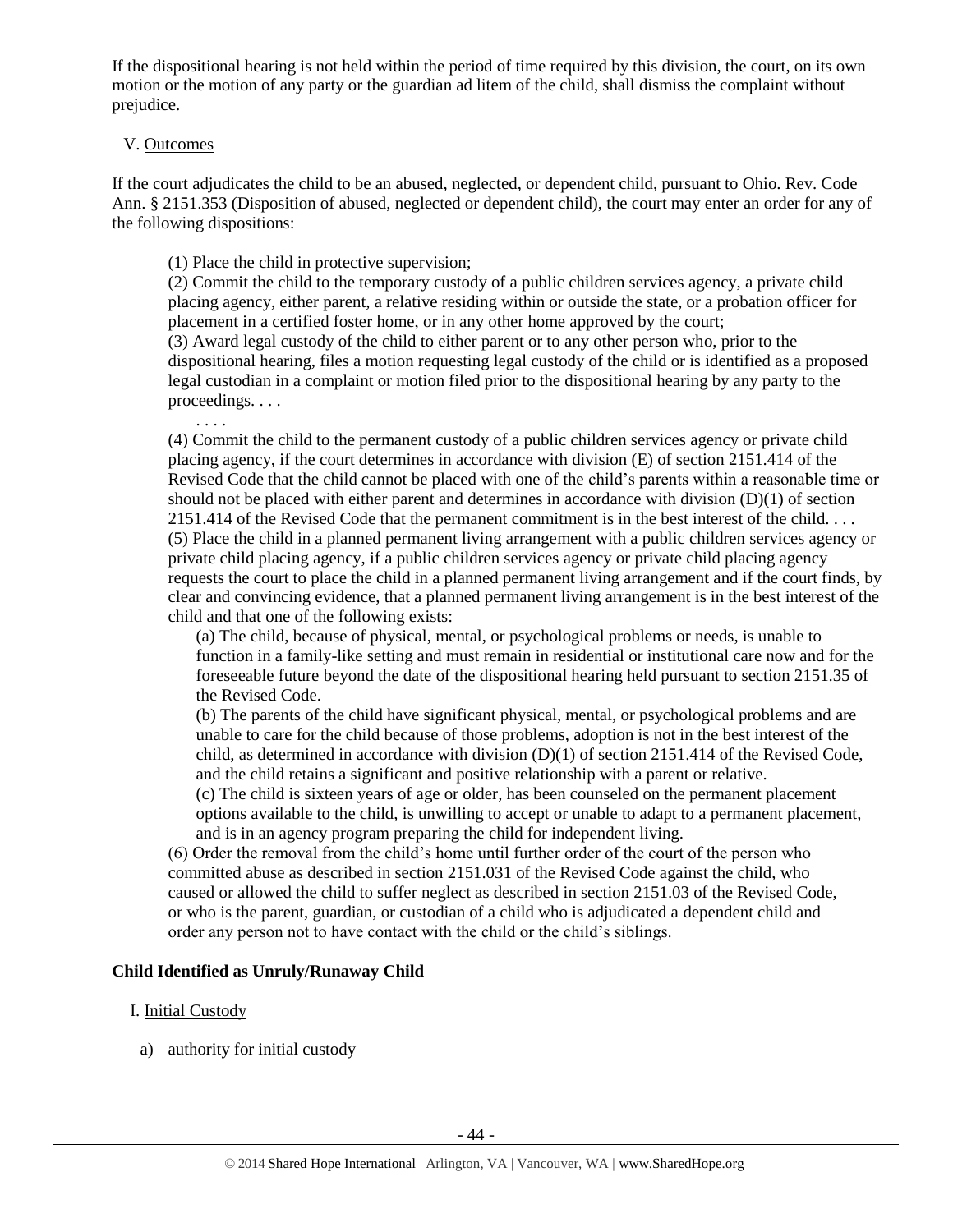This child may be taken into custody by law enforcement. Ohio Rev. Code Ann. § 2151.31(A) (Apprehension, custody, and detention) provides:

(A) A child may be taken into custody in any of the following ways:

(5) By a law enforcement officer or duly authorized officer of the court when there are reasonable grounds to believe that the child has run away from the child's parents, guardian, or other custodian;

(6) By a law enforcement officer or duly authorized officer of the court when any of the following apply: (a) There are reasonable grounds to believe that the conduct, conditions, or surroundings of the child are endangering the health, welfare, or safety of the child.

(b) A complaint has been filed with respect to the child under [section 2151.27](https://1.next.westlaw.com/Link/Document/FullText?findType=L&pubNum=1000279&cite=OHSTS2151.27&originatingDoc=NAC8B9D705EC911DB8852FC25F2F5B472&refType=LQ&originationContext=document&transitionType=DocumentItem&contextData=(sc.Category)) or [2152.021 of the Revised](https://1.next.westlaw.com/Link/Document/FullText?findType=L&pubNum=1000279&cite=OHSTS2152.021&originatingDoc=NAC8B9D705EC911DB8852FC25F2F5B472&refType=LQ&originationContext=document&transitionType=DocumentItem&contextData=(sc.Category))  [Code](https://1.next.westlaw.com/Link/Document/FullText?findType=L&pubNum=1000279&cite=OHSTS2152.021&originatingDoc=NAC8B9D705EC911DB8852FC25F2F5B472&refType=LQ&originationContext=document&transitionType=DocumentItem&contextData=(sc.Category)) or the child has been indicted under [division \(A\) of section 2152.13 of the Revised Code](https://1.next.westlaw.com/Link/Document/FullText?findType=L&pubNum=1000279&cite=OHSTS2152.13&originatingDoc=NAC8B9D705EC911DB8852FC25F2F5B472&refType=SP&originationContext=document&transitionType=DocumentItem&contextData=(sc.Category)#co_pp_9f360000ada85) or charged by information as described in that section and there are reasonable grounds to believe that the child may abscond or be removed from the jurisdiction of the court.

(c) The child is required to appear in court and there are reasonable grounds to believe that the child will not be brought before the court when required.

b) Placement

Ohio Rev. Code Ann. § 2151.31(B)-(C) (Apprehension, custody, and detention) provides:

(B) (1) The taking of a child into custody is not and shall not be deemed an arrest except for the purpose of determining its validity under the constitution of this state or of the United States.

(2) Except as provided in division (C) of section [2151.311 of the Revised Code,](https://1.next.westlaw.com/Link/Document/FullText?findType=L&pubNum=1000279&cite=OHSTS2151.311&originatingDoc=NAC8B9D705EC911DB8852FC25F2F5B472&refType=SP&originationContext=document&transitionType=DocumentItem&contextData=(sc.Category)#co_pp_cf1000002eff7) a child taken into custody shall not be held in any state correctional institution, county, multicounty, or municipal jail or workhouse, or any other place where any adult convicted of crime, under arrest, or charged with crime is held.

(C) (1) Except as provided in division (C)(2) of this section, a child taken into custody shall not be confined in a place of juvenile detention or placed in shelter care prior to the implementation of the court's final order of disposition, unless detention or shelter care is required to protect the child from immediate or threatened physical or emotional harm, because the child is a danger or threat to one or more other persons and is charged with violating a section of the Revised Code that may be violated by an adult, because the child may abscond or be removed from the jurisdiction of the court, because the child has no parents, guardian, or custodian or other person able to provide supervision and care for the child and return the child to the court when required, or because an order for placement of the child in detention or shelter care has been made by the court pursuant to this chapter

# II. Process Following Initial Custody

Pursuant to Ohio Rev. Code Ann. §2151.311 (Procedure upon apprehension):

(A) A person taking a child into custody shall, with all reasonable speed and in accordance with division (C) of this section, either:

(1) Release the child to the child's parents, guardian, or other custodian, unless the child's detention or shelter care appears to be warranted or required as provided in section 2151.31 of the Revised Code;

(2) Bring the child to the court or deliver the child to a place of detention or shelter care designated by the court and promptly give notice thereof, together with a statement of the reason for taking the child into custody, to a parent, guardian, or other custodian and to the court.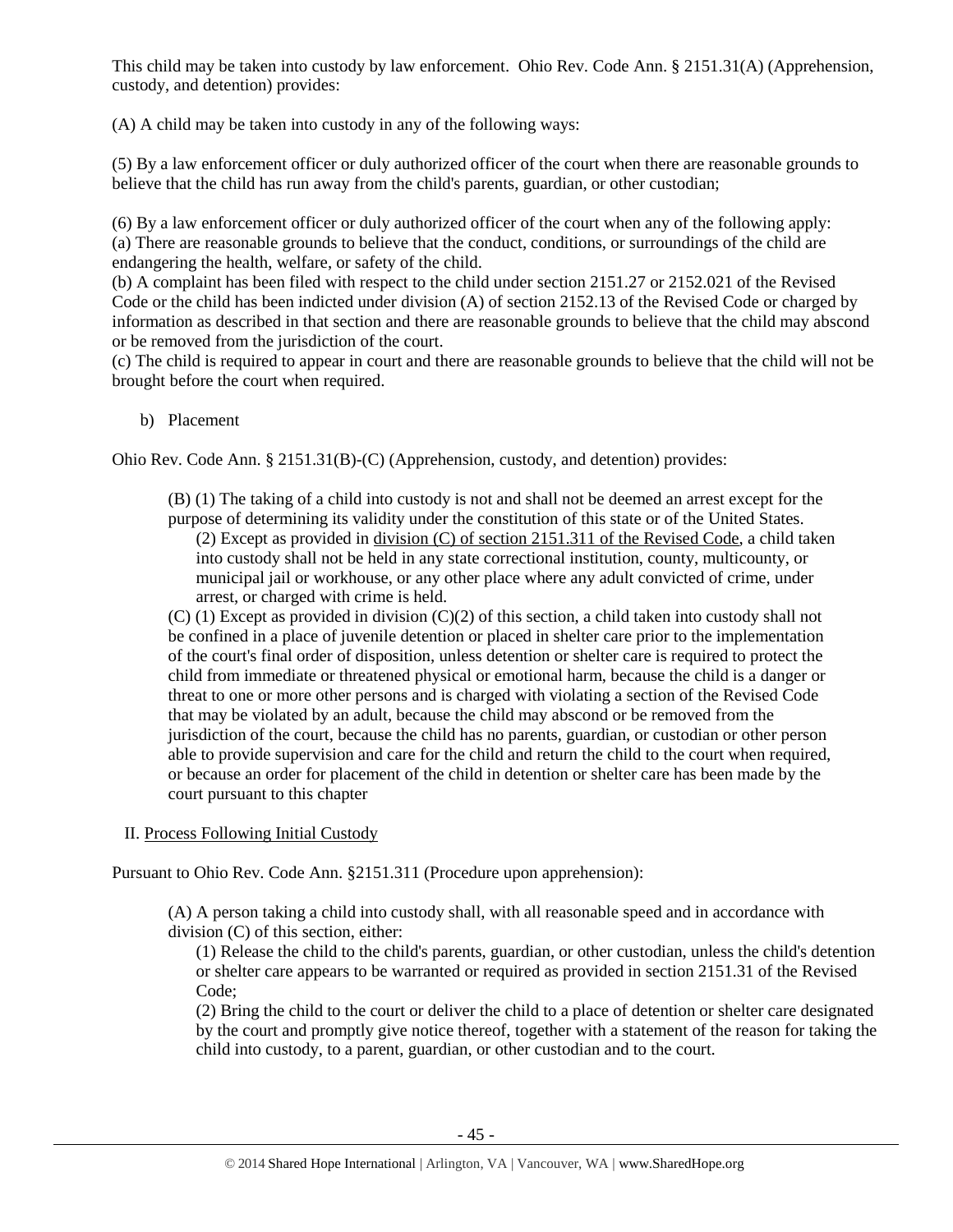Pursuant to Ohio Rev. Code Ann. §2151.314 (Detention hearing):

(A) When a child is brought before the court or delivered to a place of detention or shelter care designated by the court, the intake or other authorized officer of the court shall immediately make an investigation and shall release the child unless it appears that the child's detention or shelter care is warranted or required under section 2151.31 of the Revised Code.

# III. Placement Process pending Adjudication/Investigation

Pursuant to Ohio Rev. Code Ann. §2151.314 (Detention hearing):

Of the child is not so released, a complaint under section 2151.27 or 2152.021 . . . shall be sought and an informal detention or shelter care hearing held promptly, not later than seventy-two hours after the child is placed in detention or shelter care, to determine whether detention or shelter care is required. Reasonable oral or written notice of the time, place, and purpose of the detention or shelter care hearing shall be given to the child and, if they can be found, to the child's parents, guardian, or custodian.

Pursuant to Ohio Rev. Code Ann. §2151.312 (Place of detention):

- (A) A child alleged to be or adjudicated an unruly child may be held only in the following places:
	- (1) A certified family foster home or a home approved by the court;
	- (2) A facility operated by a certified child welfare agency;
	- (3) Any other suitable place designated by the court.

## IV. Adjudication

Pursuant to Ohio Rev. Code Ann. §2151.35 (Hearing procedure; findings; record):

If the court at the adjudicatory hearing finds beyond a reasonable doubt that the child is a delinquent or unruly child or a juvenile traffic offender, the court shall proceed immediately, or at a postponed hearing, to hear the evidence as to the proper disposition to be made under section 2151.354 or Chapter 2152. of the Revised Code. If the court at the adjudicatory hearing finds beyond a reasonable doubt that the child is an unruly child for being an habitual truant, or that the child is an unruly child for being an habitual truant and that the parent, guardian, or other person having care of the child has failed to cause the child's attendance at school in violation of [section 3321.38 of the Revised Code,](https://1.next.westlaw.com/Link/Document/FullText?findType=L&pubNum=1000279&cite=OHSTS3321.38&originatingDoc=NAFD98FF05EC911DB8852FC25F2F5B472&refType=LQ&originationContext=document&transitionType=DocumentItem&contextData=(sc.Category)) the court shall proceed to hold a hearing to hear the evidence as to the proper disposition to be made in regard to the child under [division \(C\)\(1\) of section 2151.354 of the Revised Code](https://1.next.westlaw.com/Link/Document/FullText?findType=L&pubNum=1000279&cite=OHSTS2151.354&originatingDoc=NAFD98FF05EC911DB8852FC25F2F5B472&refType=SP&originationContext=document&transitionType=DocumentItem&contextData=(sc.Category)#co_pp_06d000008da95) and the proper action to take in regard to the parent, guardian, or other person having care of the child under division  $(C)(2)$  of section [2151.354 of the Revised Code.](https://1.next.westlaw.com/Link/Document/FullText?findType=L&pubNum=1000279&cite=OHSTS2151.354&originatingDoc=NAFD98FF05EC911DB8852FC25F2F5B472&refType=SP&originationContext=document&transitionType=DocumentItem&contextData=(sc.Category)#co_pp_142c0000c0301)

## V. Outcomes

Pursuant to Ohio Rev. Code Ann. § 2151.354 (Disposition of unruly child; driver's license suspension; habitual truants):

(A) If the child is adjudicated an unruly child, the court may:

(1) Make any of the dispositions authorized under section 2151.353 of the Revised Code; (2) Place the child on community control under any sanctions, services, and conditions that the court prescribes, as described in division (A)(4) of section 2152.19 of the Revised Code, provided that, if the court imposes a period of community service upon the child, the period of community service shall not exceed one hundred seventy-five hours;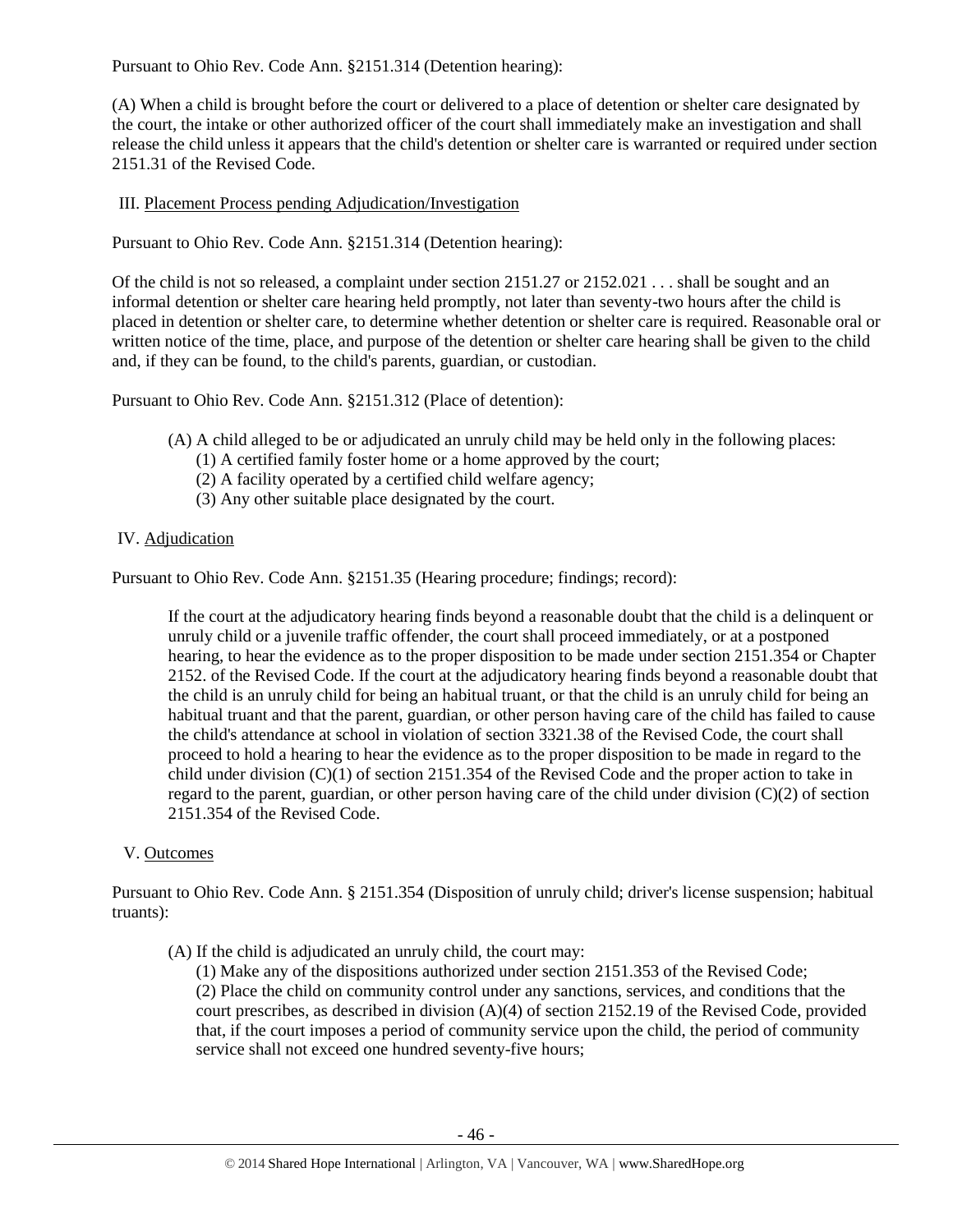(3) Suspend the driver's license, probationary driver's license, or temporary instruction permit issued to the child for a period of time prescribed by the court and suspend the registration of all motor vehicles registered in the name of the child for a period of time prescribed by the court. A child whose license or permit is so suspended is ineligible for issuance of a license or permit during the period of suspension. At the end of the period of suspension, the child shall not be reissued a license or permit until the child has paid any applicable reinstatement fee and complied with all requirements governing license reinstatement.

(4) Commit the child to the temporary or permanent custody of the court;

(5) Make any further disposition the court finds proper that is consistent with sections 2151.312 and 2151.56 to 2151.59 of the Revised Code;

(6) If, after making a disposition under division  $(A)(1)$ ,  $(2)$ , or  $(3)$  of this section, the court finds upon further hearing that the child is not amenable to treatment or rehabilitation under that disposition, make a disposition otherwise authorized under divisions  $(A)(1)$ ,  $(4)$ ,  $(5)$ , and  $(8)$  of section 2152.19 of the Revised Code that is consistent with sections 2151.312 and 2151.56 to 2151.59 of the Revised Code.

# **Child Identified as Delinquent**

- I. Initial Custody
	- a) authority for initial custody

Ohio Rev. Code Ann. § 2151.31(A) (Apprehension, custody, and detention) provides that a child may be taken into custody,

(1) Pursuant to an order of the court under this chapter or pursuant to an order of the court upon a motion filed pursuant to division (B) of section 2930.05 [Notice of arrest of defendant or alleged juvenile offender; affidavit concerning violence or intimidation] of the Revised Code; (2) Pursuant to the laws of arrest;

(6) By a law enforcement officer or duly authorized officer of the court when any of the following apply:

. . . .

. . . .

(b) A complaint has been filed with respect to the child under section 2151.27 [Complaint] or 2152.021 [Complaint alleging that child is delinquent child or juvenile traffic offender; initiation of serious youthful offender proceedings] of the Revised Code or the child has been indicted under division (A) of section 2152.13 [Serious youthful offender dispositional sentence] of the Revised Code or charged by information as described in that section and there are reasonable grounds to believe that the child may abscond or be removed from the jurisdiction of the court.

(c) The child is required to appear in court and there are reasonable grounds to believe that the child will not be brought before the court when required.

(d) There are reasonable grounds to believe that the child committed a delinquent act and that taking the child into custody is necessary to protect the public interest and safety.

Ohio Rev. Code Ann. § 2151.31(B) explains that taking a child into custody under Ohio Rev. Code Ann. § 2151.31(A) is not considered an arrest.

b) Placement

Ohio Rev. Code Ann. § 2151.311(A) (Procedure upon apprehension) explains that, once taken into custody, a child must be released to the "child's parents, guardian, or other custodian, unless the child's detention or shelter care appears to be warranted or required as provided in section 2151.31 of the Revised Code" or "[b]ring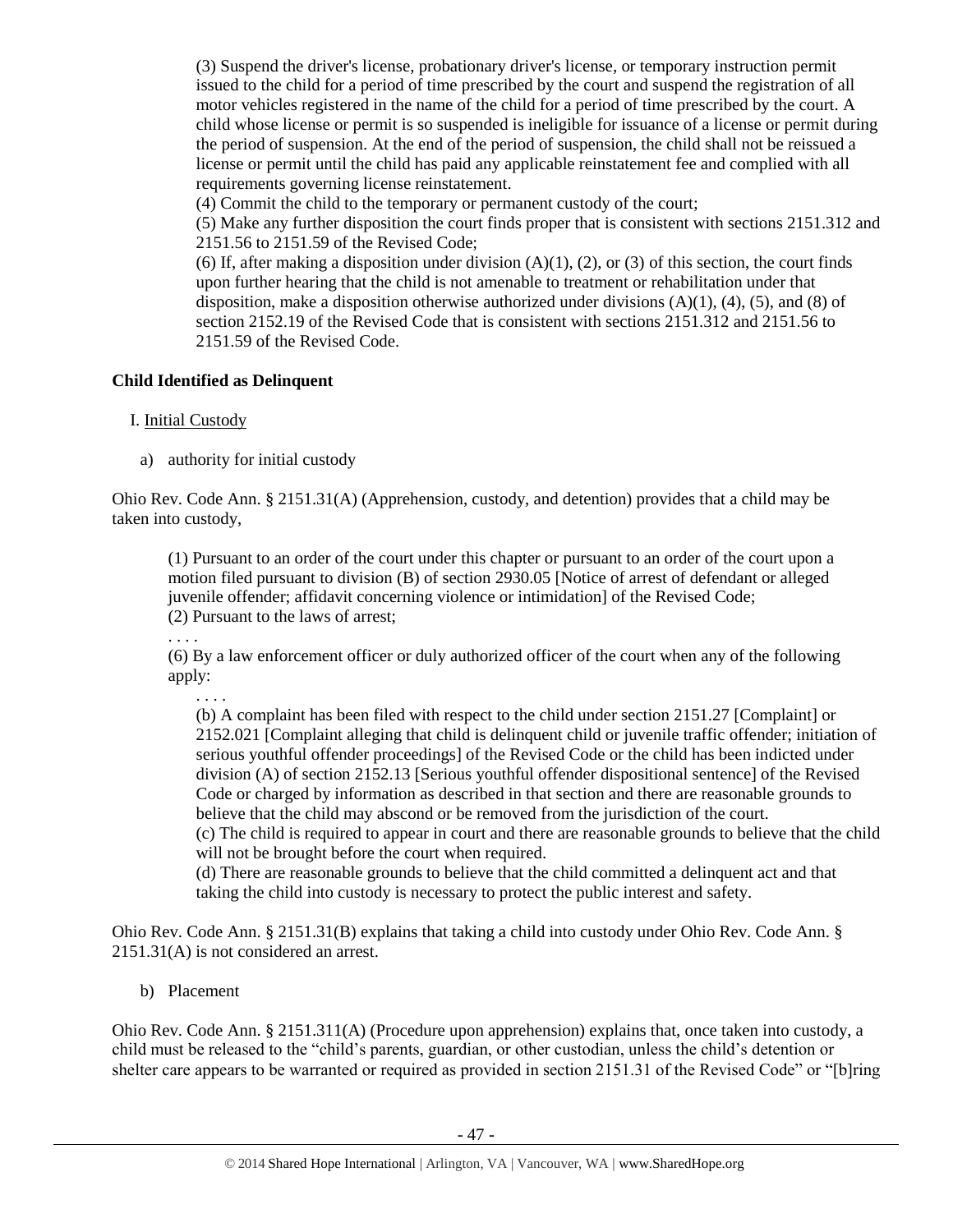the child to the court or . . . a place of detention or shelter care . . . ." Ohio Rev. Code Ann. § 2151.31(C)(2) states the following:

A child alleged to be a delinquent child who is taken into custody may be confined in a place of juvenile detention prior to the implementation of the court's final order of disposition if the confinement is authorized under section 2152.04 [Confinement of delinquent child for purposes of preparing social history] of the Revised Code or if the child is alleged to be a serious youthful offender under section 2152.13 of the Revised Code and is not released on bond.

Additionally, commercially sexually exploited children who are taken into custody as an allegedly delinquent child<sup>127</sup> may be detained in adult correctional facilities under certain circumstances. Ohio Rev. Code Ann. § 2151.311(C)(1) permits an allegedly delinquent child to be held "in a county, multicounty, or municipal jail or workhouse, or other place where an adult convicted of crime  $\ldots$  is held" for processing purposes<sup>128</sup> up to 6 hours, if "the child is alleged to be a delinquent child for" an offense "that would be a felony if committed by an adult," or up to 3 hours "[i]f the child is alleged to be a delinquent child" for having committed an act "that would be a misdemeanor if committed by an adult, . . . [or] for being a chronic truant or an habitual truant who previously has been adjudicated an unruly child for being an habitual truant, or is alleged to be an unruly child . ..." Ohio Rev. Code Ann.  $\S 2151.311(C)(1)(a)$ , (b). If a child is so detained, the child must be supervised by personnel, no handcuffs may be put on the child, and the child must be out of reach of adult detainees. Ohio Rev. Code Ann. § 2151.311(C)(1).

## II. Process Following Initial Custody

 $\overline{\phantom{a}}$ 

Pursuant to Ohio Rev. Code Ann. § 2151.314 (Detention hearing),

(A) When a child is brought before the court or delivered to a place of detention or shelter care designated by the court, the intake or other authorized officer of the court shall immediately make an investigation and shall

"Delinquent child" includes any of the following:

(5) Any child who is a chronic truant.

(1) Fingerprinting, photographing, or fingerprinting and photographing the child in a secure area of the facility;

(2) Interrogating the child, contacting the child's parent or guardian, arranging for placement of the child, or arranging for transfer or transferring the child, while holding the child in a nonsecure area of the facility.

<sup>&</sup>lt;sup>127</sup> Ohio Rev. Code Ann. § 2151.011(B)(13) (Definitions) defines a "delinquent child" by referring to Ohio Rev. Code Ann. § 2152.02(F) (Definitions), which states,

<sup>(1)</sup> Any child, except a juvenile traffic offender, who violates any law of this state or the United States, or any ordinance of a political subdivision of the state, that would be an offense if committed by an adult;

<sup>(2)</sup> Any child who violates any lawful order of the court made under this chapter or under Chapter 2151 [Juvenile court] of the Revised Code other than an order issued under section 2151.87 [Prohibiting child from possessing, using, purchasing or receiving cigarettes or other tobacco products] of the Revised Code;

<sup>(3)</sup> Any child who violates division (C) of section 2907.39, division (A) of section 2923.211 [Underage purchase of firearm or handgun], or division (C)(1) or (D) of section 2925.55 [Unlawful purchase of pseudoephedrine product] of the Revised Code;

<sup>(4)</sup> Any child who is a habitual truant and who previously has been adjudicated an unruly child for being a habitual truant;

<sup>&</sup>lt;sup>128</sup> Ohio Rev. Code Ann. § 2151.311 (Procedure upon taking child into custody) explains that "processing purposes" include the following: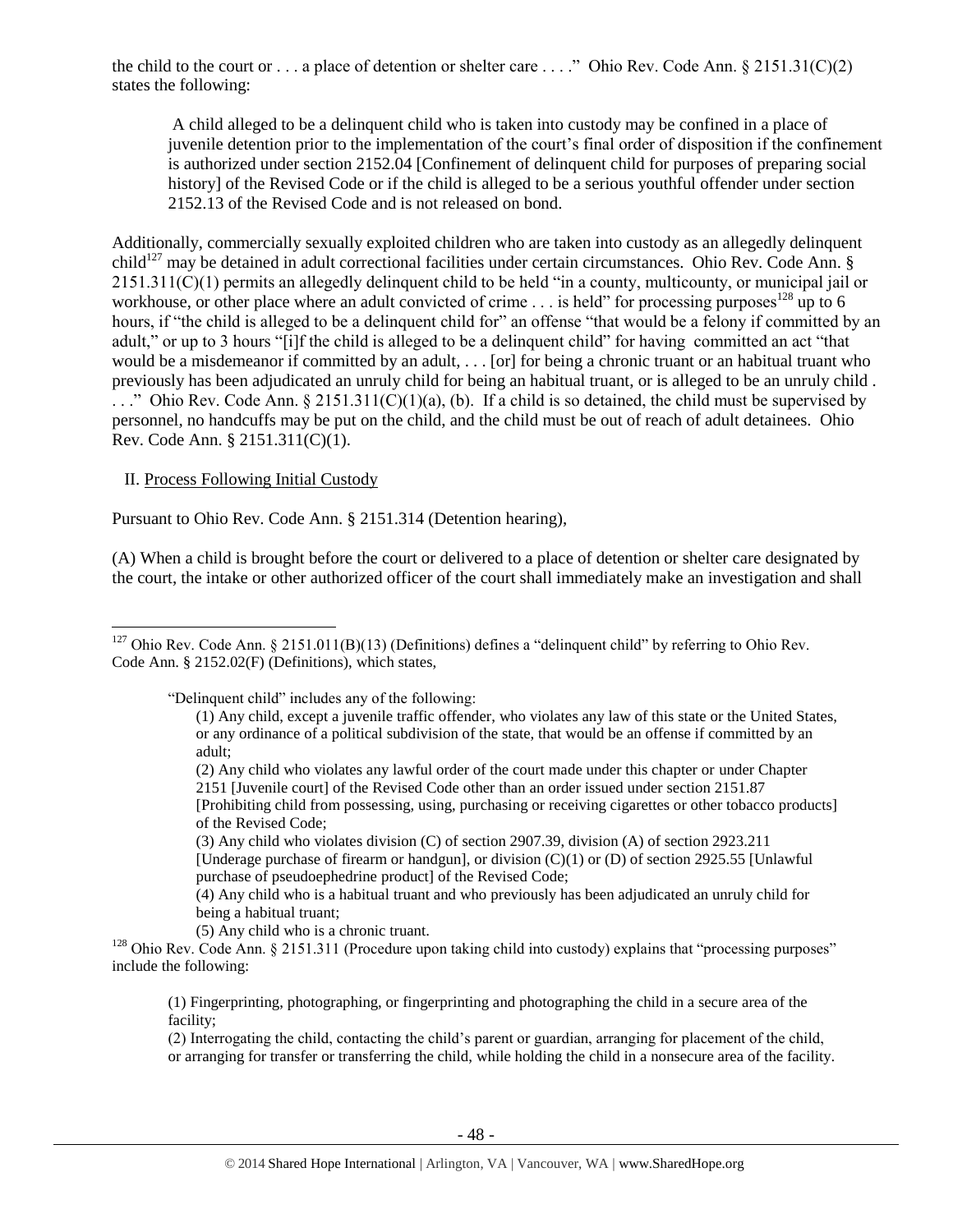release the child unless it appears that the child's detention or shelter care is warranted or required under [section](https://a.next.westlaw.com/Link/Document/FullText?findType=L&pubNum=1000279&cite=OHSTS2151.31&originatingDoc=NADDC87705EC911DB8852FC25F2F5B472&refType=LQ&originationContext=document&transitionType=DocumentItem&contextData=(sc.Category))  [2151.31 of the Revised Code.](https://a.next.westlaw.com/Link/Document/FullText?findType=L&pubNum=1000279&cite=OHSTS2151.31&originatingDoc=NADDC87705EC911DB8852FC25F2F5B472&refType=LQ&originationContext=document&transitionType=DocumentItem&contextData=(sc.Category))

# III. Placement Process pending Adjudication/Investigation

Pursuant to Ohio Rev. Code Ann. § 2151.314 (Detention hearing),

(A) If the child is not so released, a complaint under section 2151.27 or 2152.021 or an information under [section 2152.13 of the Revised Code](https://a.next.westlaw.com/Link/Document/FullText?findType=L&pubNum=1000279&cite=OHSTS2152.13&originatingDoc=NADDC87705EC911DB8852FC25F2F5B472&refType=LQ&originationContext=document&transitionType=DocumentItem&contextData=(sc.Category)) shall be filed or an indictment under [division \(B\) of section 2152.13](https://a.next.westlaw.com/Link/Document/FullText?findType=L&pubNum=1000279&cite=OHSTS2152.13&originatingDoc=NADDC87705EC911DB8852FC25F2F5B472&refType=SP&originationContext=document&transitionType=DocumentItem&contextData=(sc.Category)#co_pp_47dd0000d9ea7)  [of the Revised Code](https://a.next.westlaw.com/Link/Document/FullText?findType=L&pubNum=1000279&cite=OHSTS2152.13&originatingDoc=NADDC87705EC911DB8852FC25F2F5B472&refType=SP&originationContext=document&transitionType=DocumentItem&contextData=(sc.Category)#co_pp_47dd0000d9ea7) shall be sought and an informal detention or shelter care hearing held promptly, not later than seventy-two hours after the child is placed in detention or shelter care, to determine whether detention or shelter care is required.

Ohio Rev. Code Ann. § 2152.04 also states,

A child who is alleged to be, or who is adjudicated, a delinquent child may be confined in a place of juvenile detention provided under section 2152.41 [County or district detention facility; temporary boarding in private homes] of the Revised Code for a period not to exceed ninety days, during which time a social history may be prepared to include court record, family history, personal history, school and attendance records, and any other pertinent studies and material that will be of assistance to the juvenile court in its disposition of the charges against that alleged or adjudicated delinquent child.

Ohio Rev. Code Ann. § 2152.41(A) reiterates that detention facilities "may be used to detain alleged delinquent children until final disposition for evaluation pursuant to section 2152.04" or "to confine children who are adjudicated delinquent children and placed in the facility pursuant to division (A)(3) of section 2152.19 of the Revised Code."

- IV. Adjudication
	- a) adjudicatory/dispositional hearing

Pursuant to Ohio Rev. Code Ann. § 2151.35 (Hearing procedure; findings; record),

(A)(1) If the court at the adjudicatory hearing finds beyond a reasonable doubt that the child is a delinquent or unruly child or a juvenile traffic offender, the court shall proceed immediately, or at a postponed hearing, to hear the evidence as to the proper disposition to be made under section 2151.354 or Chapter 2152. of the Revised Code.

Although, generally, a child suspected of being a victim of trafficking would divert pursuant to Ohio Rev. Code Ann. § 2152.021(F).

b) diversion or alternate process

Ohio law provides a diversion program for sexually exploited youth that avoids adjudication and directs minor victims to services, and expunges the juvenile record upon successful completion of the program. Pursuant to Ohio Rev. Code Ann. § 2152.021(F),

(1) At any time after the filing of a complaint alleging that a child is a delinquent child and before adjudication, the court may hold a hearing to determine whether to hold the complaint in abeyance pending the child's successful completion of actions that constitute a method to divert the child from the juvenile court system if the child agrees to the hearing and either of the following applies: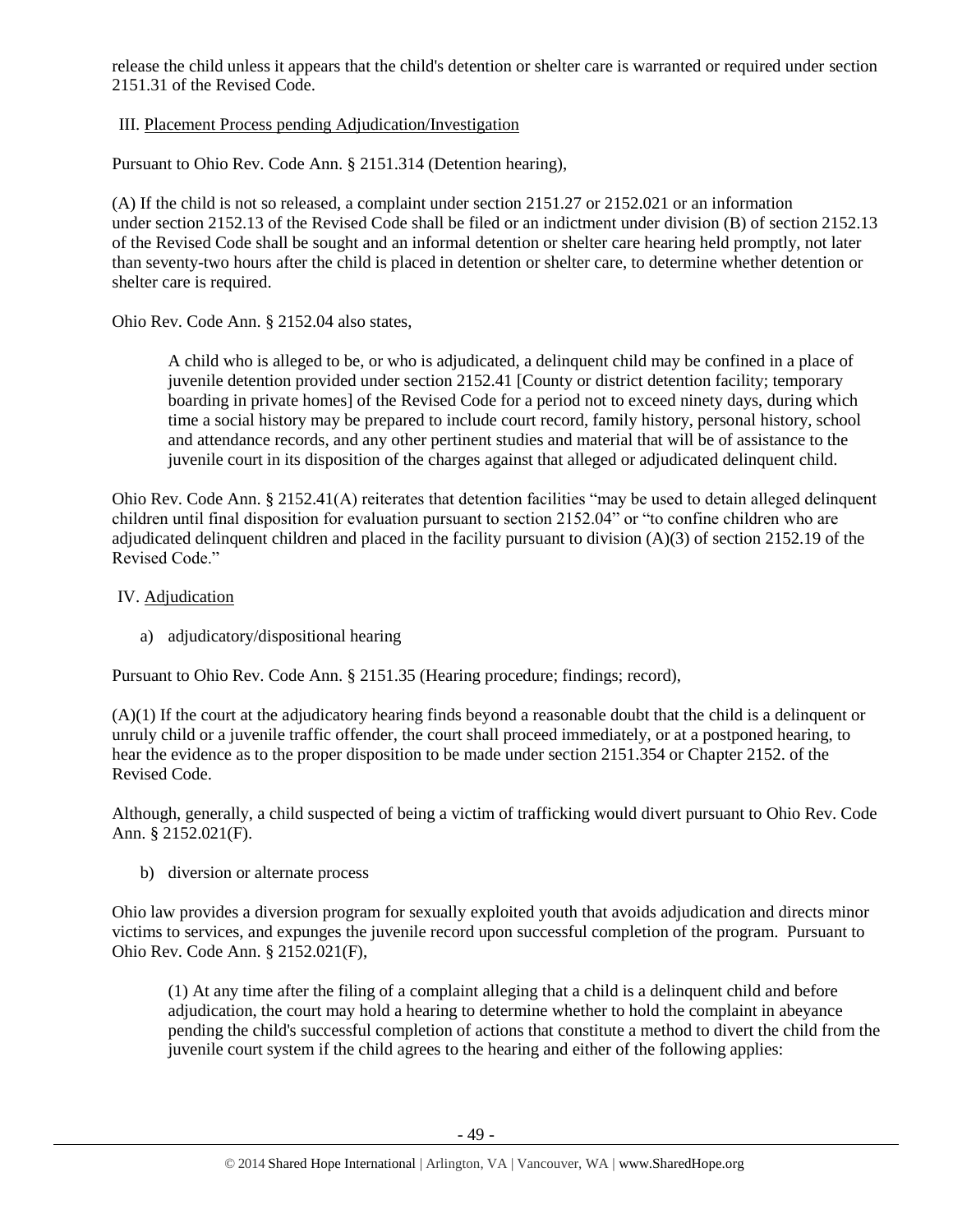(a) The act charged would be a violation of section 2907.24, 2907.241, or 2907.25 of the Revised Code if the child were an adult.

(b) The court has reason to believe that the child is a victim of a violation of section 2905.32 of the Revised Code, regardless of whether any person has been convicted of a violation of that section or of any other section for victimizing the child, and the act charged is related to the child's victimization.

(2) The prosecuting attorney has the right to participate in any hearing held under division  $(F)(1)$  of this section, to object to holding the complaint that is the subject of the hearing in abeyance, and to make recommendations related to diversion actions. No statement made by a child at a hearing held under division  $(F)(1)$  of this section is admissible in any subsequent proceeding against the child.

(3) If either division  $(F)(1)(a)$  or (b) of this section applies, the court shall promptly appoint a guardian ad litem for the child. The court shall not appoint the child's attorney as guardian ad litem. If the court decides to hold the complaint in abeyance, the guardian ad litem shall make recommendations that are in the best interest of the child to the court.

(4) If after a hearing the court decides to hold the complaint in abeyance, the court may make any orders regarding placement, services, supervision, diversion actions, and conditions of abeyance, including, but not limited to, engagement in trauma-based behavioral health services or education activities, that the court considers appropriate and in the best interest of the child. The court may hold the complaint in abeyance for up to ninety days while the child engages in diversion actions. If the child violates the conditions of abeyance or does not complete the diversion actions to the court's satisfaction within ninety days, the court may extend the period of abeyance for not more than two additional ninety-day periods.

# V. Outcomes

Pursuant to Ohio Rev. Code Ann. § 2152.021(5), "If the court holds the complaint in abeyance and the child complies with the conditions of abeyance and completes the diversion actions to the court's satisfaction, the court shall dismiss the complaint and order that the records pertaining to the case be expunged immediately. If the child fails to complete the diversion actions to the court's satisfaction, the court shall proceed upon the complaint." In such cases where diversion is unsuccessful and the minor victim is adjudicated a delinquent child, Ohio Rev. Code Ann. § 2152.19(A) (Additional orders of disposition; motor vehicle license suspension; victim restitution, impact statement; truancy warnings; searches) states,

[T]he court may make any of the following orders of disposition, in addition to any other disposition authorized or required by this chapter:

(1) Any order that is authorized by section 2151.353 of the Revised Code for the care and protection of an abused, neglected, or dependent child;

(2) Commit the child to the temporary custody of any school, camp, institution, or other facility operated for the care of delinquent children by the county, by a district organized under section 2152.41 or 2151.65 of the Revised Code, or by a private agency or organization, within or without the state, that is authorized and qualified to provide the care, treatment, or placement required, including, but not limited to, a school, camp, or facility operated under section 2151.65 of the Revised Code;

(3) Place the child in a detention facility or district detention facility operated under section 2152.41 of the Revised Code, for up to ninety days;

(4) Place the child on community control under any sanctions, services, and conditions that the court prescribes. . . .

. . . . (5) Commit the child to the custody of the court;

(6) Require the child to not be absent without legitimate excuse from the public school the child is supposed to attend for five or more consecutive days, seven or more school days in one school month, or twelve or more school days in a school year;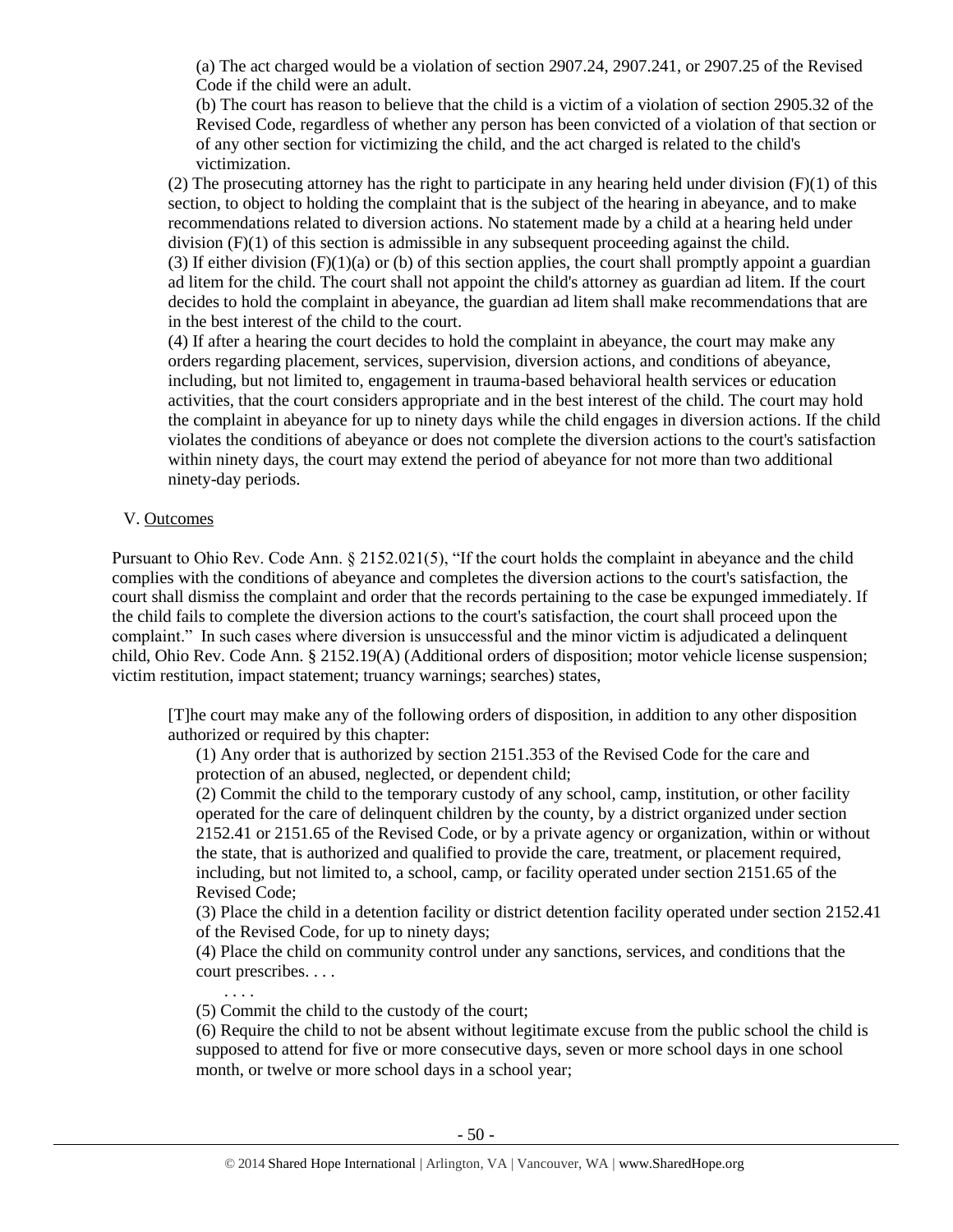(7)(a) If a child is adjudicated a delinquent child for being a chronic truant or an habitual truant who previously has been adjudicated an unruly child for being a habitual truant, do either or both of the following:

(i) Require the child to participate in a truancy prevention mediation program;

(ii) Make any order of disposition as authorized by this section, except that the court shall not commit the child to a facility described in division  $(A)(2)$  or  $(B)$  of this section unless the court determines that the child violated a lawful court order made pursuant to division  $(C)(1)(e)$  of section 2151.354 of the Revised Code or division (A)(6) of this section.

(8) Make any further disposition that the court finds proper, except that the child shall not be placed in any of the following:

(a) A state correctional institution, a county, multicounty, or municipal jail or workhouse, or another place in which an adult convicted of a crime, under arrest, or charged with a crime is held;

(b) A community corrections facility, if the child would be covered by the definition of public safety beds for purposes of sections 5139.41 to 5139.43 of the Revised Code if the court exercised its authority to commit the child to the legal custody of the department of youth services for institutionalization or institutionalization in a secure facility pursuant to this chapter.

- 5.4.1 Recommendation: Amend Ohio Rev. Code Ann. § 2152.021 to prevent delinquency adjudication of all commercially sexually exploited youth and specifically mandate the provision of specialized services and housing for minor victims of commercial sexual exploitation.
- *5.5 Commercial sexual exploitation is identified as a type of abuse and neglect within child protection statutes.*

The definition of an "abused child" includes victims of commercial sexual exploitation. Ohio Rev. Code Ann. § 2151.031 (Abused child defined) states,

As used in this chapter, an "abused child" includes any child who:

(A) Is the victim of "sexual activity"<sup>129</sup> as defined under Chapter 2907 [Sex offenses] of the Revised Code, where such activity would constitute an offense under that chapter, except that the court need not find that any person has been convicted of the offense in order to find that the child is an abused child;

(B) Is endangered as defined in section 2919.22 [Endangering children] of the Revised Code, except that the court need not find that any person has been convicted under that section in order to find that the child is an abused child;

. . . .

 $\overline{a}$ 

. . . .

Ohio's CSEC laws are located throughout chapter 2907 entitled "Sex Offenses." Thus, commercially sexually exploited children are considered abused children under Ohio Rev. Code Ann. § 2151.031(A). However, Ohio Rev. Code Ann. § 2905.32 (Trafficking in persons) is not considered a sex offense, and thus these victims are not expressly defined as abused children.

Ohio Rev. Code Ann. § 2151.03(A) (Neglected child defined; failure to provide medical or surgical care for religious reasons; duty to report child abuse) defines a "neglected child" as one,

(2) Who lacks adequate parental care because of the faults or habits of the child's parents, guardian, or custodian;

 $129$  Ohio Rev. Stat. Ann. § 2901.01(C) (Sex offenses general definitions) defines "sexual activity" as "sexual conduct or sexual contact, or both."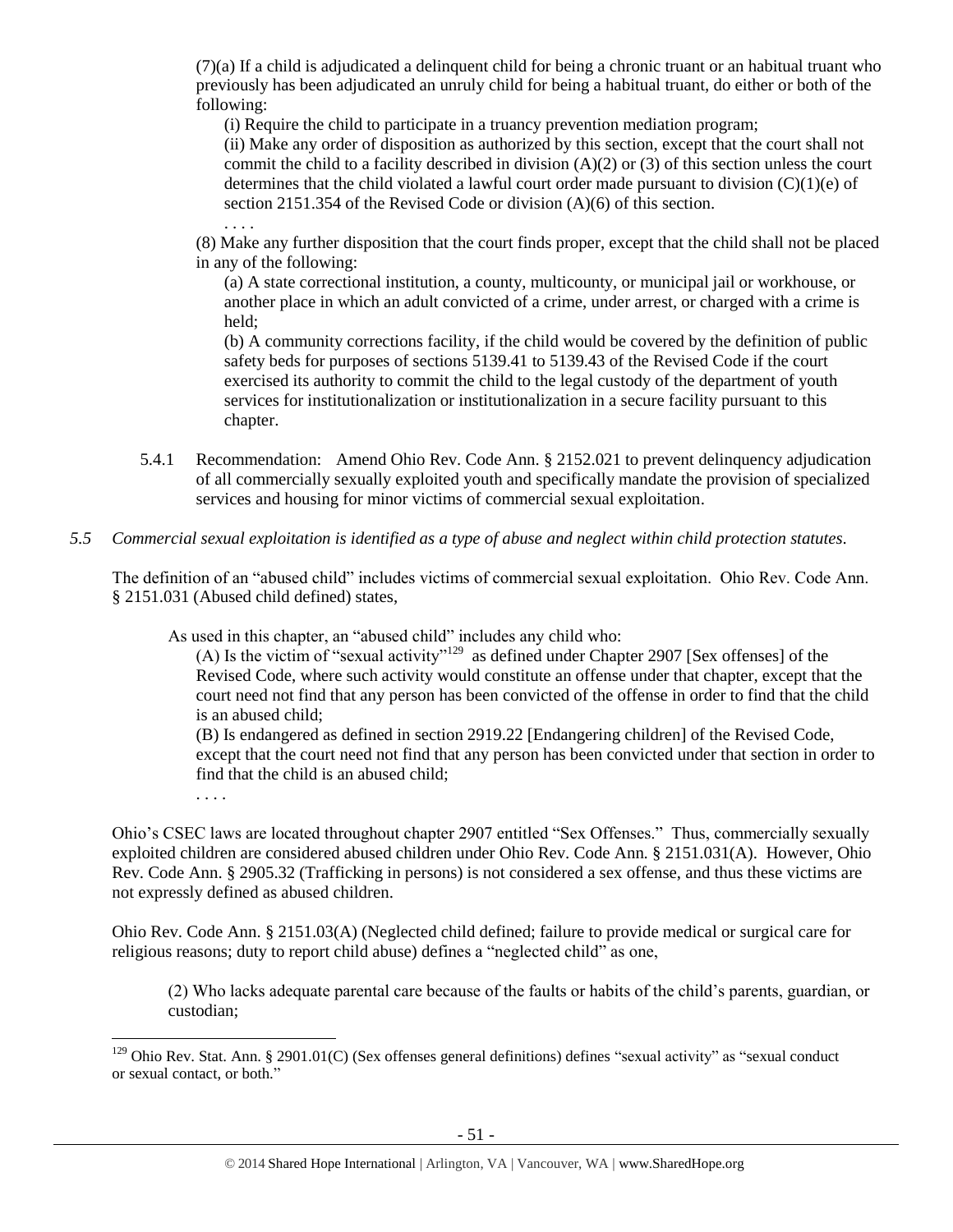(3) Whose parents, guardian, or custodian neglects the child or refuses to provide proper or necessary subsistence, education, medical or surgical care or treatment, or other care necessary for the child's health, morals, or well being;

. . .

 $\overline{\phantom{a}}$ 

(6) Who, because of the omission of the child's parents, guardian, or custodian, suffers physical or mental injury that harms or threatens to harm the child's health or welfare; (7) Who is subjected to out-of-home care child neglect.

- 5.5.1 Recommendation: Amend Ohio Rev. Code Ann. § 2151.031 (Abused child defined) to include minors victimized under Ohio Rev. Code Ann. § 2905.32 (Trafficking in persons).
- *5.6 The definition of "caregiver" (or similar term) in the child welfare statutes is broad enough to include a trafficker who has custody or control of a child in order to bring a trafficked child into protection of child protective services.*

Pursuant to Ohio Rev. Code Ann. § 2151.011(12) (Definitions), the definition of "custodian" as "a person who has legal custody of a child or a public children services agency or private child placing agency that has permanent, temporary, or legal custody of a child," does not reach persons with mere physical custody or control of the child. However, the definition of an abused child<sup>130</sup> under Ohio Rev. Code Ann. § 2151.031(A) (Abused child defined), which applies to victims of commercial sexual exploitation of children (CSEC) offenses, does not specify that the abusive conduct be committed by a parent, guardian or custodian and provides that "the court need not find that any person has been convicted of the offense in order to find that the child is an abused child." Abuse by a parent, guardian or custodian appears to be separately addressed under Ohio Rev. Code Ann. § 2151.031(D) which applies to a child who "[b]ecause of the acts of his parents, guardian, or custodian, suffers physical or mental injury that harms or threatens to harm the child's health or welfare."

Moreover, Ohio Rev. Code Ann. § 5153.16(A) (Duties of agency) states,

Except as provided in section 2151.422 of the Revised Code, in accordance with rules adopted under section 5153.166 of the Revised Code, and on behalf of children in the county whom the

As used in this chapter, an "abused child" includes any child who:

(E) Is subjected to out-of-home care child abuse.

 $130$  Ohio Rev. Code Ann. § 2151.031 (Abused child defined), states:

<sup>(</sup>A) Is the victim of "sexual activity" as defined under Chapter 2907. of the Revised Code, where such activity would constitute an offense under that chapter, except that the court need not find that any person has been convicted of the offense in order to find that the child is an abused child; (B) Is endangered as defined in section 2919.22 of the Revised Code, except that the court need not find that any person has been convicted under that section in order to find that the child is an abused child;

<sup>(</sup>C) Exhibits evidence of any physical or mental injury or death, inflicted other than by accidental means, or an injury or death which is at variance with the history given of it. Except as provided in division (D) of this section, a child exhibiting evidence of corporal punishment or other physical disciplinary measure by a parent, guardian, custodian, person having custody or control, or person in loco parentis of a child is not an abused child under this division if the measure is not prohibited under section 2919.22 of the Revised Code.

<sup>(</sup>D) Because of the acts of his parents, guardian, or custodian, suffers physical or mental injury that harms or threatens to harm the child's health or welfare.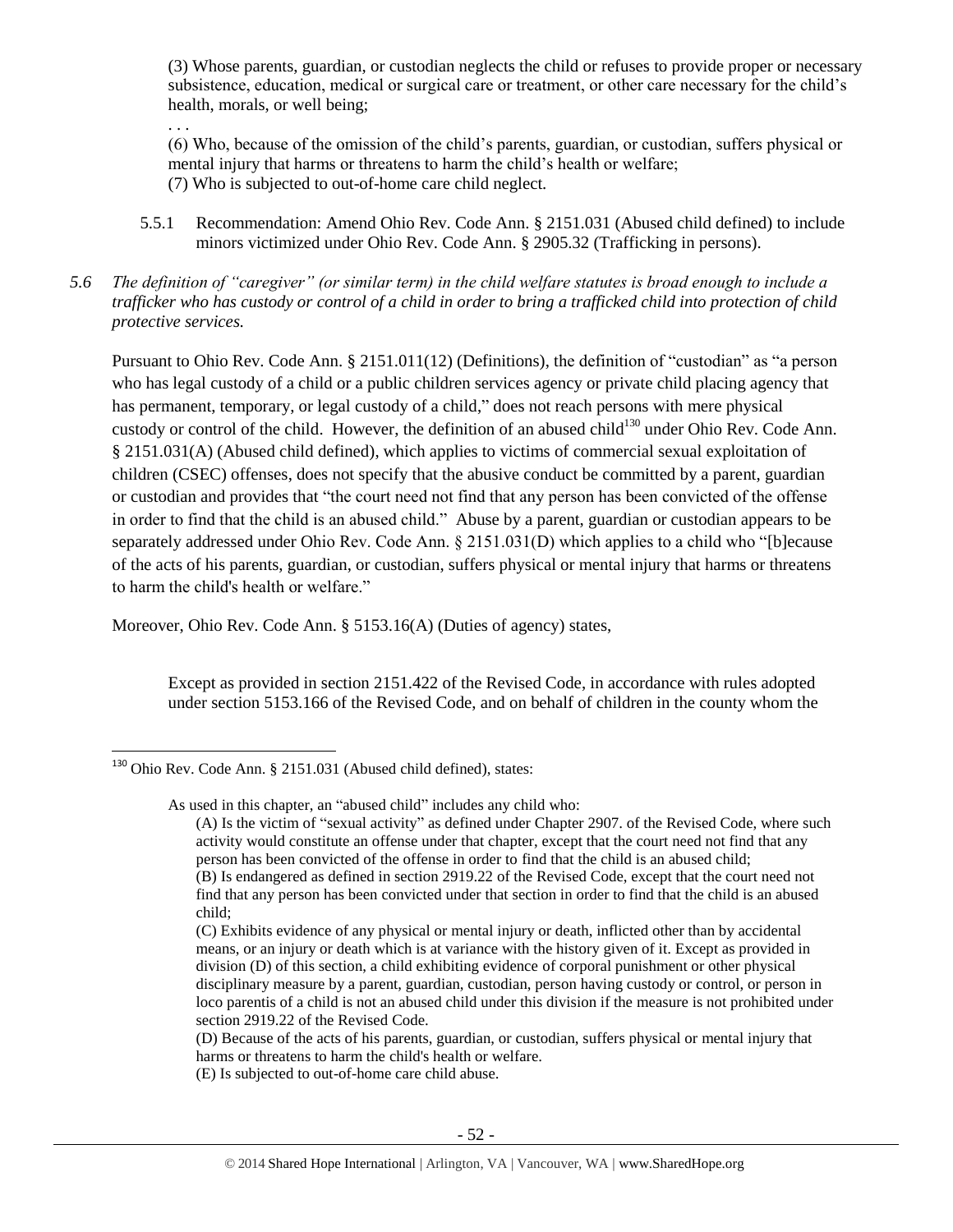public children services agency considers to be in need of public care or protective services, the public children services agency shall do all of the following:

(1) Make an investigation concerning any child alleged to be an abused, neglected, or dependent child;

. . . .

(3) Accept custody of children committed to the public children services agency by a court exercising juvenile jurisdiction;

(4) Provide such care as the public children services agency considers to be in the best interests of any child adjudicated to be an abused, neglected, or dependent child the agency finds to be in need of public care or service. . . .

*5.7 Crime victims' compensation is specifically available to a child victim of sex trafficking or commercial sexual exploitation of children (CSEC) without regard to ineligibility factors.*

Ohio Rev. Code Ann. § 2743.52(A), (B) (Attorney general to determine reparations awards; OVI findings not lawful evidence) provides for victim compensation, stating,

(A) The attorney general shall make awards of reparations for economic loss arising from criminally injurious conduct,  $^{131}$  if satisfied by a preponderance of the evidence that the requirements for an award of reparations have been met.

(B) A court of claims panel of commissioners or a judge of the court of claims has appellate jurisdiction to order awards of reparations for economic loss arising from criminally injurious conduct, if satisfied by a preponderance of the evidence that the requirements for an award of reparations have been met. (C) A decision of the attorney general, an order of a court of claims panel of commissioners, or the judgment of a judge of the court of claims concerning an OVI violation shall not be used as the basis for any civil or criminal action and shall not be admissible as evidence in any civil or criminal proceeding.

A victim of Ohio Rev. Code Ann. § 2905.32<sup>132</sup> (Trafficking in persons) and Ohio's CSEC laws should fall within the definition of a victim<sup>133</sup> and a "claimant"<sup>134</sup> used within Ohio's laws regarding crime victims compensation.

Although Ohio Rev. Code Ann. § 2743.60 (Grounds for denial of claim or reduction of award; limit on aggregate awarded) contains certain ineligibility criteria that could bar victims from receiving compensation, such criteria do not pertain to minor victims of sex trafficking. "Nothing in [2743.60] shall be construed to prohibit an award to a claimant whose claim is based on the claimant's being a victim of a violation of section 2905.32 of the Revised Code if the claimant was less than eighteen years of age when the criminally injurious conduct occurred." Ohio Rev. Code Ann. § 2743.60(J).

 $\overline{\phantom{a}}$ 

- (a) A victim who was one of the following at the time of the criminally injurious conduct: (i) A resident of the United States;
	- (ii) A resident of a foreign country the laws of which permit residents of this state to recover compensation as victims of offenses committed in that country.

<sup>&</sup>lt;sup>131</sup> See supra not[e 119](#page-38-0) for the definition of "criminally injurious conduct."

<sup>132</sup> *See supra* note [2.](#page-0-0)

<sup>&</sup>lt;sup>133</sup> See supra Section 5.1 for the definition of "victim" provided in Ohio Rev. Code Ann. § 2743.51(L) (Reparation award to victim of crime definitions).

<sup>&</sup>lt;sup>134</sup> Ohio Rev. Code Ann. § 2743.51(A)(1)(a) (Reparation award to victim of crime definitions) defines a "claimant" as

<sup>(1)</sup> Any of the following persons who claim an award of reparations under sections 2743.51 to 2743.72 of the Revised Code: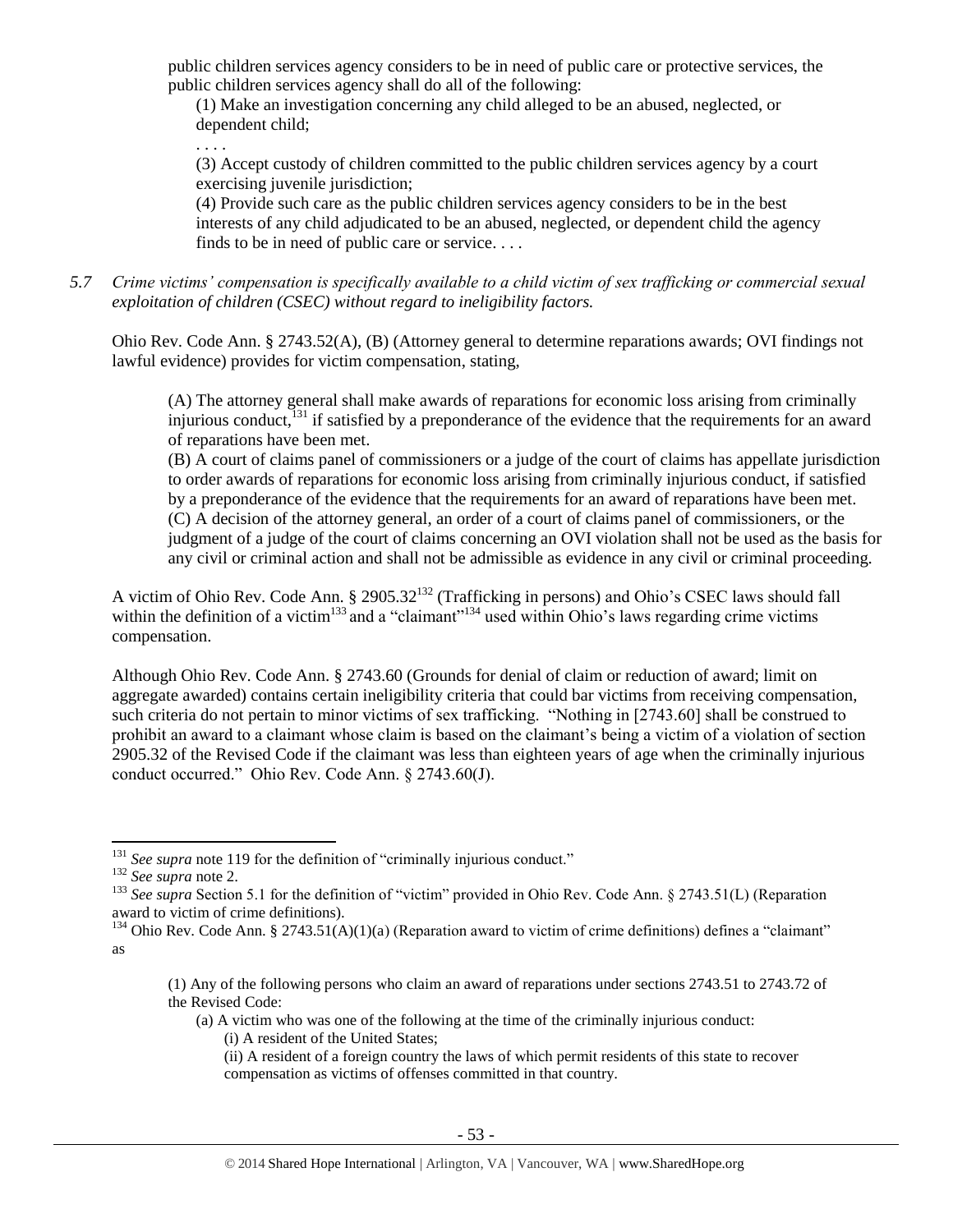However, the statute contains certain ineligibility criteria that could bar victims of Ohio's other CSEC laws from receiving compensation. Ohio Rev. Code Ann. § 2743.60(B)(1)(a) (Grounds for denial of claim or reduction of award; limit on aggregate awarded) prohibits a victim from receiving compensation where the victim was "an accomplice of the offender who committed the criminally injurious conduct, or the award would unjustly benefit the offender or accomplice," while Ohio Rev. Code Ann. § 2743.60(A) prohibits an award where the victim fails to report the crime to law enforcement. Additionally, Ohio Rev. Code Ann. § 2743.60(C) authorizes the denial or reduction of a claim for compensation where the victim did not fully cooperate with law enforcement.

A claim also may be denied or reduced based on a finding of the victim's contributory misconduct. Ohio Rev. Code Ann. § 2743.60(F). Ohio Rev. Code Ann. § 2743.51(M) (Definitions) defines "contributory misconduct" as "any conduct of the claimant . . . that is unlawful or intentionally tortious and that, without regard to the conduct's proximity in time or space to the criminally injurious conduct, has a causal relationship to the criminally injurious conduct that is the basis of the claim."

Additionally, Ohio Rev. Code Ann. § 2743.56(B) (Applications for award of reparations) establishes the time limits for filing an application for an award, stating,

(B) All applications for an award of reparations shall be filed as follows:

(1) If the victim of the criminally injurious conduct was a minor, within two years of the victim's eighteenth birthday or within two years from the date a complaint, indictment, or information is filed against the alleged offender, whichever is later. This division does not require that a complaint, indictment, or information be filed against an alleged offender in order for an application for an award of reparations to be filed pertaining to a victim who was a minor if the application is filed within two years of the victim's eighteenth birthday , and does not affect the provisions of section 2743.64 of the Revised Code.

(2) If the victim of the criminally injurious conduct was an adult, at any time after the occurrence of the criminally injurious conduct.

*5.8 Victim-friendly procedures and protections are provided in the trial process for minors under 18.*

Some victim-friendly criminal justice procedures or protections may be afforded to victims of Ohio Rev. Code Ann. § 2905.32 $^{135}$  (Trafficking in persons) and Ohio's CSEC laws.

Ohio Rev. Code Ann. § 2945.481(A),  $(B)^{136}$  (Deposition of child victim; videotaping; testimony taken outside courtroom and televised into it or replayed in courtroom) permits a victim of certain offenses, including Ohio Rev. Code Ann. § 2907.21 (Compelling prostitution), § 2907.321 (Pandering obscenity involving a minor), § 2905.32 (Trafficking in persons), or § 2907.322 (Pandering sexually oriented material involving a minor), who is under 13 to provide testimony via a deposition, which may be videotaped. Similarly, under Ohio Rev. Code Ann. § 2945.481(C)–(E), under specified circumstances, the judge may permit victims of the same crimes who are under 13 years old to give testimony via closed-circuit television or videotaped testimony.

Additionally, Ohio Rev. Code Ann. § 2937.11(D) (Conduct of preliminary hearing) provides,

(1) (a) In a case involving an alleged violation of section 2905.32 of the Revised Code, upon motion of the prosecution, the testimony of the victim at the preliminary hearing may be taken in a place or room other than the room in which the preliminary hearing is being conducted and be televised, by closed

 $\overline{\phantom{a}}$ <sup>135</sup> *See supra* note [2.](#page-0-0)

<sup>&</sup>lt;sup>136</sup> Here and elsewhere in this report that Ohio Rev. Code Ann. § 2945.481 is quoted or cited, it has been updated to reflect the amendments added by the passage of House Bill 130. H.B. 130. 2014 Leg., 131st Gen. Assemb. (Effective June 20, 2014).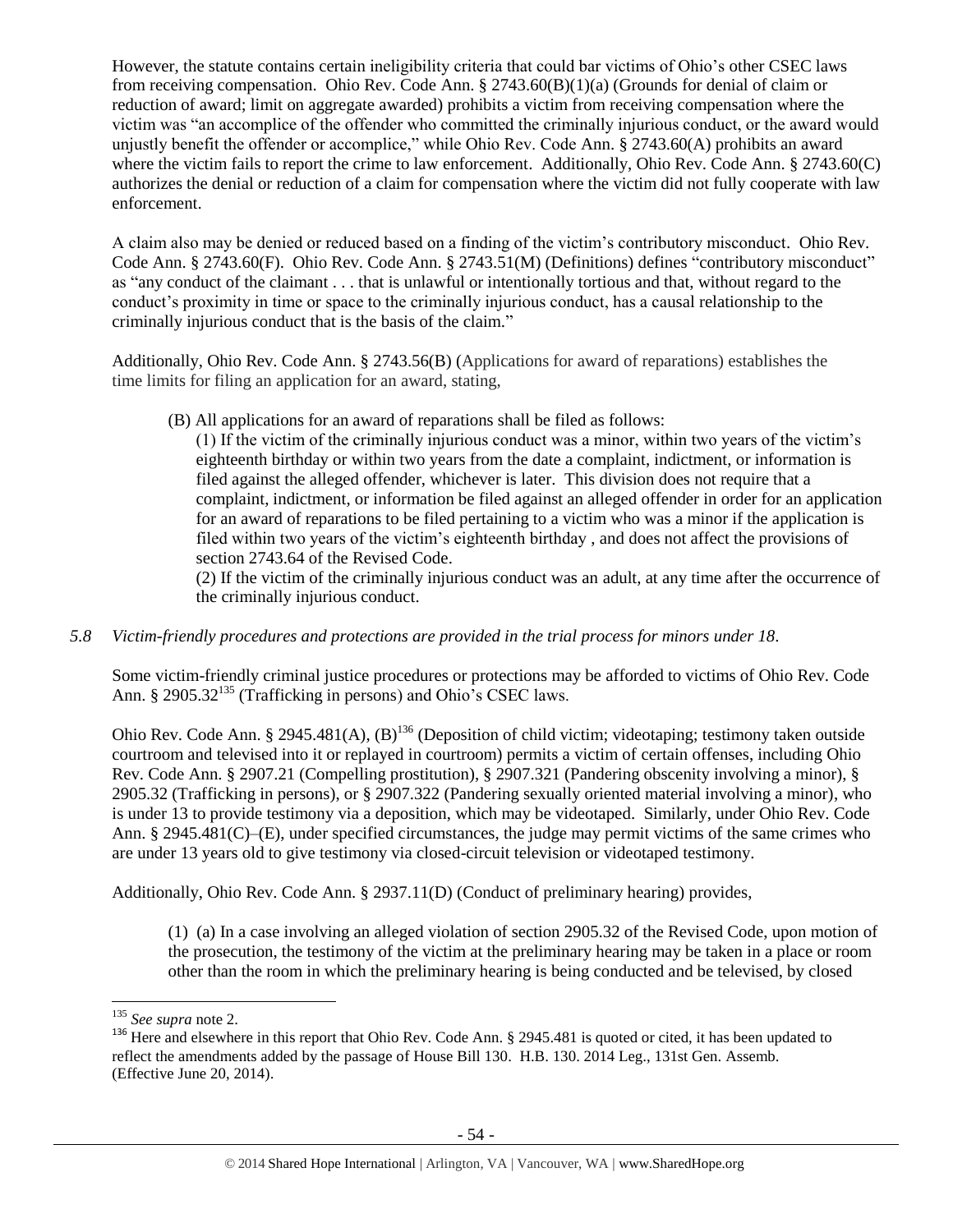circuit equipment, into the room in which the preliminary hearing is being conducted, to be viewed by the accused and any other persons who are not permitted in the room in which the testimony is to be taken but who would have been present during the testimony of the victim had it been given in the room in which the preliminary hearing is being conducted. Except for good cause shown, the prosecution shall file a motion under this division at least seven days before the date of the preliminary hearing. (2) For purposes of division (D)(1) of this section, a judge or magistrate may order the testimony of a victim to be taken at a place or room outside the room in which the preliminary hearing is being conducted if the judge or magistrate determines that the victim is unavailable to testify in the room in the physical presence of the accused due to one or more of the following:

(a) The inability of the victim to communicate about the alleged offense because of extreme fear, severe trauma, or another similar reason;

(b) The substantial likelihood that the victim will suffer serious emotional trauma from so testifying;

(c) The victim is at a hospital for care and treatment for any physical, mental, or emotional injury suffered by reason of the alleged offense.

While Ohio has "rape shield" provisions for victims of Ohio Rev. Code Ann. § 2907.02(D) (Rape) or § 2907.05(E) (Gross sexual imposition), which prohibit the admission of evidence of the victim's sexual history unless such evidence is needed to show "the origin of semen, pregnancy, or disease, or the victims past sexual history with the offender,"<sup>137</sup> these protections are not available to victims of Ohio Rev. Code Ann. § 2905.32 (Trafficking in persons) and Ohio's CSEC laws unless their offenders are prosecuted under Ohio Rev. Code Ann. § 2907.02 or § 2907.05. As an added protection, victims of Ohio Rev. Code Ann. § 2907.05 or § 2907.02 may receive court-appointed counsel. Ohio Rev. Code Ann. §§ 2907.05(G), 2907.02(F). Moreover, Ohio Rev. Code Ann. § 2907.26(A)–(C) (Rules of evidence in prostitution cases) states,

(A) In any case in which it is necessary to prove that a place is a brothel, evidence as to the reputation of such place and as to the reputation of the persons who inhabit or frequent it, is admissible on the question of whether such place is or is not a brothel.

(B) In any case in which it is necessary to prove that a person is a prostitute, evidence as to the reputation of such person is admissible on the question of whether such person is or is not a prostitute. (C) In any prosecution for a violation of sections 2907.21 to 2907.25 of the Revised Code, proof of a prior conviction of the accused of any such offense or substantially equivalent offense is admissible in support of the charge.

Victims of Ohio Rev. Code Ann. § 2905.32 (Trafficking in persons) and Ohio's CSEC laws will be afforded those rights generally afforded to crime victims. Under Ohio Rev. Code Ann. § 2930.04 (Information to be given to victim by investigating law enforcement agency), a victim is entitled to information regarding counseling, housing, victim compensation, information about protection orders, and contact information for law enforcement. Pursuant to Ohio Rev. Code Ann. § 2930.07 (Concealment of victim's or representative's address, telephone number and similar identifying facts), in certain circumstances the court may keep the victim's personal information confidential. Under Ohio Rev. Code Ann. § 2930.10 (Minimization of unwanted contact between prosecution and defense sides), the court shall minimize contact between the victim and the offender, and provide a separate waiting area for the victim in order to protect the victim.

5.8.1 Recommendation: Amend Ohio Rev. Code Ann. § 2905.32 (Trafficking in persons) and Ohio's CSEC laws to include protections prohibiting the admission of the victim's sexual history with limited exceptions, similar to the protections afforded victims under of Ohio Rev. Code Ann. § 2907.02(D) (Rape) or § 2907.05(E) (Gross sexual imposition).

 $\overline{\phantom{a}}$  $137$  Additionally, this evidence it admissible "only to the extent that the court finds that the evidence is material to a fact at issue in the case and that its inflammatory or prejudicial nature does not outweigh its probative value." Ohio Rev. Code Ann. §§ 2907.02(D), 2907.05(E).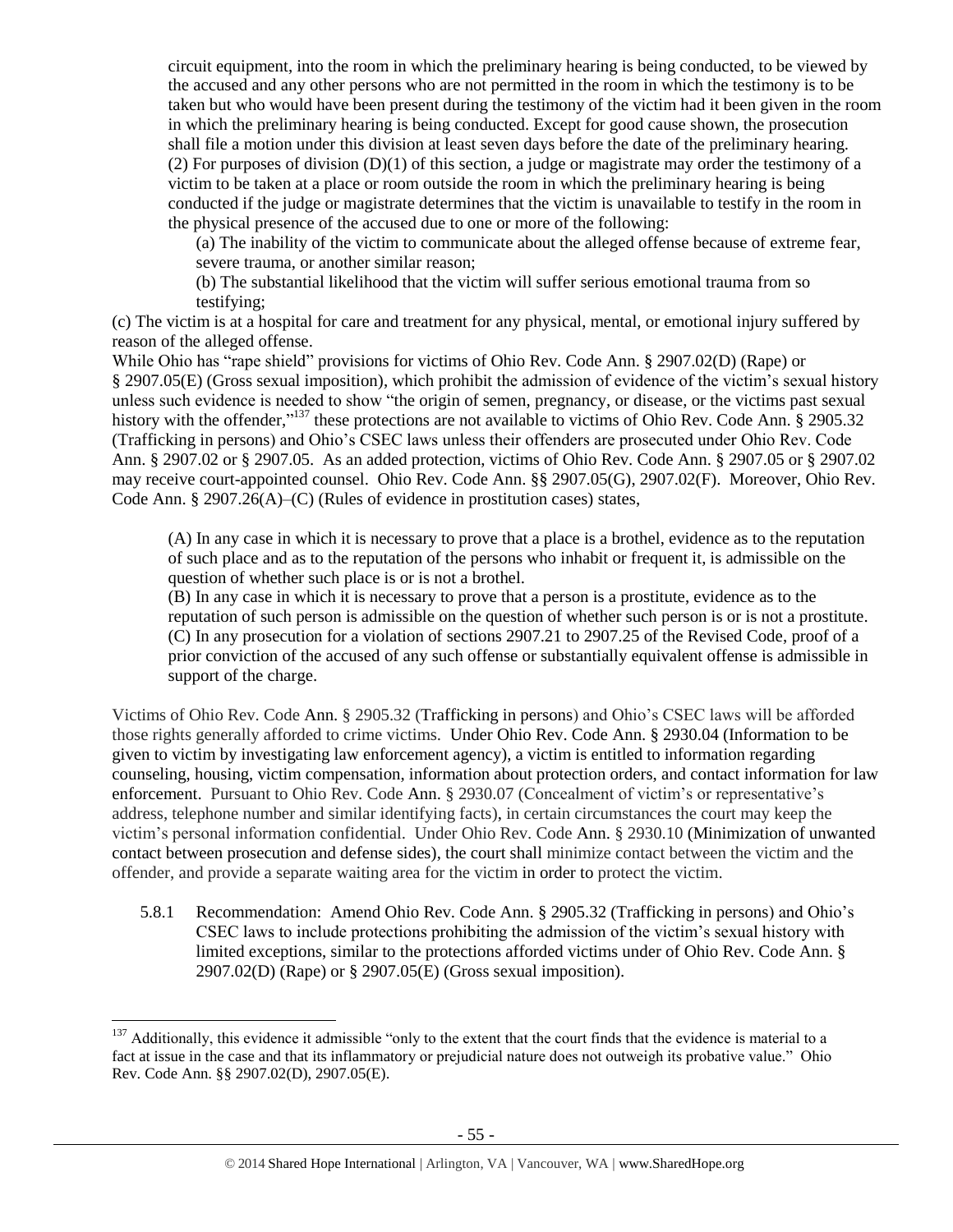*5.9 Expungement or sealing of juvenile delinquency records resulting from arrests or adjudications for prostitution-related offenses committed as a result of, or in the course of, the commercial sexual exploitation of a minor is available within a reasonable time after turning 18.*

Ohio Rev. Code Ann. § 2151.358(E) (Expungement of records) states, "a person who has been adjudicated a delinquent child for having committed an act that would be a violation of section 2907.24 [Soliciting], 2907.241 [Loitering to engage in solicitation], or 2907.25 [Prostitution] of the Revised Code if the child were an adult may apply to the adjudicating court for the expungement of the record of adjudication if the person's participation in the act was a result of the person having been a victim of human trafficking. The application shall be made in the same manner as an application for expungement under section 2953.38 of the Revised Code, and all of the provisions of that section shall apply to the expungement procedure."

Under Ohio Rev. Code Ann. § 2953.38, if the court finds "that the applicant has demonstrated by a preponderance of the evidence that the applicant's participation in the offense that is the subject of the application was the result of the applicant having been a victim of human trafficking,<sup>138</sup> the court shall grant the application and order that the record of conviction be expunged."<sup>139</sup> There is no stated time limit within which a minor must file for such an expungement.

Furthermore, in cases where the court holds a complaint of delinquency in abeyance because the complaint alleges prostitution related offenses or the court believes the minor is a victim of trafficking under Ohio Rev. Code Ann. § 2905.32<sup>140</sup> (Trafficking in persons), all records pertaining to the case would be expunged immediately upon successful completion of diversionary actions. Ohio Rev. Code Ann. § 2152.021(F)(1)–(6).

Ohio Rev. Code Ann. § 2151.356(B)(1)(e) (Procedure for sealing records of alleged and adjudicated delinquent and unruly children and adjudicated juvenile traffic offenders) orders the juvenile court to seal the records of a child adjudicated an unruly child who has turned 18 and is "not under the jurisdiction of the court in relation to a complaint alleging the person to be a delinquent child," while Ohio Rev. Code Ann. § 2151.356(C)(1) authorizes the court, in its discretion, to seal the records of a child adjudicated a delinquent child, if "the person is not under the jurisdiction of the court in relation to a complaint alleging the person to be a delinquent child." The court may consider whether to seal the records within 2 years from the later of "[t]he termination of any order made by the court" related to the adjudication or "[t]he unconditional discharge of the person from the department of youth services" or another facility to which the child was committed. Ohio Rev. Code Ann. § 2151.356(C)(1)(a), (b). Ohio Rev. Code Ann. § 2151.358(A) further authorizes the court to expunge records sealed under Ohio Rev. Code Ann. § 2151.356 "five years after the court issues a sealing order or upon the twenty-third birthday of the person who is the subject of the sealing order, whichever date is earlier."

*5.10 Victim restitution and civil remedies for victims of domestic minor sex trafficking or commercial sexual exploitation of children (CSEC) are authorized by law.* 

Ohio Rev. Code Ann. § 5101.87 creates a human trafficking victims' fund, "consisting of money seized in connection with a violation of section 2905.32 [Trafficking in persons], 2907.21 [Compelling prostitution], or 2907.22 [Promoting prostitution] of the Revised Code or acquired from the sale of personal effects, tools, or other property seized because the personal effects, tools, or other property were used in the commission of a violation of section 2905.32, 2907.21, or 2907.22 of the Revised Code or derived from the proceeds of the commission of a violation of section 2905.32, 2907.21, or 2907.22 of the Revised Code and deposited pursuant

l <sup>138</sup> "Victim of human trafficking" means a person who is or was a victim of a violation of section 2905.32 [Trafficking in persons] of the Revised Code, regardless of whether anyone has been convicted of a violation of that section or of any other section for victimizing the person. Ohio Rev. Code Ann. § 2953.38(A)(4).

<sup>&</sup>lt;sup>139</sup> "Expunge" means to destroy, delete, or erase a record as appropriate for the record's physical or electronic form or characteristic so that the record is permanently irretrievable. Ohio Rev. Code Ann. § 2953.38(A)(1).

<sup>140</sup> *See supra* not[e 2](#page-0-0)**[Error! Bookmark not defined.](#page-0-0)**.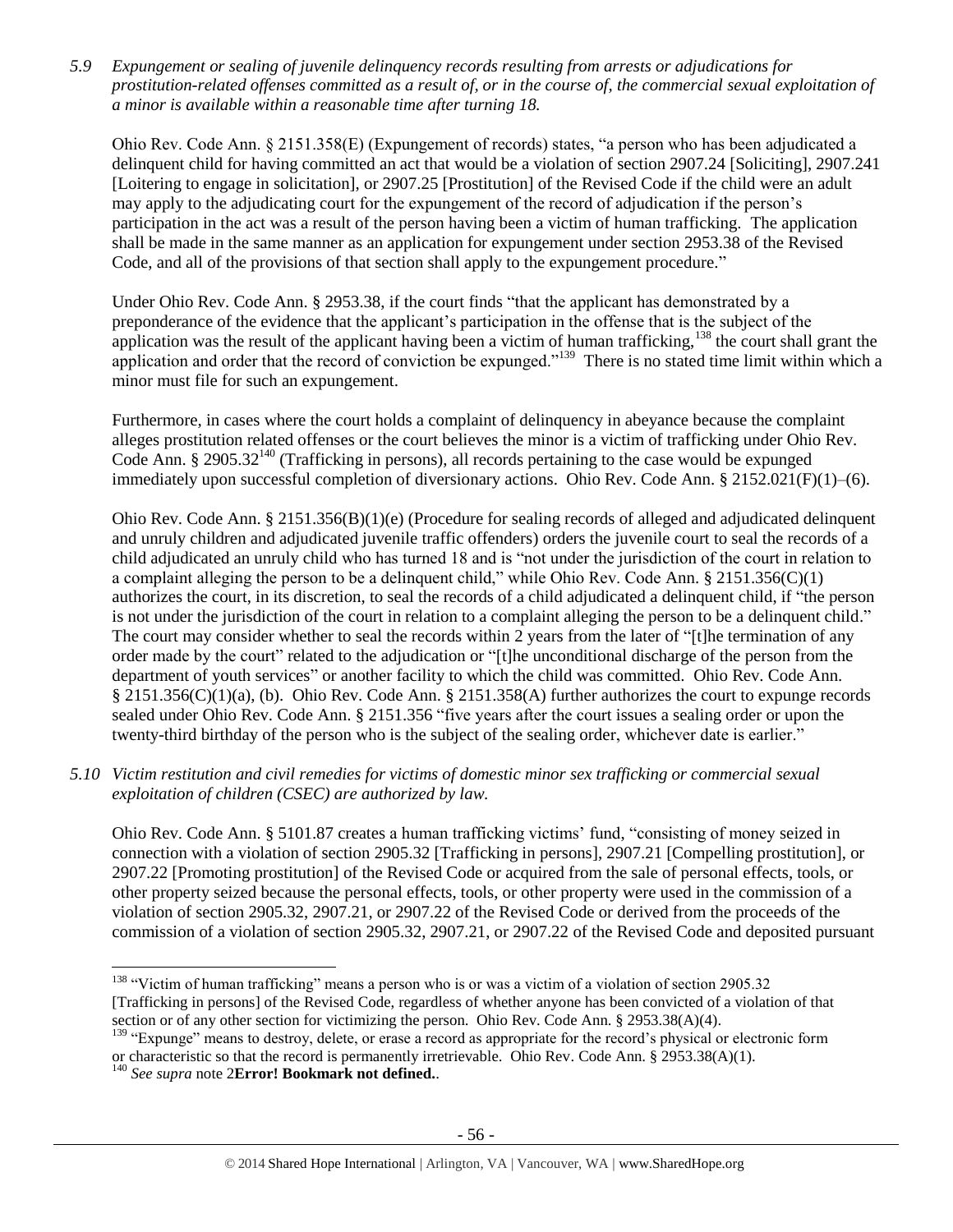to section 2981.12 of the Revised Code and such other money as may be appropriated or contributed to the fund. Money in the fund shall be used for the sole purpose of treating, caring for, rehabilitating, educating, housing, and providing assistance for victims of trafficking in persons. The director of job and family services shall administer the fund." Furthermore, all money seized in connection to violations of Ohio Rev. Code Ann. § 2905.32, § 2907.21, or 2§ 907.22 will be deposited into the human trafficking fund. Ohio Rev. Code Ann. § 2981.12(A)(8).

Under Ohio Rev. Code Ann. § 2929.18(B)(8)(a) (Financial sanctions; restitution; reimbursements), victims whose offenders are convicted of committing an offense in furtherance of human trafficking under Ohio Rev. Code Ann. § 2941.1422 (Human trafficking specification) shall receive restitution. Ohio Rev. Code Ann.  $§$  2929.18(B)(8)(a) states,

If an offender who is convicted of or pleads guilty to a violation of section 2905.01 [Kidnapping], 2905.02 [Abduction], 2907.21 [Compelling prostitution], 2907.22 [Promoting prostitution], or 2923.32 [Engaging in a pattern of corrupt activity; forfeiture], division (A)(1) or (2) of section 2907.323 [Illegal use of a minor in nudity-oriented material or performance], or division  $(B)(1)$ ,  $(2)$ ,  $(3)$ ,  $(4)$ , or  $(5)$  of section 2919.22 [Endangering children] of the Revised Code also is convicted of or pleads guilty to a specification of the type described in section 2941.1422 [Human trafficking specification] of the Revised Code that charges that the offender knowingly committed the offense in furtherance of human trafficking, the sentencing court shall sentence the offender to a financial sanction of restitution by the offender to the victim or any survivor of the victim, with the restitution including the costs of housing, counseling, and medical and legal assistance incurred by the victim as a direct result of the offense and the greater of the following:

(i) The gross income or value to the offender of the victim's labor or services;

(ii) The value of the victim's labor as guaranteed under the minimum wage and overtime provisions of the "Federal Fair Labor Standards Act of 1938," 52 Stat. 1060, 20 U.S.C. 207, and state labor laws.

Victims whose offenders are convicted of other crimes also may receive restitution under Ohio Rev. Code Ann.  $§$  2929.18(A)(1) which states,

[T]he court imposing a sentence upon an offender for a felony may sentence the offender to any financial sanction or combination of financial sanctions authorized under this section . . .

(1) Restitution by the offender to the victim of the offender's crime or any survivor of the victim, in an amount based on the victim's economic loss. If the court imposes restitution, the court shall order that the restitution be made to the victim in open court, to the adult probation department that serves the county on behalf of the victim, to the clerk of courts, or to another agency designated by the court. If the court imposes restitution, at sentencing, the court shall determine the amount of restitution to be made by the offender. If the court imposes restitution, the court may base the amount of restitution it orders on an amount recommended by the victim, the offender, a presentence investigation report, estimates or receipts indicating the cost of repairing or replacing property, and other information, provided that the amount the court orders as restitution shall not exceed the amount of the economic loss suffered by the victim as a direct and proximate result of the commission of the offense.

Additionally, pursuant to Ohio Rev. Code Ann. § 2307.51(A), "[a] victim of a violation of section 2905.32 of the Revised Code has and may commence a civil cause of action for compensatory and punitive damages against the trafficker for harm that resulted from the violation…" regardless of whether the trafficker was prosecuted or convicted. This is addition to any other cause of action. Ohio Rev. Code Ann. § 2307.51(B).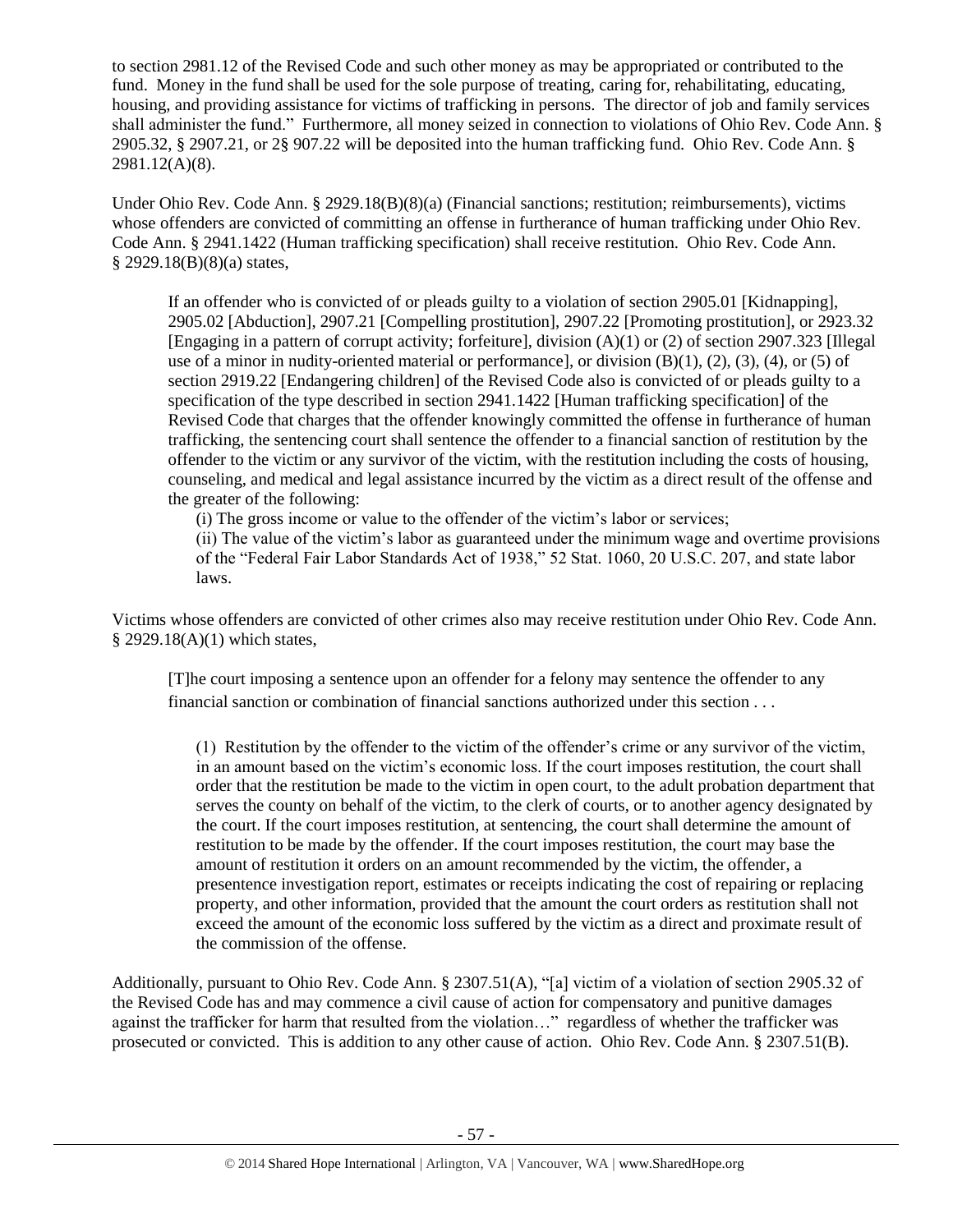Victims whose offenders are convicted of engaging in a pattern of corrupt activity under Ohio Rev. Code Ann. § 2923.32 may also be able to pursue civil remedies under Ohio Rev. Code Ann. § 2923.34(A), (E) (Civil proceedings for relief from violation; civil penalty) which states,

(A) Any person who is injured or threatened with injury by a violation of section 2923.32 of the Revised Code may institute a civil proceeding in an appropriate court seeking relief from any person whose conduct violated or allegedly violated section 2923.32 of the Revised Code or who conspired or allegedly conspired to violate that section, except that the pattern of corrupt activity alleged by an injured person or person threatened with injury shall include at least one incident other than a violation of division (A)(1) or (2) of section 1707.042 [Prohibited acts relating to control bids] or division (B),  $(C)(4)$ ,  $(D)$ ,  $(E)$ , or  $(F)$  of section 1707.44 [Prohibited acts] of the Revised Code, of 18 U.S.C. 1341, 18 U.S.C. 1343, 18 U.S.C. 2314, or any other offense involving fraud in the sale of securities.

(E) In a civil proceeding under division (A) of this section, any person directly or indirectly injured by conduct in violation of section 2923.32 of the Revised Code or a conspiracy to violate that section . . . shall have a cause of action for triple the actual damages the person sustained. . . . Damages under this division may include, but are not limited to, competitive injury and injury distinct from the injury inflicted by corrupt activity.

*5.11 Statutes of limitations for civil and criminal actions for child sex trafficking or commercial sexual exploitation of children (CSEC) offenses are eliminated or lengthened sufficiently to allow prosecutors and victims a realistic opportunity to pursue criminal action and legal remedies.*

Ohio Rev. Code Ann. § 2901.13(A)(1)(a) (Limitations of criminal prosecutions) imposes a 6-year statute of limitations for prosecution of most felonies including most of Ohio's CSEC laws. However, Ohio Rev. Code Ann. § 2901.13(A)(3)(a) provides a 20 year statute of limitations that is applicable to prosecutions of Ohio Rev. Code Ann. § 2905.32<sup>141</sup> (Trafficking in persons) and Ohio Rev. Code Ann. § 2907.21 (Compelling prostitution). Additionally, if the victim of a crime included in Ohio Rev. Code Ann. tit. 29 (Crimes—procedure) was a minor at the time of the offense, Ohio Rev. Code Ann. § 2901.13(I) states,

The period of limitation for a violation of any provision of Title XXIX of the Revised Code that involves a physical or mental wound, injury, disability, or condition of a nature that reasonably indicates abuse or neglect of a child under eighteen years of age . . . shall not begin to run until either of the following occurs:

(1) The victim of the offense reaches the age of majority.

(2) A public children services agency, or a municipal or county peace officer that is not the parent or guardian of the child, in the county in which the child resides or in which the abuse or neglect is occurring or has occurred has been notified that abuse or neglect is known, suspected, or believed to have occurred.

Ohio Rev. Code Ann. § 2305.111 (Actions for assault or battery; victims of childhood sexual abuse) provides a civil statute of limitations for actions brought by victims of childhood sexual abuse, by stating,

(C) An action for assault or battery brought by a victim of childhood sexual abuse<sup>142</sup> based on childhood sexual abuse, or an action brought by a victim of childhood sexual abuse asserting any claim resulting

 $\overline{a}$ 

. . . .

<sup>141</sup> *See supra* note [2.](#page-0-0)

 $142$  Subsection (A)(1) states, "'Childhood sexual abuse' means any conduct that constitutes any of the violations identified in division  $(A)(1)(a)$  or (b) of this section and would constitute a criminal offense under the specified section or division of the Revised Code, if the victim of the violation is at the time of the violation a child under eighteen years of age . . . ." The violations listed in  $(A)(1)(a)$  and (b) include Ohio Rev. Code Ann. § 2907.02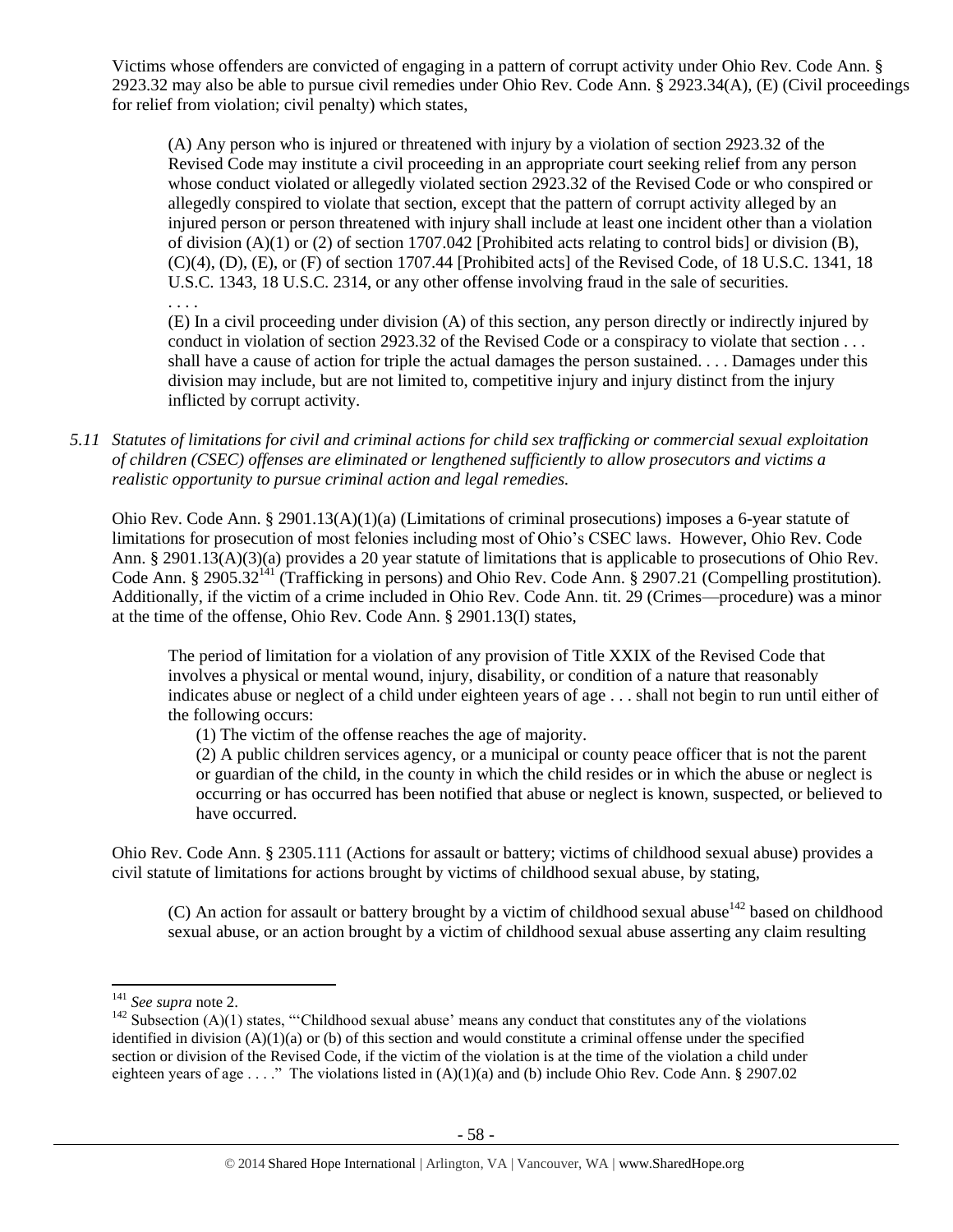from childhood sexual abuse, shall be brought within twelve years after the cause of action accrues. For purposes of this section, a cause of action for assault or battery based on childhood sexual abuse, or a cause of action for a claim resulting from childhood sexual abuse, accrues upon the date on which the victim reaches the age of majority. If the defendant in an action brought by a victim of childhood sexual abuse asserting a claim resulting from childhood sexual abuse that occurs on or after the effective date of this act has fraudulently concealed from the plaintiff facts that form the basis of the claim, the running of the limitations period with regard to that claim is tolled until the time when the plaintiff discovers or in the exercise of due diligence should have discovered those facts.

5.11.1 Recommendation: Eliminate the statute of limitations in criminal actions for child sex trafficking and CSEC offenses and amend Ohio Rev. Code Ann. § 2305.111 (Actions for assault or battery; victims of childhood sexual abuse) to include CSEC crimes to extend the statute of limitations for civil actions

(Rape), certain subsections of § 2907.03 (Sexual battery), and § 2907.05 (Gross sexual imposition) through § 2907.06 (Sexual imposition), if certain conditions apply.

 $\overline{a}$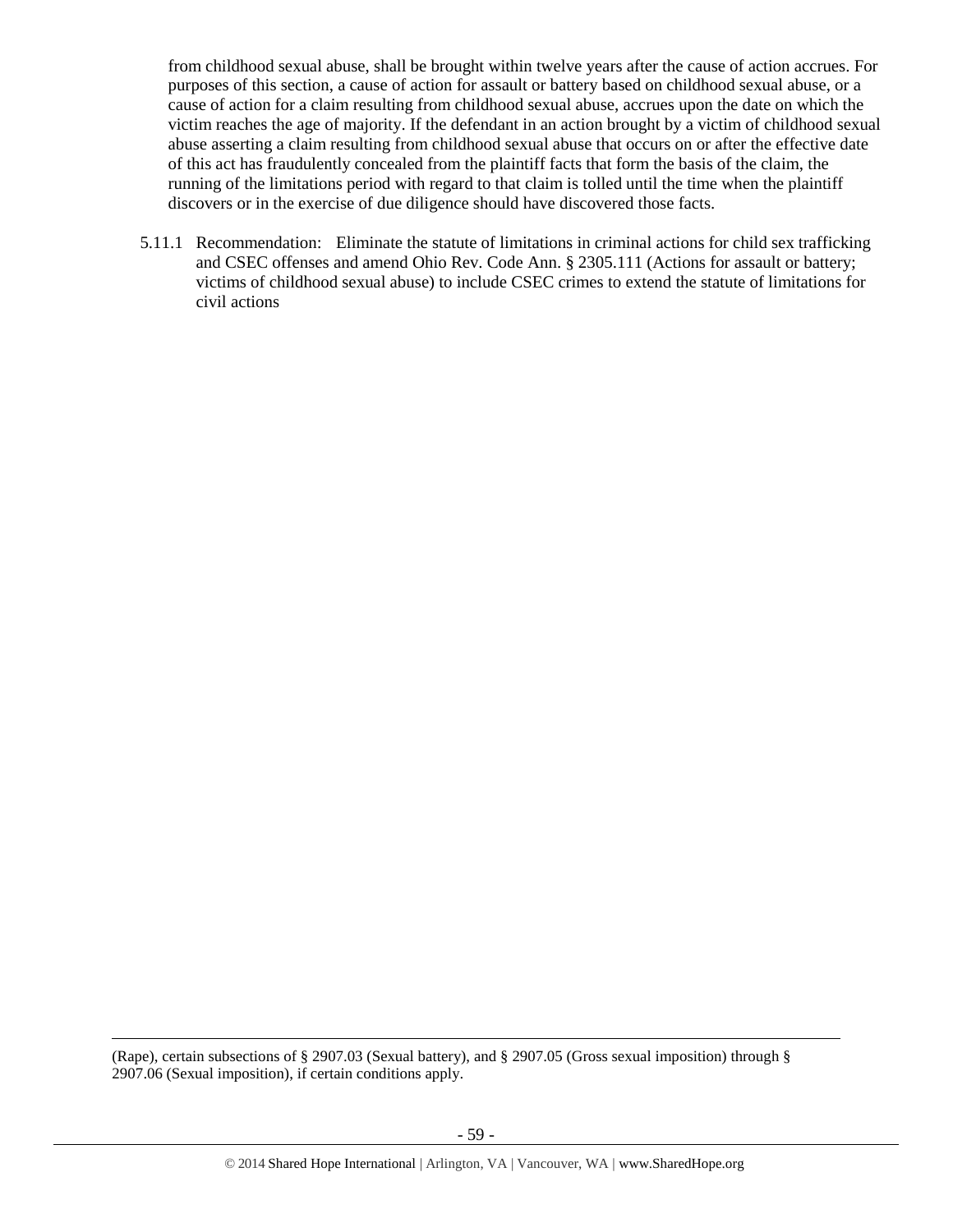## **FRAMEWORK ISSUE 6: CRIMINAL JUSTICE TOOLS FOR INVESTIGATION AND PROSECUTIONS**

## . *Legal Components:*

- *6.1 Training on human trafficking and domestic minor sex trafficking for law enforcement is statutorily mandated or authorized.*
- *6.2 Single party consent to audiotaping is permitted in law enforcement investigations.*
- *6.3 Wiretapping is an available tool to investigate domestic minor sex trafficking.*
- *6.4 Using a law enforcement posing as a minor to investigate buying or selling of commercial sex acts is not a defense to soliciting, purchasing, or selling sex with a minor.*
- *6.5 Using the Internet to investigate buyers and traffickers is a permissible investigative technique.*
- *6.6 Law enforcement and child welfare agencies are mandated to promptly report missing and recovered children. \_\_\_\_\_\_\_\_\_\_\_\_\_\_\_\_\_\_\_\_\_\_\_\_\_\_\_\_\_\_\_\_\_\_\_\_\_\_\_\_\_\_\_\_\_\_\_\_\_\_\_\_\_\_\_\_\_\_\_\_\_\_\_\_\_\_\_\_\_\_\_\_\_\_\_\_\_\_\_\_\_\_\_\_\_\_\_\_\_\_\_\_\_\_*

# *Legal Analysis:*

*6.1 Training on human trafficking and domestic minor sex trafficking for law enforcement is statutorily mandated or authorized.*

Pursuant to Ohio Rev. Code Ann. § 109.745(A),

The attorney general shall provide training for peace officers in investigating and handling violations of section 2905.32 of the Revised Code. The training shall include all of the following:

(1) Identifying violations of section 2905.32 [Trafficking in persons] of the Revised Code;

(2) Methods used in identifying victims of violations of section 2905.32 of the Revised Code who are citizens of the United States or a foreign country, including preliminary interviewing techniques and appropriate questioning methods;

(3) Methods for prosecuting persons who violate section 2905.32 [Trafficking in persons] of the Revised Code;

(4) Methods of increasing effective collaboration with nongovernmental organizations and other social service organizations in the course of a criminal action regarding a violation of section 2905.32 of the Revised Code;

(5) Methods for protecting the rights of victims of violations of section 2905.32 [Trafficking in persons] of the Revised Code, including the need to consider human rights and the specific needs of women and children who are victims of violations of that section and to treat victims as victims rather than as criminals;

(6) Methods for promoting the safety of victims of violations of section 2905.32 [Trafficking in persons] of the Revised Code, including the training of peace officers to quickly recognize victims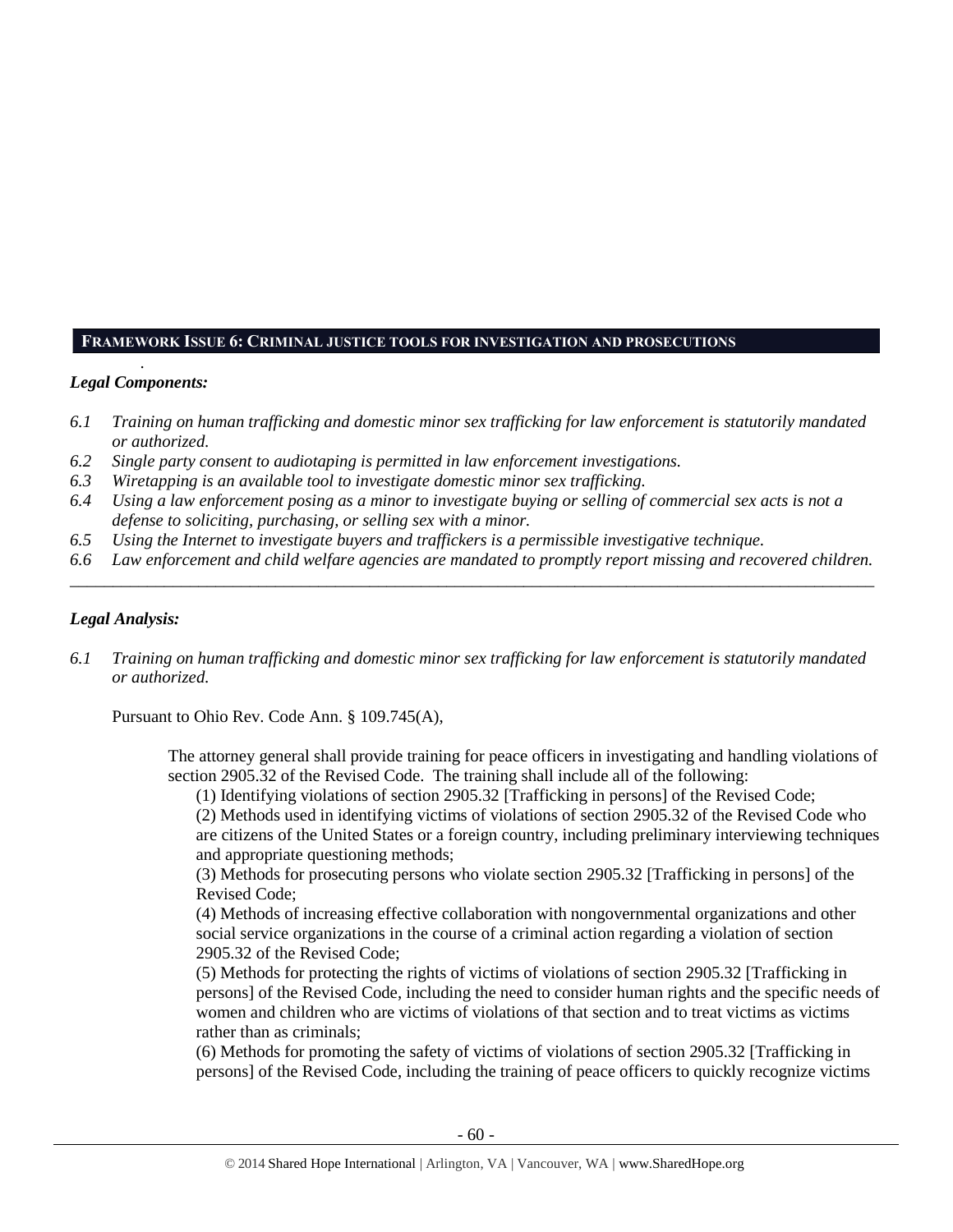of a violation of any of those sections who are citizens of the United States or citizens of a foreign country.

Ohio Rev. Code Ann. § 109.741 (Training in missing children, missing persons, child abuse and neglect cases) further requires the attorney general to adopt rules regarding "the training of peace officers in the handling of missing children, missing persons, and child abuse and neglect cases."

## *6.2 Single party consent to audiotaping is permitted in law enforcement investigations.*

Ohio permits single party consent to audiotaping. Ohio Rev. Code Ann. § 2933.52(A)(1) (Interception of wire, oral or electronic communications) makes it a crime for a person to purposely "[i]ntercept, attempt to intercept, or procure another person to intercept or attempt to intercept a wire, oral, or electronic communication." According to Ohio Rev. Code Ann. § 2933.52(B)(3), (4), the prohibition does not apply to, among other things,

(3) A law enforcement officer who intercepts a wire, oral, or electronic communication, if the officer is a party to the communication or if one of the parties to the communication has given prior consent to the interception by the officer;

(4) A person who is not a law enforcement officer and who intercepts a wire, oral, or electronic communication, if the person is a party to the communication or if one of the parties to the communication has given the person prior consent to the interception, and if the communication is not intercepted for the purpose of committing a criminal offense or tortious act in violation of the laws or Constitution of the United States or this state or for the purpose of committing any other injurious act.

## *6.3 Wiretapping is an available tool to investigate domestic minor sex trafficking.*

Wiretapping may be used to investigate certain designated offenses, including Ohio Rev. Code Ann. §  $2905.32^{143}$  (Trafficking in persons) and Ohio's CSEC laws. Ohio Rev. Code Ann. § 2933.52(B). Ohio Rev. Code Ann. § 2933.52(B)(1) (Interception of wire, oral or electronic communications) permits wiretapping conducted pursuant to an interception warrant. Ohio Rev. Code Ann. § 2933.54(A) (Conditions for issuance of warrant; denial; termination; finding of objective) authorizes a court to issue an interception warrant if

the judge determines, on the basis of the facts submitted by the person who made the application and all affiants, that all of the following exist:

(1) The application and affidavits comply with section 2933.53 [Application for interception warrant] of the Revised Code.

(2) There is probable cause to believe that a particular person is committing, has committed, or is about to commit a designated offense.

(3) There is probable cause to believe that particular communications concerning the designated offense will be obtained through the interception of wire, oral, or electronic communications. (4) Normal investigative procedures with respect to the designated offense have been tried and have failed or normal investigative procedures with respect to the designated offense reasonably appear to be unlikely to succeed if tried or to be too dangerous to employ in order to obtain evidence.  $(5)$  Except as provided in division  $(G)(1)$  of section 2933.53 of the Revised Code, there is probable cause to believe that the communication facilities from which the communications are to be intercepted, or the place at which oral communications are to be intercepted, are being used or are about to be used in connection with the commission of the designated offense or are leased to, listed in the name of, or commonly used by a person who is the subject of the interception warrant. (6) The investigative officer has received training that satisfies the minimum standards established by the attorney general and the Ohio peace officer training commission under section 2933.64

 $\overline{\phantom{a}}$ 

<sup>143</sup> *See supra* note [2.](#page-0-0)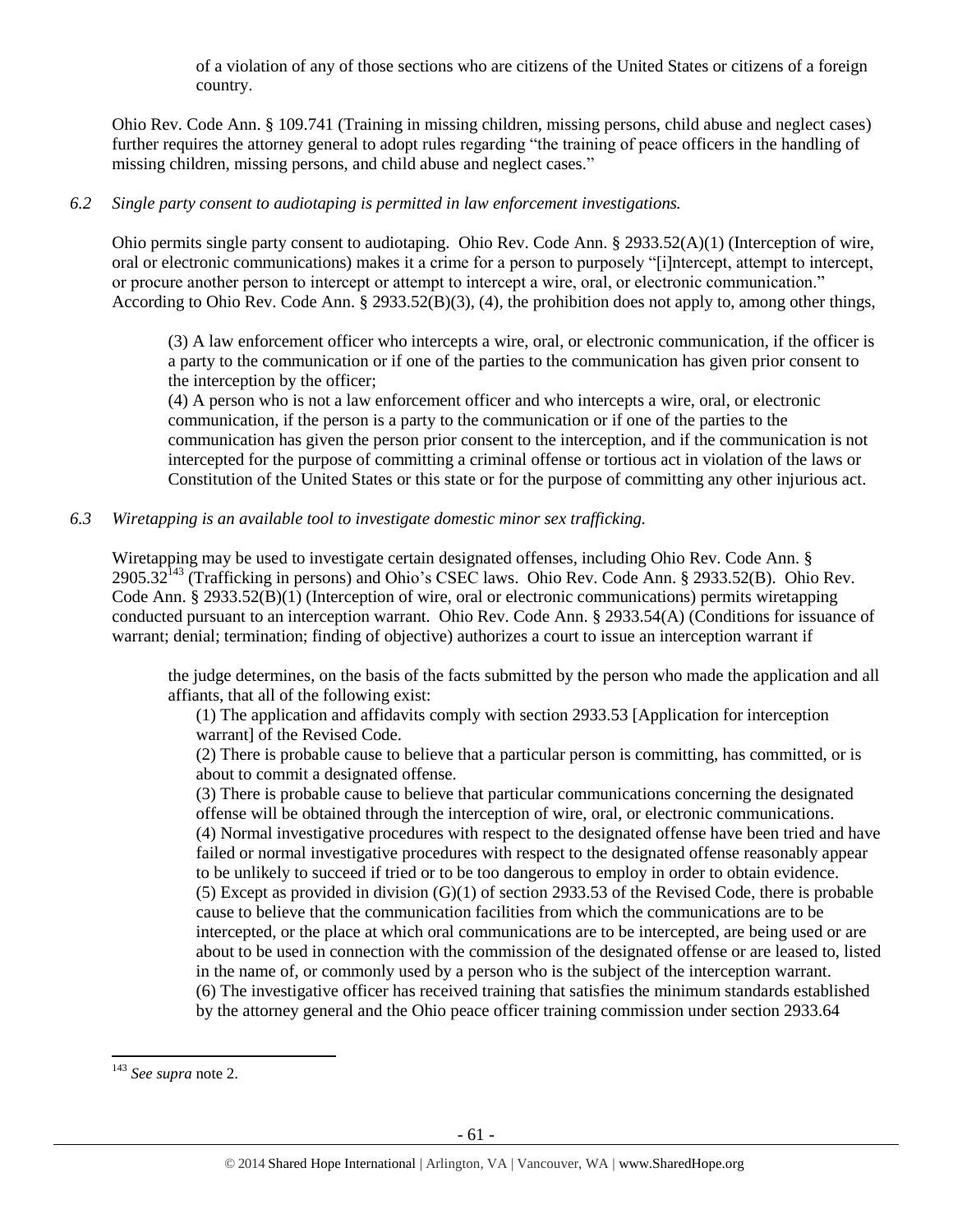[Training in wiretapping and electronic surveillance] of the Revised Code in order to intercept the wire, oral, or electronic communication and is able to execute the interception sought.

Ohio Rev. Code Ann. § 2933.51(I) (Definitions) defines a "designated offense" as any of,

(1) A felony violation of section 1315.53 [Duty to report transactions, keep records; money laundering prohibitions], 1315.55 [Additional money laundering prohibitions] . . . 2905.01 [Kidnapping], 2905.02 [Abduction], ... 2905.32 [Trafficking in persons], 2907.02 [Rape], 2907.21 [Compelling prostitution], 2907.22 [Promoting prostitution], . . . 2923.32 [Engaging in pattern of corrupt activity; forfeiture], . . . of the Revised Code;

. . . .

(4) Complicity in the commission of a felony violation of a section listed in division  $(I)(1)$ ,  $(2)$ , or  $(3)$  of this section;

(5) An attempt to commit, or conspiracy in the commission of, a felony violation of a section listed in division  $(I)(1)$ ,  $(2)$ , or  $(3)$  of this section, if the attempt or conspiracy is punishable by a term of imprisonment of more than one year.

*6.4 Using a law enforcement posing as a minor to investigate buying or selling of commercial sex acts is not a defense to soliciting, purchasing, or selling sex with a minor.*

Ohio Rev. Code Ann. § 2907.21(A)(2)–(5) (Compelling prostitution) suggests that a law enforcement officer may pose as a minor to investigate solicitation of commercial sexual activity with a minor. These provisions use the phrase "a person the offender believes to be a minor," which indicates law enforcement may pose as a minor to investigate a violation of Ohio Rev. Code Ann. § 2907.21(A)(2)–(5). Neither Ohio Rev. Code Ann. §  $2905.32<sup>144</sup>$  (Trafficking in persons) nor Ohio's CSEC laws expressly authorize the use of a decoy by law enforcement in the investigation of those crimes.

*6.5 Using the Internet to investigate buyers and traffickers is a permissible investigative technique.*

While Ohio Rev. Code Ann. § 2905.32<sup>145</sup> (Trafficking in persons) and Ohio's CSEC laws do not expressly authorize law enforcement to use the Internet to investigate those crimes, Ohio Rev. Code Ann. § 2907.07 (Importuning) permits law enforcement officers to use the Internet to investigate solicitation of sex with a minor. Ohio Rev. Code Ann.  $\S 2907.07(C)(2)$ , (D)(2) make it illegal for a person to solicit "a law enforcement officer posing as a person who is less than [13 or 16] years of age, and the offender believes that the other person is less than [13 or 16] years of age or is reckless in that regard."

*6.6 Law enforcement and child welfare agencies are mandated to promptly report missing and recovered children.* 

Ohio Rev. Code Ann. § 2901.30(B) (Missing child report; notice to child's school; notice of return) directs a law enforcement agency to take the report of a missing child<sup>146</sup> and act promptly to locate the missing child. The law enforcement agency must gather information about the missing child and enter "it into the national

 $\overline{\phantom{a}}$ <sup>144</sup> *See supra* note [2.](#page-0-0)

<sup>145</sup> *See supra* note [2.](#page-0-0)

<sup>&</sup>lt;sup>146</sup> Ohio Rev. Code Ann. § 2901.30(A)(3) defines "missing children" or a "missing child" as

<span id="page-61-0"></span><sup>(</sup>a) A minor who has run away from or who otherwise is missing from the home of, or the care, custody, and control of, the minor's parents, parent who is the residential parent and legal custodian, guardian, legal custodian, or other person having responsibility for the care of the minor;

<sup>(</sup>b) A minor who is missing and about whom there is reason to believe the minor could be the victim of a violation of section 2905.01 [Kidnapping], 2905.02 [Abduction], 2905.03 [Unlawful restraint], or 2919.23 [Interference with custody] of the Revised Code or of a violation of section 2905.04 [Repealed] of the Revised Code as it existed prior to July 1, 1996.